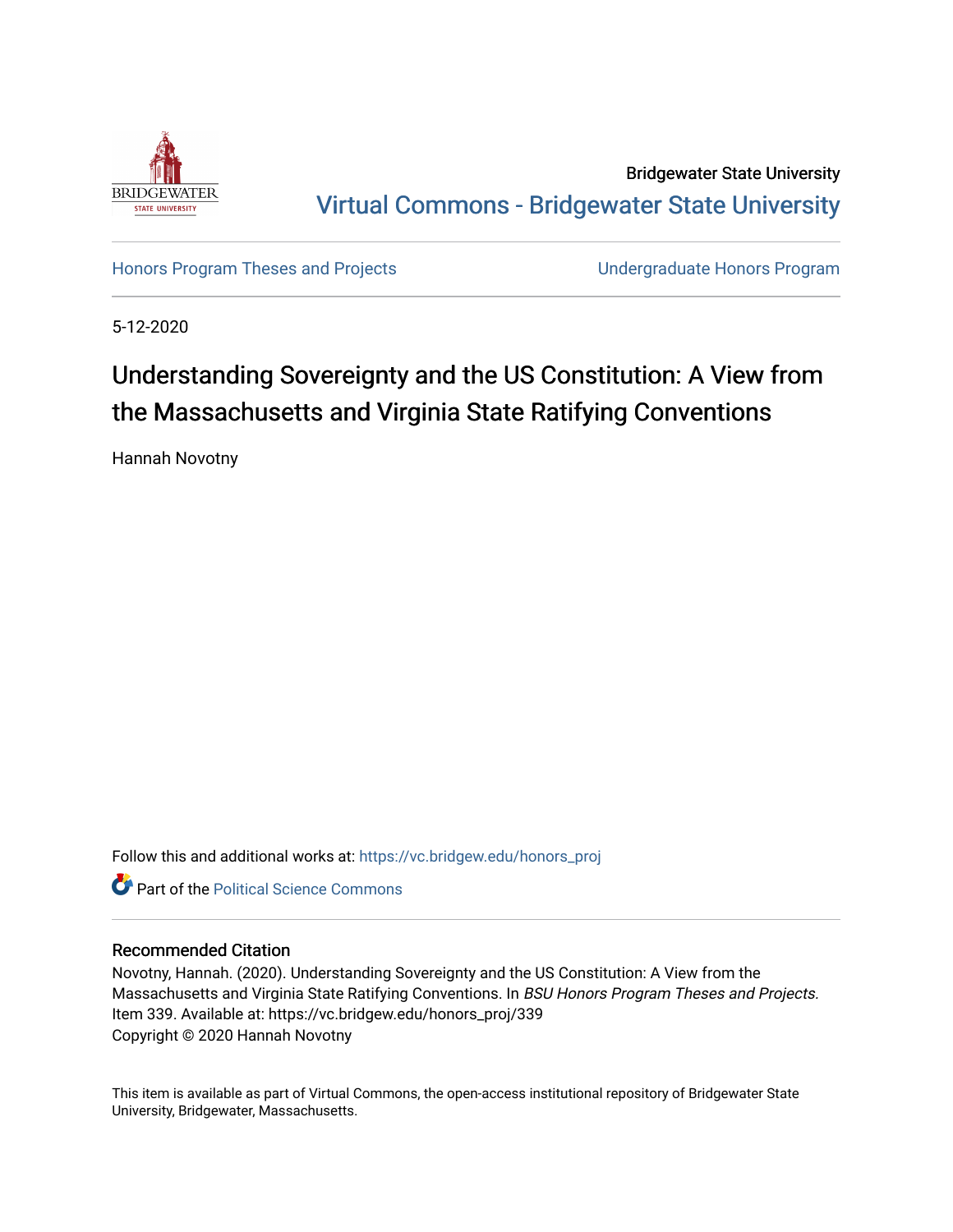Understanding Sovereignty and the US Constitution: A View from the Massachusetts and Virginia State Ratifying Conventions

Hannah Novotny

Submitted in Partial Completion of the Requirements for Commonwealth Honors in Political Science

Bridgewater State University

May, 12, 2020

Dr. Jordon B. Barkalow, Thesis Advisor

Dr. Melinda R. Tarsi, Committee Member

Dr. Rachel Navarre, Committee Member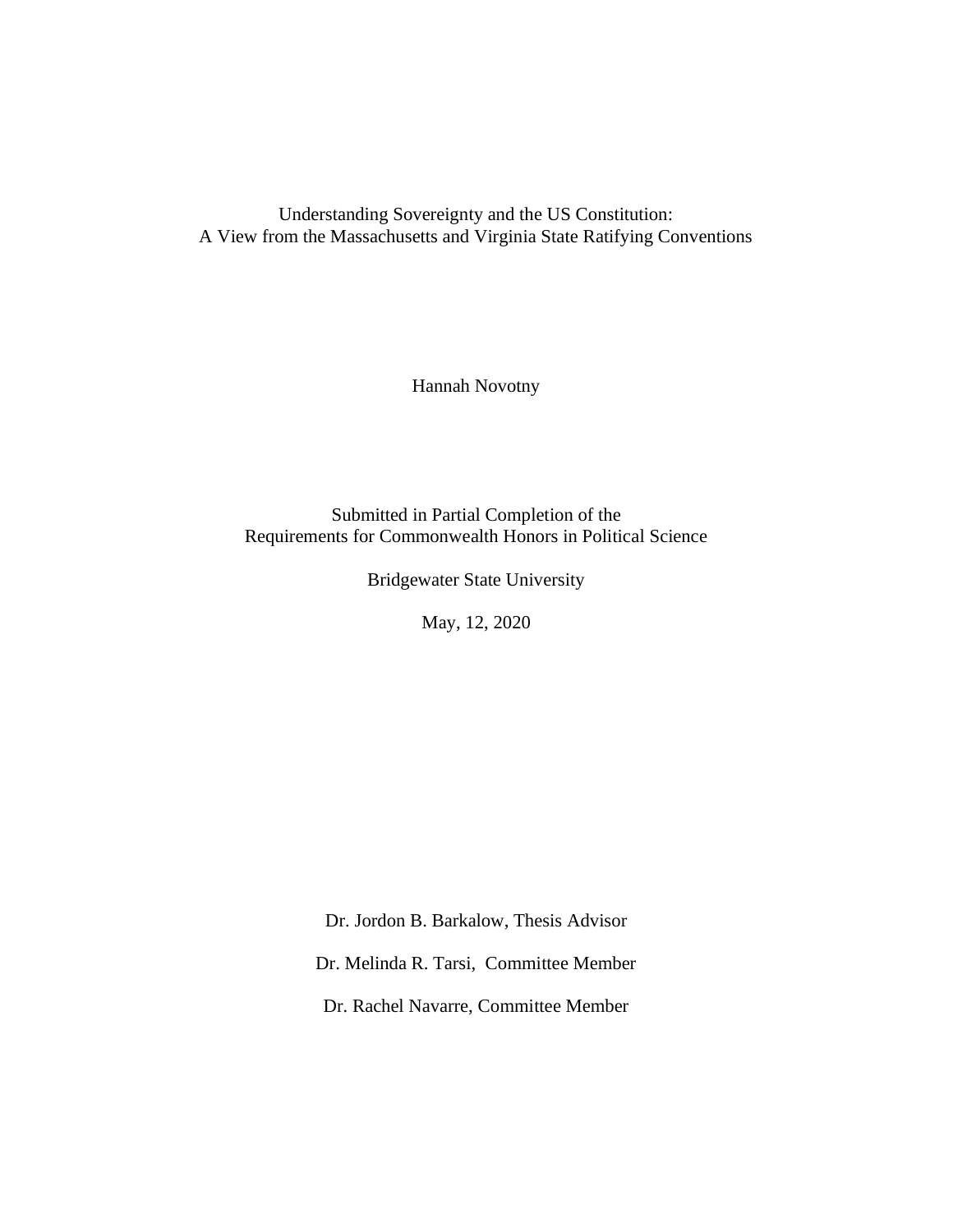## Acknowledgements

*Dr. Jordon Barkalow*

*Without your mentorship and expertise, I could never have even dreamt up this project. What seemed like such a far-fetched idea was suddenly attainable. Thank you for your time, energy and kindness, and for showing me that it's worth it to believe in myself…after all, I am a scholar now.* 

*Dr. Jennifer Mogg*

*Your foundation of research as well as overall knowledge and support was imperative to my success in this project. Thank you for allowing me to stem off of your work, and for giving me different ways to think about learning and research in general.* 

*Mom & Ron*

*For always being there when I needed you, and for never letting me forget that I am capable of anything, except becoming a famous singer. Thank you for supporting me and not allowing me to quit, even when I really wanted to.*

*Victoria Russo*

*For teaching me that there is so much more to this world than what we allow ourselves to experience. Life is crazy, but beautiful, and if you never push the limits of your comfort zone then you will never reach your true potential. Thank you for showing me that I am worth more than the fear that was blinding my progression.*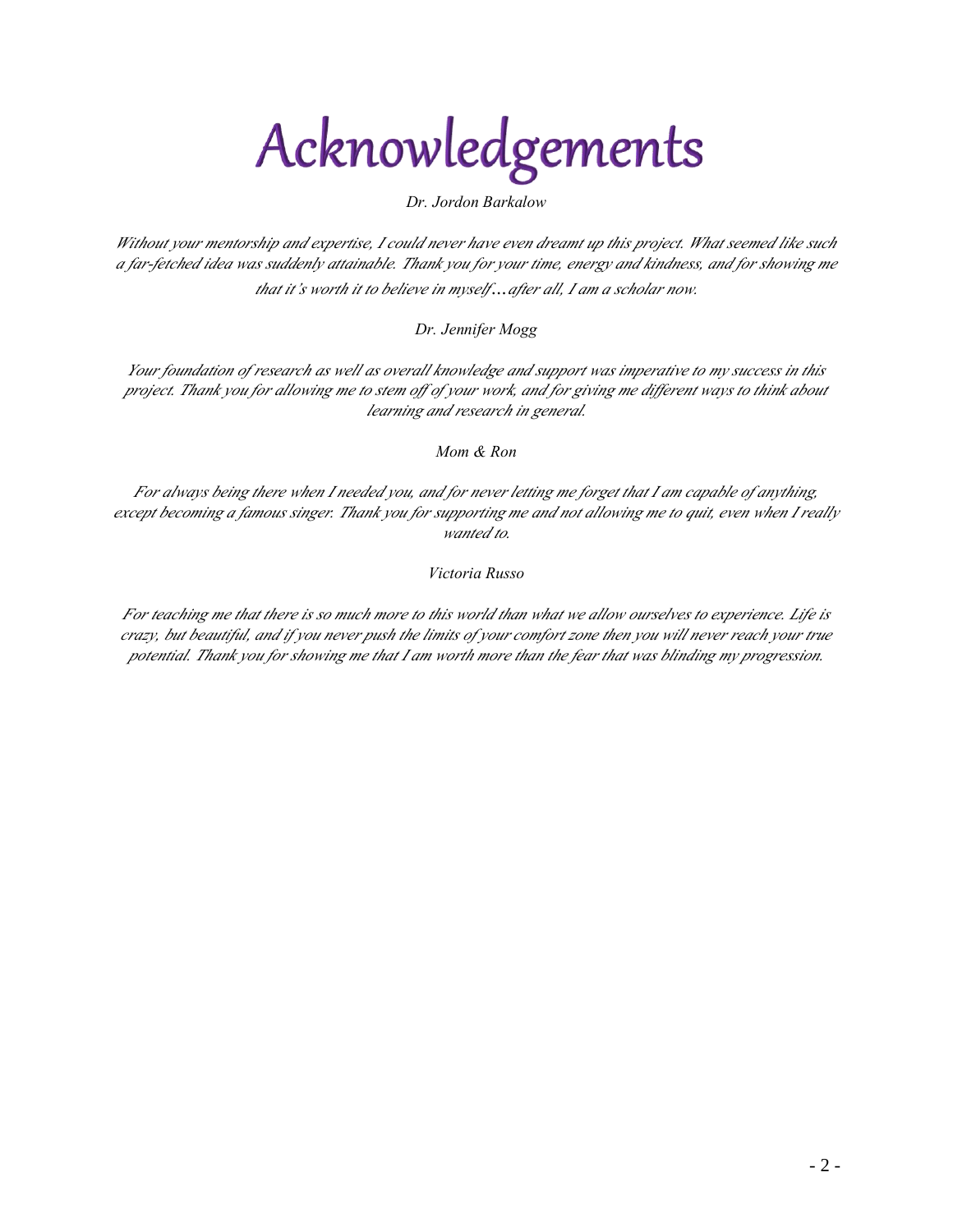# Table of Contents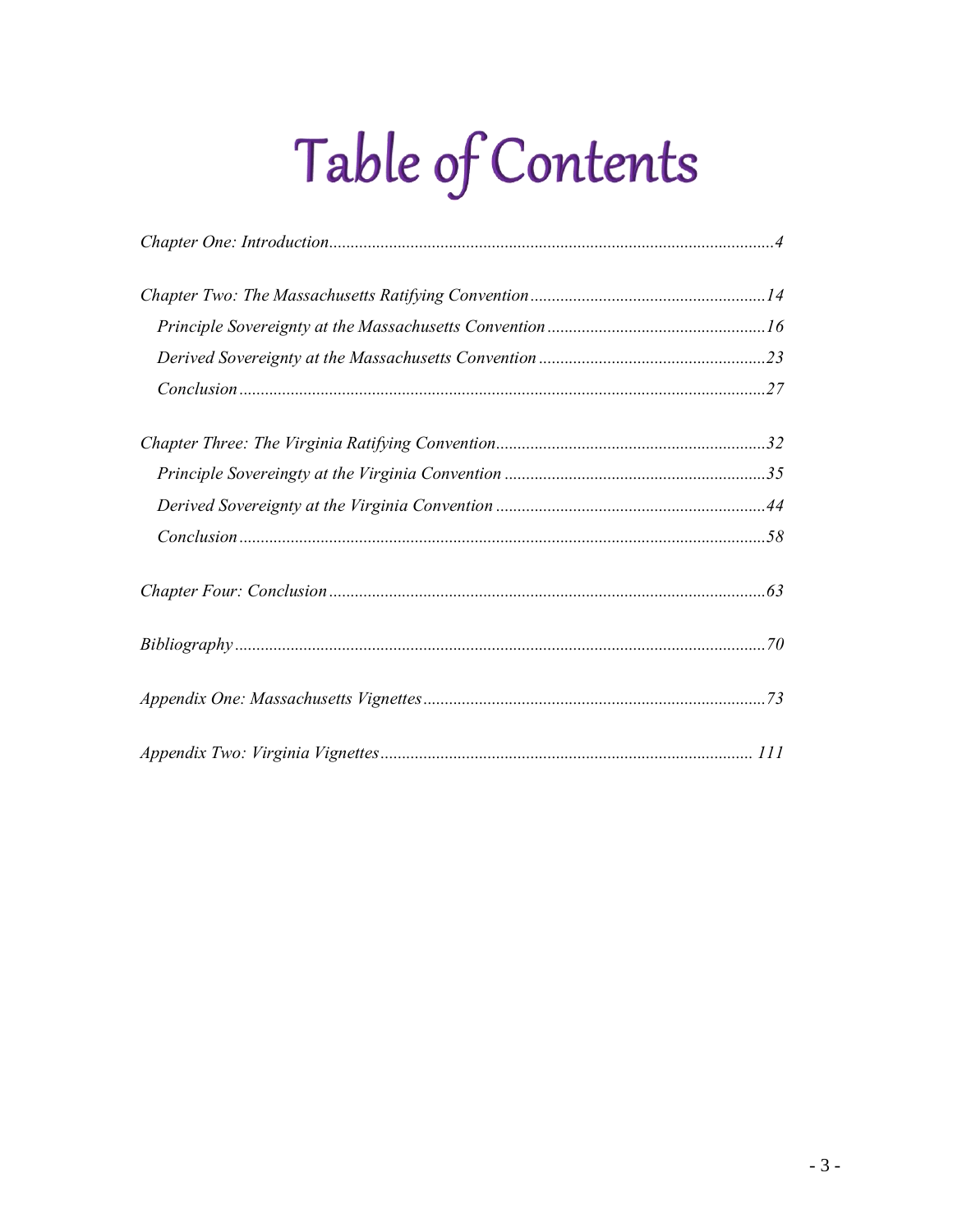#### **Chapter One: Introduction**

Eighteenth-century American politics does more than simply provide us with the US Constitution. According to Gordon Wood (1991, 32), the stakes of eighteenth-century historical arguments are very high, as they deal with "nothing less than the kind of society we have been, or ought to become." Barry Shain (1994, xiv) concurs with Wood, arguing that an understanding of the American founding "defines how Americans understand themselves as a historical people, as well as constraining what they might become." As Wood and Shain indicate, an understanding of eighteenth-century American political thought shapes how we understand our past and informs the decisions we make about our future.

Despite the consensus on the importance of our eighteenth-century political thinking, scholars continue to debate how these political principles should be understood. When considering the question of how we should understand the government created by the US Constitution, scholars take a bifurcated view of what is called the federal/national question. This question concerns where sovereignty is located in the American political system. On one side, federalists maintain that sovereignty resides with the states (Van Tyne 1907; Berger 1987; Bennett 1942). While these scholars disagree with regard to the question of how long America has been committed to federalism, they all agree that American political thinking and practice rejects the idea of national sovereignty. For federalists, America is properly thought of in terms of citizens of sovereign states, independent of each other, who are linked together only by common interest.

In opposition, nationalists maintain that the Constitution is grounded on a commitment to popular sovereignty. In other words, that sovereignty is located in the hands of the American people in their collective capacity (Wood 1977; Breen 1997; Ferguson 2000). Where nationalists

- 4 -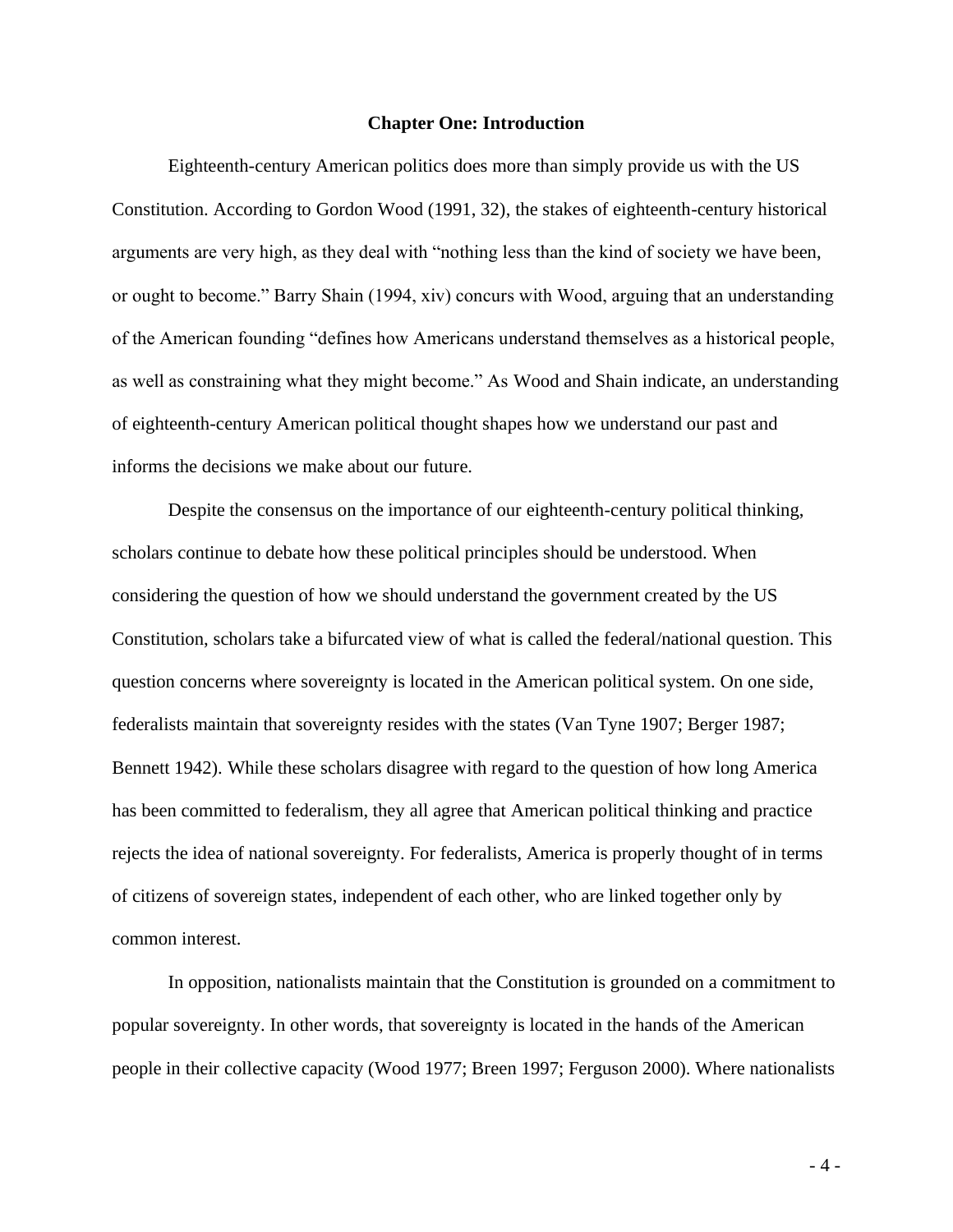disagree with one another is on the question of where America's commitment to national, popular sovereignty comes from. Answers to this question include the following: 1) nationalism's origins can be traced to our colonial experience (Wood 1998; Rossiter 1966), 2) nationalism developed between 1776 and 1787 (Green 1986), 3) national sovereignty is a completion of the principles of the American Revolution (Diamond 1992), and 4) a consequence of decisions made by the particular delegates to the Constitutional Convention (Wolfe 1977; Onuf 1988; Jensen 1943; Roche 1961).

A third, hybrid approach attempts to reconcile the bifurcated positions on the federal/national question. Here, scholars contend that the ideological struggle between federalists and nationalists is between delegates from small and large states (Diamond 1992; Powell 1987; McDonald 1985). In making this argument, these scholars concur with James Madison in *Federalist #39* that the Constitution is partly federal and partly national (#39; 199). Maybe more importantly, these scholars take seriously Madison's warnings in *Federalist #37* about the problems inherent in language. On these problems, Madison writes, "…The obscurity arising from the complexity of objects, and the imperfection of the human faculties, the medium through which the conceptions of men are conveyed to each other, adds a fresh embarrassment" (#37: 183). Here, Madison suggests that the imperfection of language has the effect of rendering complex ideas and concepts more obscure. He writes, "The faculties of the mind itself have never yet been distinguished and defined, with satisfactory precision, by all the efforts of the most acute and metaphysical philosophers" (#37: 182). Thus, if the requisite precision lies beyond the capacities of the "most acute and metaphysical philosophers" (#37: 182), it is reasonable to conclude that this level of precision is beyond the capabilities of the delegates.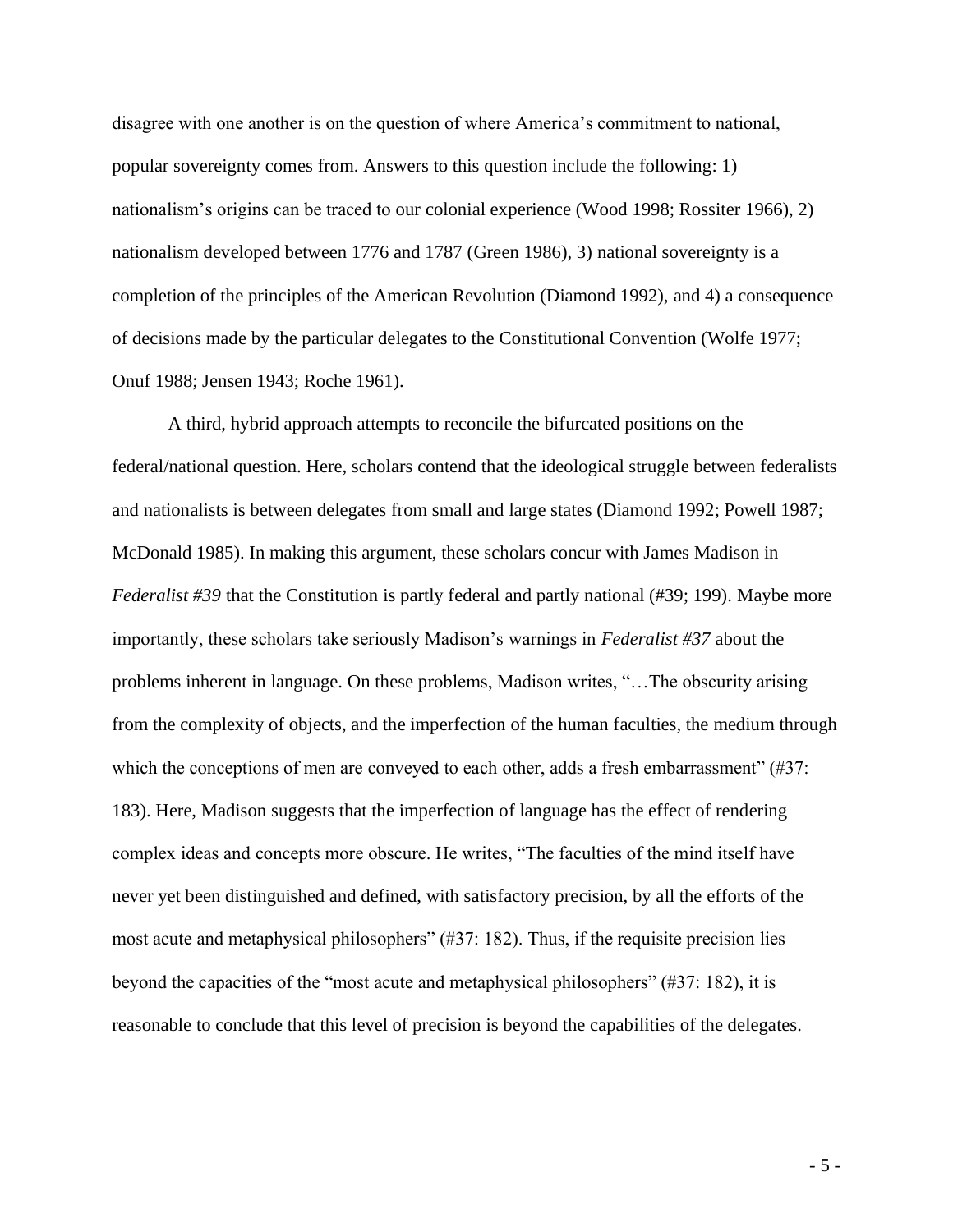Despite their differences, all three bodies of scholarship share a common assumption: that the US Constitution is informed by a coherent understanding of sovereignty. Mogg (2006) analyzes Madison's *Notes on the Debates in the Federal Convention*, and tests the assumption that there is a single, coherent understanding of sovereignty that informs the arguments and decisions of the delegates to the Convention. Employing a methodological approach where she constructs the political positions of each delegate over the course of the entire Convention, Mogg finds that the Constitution is informed by a single, multidimensional theory of sovereignty. Unlike the federalists, the nationalists, and the hybrid camp, Mogg demonstrates that the theory of sovereignty found at the Convention employs a conceptual distinction between principle and derived sovereignty. The first concept deals with the authority from which power is derived and Mogg (2006, 3) refers to this as principle sovereignty. The second concept deals with the exercise of power and is referred to as derived sovereignty (Mogg 2006, 3). The fact that delegates to the Convention employ two competing operationalizations of principle sovereignty explains, according to Mogg, why scholars have not been able to resolve the federal/national tension.

Notwithstanding the persuasiveness of Mogg's argument, it would be premature to conclude that the theory she identifies animates the American political system. This is the case for two reasons. First, her analysis focuses exclusively on Madison's *Notes*. Bilder (2015, 3) concludes that the *Notes* constitute "one man's view of the writing of a constitution..." and not an adequate account of the Constitution's meaning. More importantly, Bilder argues that Madison only returned to the *Notes* in response to the specific challenges faced by the new government and the political ideas of Thomas Jefferson. Thus, not only did Madison revise his *Notes* more than previously thought, the documents were altered throughout the entirety of his life with an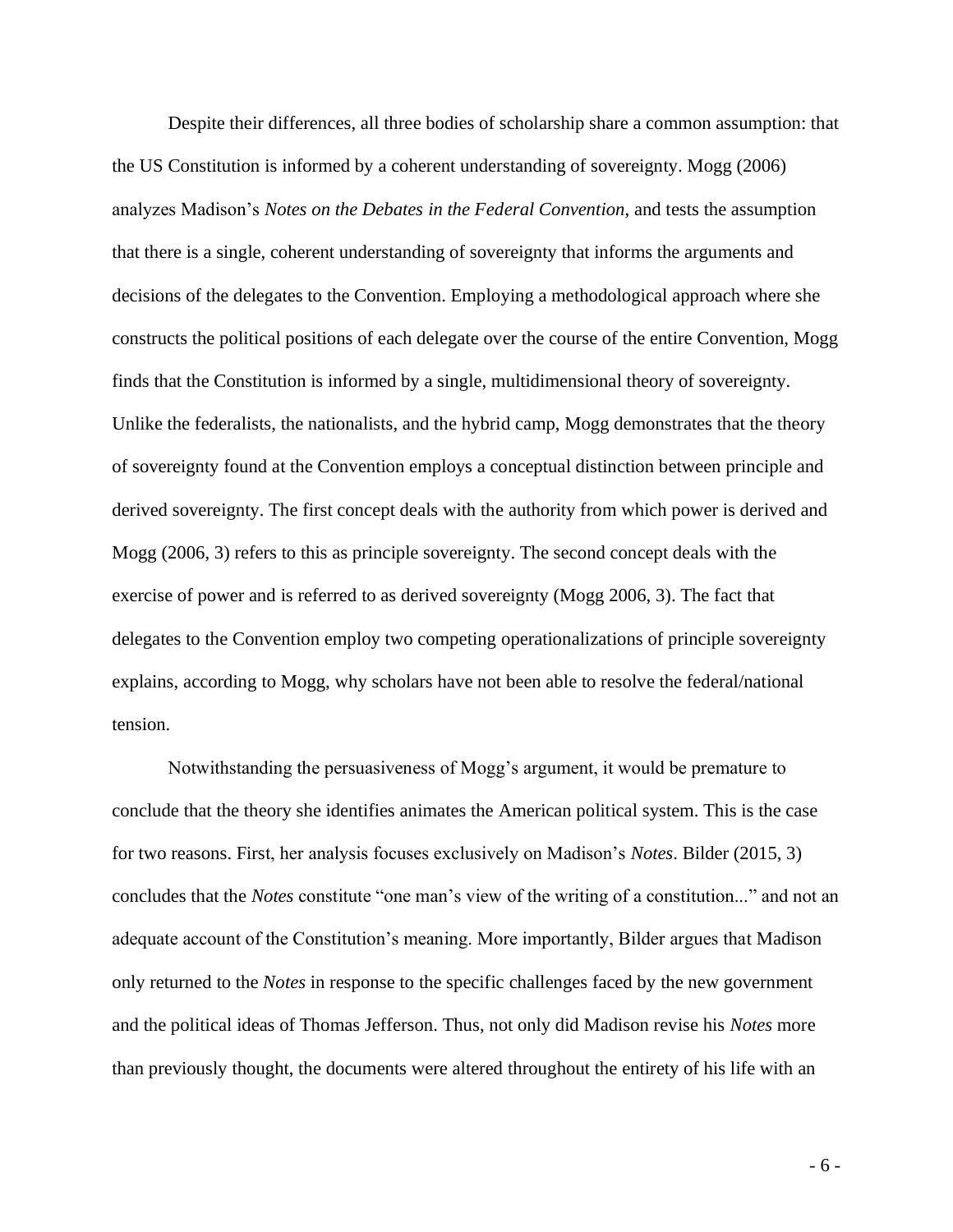eye to his evolving vision of republican government. One way to deal with the unreliability of Madison's *Notes* is to focus on the reportedly more reliable *Records of the Federal Convention of 1787* by Farrand (1937). Studies using this text are limited because they focus only on the Constitutional Convention of 1787. Drawing a distinction between original intent and original understanding, second, suggests that these studies focus exclusively on the topic of original intent which can be understood as the "meaning the Framers—the delegates who drafted the document in 1787—intended the Constitution to have" (Maggs 2009, 461). In contrast, original understanding can be understood as "what the persons who participated in the state ratifying conventions thought the Constitution meant" (Maggs 2009, 461). As potential sources for understanding the Constitution, James Madison suggests that original understanding is preferable to original intent. Speaking in the First Congress, Madison argues:

[W]hatever veneration might be entertained for the body of men who formed our Constitution, the sense of that body could never be regarded as the oracular guide in expounding the Constitution. As the instrument came from them it was nothing more than the draft of a plan, nothing but a dead letter, until life and validity were breathed into it by the voice of the people, speaking through the State Conventions. If we were to look, therefore, for the meaning of the instrument beyond the face of the instrument, we must look for it, not in the General Convention, which proposed, but in the State Conventions, which accepted and ratified the Constitution (quoted in Maggs 2009, 458-59).

Following Madison's recommendation, this project tests for the presence of the theory of sovereignty found by Mogg (2006) in the Massachusetts State Ratifying Convention (1787- 1788) and the Virginal Ratifying Convention (1788).

The remainder of this chapter is organized as follows. The next section provides an

overview of the methodological approach used here. The final section contains overviews of the

chapters focusing on the Massachusetts (Chapter Two) and Virginia (Chapter Three) Ratifying

Conventions as well as the conclusion (Chapter Four).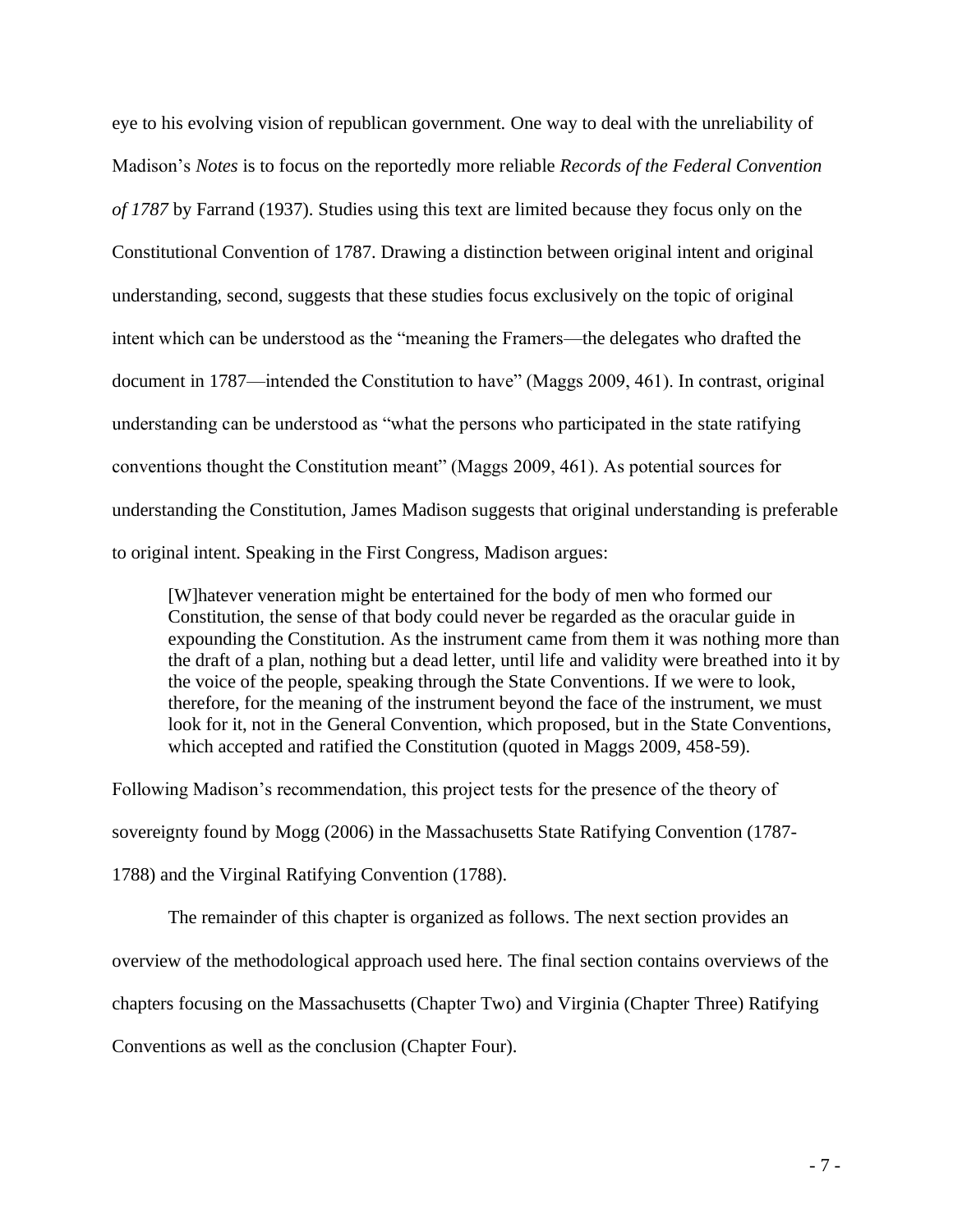#### **Methodological Approaches to the Ratification Debates**

In looking at the Massachusetts and Virginia Ratifying Conventions, one is presented with two general approaches and both are limited. Scholars studying the state ratifying conventions generally apply the methodologies used by scholars studying the Constitutional Convention of 1787. A standard way to approach the study of the Constitutional Convention is to focus on issues of contention (see Rakove 1987; Diamond 1992; McDonald 1985 & 2004; Powell 1987; Rossiter 1966; Wood 1998; Jilson 1981 & 1988). This means that scholars focus on the understandings of ideas as proposed by the delegates. These scholars study these ideas to have a more robust understanding of the delegate's positions on them. A consequence of this approach is to relegate the delegates to a position of secondary importance behind ideas.

Another approach, one that recognizes the importance of the delegates, emphasizes the role played by political and commercial interests (see Jensen 1943; Onuf 1988; Morgan 1988; Wolfe 1977, Roche 1966; Beard 1935). For these scholars, the Constitution is best viewed as the means to securing personal aggrandizement and not a consequence of any overarching principles or ideas. At the state level, Van Beck Hall (1972) uses quantitative analysis to demonstrate that Massachusetts politics between 1780 and 1791 is driven by socioeconomic influences. In particular, his analysis demonstrates that the split between Massachusetts' coastal economic centers and its inland rural/agricultural regions explains Massachusetts' politics generally and that ratification of the Constitution can be viewed as affirmation of the belief that the Constitution would advance the commercial interests of the state's commercial centers. The problem here is that this approach rejects the idea that ideas matter and only views political actors as being motivated by self-interest. While such an approach does explain a great deal of political behavior, it does not explain all political behavior. In particular, it does not explain

- 8 -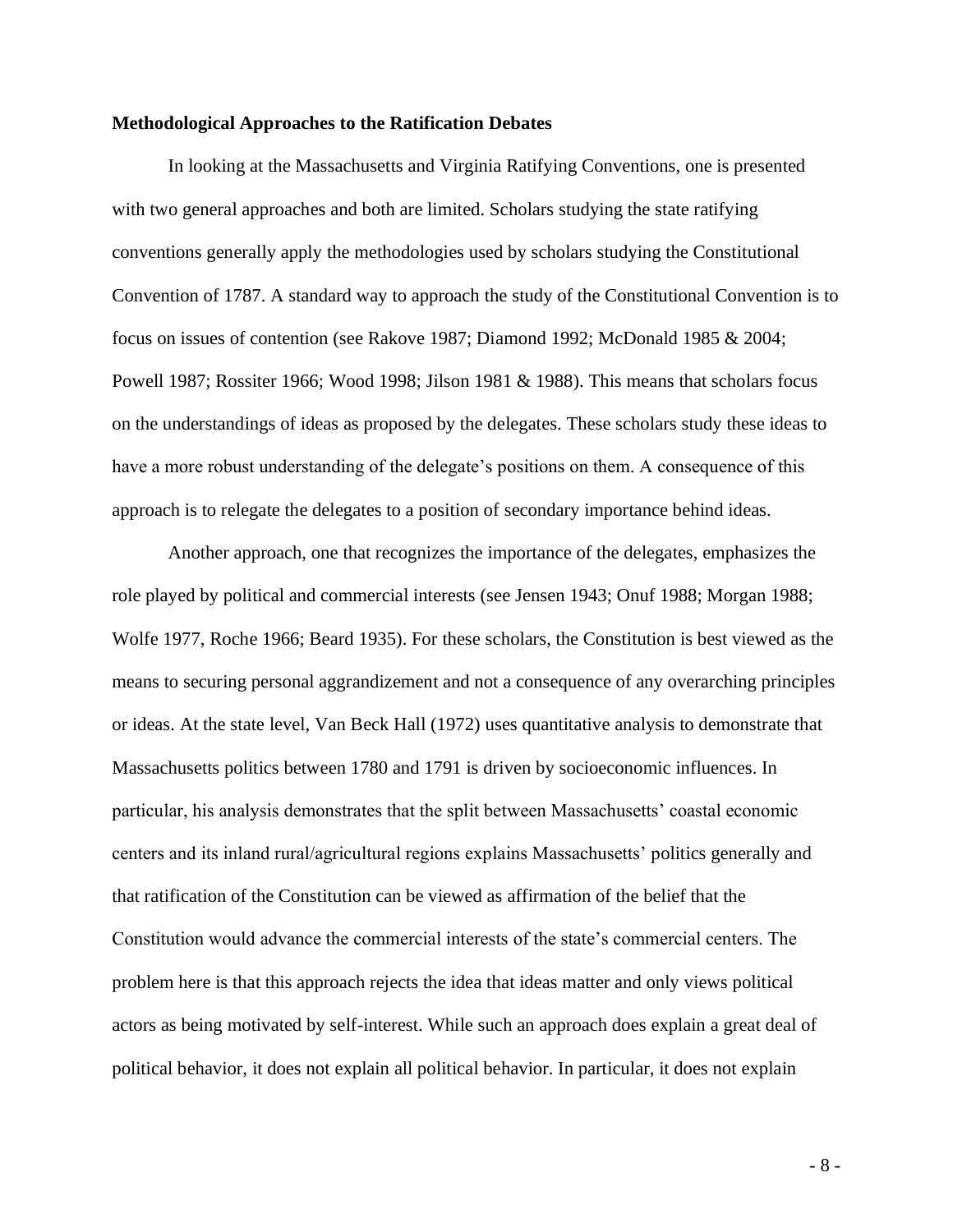political decisions of monumental significance like ratification. What is needed instead is an approach that takes the individual delegates seriously as well as the importance of political ideas. Mogg does this by examining each of the delegate's arguments and reasoning for or against all issues that arise, looking specifically for insight into their position on sovereignty. While this study will follow the lead of Mogg and examine the delegates on all issues raised, special attention will be given to the indicators of sovereignty identified by Mogg (2006, 7-12). These indicators are summarized in Table 1.

For each delegate, I will take their respective positions on sovereignty and create vignettes that bring together their statements over the course of the entire convention. I will take their respective positions on sovereignty and create vignettes that bring together their statements over the course of the entire convention. Using the vignettes, I will classify the delegates. In particular, I will look to classify the delegates based on their positions on where principle sovereignty is located (people of the Unites States, people of the particular states, or the state governments) and their view of derived sovereignty (strong national government, strong national government in need of greater checks, and weak national government/strong state governments). Vignettes for classifiable delegates from the Massachusetts and Virginia Ratifying Conventions are provided in Appendix 1 and Appendix 2 respectively.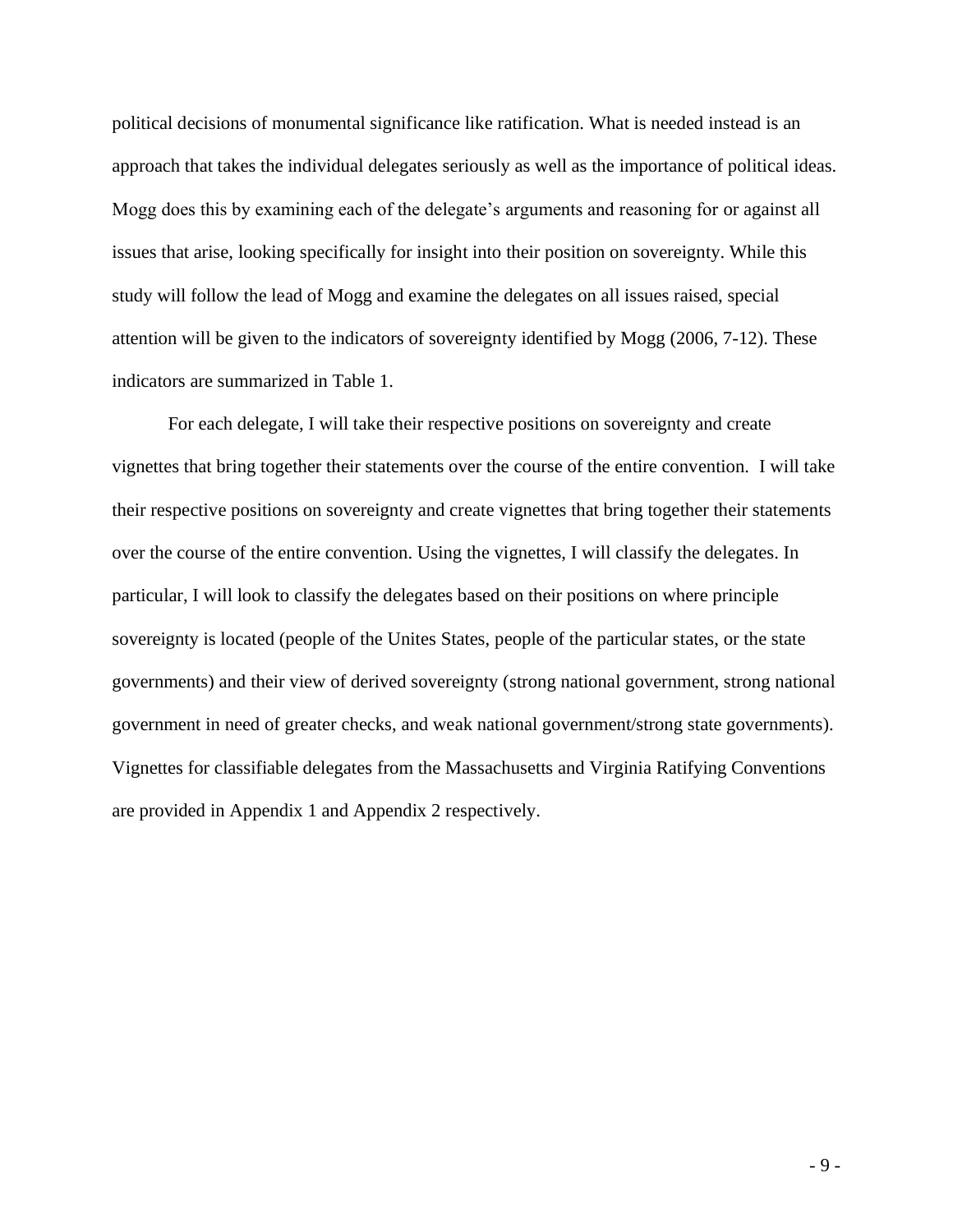| <b>Table 1: Indicators of Popular Sovereignty</b><br>and its Two Dimensions                                                                                                                                                                                                                                                                                                                                                            |                                                                                                                                                                                                                                                                                                                                                                                                                                                                                                                                                                                                                                                                    |                                                                                                                                                                                                                                                                                                                                                                                                                           |  |  |
|----------------------------------------------------------------------------------------------------------------------------------------------------------------------------------------------------------------------------------------------------------------------------------------------------------------------------------------------------------------------------------------------------------------------------------------|--------------------------------------------------------------------------------------------------------------------------------------------------------------------------------------------------------------------------------------------------------------------------------------------------------------------------------------------------------------------------------------------------------------------------------------------------------------------------------------------------------------------------------------------------------------------------------------------------------------------------------------------------------------------|---------------------------------------------------------------------------------------------------------------------------------------------------------------------------------------------------------------------------------------------------------------------------------------------------------------------------------------------------------------------------------------------------------------------------|--|--|
| <b>Popular Sovereignty</b>                                                                                                                                                                                                                                                                                                                                                                                                             | <b>Principle Sovereignty</b>                                                                                                                                                                                                                                                                                                                                                                                                                                                                                                                                                                                                                                       | <b>Derived Sovereignty</b>                                                                                                                                                                                                                                                                                                                                                                                                |  |  |
| Election to the First<br>$\bullet$<br>and Second Branches<br>of the Legislature<br>Selection of the<br>$\bullet$<br>Executive<br>Qualifications to hold<br>٠<br><b>Public Office</b><br>Issues dealing with<br>the Admission of New<br><b>States</b><br>Removal of the<br>Executive<br><b>Executive Veto</b><br>$\bullet$<br>Terms of Office in<br><b>First and Second</b><br>Branch as well as<br>Executive<br>Qualifications to vote | Ratification through<br>$\bullet$<br>the People or States<br>Ratification<br>$\bullet$<br><b>Unanimous or Partial</b><br>Payment of<br>$\bullet$<br>Legislature through<br><b>State or General</b><br>Treasury<br>Suffrage in First and<br>$\bullet$<br>Second Branches of<br>Legislature<br>Election to First and<br>Second Branches of<br>Legislature<br>Selection of Executive<br>$\bullet$<br>Selection of Judges<br>$\bullet$<br><b>Requirement of Oaths</b><br>$\bullet$<br>of Office<br>Position of States at<br>Convention (are they<br>sovereign?)<br>Use of term National<br>v. Confederate<br>Government<br><b>Origination of Money</b><br><b>Bills</b> | The Ends/Purpose of<br>$\bullet$<br>Government<br>Negative on State<br>$\bullet$<br>Laws<br><b>Position on Treaties</b><br>$\bullet$<br><b>Positions on Treason</b><br>$\bullet$<br><b>Inferior Tribunals</b><br><b>Direct Taxation</b><br><b>Taxing Exports</b><br>$\bullet$<br>Joint Office Holding<br>$\bullet$<br>(National & State)<br>Authority to Subdue<br>$\bullet$<br>Rebellion<br>Uniformity in the<br>Militia |  |  |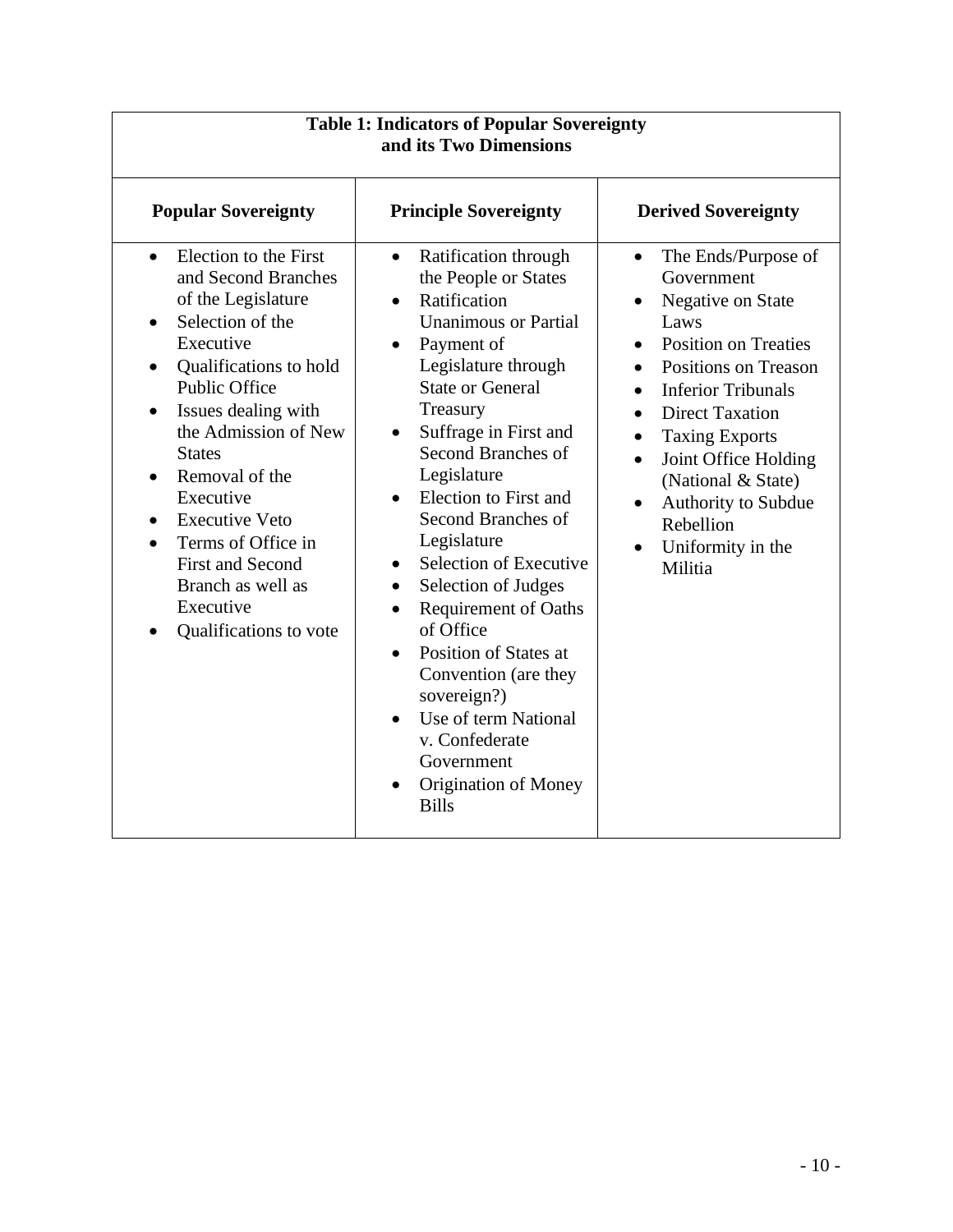#### **Chapter Overviews**

The second chapter of this Honors Thesis focuses on the Massachusetts Ratifying Convention. Despite being a rather large convention, with more than 350 delegates present, the debate was very limited in its discussion of the Constitution. The debate mainly addressed the issues of derived sovereignty and, more specifically, Article I, Section 8. Beyond this, however, the debate did cover more topics, just to a lesser extent than derived sovereignty. In terms of principle sovereignty, the delegates were mainly in agreement that the people should hold this power. Following Shays Rebellion and other atrocities committed under the Articles of Confederation, including the general understanding that the Articles were insufficient to the needs of the people, the people of Massachusetts were wildly interested in having the people be the sole principle to the general government rather than the state governments. The fear of the current political climate and the general understanding across society that the state governments alone were insufficient in protecting the will of the people was enough fuel to convince most of the delegates to the Massachusetts convention that the people should be principle. To this end, they mainly agreed that the people should be principle, but some delegates did propose an alternate understanding that the people of the state should be principle. More abstract thinking in terms of what government should look like is seen in Massachusetts than in Virginia. The main source of tension in Massachusetts in this convention was with derived sovereignty. The delegates greatly disagreed on the extent of power which the general government could hold, most delegates finding issues with Article 1 Section 8 in particular. The idea that Congress should hold the powers of both the purse and the sword was too much for many delegates, and they thought that these rights should either not be vested to the same branch of government or they should have more sufficient checks on them if they are going to remain in the document.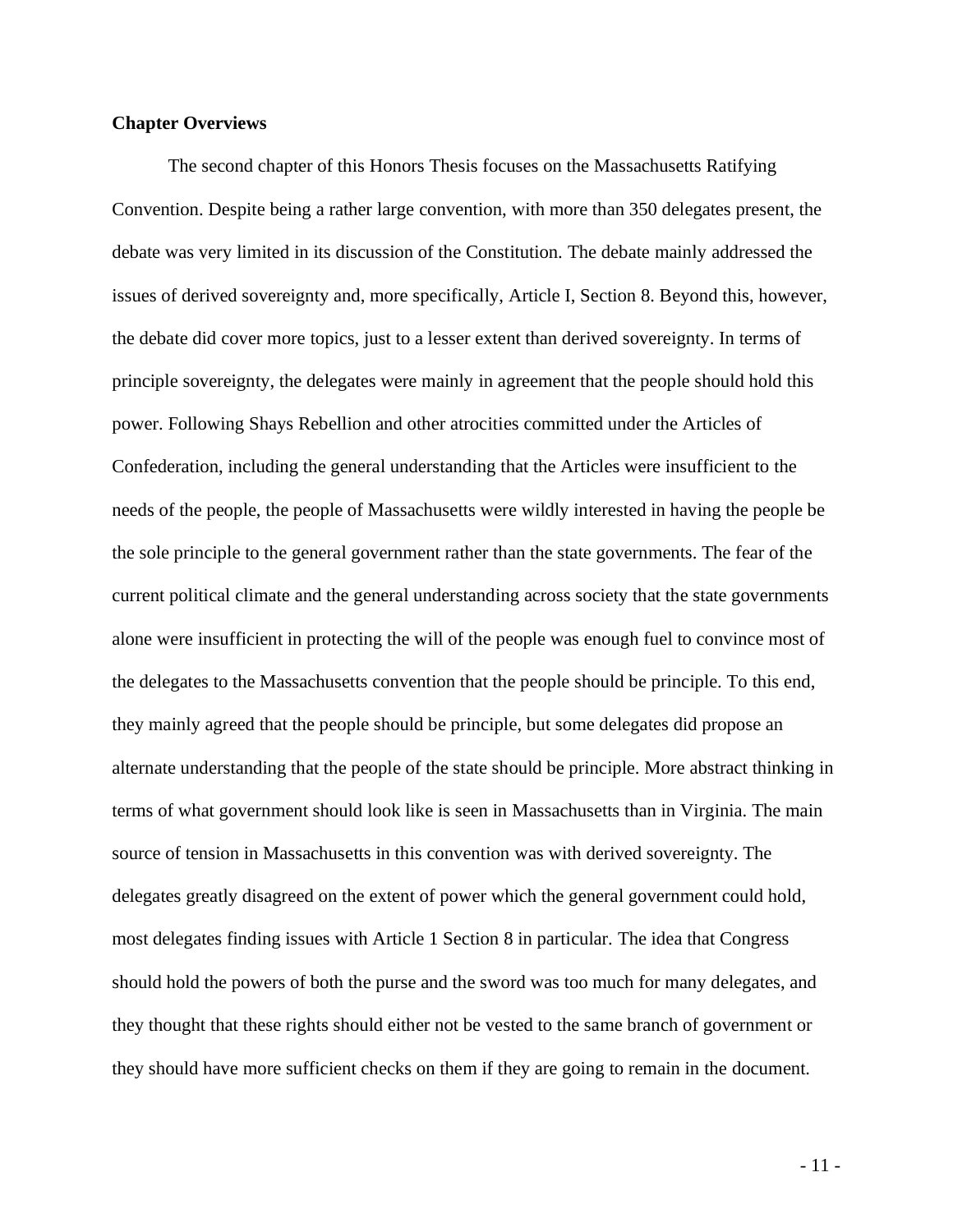The delegates who held the understanding that these two powers should not be vested in the same body, or in the general government at all for that matter, mostly voted against ratification. Those delegates who held the latter position, however, that more checks on this power would be necessary, developed the idea of adding amendments to the document. The most important thing to come out of the Massachusetts convention was this idea of adopting amendments. The idea that a sort of bill of rights should be included in the Constitution originated from this convention, and it had the ability to change the votes of some delegates from opposed to voting to in favor of ratification sway votes against the document to instead vote to ratify, resulting in the overall decision to ratify in Massachusetts. The additional protection of individual rights as presented in the amendments written by the Massachusetts convention influenced the rest of the state ratifying debates to follow, as it provided something new to consider in the debate over the Constitution on both sides of the aisle.

Chapter Three focuses on the Virginia Ratifying Convention. Held after the Massachusetts Convention, Virginia was among those states influenced by Massachusetts' decision to recommend amendments in their ratification of the Constitution. The Virginia convention was filled with many well-known names across the country, including Patrick Henry and James Madison, making this convention very closely watched and very important to the final adoption of the Constitution in the United States. This debate was much more in depth than Massachusetts, as the Virginia delegates addressed a much wider array of problems than the Massachusetts delegates did. The delegates to the Virginia convention hadn't faced nearly the political resistance to the Articles in the same way that Massachusetts did, and much of this can be blamed on the nature of industrialization and the economies of the two states. Virginia was more rural. Their main desires from government was that it would leave them alone to do their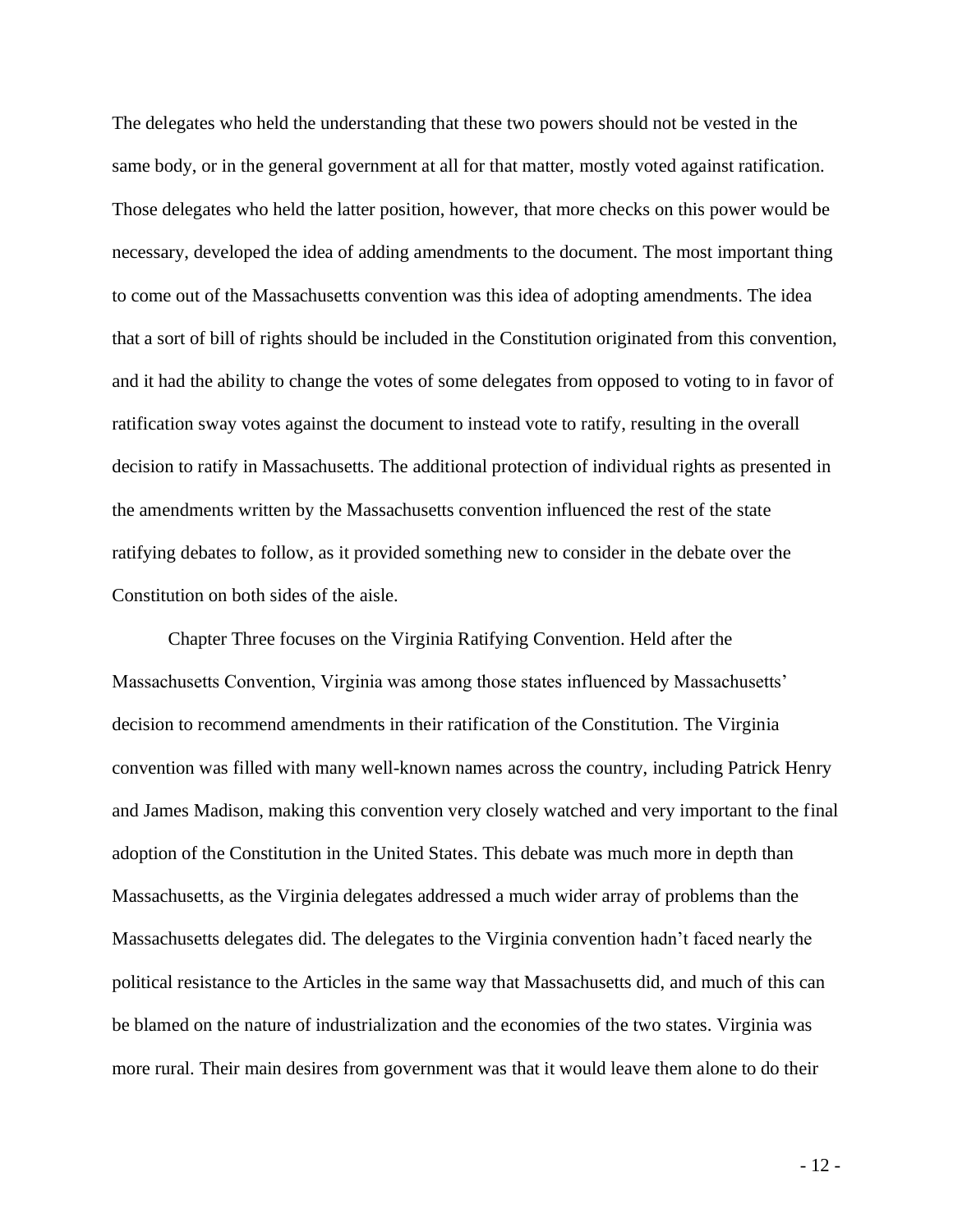farming, own their slaves and do whatever else they felt like doing. Massachusetts was much more industrialized and was more concerned about bigger questions of government, such as who controls the economy and who regulates treaties and trade and commerce. That being said, there were many more Anti-Federalists present at the Virginia convention than the Massachusetts, resulting in a much more robust debate with many different understandings of the Constitution that weren't seen in Massachusetts, though most of these different understandings were not directly relevant to this research question and spoke more to the nature of the human condition as it was known in Virginia. In terms of principle sovereignty, there were strong arguments made in favor of both the people and the state legislatures being principle, and the convention could not agree on this question. There was hardly any agreement whatsoever in the Virginia convention. Derived sovereignty seemed to have taken up the majority of the debate, with the delegates scrutinizing every line of the Constitution. The Anti-Federalists to this convention hated the idea of having any general government at all, so they resented any of its powers as well. Patrick Henry, in particular, found an issue with almost every single line of derived sovereignty as written into the Constitution. They were worried that this strong, energized general government would have the power to control their farms, crops, and worse: slaves. They simply wanted to be left alone, and they knew that if the general government was awarded the powers which are written into the Constitution, they would be stripped of everything they understood to be their personal freedoms on the farm, because the general government would begin to collect taxes and not count slaves in representation and undermine the ability of the south to thrive.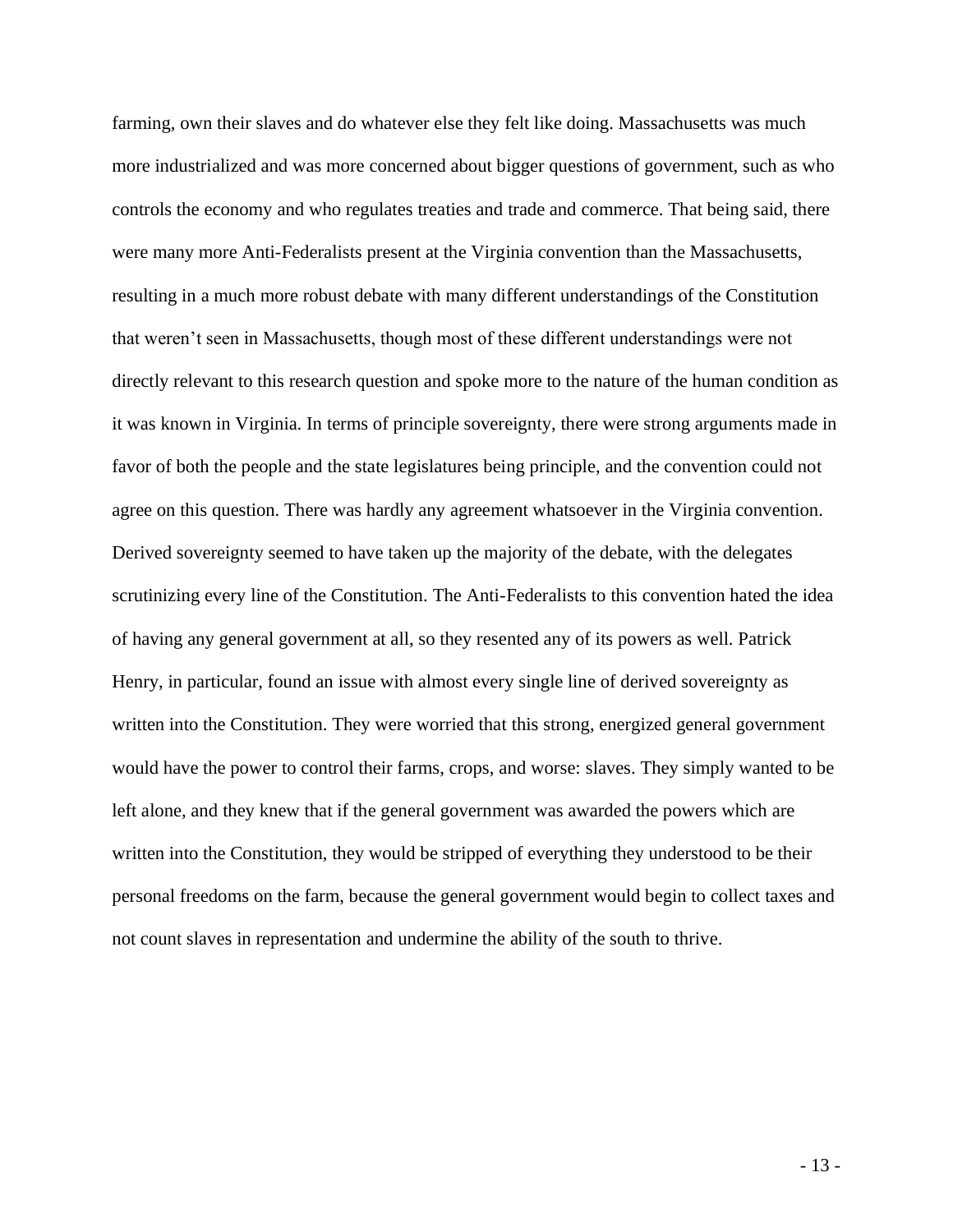#### **Chapter Two: The Massachusetts Ratifying Convention (1787-1788)**

While conventional wisdom identifies the New York and Virginia Ratifying Conventions as the two keys to ratification of the Constitution, Massachusetts proves to be of critical importance as well. According to Pauline Maier (2011, 155), "If Massachusetts refused to ratify, other states---particularly New Hampshire and New York---would probably follow her example…if, however, Massachusetts ratified, the Constitution would be well on its way toward enactment." The importance of Massachusetts for the prospects of ratification takes on greater significance when one considers the very real possibility that Massachusetts would not ratify the Constitution. With the divide between the delegates for and against the Constitution roughly equal, ratification was not a foregone conclusion as it was in Pennsylvania. Aware of their precarious position, proponents of the proposed Constitution had to work behind the scenes to make allies and reach compromises in order to ensure ratification. On this challenge, Maier (2011, 158) observes that the Massachusetts proponents of ratification, "faced a far greater challenge than their counterparts in Pennsylvania, who had a solid majority from the start of their convention. Massachusetts was a whole new game." Thus, in addition to persuading fellow delegates via reasoned discourse, proponents also had to rely on political machinations and identify areas of compromise in an effort to turn opponents of ratification into proponents.

Arguably the most importance compromise of the Massachusetts' Ratifying Convention was the introduction of amendments that would be recommended for consideration after ratification itself. In response to this suggestion, a number of delegates who were previously opposed to ratification changed their position and ultimately voted to ratify. For these delegates, the proposed amendments alleviated concerns that the grant of power to the national government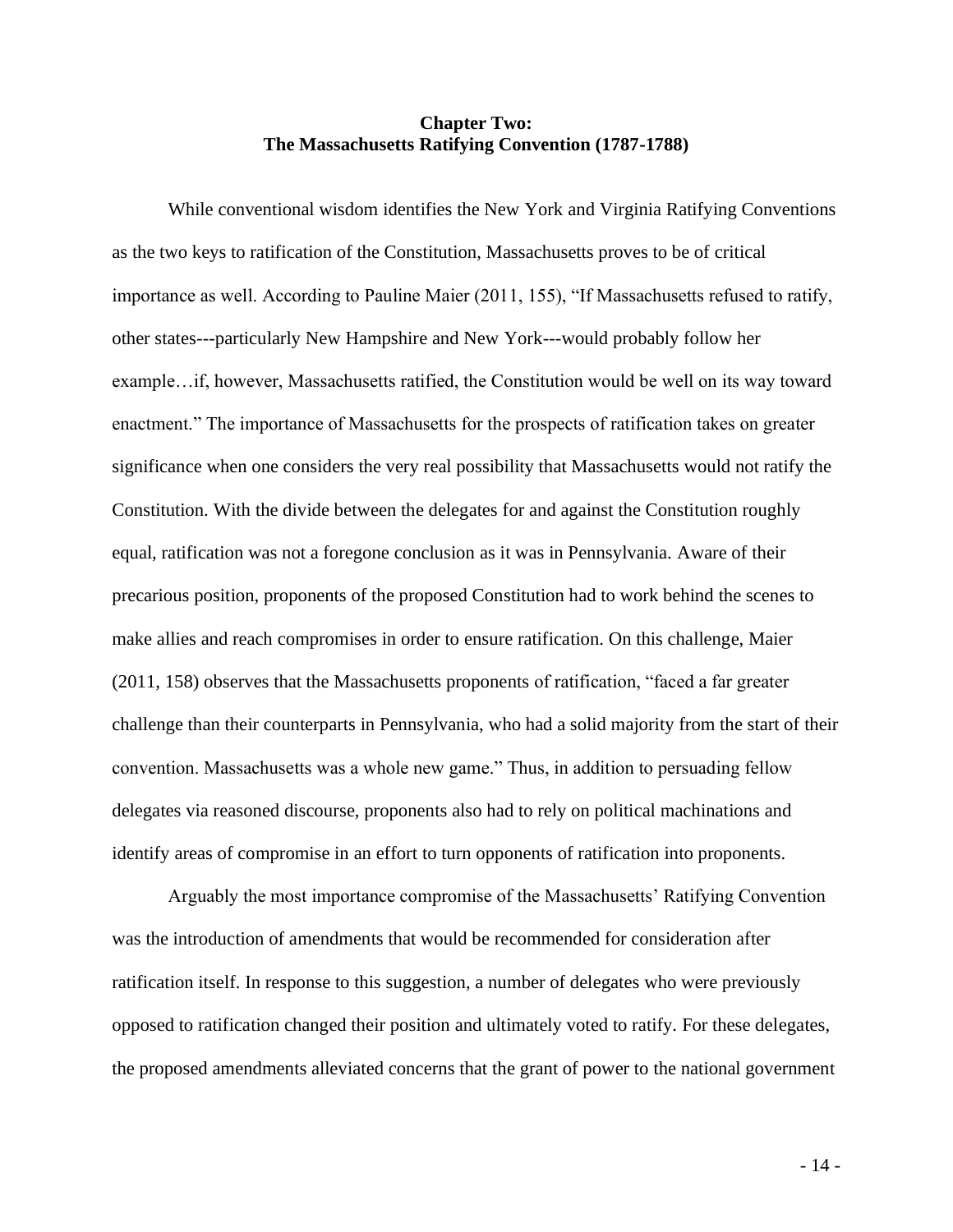under the Constitution threatened the security of the rights and liberties of the people. Though many proponents did not think that amendments were necessary, they embraced the idea and worked on getting John Hancock on board with the idea in order to ensure ratification. Hancock, the president of the Convention, was a necessary person to the ratification process. Had he not supported the ratification or amendments; it is possible that the Constitution would not have passed in Massachusetts. On the importance of Hancock, Maier (2011, 194) writes: "…the Federalists had to get Hancock on board…in a eulogy written after Hancock's death, James Sullivan claimed that Hancock had reservations about the Constitution and, before the state ratifying convention had even assembled, drafted a set of amendments he planned to propose." As demonstrated below, Hancock is an example of a delegate whose vote was swayed with the introduction of amendments to the Constitution, leading to the ultimate ratification of the Constitution in Massachusetts. A key to understanding Hancock's change and the change of others is the distinction between principle and derived sovereignty identified by Mogg (2006) and tested here.

This chapter will assess the delegate's positions of principle and derived sovereignty as seen through their participation in the Massachusetts ratifying convention. First, it will address principle sovereignty as many delegates took different positions on who should hold the power of the principle and to what extent. From here it will discuss the three different understandings of principle sovereignty, that it should rest with the people, that it should rest with the particular states, or the state governments. Following this analysis, the focus will shift to derived sovereignty and the different understandings thereof. These include understandings of strong and weak derived sovereignty, as well as a third option which came to fruition through the Massachusetts convention: that the grant of power is necessary but not adequately checked

- 15 -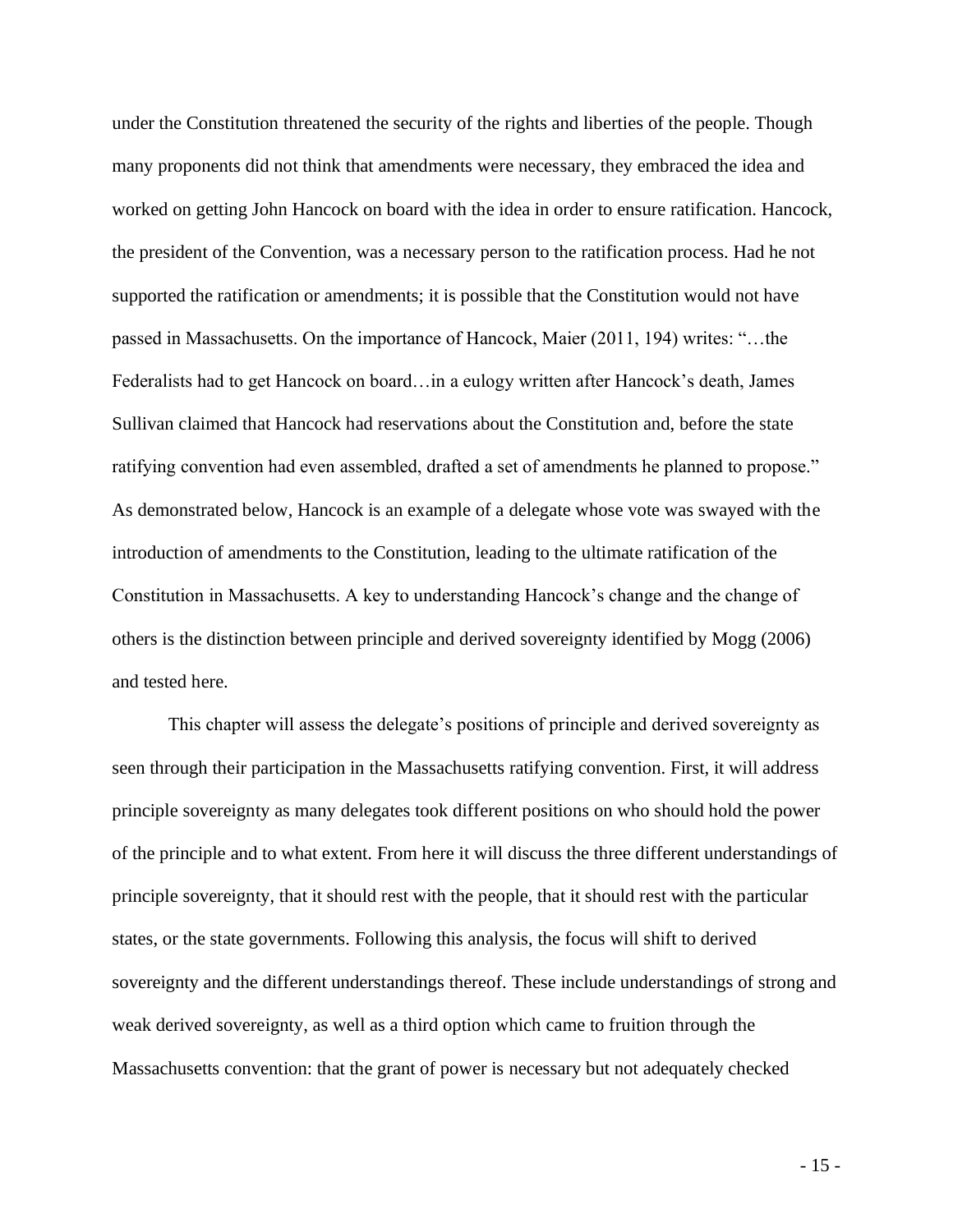through the language of the Constitution, or what we are calling the 'middle' position. To combat this third idea, the delegates draft a set of amendments which they understand to better protect the people's individual rights and liberties, therefore making them okay with the grant of derived sovereignty awarded to the general government in the Constitution. The amendments were able to make enough delegates feel secure with the grant of power and the Constitution in general, and many people changed their votes to be in favor of ratification with the addition of these amendments, securing the vote to ratify at the conclusion of the convention.

#### **Principle Sovereignty in the Massachusetts' Ratifying Convention of 1788**

Principle sovereignty can be viewed as authorization where the is the principle sovereign authorizes the general government (its agent) to hold certain powers and use them to secure the ends of government. The principle decides what powers its agent is given and determines the extent to which these powers may be exercised. It is the responsibility of the agent, who possesses derived sovereignty, to exercise these powers as instructed. Mogg's (2006) analysis finds that principle sovereignty is operationalized in two ways at the Constitutional Convention of 1787. First, some delegates operationalize principle sovereignty at the national level and locate it in the hands of the American people. Another group of delegates, second, is also committed to the idea of popular sovereignty, but this group operationalizes principle sovereignty at the state level and places it in the hands of the people of the thirteen states.

In the analysis presented in this section, evidence is presented that supports Mogg's (2006) conclusion that principle sovereignty is operationalized in two, distinct ways. Of the thirty-six classifiable delegates in the Massachusetts' Ratifying Convention, a strong majority (n=24) take the position that principle sovereignty resides with the American people. Three delegates believe that the Constitution is founded on the principle of popular sovereignty but

- 16 -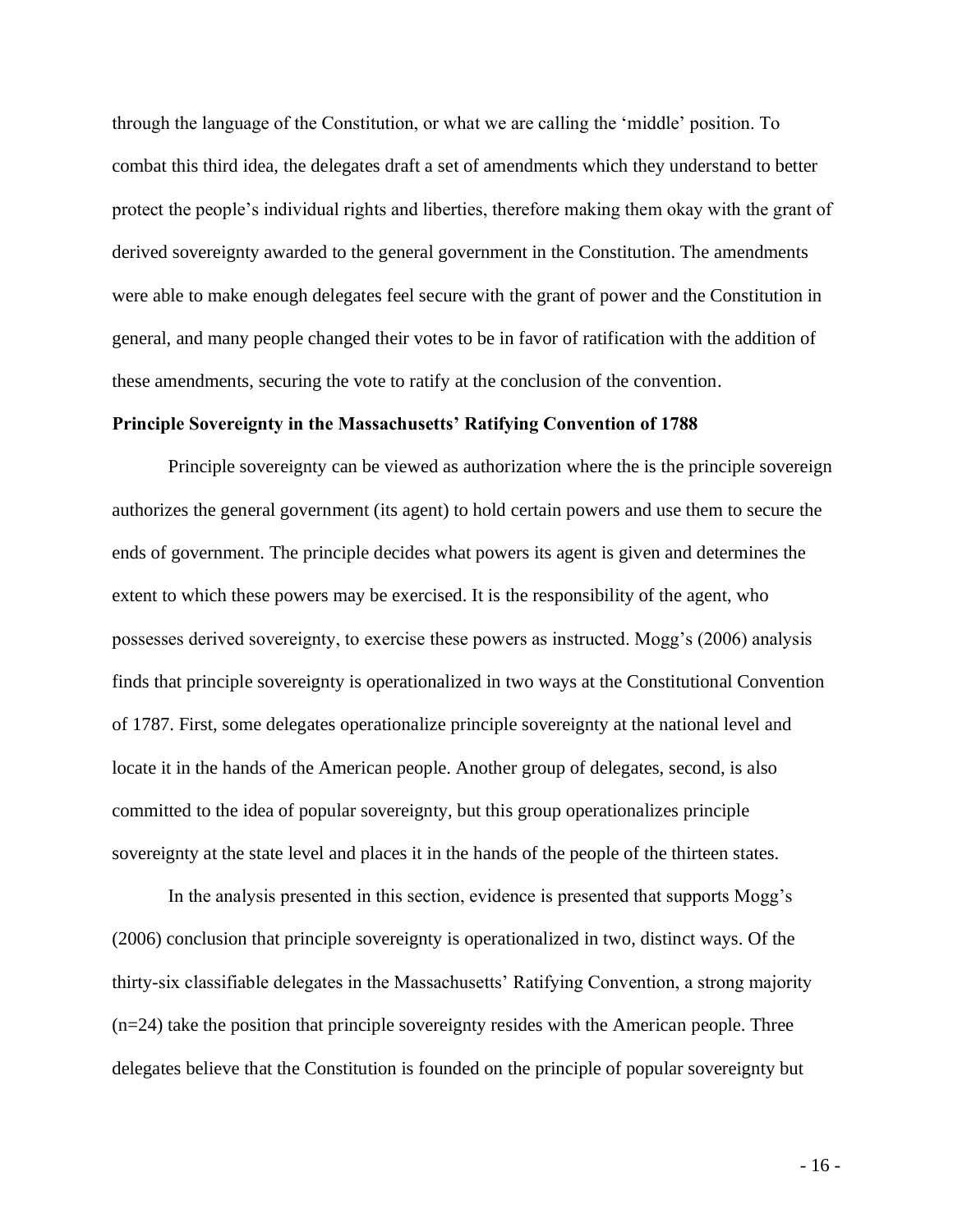locate principle sovereignty with the people of the thirteen states. Unlike Mogg, this study identifies six delegates who hold the position that the state governments possess principle sovereignty. These delegates hold the position that a confederation of states is preferable to the union proposed by the US Constitution.<sup>1</sup>

#### *Principle Sovereignty with the American People*

Delegates committed to popular sovereignty and who locate principle sovereignty with the American people can be viewed as strong nationalists. For these delegates, the Constitution rejects the confederate structure of the Articles of Confederation and replaces it with a union form of government. Where the Continental Congress was the creation of thirteen sovereign states, the government created by the Constitution would rest on the authority of the American people. Delegates holding this position are located in the first column of Table One.

#### **[Insert Table One Here]**

An example of this understanding of principle sovereignty is seen in a speech from Mr. T. Dawes of Boston. He says, "…as thirty thousand inhabitants will elect a representative, eight tenths of which electors perhaps are yeomen, and holders of farms, it will be their own faults if they are not represented by such men as will never permit the land to be injured by unnecessary taxes" (Kaminski 2000,1289). Here, Dawes understands that it is the people who are responsible for ensuring that they are represented by the right people. Thus, the failure of elected officials to abstain from the property of the people rests not with members of Congress, but with the

<sup>1</sup> It may be the case that the six delegates classified here as advocating for the state governments possessing principle sovereignty may actually hold the position that the people of each state actually possess principle sovereignty. This is what Mogg finds in her analysis. Ultimately, the lack of any textual evidence suggesting that this is the case in the record of the Massachusetts' Ratifying Convention precluded me from classifying these delegates as locating principle sovereignty in the hands of the people of the thirteen states.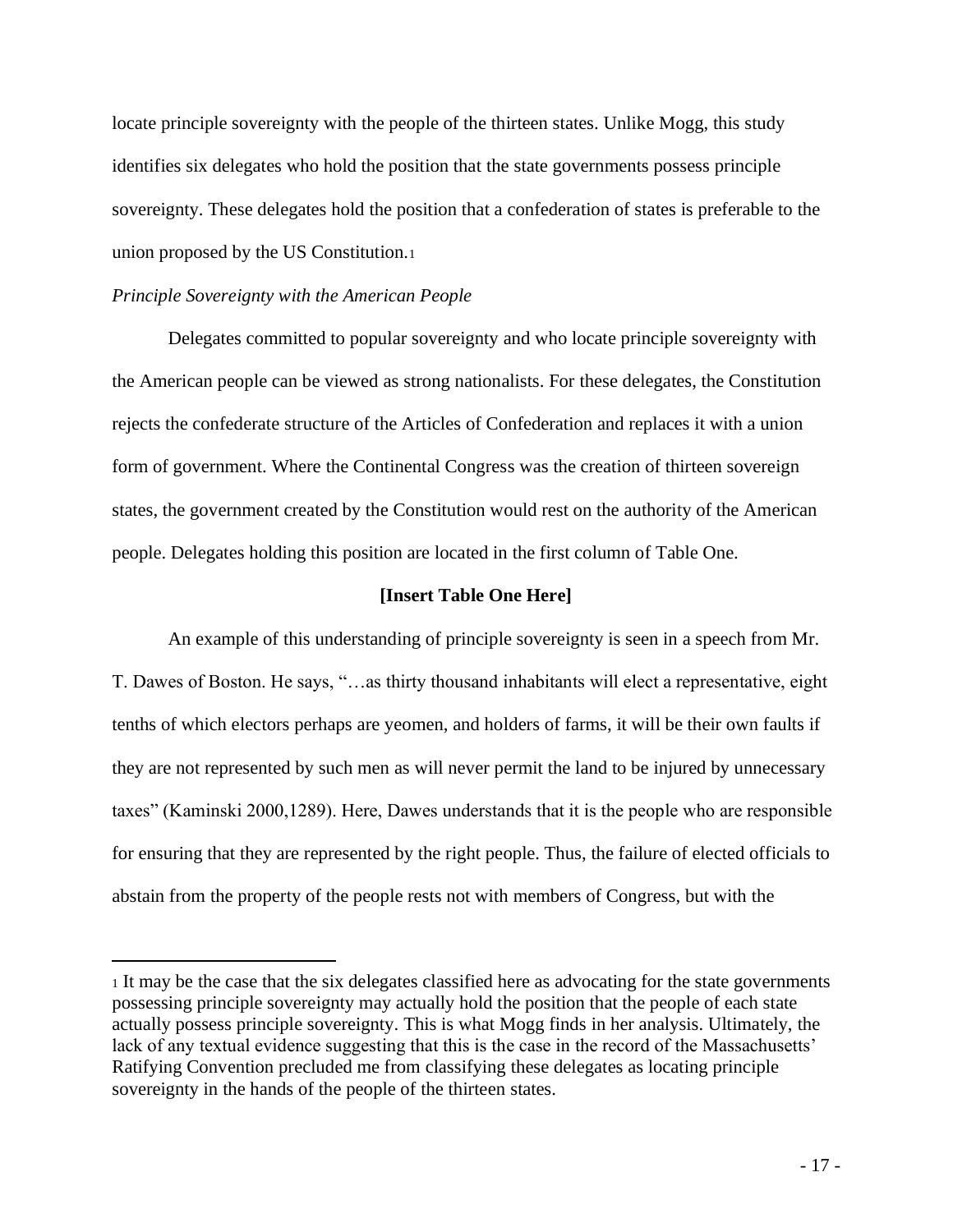American people who are responsible for holding their representatives accountable. Dr. Jarvis develops the reasoning of Mr. Dawes further when he argues "…that there is a very material distinction in the two cases; for, however possible it may be that this controlling authority may be abused, it by no means followed that Congress, in any situation, could strip the people of their right to a direct representation" (Kaminski 2000, 1220). Dr. Jarvis clearly articulates the understanding of principle sovereignty when he says that the people have a right to direct representation. Without explicitly using the language of the principle/agent relationship, Dr. Jarvis clearly indicates that it is the people (the principle) who authorizes the agent (representatives) to exercise power on behalf of the people.

This understanding of the people as the principle sovereign is central to the understanding that the government created by the Constitution is a union and not a confederacy of states. In a union, the people are principle to the general government rather than the state governments in the confederate model. An example of rejecting the latter in favor of the former is seen when Mr. Bowdoin says, "But the advantages of a union of the states are not confined to mere safety from within or without. They extend not only to the welfare of each state, but even to the interest of each individual of the states" (Kaminski 2000, 1393). For Mr. Bowdoin, a union is preferable to a confederacy because of the greater security it provides the nation, the individual states, and every individual. That the general government has the capacity to act on behalf of the individual is important and this marks a defining characteristic of a union. Under a confederate model of government, the general government is prevented from acting on the individual as only the state governments possess this power. Under the union model, both the general and state governments have the ability to act on the individual. For Bowdoin, the superiority of the union model is codified in the Preamble to the Constitution which begins with "We the People" rather than "We

- 18 -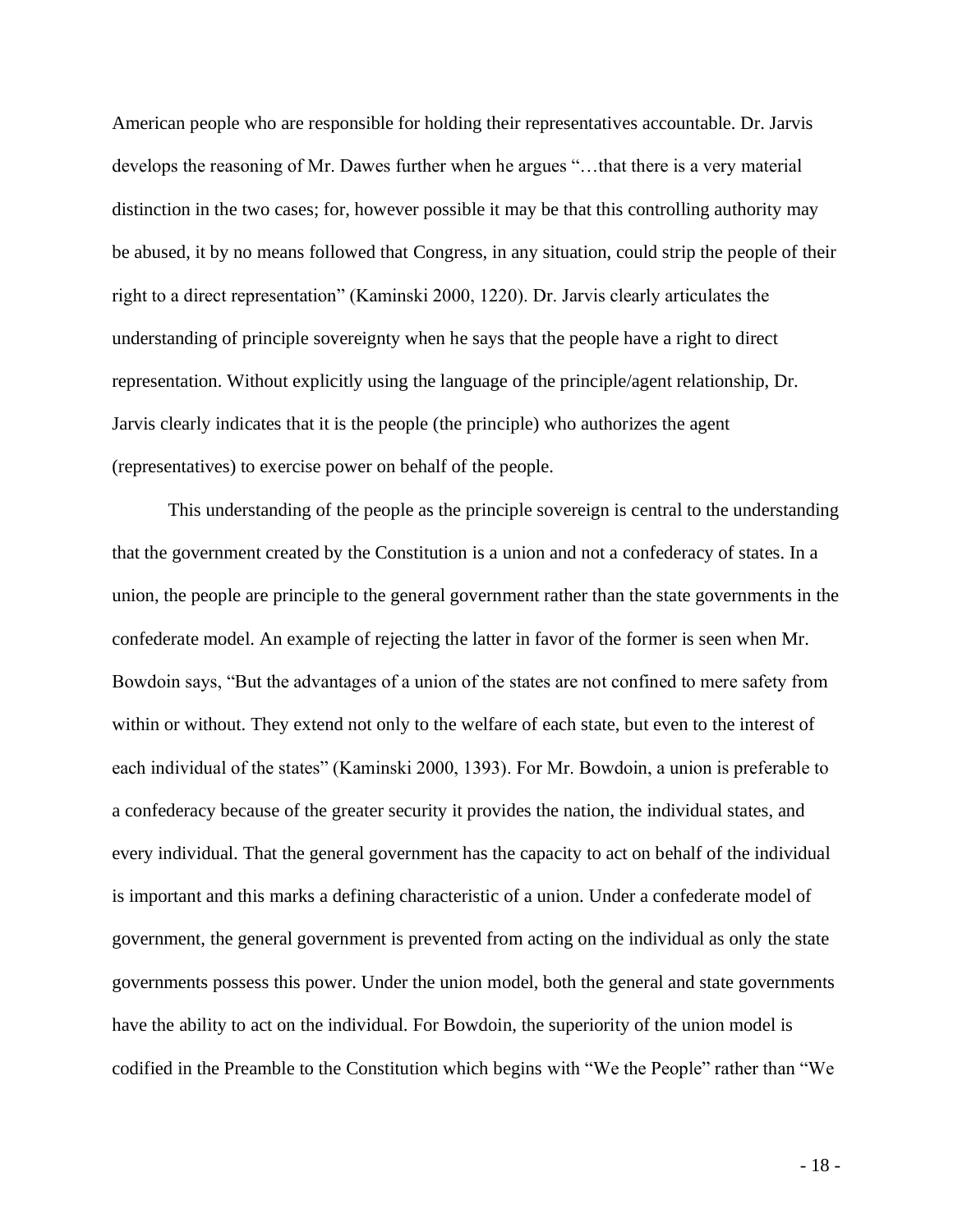the States." Another example of the preference for union over confederacy is provided by Mr. Heath. He says, "Every thing depends on our union. I know that some have supposed, that, although the union should be broken, particular states may retain their importance; but this cannot be. The strongest-nerved state, even the right arm, if separated from the body, must wither. If the great union be broken, our country, as a nation, perishes…" (Kaminski 2000, 1378). In this statement, Mr. Heath clearly indicates that a union is necessary if America is going to continue as a country going forward. Implicitly recalling the troubled history of confederacies to endure, he clearly indicates that the states must give up the authority they enjoy under the Articles of Confederation. If they do not, he fears that the nation will perish.

#### *Principle Sovereignty with the People of the Thirteen States*

Three delegates identified with an asterisk in Table One are committed to popular sovereignty but operationalize principle sovereignty at the state level. In other words, whereas the nationalists operationalize principle sovereignty with the American people, these delegates operationalize principle sovereignty with the people of the states. For these three delegates, the relevant authorizing entity is the people of Massachusetts.

This understanding of principle sovereignty is evident, first, in Mr. Randall. He argues "Our manners, he said, were widely different from the Southern States; their elections were not so *free and unbiased*; therefore, if the states were consolidated, he thought it would introduce manners among us which would set us at continual variance" (Kaminski 2000, 1303). Mr. Randall is concerned that the cultural differences between the north and the south, because of slavery, prevent the possibility of a truly national culture which he deems a necessary requirement for national, principle sovereignty to work. While he remains a proponent of locating principle sovereignty with the people, Mr. Randall contends that the people of the states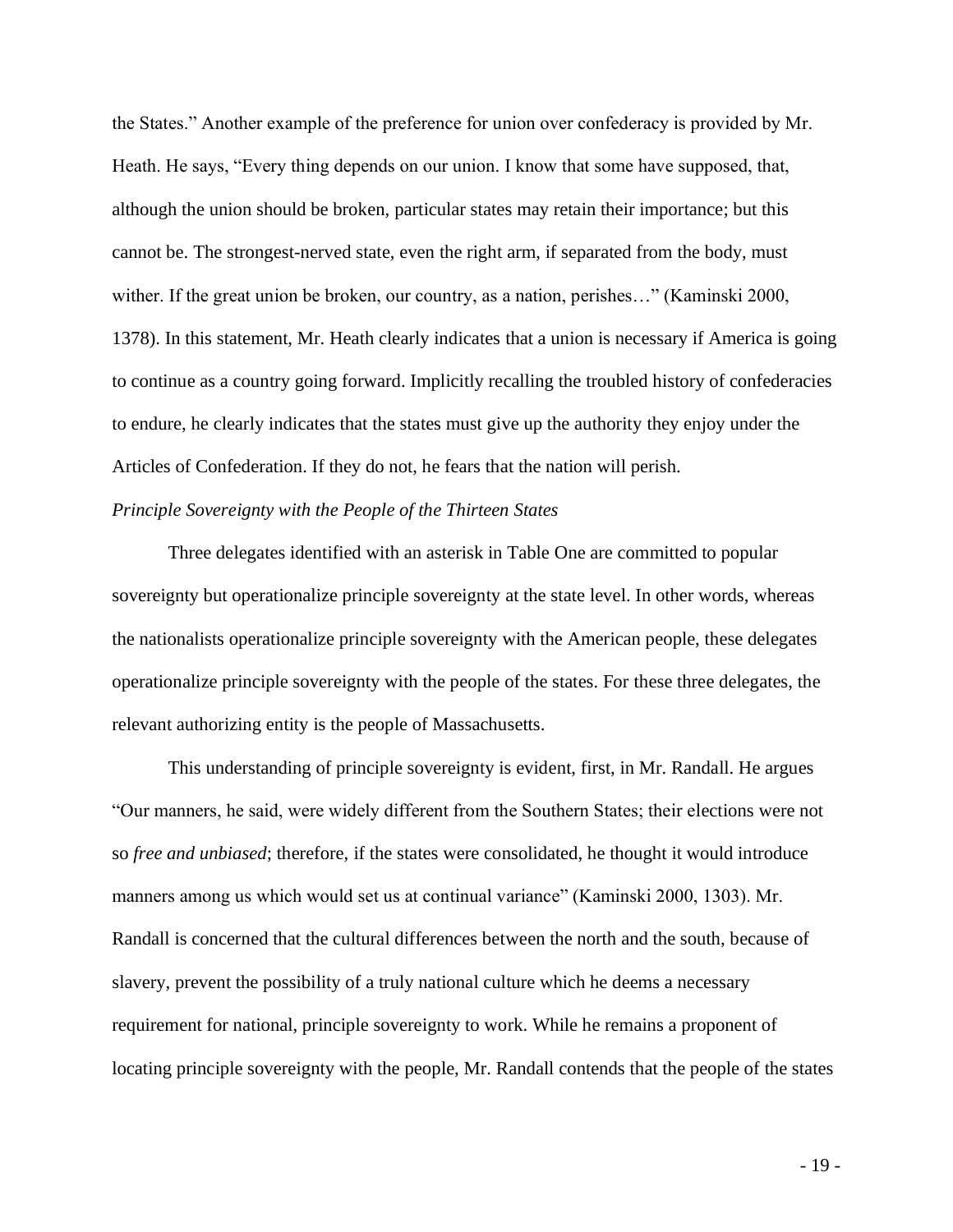would serve as a more effective principle because and do a better job of protecting the rights of the people. In his formulation of the relationship between the people and the general (national) government, the states function as a middle-man where the people of the states elect their representatives in the House (directly) and Senate (indirectly). He continues:

Let us consider, sir, we are acting for the people, and for ages unborn; let us deal fairly and above board. Every one comes here to discharge his duty to his constituents, and I hope none will be biased by the best orators; because we are not acting for ourselves. I think Congress ought to have power, such as is for the good of the nation… (Kaminski 2000, 1244).

Randall views the responsibility of the delegates to the MA Convention as delegates of the people. Given the logic of the principle/agent relationship, this would make the people of Massachusetts the principle sovereign. Randall is concerned with the diversity of America. As he understands it, the diversity is so strong that no national sentiment is possible which can animate the will of the American people toward the common good. His analysis of diversity indicates that the best way to aggregate principle sovereignty is at the state level who are homogenous enough to facilitate the idea of the people.

Capt. Dench also falls into this camp, stating, "…it had been observed, and he was not convinced that the observation was wrong, that the grant of the powers in this section would produce a consolidation of the states, and the moment it begins, a dissolution of the state governments commences. If mistaken, he wished to be set right" (Kaminski 2000, 1338). Dench thinks that the state governments are necessary for proper government, but he is not exactly clear on how this applies to the current Constitution. Initially, Dench is understood to identify the state governments as principle. This is arguably the result of a misunderstanding in definition of sovereignty and application thereof. It could be argued that, although he is concerned with the state governments, this does not mean that he views them as principle. Rather, he could simply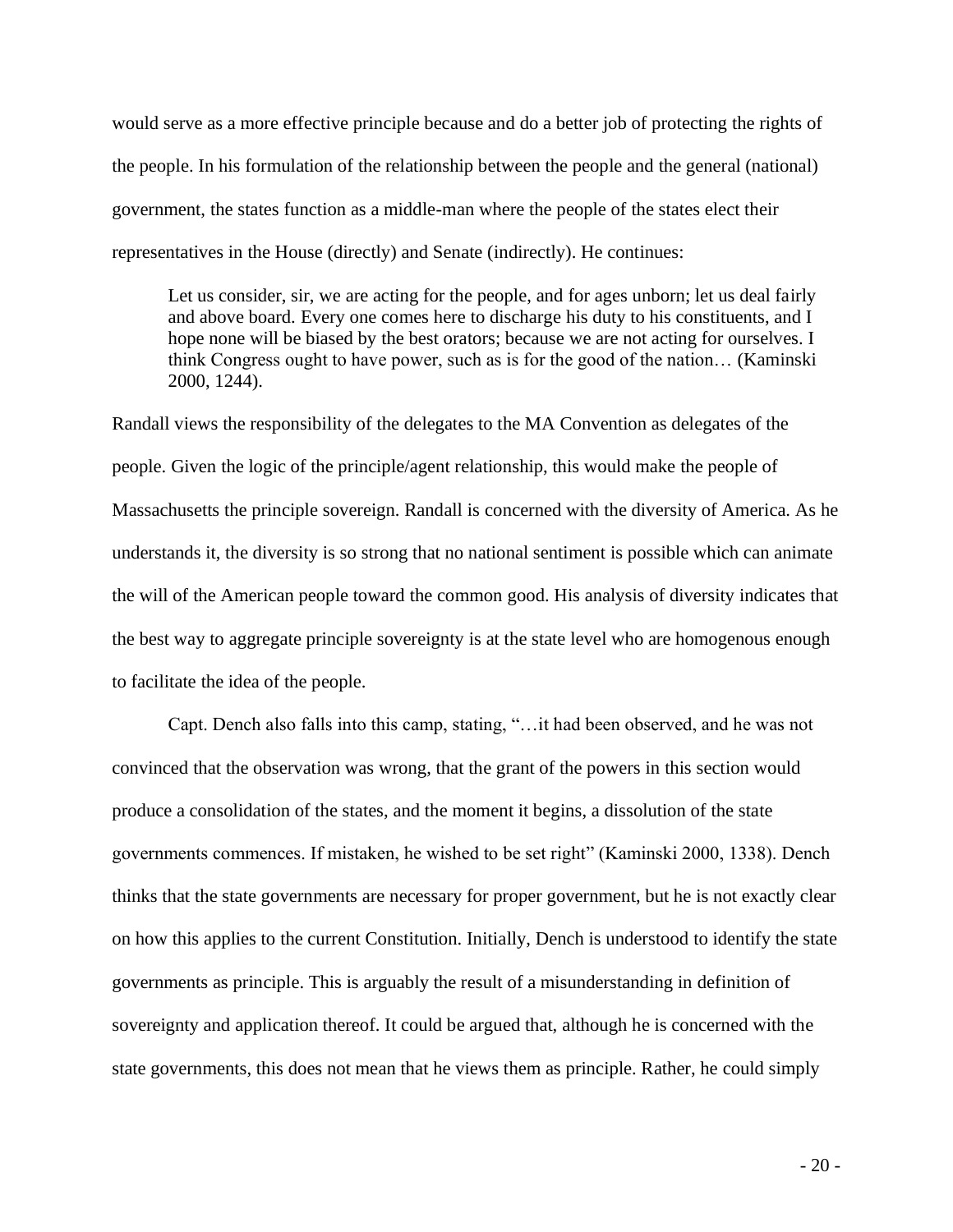understand that these bodies are necessary for government to function regardless of where sovereignty lies, though there is no direct proof of this understanding.

#### *Principle Sovereignty with the State Governments*

To this point of the analysis, the results presented here for the Massachusetts Ratifying convention confirm the results of Mogg (2006) as principle sovereignty has been located with the people, but the people has been operationalized at both the national and state levels. A third understanding of principle sovereignty is found in the Massachusetts Ratifying Convention not found in Mogg. Here, three delegates take the position that principle sovereignty resides with the states governments. These delegates are identified in the second column of Table One. As mentioned in a previous footnote, Mogg is able to accumulate enough textual evidence to conclude that delegates to the Constitutional Convention of 1787 who advocate for a confederate form of government actually operationalize principle sovereignty with the people of each individual state. In the absence of similar textual evidence, this study cannot draw the same conclusion. Thus, Dr. Taylor, Judge Dana, and Mr. Nason are classified here as locating principle sovereignty with the state governments.

Dr. Taylor says:

By the Articles of Confederation, annual elections are provided for, though we have additional securities in a right to recall any or all of our members from Congress, and a provision for rotation. In the proposed Constitution, there is no provision for rotation; we have no right by it to recall our delegates. In answer to the observations, that, by frequency of elections, good men will be excluded, I answer, if they behave well, it is probable they will be continued; but if they behave ill, how shall we remedy the evil (Kaminski 2000, 1185-1186)?

Dr. Taylor prefers the model of government proposed by the Articles of Confederation. This is seen in his understanding of a requirement for annual elections in contrast to the Constitution's call for biennial elections to the House. This preference for the Articles and the Continental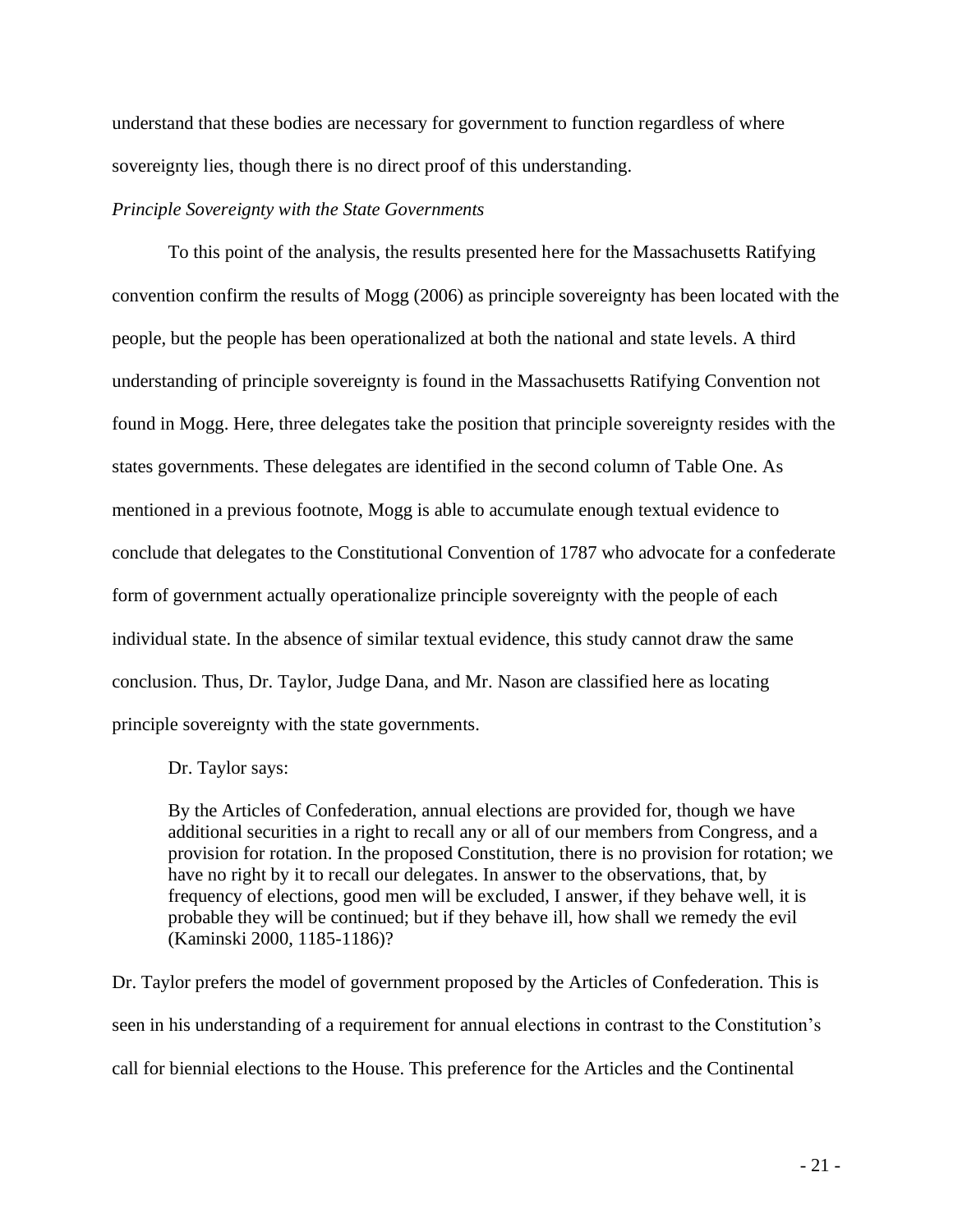Congress indicates his commitment to a confederacy of states rather than the union structure which is outlined in the Constitution. What he is failing to account for is the ability to recall delegates who are working against the will of the people through re-election. Though he may wish for this power to be eligible each year, the ability to recall delegates is added to the Constitution, so long as that delegate goes against the people.

Judge Dana is also in favor of a confederate structure of government. Similarly to Dr. Taylor, he is concerned with representation, but he thinks that the Constitution will fail should there be anything but a confederate structure. He says:

…if the Constitution under consideration was in fact what its opposers had often called it, a consolidation of the states, he should readily agree with that gentleman that the representation of the people was much too small; but this was a charge brought against it without any foundation in truth. So far from it, that it must be apparent to every one, that the federal government springs out of, and can alone be brought into existence by, the state governments. Demolish the latter, and there is an end of the former (Kaminski 2000, 1238).

As Judge Dana understands it, there is no general government whatsoever without state governments. Here he identifies the state governments as the principle sovereign to the general government and identifies that the ends of government will come with a union structure.

Mr. Nason was one of the few delegates to explicitly speak to his understanding of the state governments as principle. He says, "We are under oath: we have sworn that Massachusetts is a sovereign and independent state. How, then, can we vote for this Constitution, that destroys that sovereignty" (Kaminski 2000, 1397)? Mr. Nason is concerned that the general government will undermine the states' power. He is a proponent of states as principle because he, and other delegates with the same understanding, do not think that the people have the ability to maintain the ends of government, but rather that with this shift in principle government will be destroyed. The understanding of the states as principle exemplifies a confederate structure of government.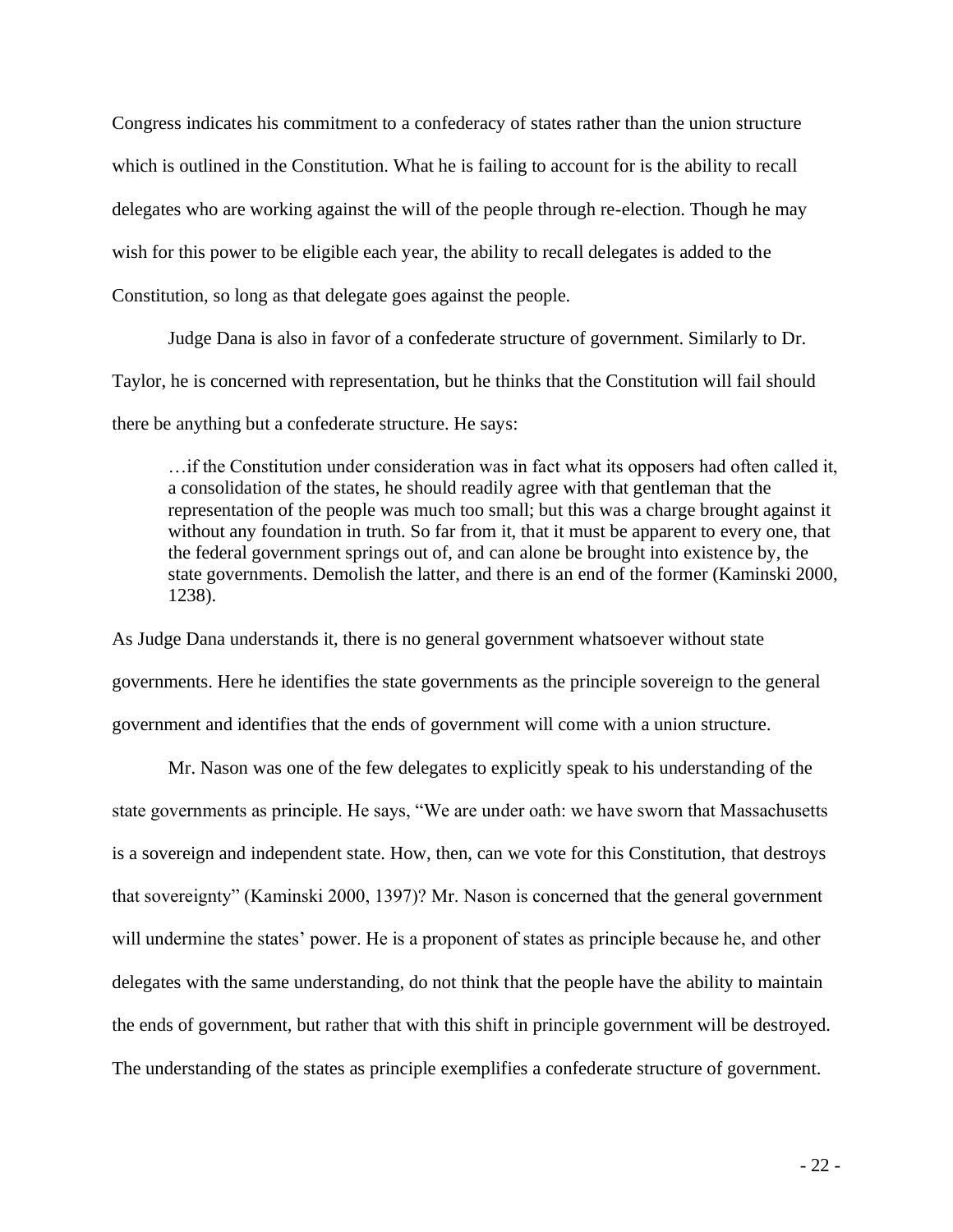#### **Derived Sovereignty in the Massachusetts' Ratifying Convention of 1788**

Derived sovereignty refers to the powers of the general government as authorized by the principle. This dimension outlines the powers which the general government holds as well as the extent of these powers. This topic, as seen in the Massachusetts Ratifying Convention, is widely contested and debated. Following Mogg (2006), it is possible to operationalize derived sovereignty as strong and weak with the former understood in terms of the grant of power provided by the Constitution to the general government as adequate for achieving the ends of government. The latter position maintains that the extent of derived sovereignty granted to the general government by the Constitution is too extensive and will ultimately undermine the ends of government. Given that the Massachusetts Ratifying Convention proposed amendments to the Constitution, it is necessary here provide a third category for principle sovereignty. This middle position holds that while the grant of derived sovereignty is adequate to achieve the ends of government, the Constitution does not adequately protect the rights and liberties of the people. Thus, further safeguards are necessary. The results for derived sovereignty are summarized in Table Two.

#### **[Insert Table Two Here]**

#### *Strong*

Delegates who believe in a strong derived sovereign are in favor of the general government holding more power. These delegates make up the majority of the delegates coded here (n=22). Based on the results of the previous section, these delegates also understand that the American people are the principle sovereign. Of the twenty-two delegates classified as holding the strong derived sovereignty position, only Mr. Phillips does not view the American people as principle sovereign, and this is because he cannot be classified on this dimension of sovereignty.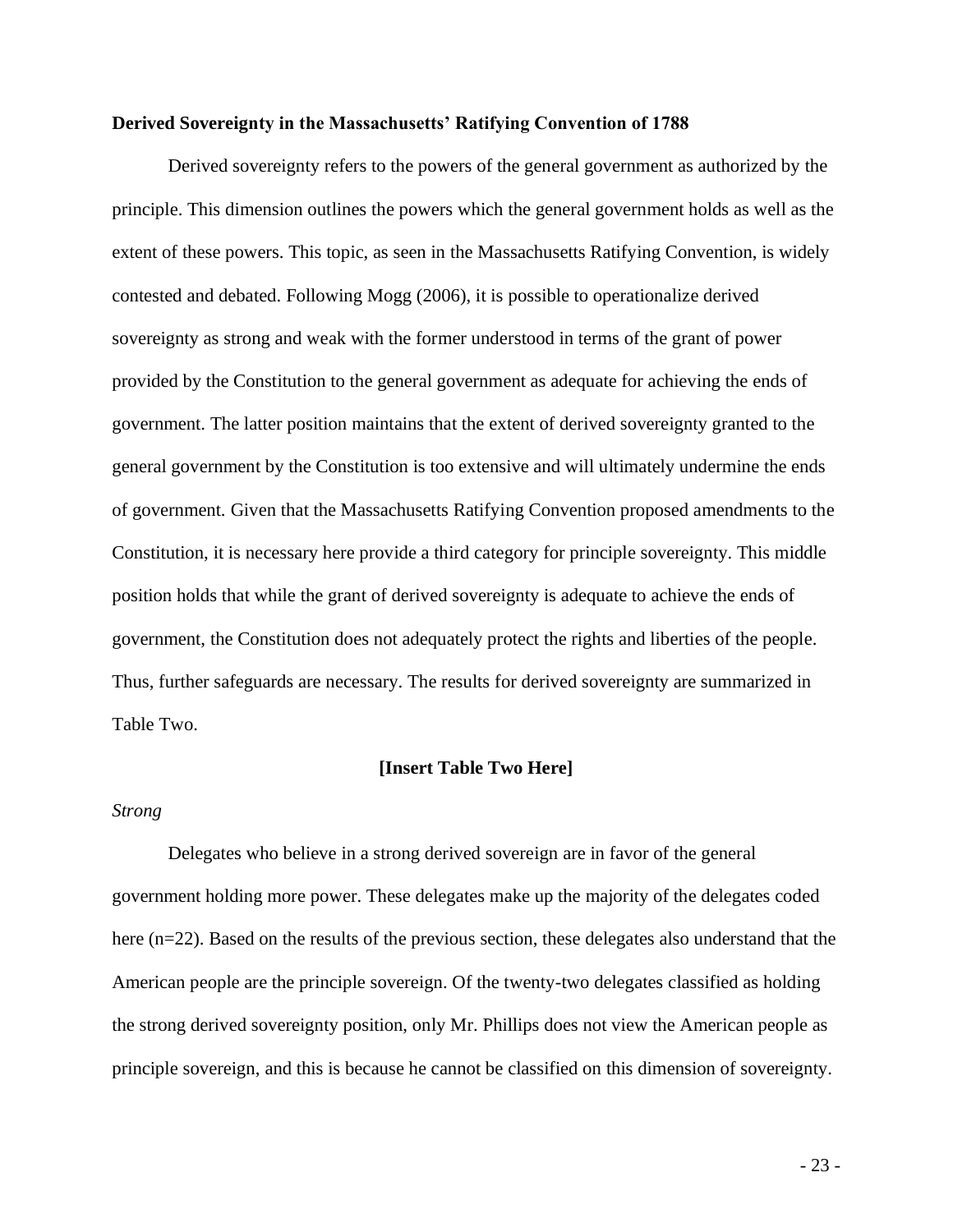The strong understanding of principle sovereignty thinks that it is necessary for the general government to have more power in order to better secure the ends of government. These delegates also have faith in the capacity of the American people to check the derived sovereignty exercised by elected officials. On the relationship between the people as principle sovereign and derived sovereignty, Mr. Gore of Boston says:

Some gentlemen suppose it is unsafe and unnecessary to vest the proposed government with authority to "lay and collect taxes, duties, imposts, and excises. Let us strip the subject of every thing that is foreign, and refrain from likening it with governments, which, in their nature and administration, have no affinity; and we shall soon see that it is not only safe, but indispensably necessary to our peace and dignity, to vest the Congress with the powers described in this section (Kaminski 2000, 1300).

Mr. Gore understands the necessity of the general government to hold extensive power so that they have the ability to protect the people. This is the main argument in favor of strong derived sovereignty: the general government needs to hold enough power to protect the will of the people effectively. If they do not have the necessary grant of power, as Mr. Gore and other delegates understand, the government will fail. This is a huge concern among delegates, and they all take different views on how to best address the potential abuse of power. General Brooks says, "…when that power is given, with proper checks, the danger is at an end. When men are answerable, and within the reach of responsibility, they cannot forget that their political existence depends upon their good behavior" (Kaminski 2000, 1255). Representatives to the general government will not abuse their power, according to Gen. Brooks, because the people who elected them have the authority to remove them from office if they do. Ultimately, it is the fear of being removed from office that prevents the abuse of derived sovereignty.

*Weak*

The eight delegates classified as holding the position of weak derived sovereignty believe that the general government should have limited power. These delegates view the grant of power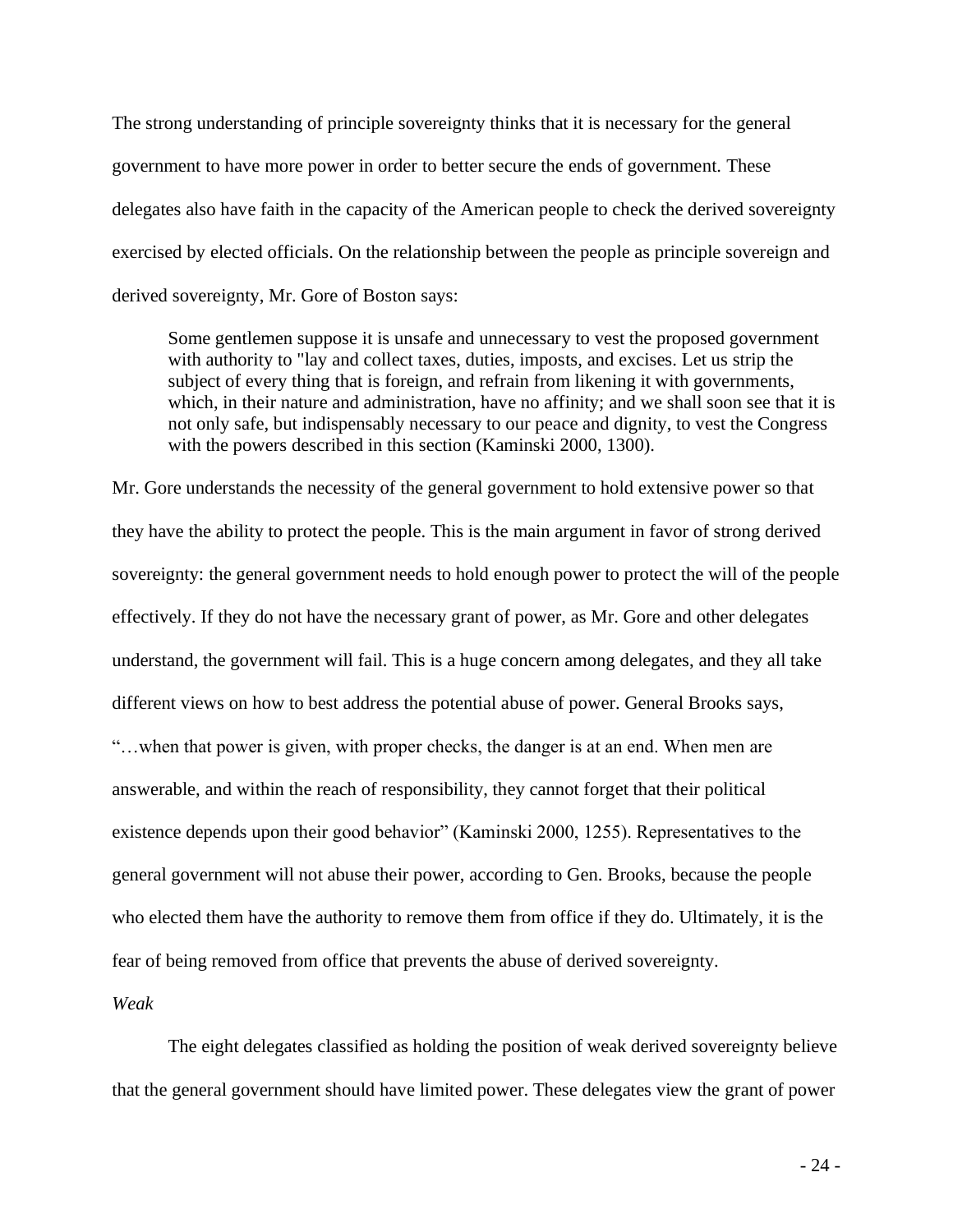to the general government proposed by the Constitution as a threat to the rights and liberties of the American people. Mr. Nason illustrates this belief in his praise of liberty. He says, "I beg the indulgence of this honorable body to permit me to make a short apostrophe to Liberty. O Liberty! thou greatest good! thou fairest property! with thee I wish to live — with thee I wish to die! Pardon me if I drop a tear on the peril to which she is exposed; I cannot, sir, see this brightest of jewels tarnished…" (Kaminski 2000, 1397). Mr. Nason fears the loss of liberty will be a direct consequence of ratification. In the name of protecting liberty, Mr. Nason favors limiting the general government more than is provided by the Constitution. Similarly, Mr. Widgery worries that the power of taxation may be used to undermine the democratic foundation of America. He warns that the power to tax may be employed to restrict or possibly undermine totally the right to vote: "If Congress…have this power of taxing directly, it will be in their power to enact a poll tax. Can gentlemen tell why they will not attempt it, and by this method make the poor pay as much as the rich" (Kaminski 2000, 1251)? Mr. Widgery foresees a future where America transforms from a democracy into an aristocracy. This would remove the distinction between the United States and England and effectively undermine the American Revolution and its legacy. This is a major concern for Widgery as well as several other delegates to the convention.

#### *Middle*

To this point, the results of the Massachusetts Ratifying Convention support the conclusions of Mogg (2006). The fact that amendments were recommended by the Massachusetts Ratifying Convention suggests a third understanding of derived sovereignty. Accordingly, the five delegates who fall into this middle category view the grant of power to the general government as necessary to the function of the general government. However, they also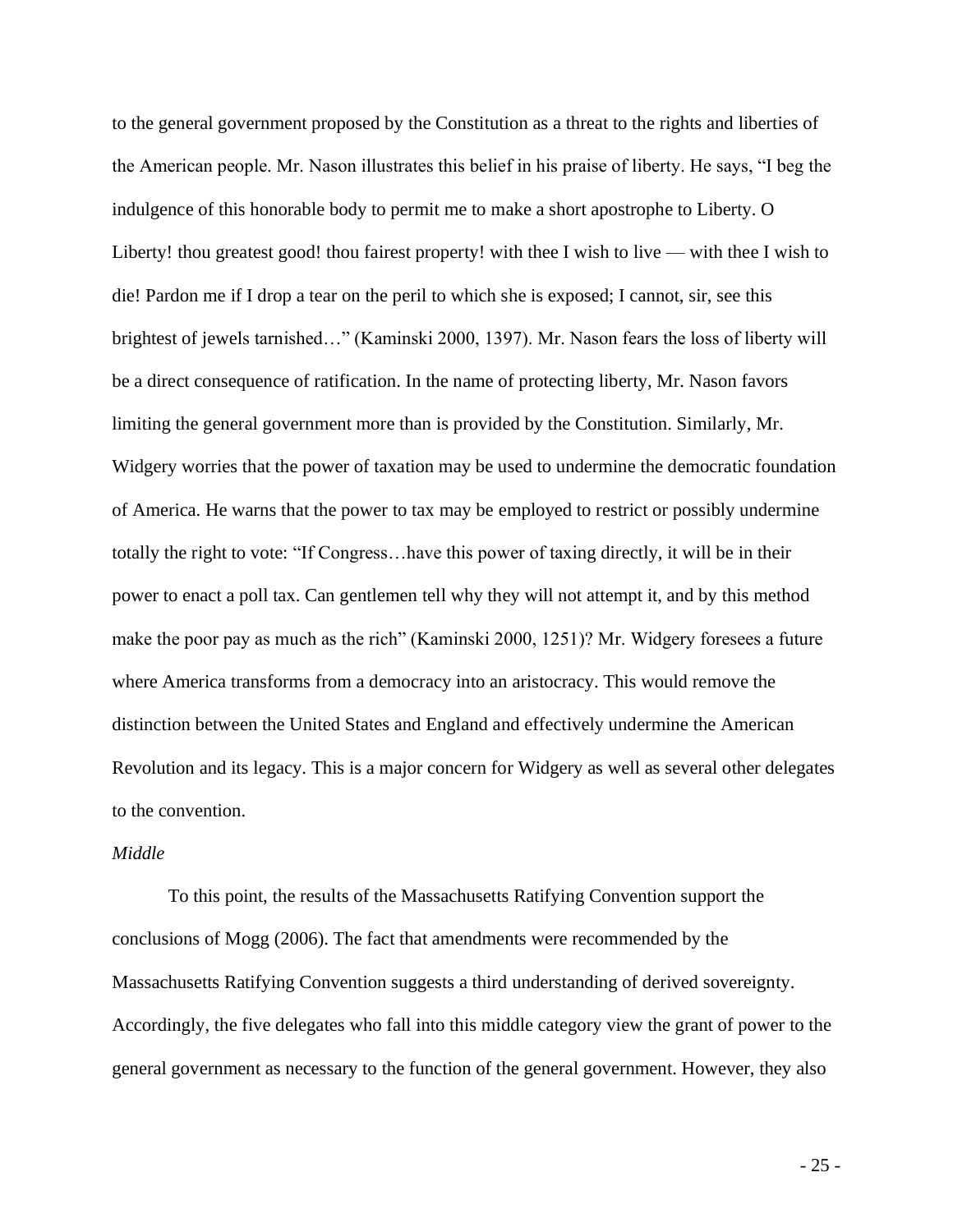believe that the Constitution does not adequately safeguard the rights and liberties of the American people. In an effort to win these delegates over and ensure ratification, amendments were proposed as an addition to the Constitution. On the need for amendments and greater security, Mr. Turner says, "... for by small degrees has liberty, in all nations, been wrested from the hands of the people. I know great powers are necessary to be given to Congress, but I wish they may be well guarded" (Kaminski 2000, 1226). Mr. Turner understands that there is a necessity for enough power to the derived to protect the people, but he does not think that there are proper checks on this power. Mr. Barrell adds the following:

Congress will be vested with more extensive powers than ever Great Britain exercised over us; too great, in my opinion, to intrust with any class of men…while we consider them as men of like passions, the same spontaneous, inherent thirst for power with ourselves, great and good as they may be, when they enter upon this all-important charge, what security can we have that they will continue so (Kaminski 2000, 1448)?

Mr. Barrell is concerned that the general government will abuse their power should they be awarded too much of it. He is worried that this could undermine the liberties of the people but also that they simply cannot be trusted with such a broad authorization of power. In his understanding, political figures will inevitably abuse the power they were given as a result of holding the position. This shows his need for further protections from the general government which were not highlighted in the Constitution as it stood.

The introduction of amendments to the Constitution swayed the votes of many delegates who were stuck in the middle in terms of derived sovereignty. John Hancock, President of the Convention says, "…if amended (as I feel assured it will be) according to your proposals, cannot fail to give the people of the United States a greater degree of political freedom, and eventually as much national dignity, as falls to the lot of any nation on earth" (Kaminski 2000, 1475). Hancock was on the fence about the Constitution before amendments were added. This act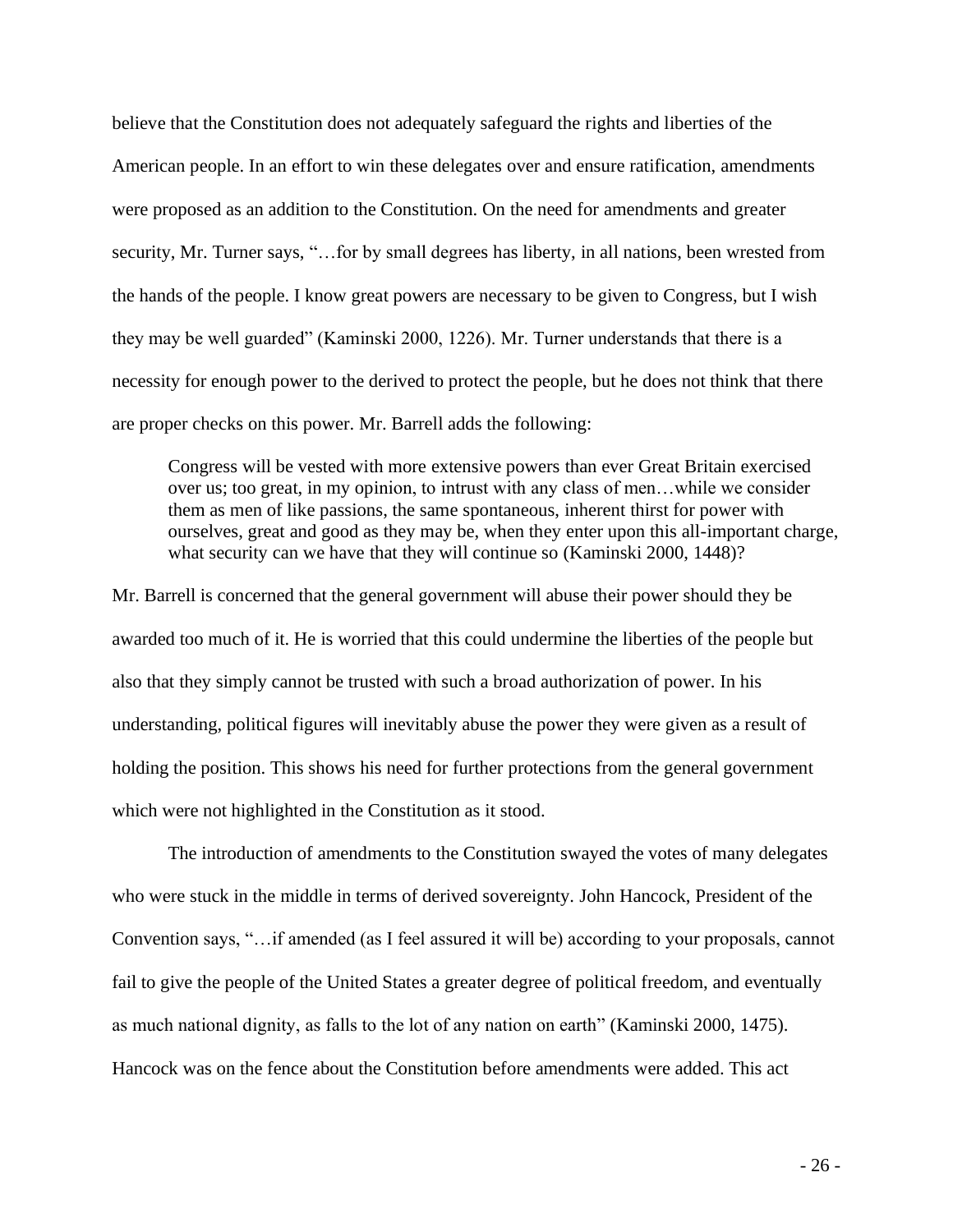swayed his vote in favor of the Constitution, and since he was the president of the convention, it is possible that many other delegates followed suit. Had amendments not been added to the Constitution, it is likely that the Constitution would not have been ratified in the state of Massachusetts.

Another example of a vote which was swayed with the introduction of amendments is seen with Mr. Randall. He says, "…I think it becomes us, as wise men, as the faithful guardians of the people's rights, and as we wish well to posterity, to propose such amendments as will secure to us and ours that liberty without which life is a burden" (Kaminski 2000, 1449). Initially, Randall was against the Constitution as he felt it provided too much derived power to the general government. However, with the introduction of amendments, he became more comfortable with the further protections of individual rights and freedoms of the people. With this addition, he is willing to vote in favor of the ratification of the Constitution.

#### **Conclusion**

The results presented in this chapter confirm those found in Mogg. At the Constitutional Convention of 1787, evidence points to the presence of a multi-dimensional understanding of sovereignty. The first dimension, principle sovereignty, focuses on the question of who authorizes the existence of government. Mogg finds that there are two formulations of principle sovereignty at the Convention of 1787 with the first locating principle sovereignty in the American people and the second locating it with the people of the states. The second dimension, derived sovereignty, focuses on the extend of the powers authorized by the principle sovereign. Here, the focus is on the nature and extent of the grant of power provided to the general government by the Constitution.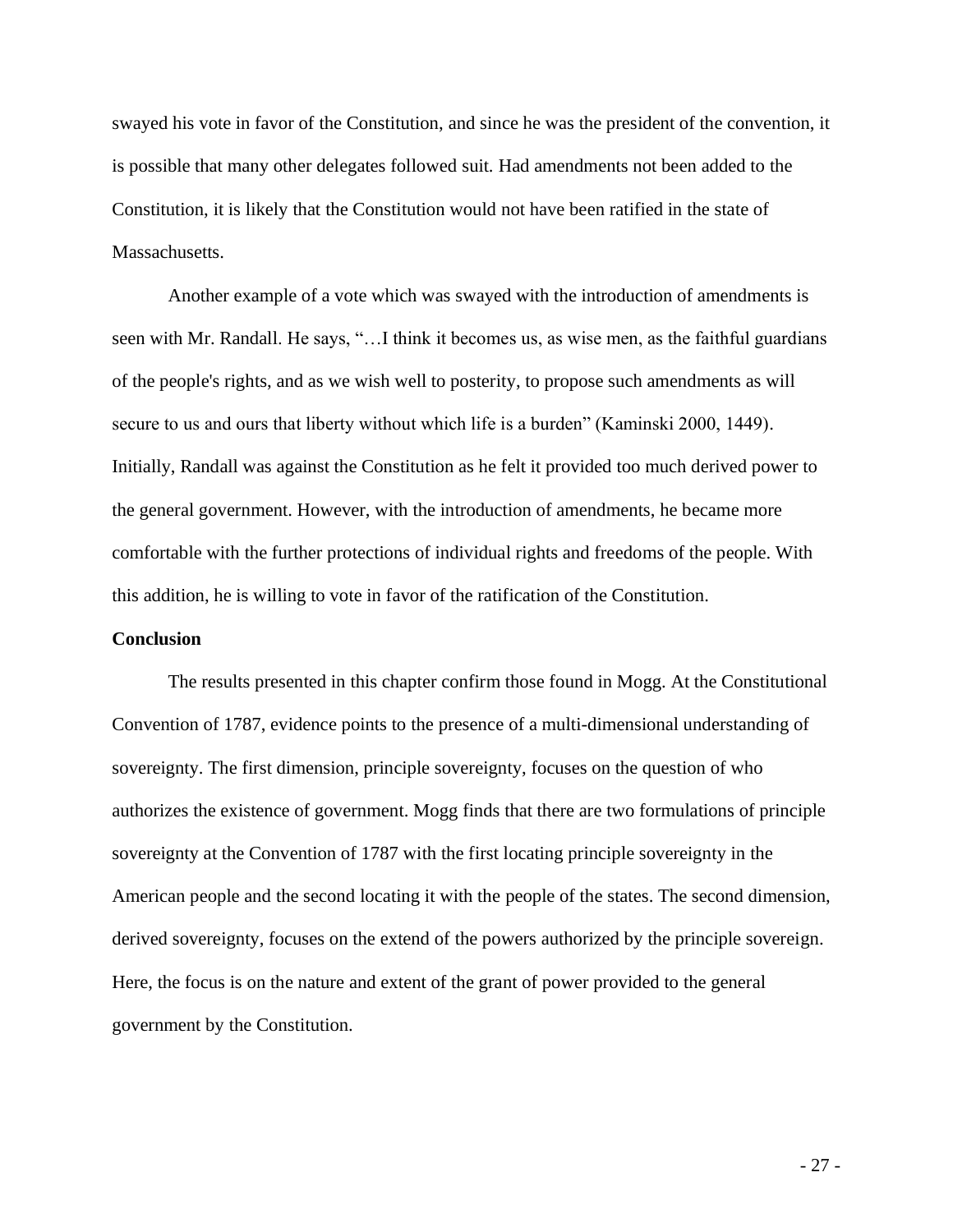Unlike Mogg, evidence from the Massachusetts Ratifying Convention suggests the presence of another principle sovereign, the state governments. While Mogg is able to show that delegates to the Constitutional Convention of 1787 ultimately believe that the people of the states are the principle sovereign, there is no evidence that allows the delegates to the Massachusetts Convention advocating for confederacy can be classified similarly. Additionally, analysis of the Massachusetts Ratifying Convention suggest that derived sovereignty can be viewed beyond the strong/weak distinction employed by Mogg. For some delegates, the grant of power to the general government is adequate, but the safeguards protecting the rights and liberties of the American people are inadequate. Thus, amendments are recommended by the Massachusetts Ratifying Convention which has the effect of securing Massachusetts' vote for ratification.

While these conclusions both confirm and extend Mogg's analysis, one should view the results presented here with caution for two reasons. First, the analysis presented here is based on a very small sample size of thirty-six classifiable delegates. 355 delegates were in attendance at the Massachusetts Convention. Of those 355, 66 spoke. Of those 66, 33 were classifiable. Thus, it cannot be concluded that the thirty-six delegates focused on here are representative of Massachusetts more generally. Second, the Massachusetts' Convention is limited in focus. There is hardly any discussion the executive branch, the judicial branch, and many other relevant aspects of the Constitution.

The Virginia Convention, conversely, features a much smaller amount of delegates in attendance as well as a much wider spread of discussion of issues. The Virginia Convention addressed almost every clause of the Constitution, and the delegates scrutinized the document, seemingly, much more than the delegates to the Massachusetts convention. Though the Virginia delegates debated much more in depth than those of Massachusetts, generally the delegates from

- 28 -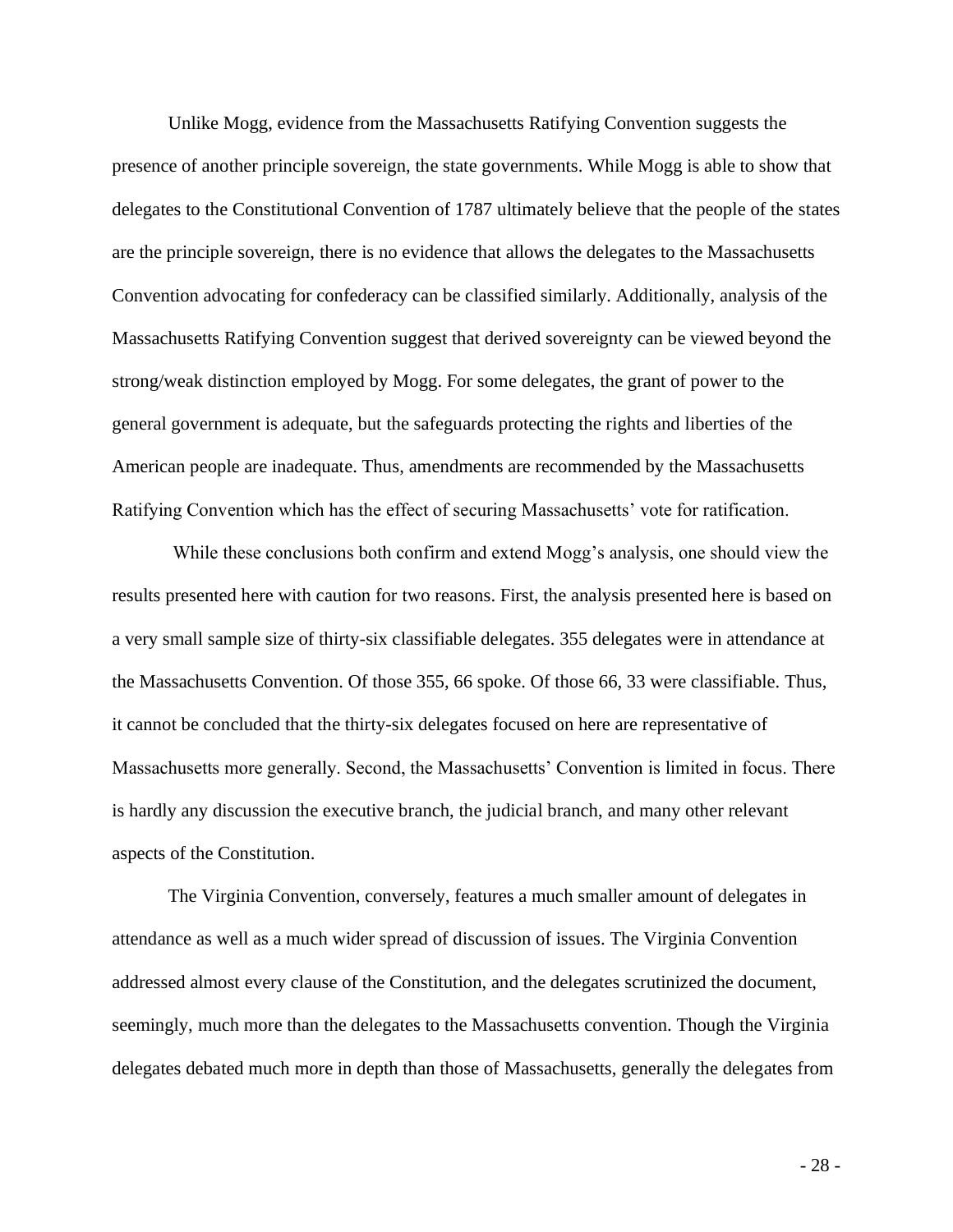both conventions had the same understandings about what principle and derived sovereignty should look like.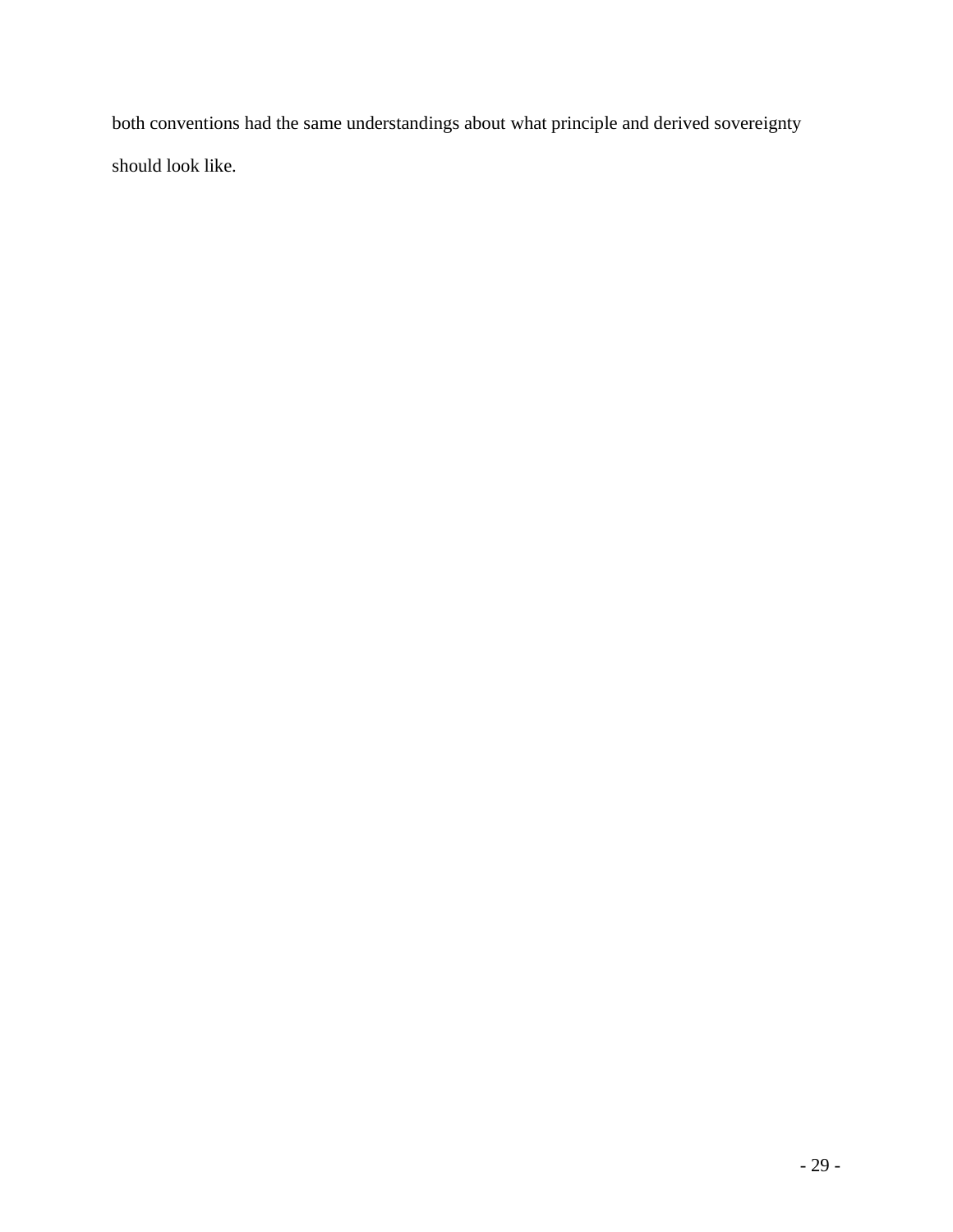|                 | People<br>$(n=27)$ | <b>States</b><br>$(n=3)$ | Non-Classifiable<br>$(n=6)$ |
|-----------------|--------------------|--------------------------|-----------------------------|
| Mr. Sedgwick    | Mr. Widgery*       | Dr. Taylor               | Mr. Phillips                |
| Dr. Jarvis      | Capt. Dench*       | Judge Dana               | Mr. Davis                   |
| Mr. Dalton      | Mr. Randall*       | Mr. Nason                | Mr. Bodman                  |
| Mr. Gorham      |                    |                          | Mr. White                   |
| Mr. Parsons     |                    |                          | Mr. Barrell                 |
| Mr. King        |                    |                          | Mr. Singletary              |
| Mr. Gore        |                    |                          |                             |
| Mr. Dawes       |                    |                          |                             |
| Mr. Bowdoin     |                    |                          |                             |
| His Ex. Hancock |                    |                          |                             |
| Mr. Adams       |                    |                          |                             |
| Mr. Jones       |                    |                          |                             |
| Rev. Stillman   |                    |                          |                             |
| Mr. Heath       |                    |                          |                             |
| Capt. Snow      |                    |                          |                             |
| Judge Sumner    |                    |                          |                             |
| Rev. Thacher    |                    |                          |                             |
| Mr. Ames        |                    |                          |                             |
| Mr. Cabot       |                    |                          |                             |
| Mr. West        |                    |                          |                             |
| Mr. Turner      |                    |                          |                             |
| Gen. Brooks     |                    |                          |                             |
| Mr. Symmes      |                    |                          |                             |
| Mr. Choate      |                    |                          |                             |

#### **Table One: Delegate Positions on Principle Sovereignty at the Massachusetts Ratifying Convention**

\*Delegates with an asterisk operationalize principles sovereignty at the state level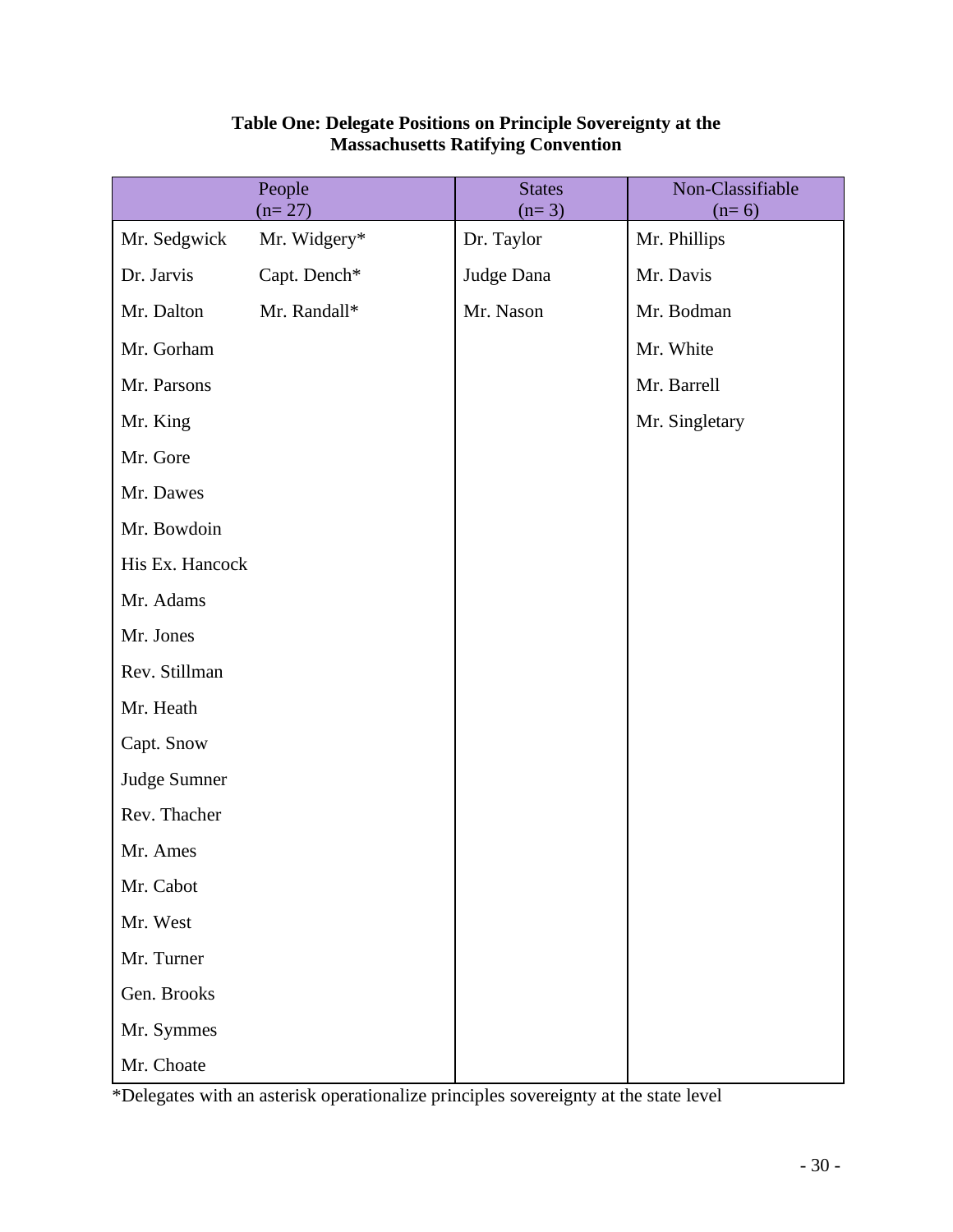| <b>Strong</b>            | Middle                          | Weak                   | Non-Classifiable     |
|--------------------------|---------------------------------|------------------------|----------------------|
| $(n=22)$<br>Mr. Sedgwick | $(n=5)$<br>His Ex. John Hancock | $(n=8)$<br>Mr. Widgery | $(n=1)$<br>Mr. Davis |
| Dr. Jarvis               | Mr. Barrell                     | Dr. Taylor             |                      |
| Mr. Dalton               | Mr. Turner                      | Capt. Dench            |                      |
| Mr. Gorham               | Mr. Cabot                       | Mr. Randall            |                      |
| Mr. Parsons              | Judge Dana                      | Mr. Bodman             |                      |
| Mr. King                 |                                 | Mr. White              |                      |
| Mr. Dawes                |                                 | Mr. Nason              |                      |
| Mr. Bowdoin              |                                 | Mr. Singletary         |                      |
| Mr. Phillips             |                                 |                        |                      |
| Mr. Adams                |                                 |                        |                      |
| Mr. Jones                |                                 |                        |                      |
| Rev. Stillman            |                                 |                        |                      |
| Mr. Heath                |                                 |                        |                      |
| Mr. Gore                 |                                 |                        |                      |
| Judge Sumner             |                                 |                        |                      |
| Rev. Thacher             |                                 |                        |                      |
| Mr. Ames                 |                                 |                        |                      |
| Mr. Choate               |                                 |                        |                      |
| Mr. Symmes               |                                 |                        |                      |
| Gen. Brooks              |                                 |                        |                      |
| Mr. West                 |                                 |                        |                      |
| Capt. Snow               |                                 |                        |                      |

#### **Table Two: Delegate Positions on Derived Sovereignty at the Massachusetts Ratifying Convention**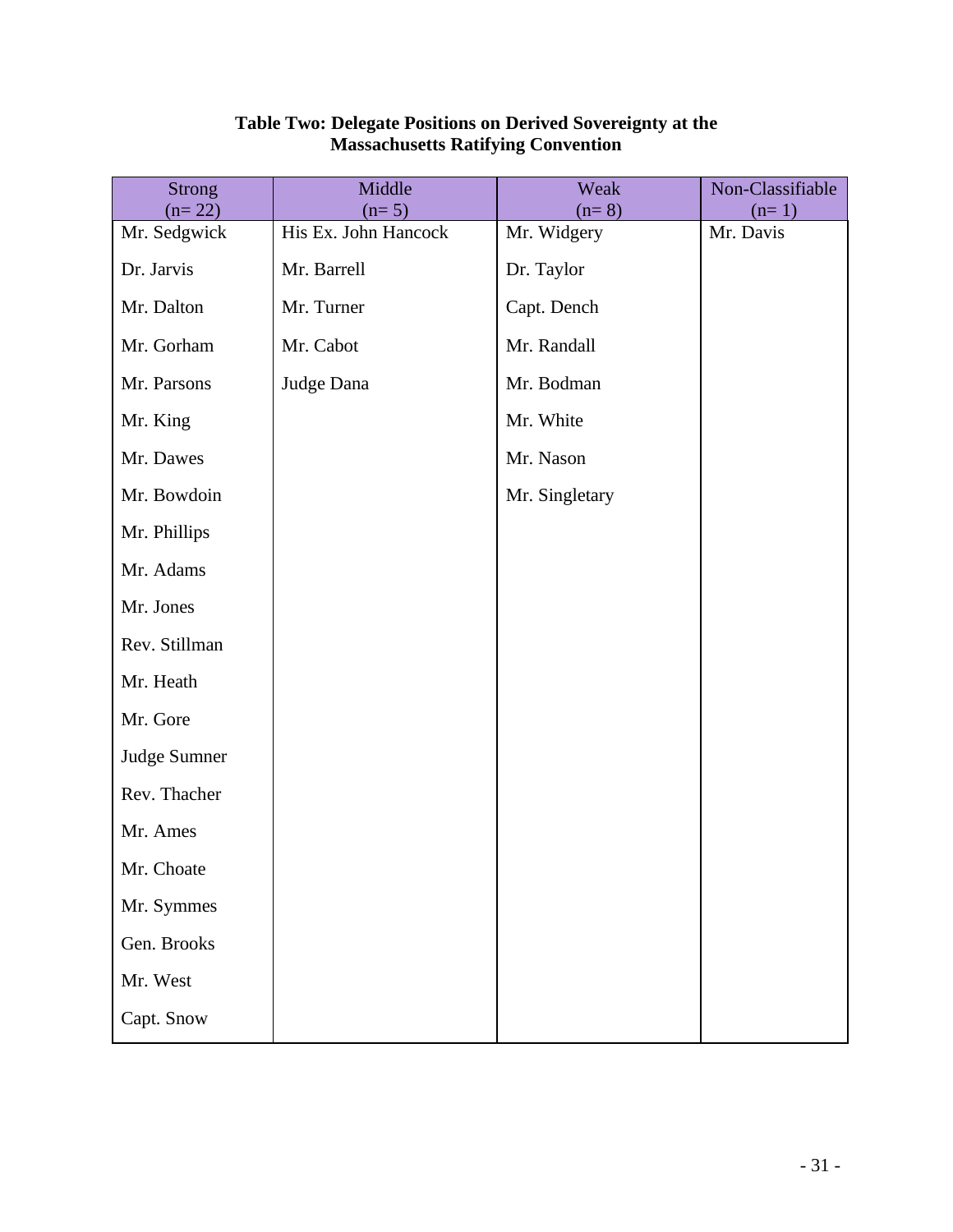#### **Chapter Three: The Virginia Ratifying Convention (1788)**

The debate in the Virginia Ratifying Convention promised to be one of great weight both within their state lines and to the future prospects for ratification of the Constitution. Pauline Maier (2011, 257) refers to this convention as a "battle of giants," speaking to the extensive list of prominent delegates who were scheduled to attend.<sup>2</sup> To add to the pressure of the debate, Maier (2011, 256) writes, "The convention promised to be a contest of epic proportions. The sides were almost equally strong…" The opposition in this debate, which includes delegates such as Patrick Henry and George Mason, were wildly popular in Virginia, giving them an important advantage over proponents of the Constitution. Fortunately, *The Federalist* helped the supporters in this uphill battle (Maier 2011, 256-257). This strategic move by James Madison, John Jay, and Alexander Hamilton, both to publish the papers publicly as well as flush copies into Virginia before the debates began, affected the nature of the debate as well as public opinion in favor of ratification. Maier (2011, 257) writes, "By June, several Virginians owned the first volume, of which Hamilton, on Madison's request, had sent fifty-two copies to Edmund Randolph in May." Randolph was the Governor of Virginia at the time as well as a prominent delegate to the Virginia ratifying convention. Though many other delegates claimed to have never seen any of the *Federalist Papers*, it was clear that Madison and Hamilton were trying to mobilize their side through the governor and the public, since the essays were also published in the *Norfolk and Portsmouth Journal* which was accessible to all, including the delegates (Maier 2011. 257).

<sup>2</sup> "Giants" consisted of delegates including James Madison, Patrick Henry, Gov. Edmund Randolph, John Marshall, and George Nicholas.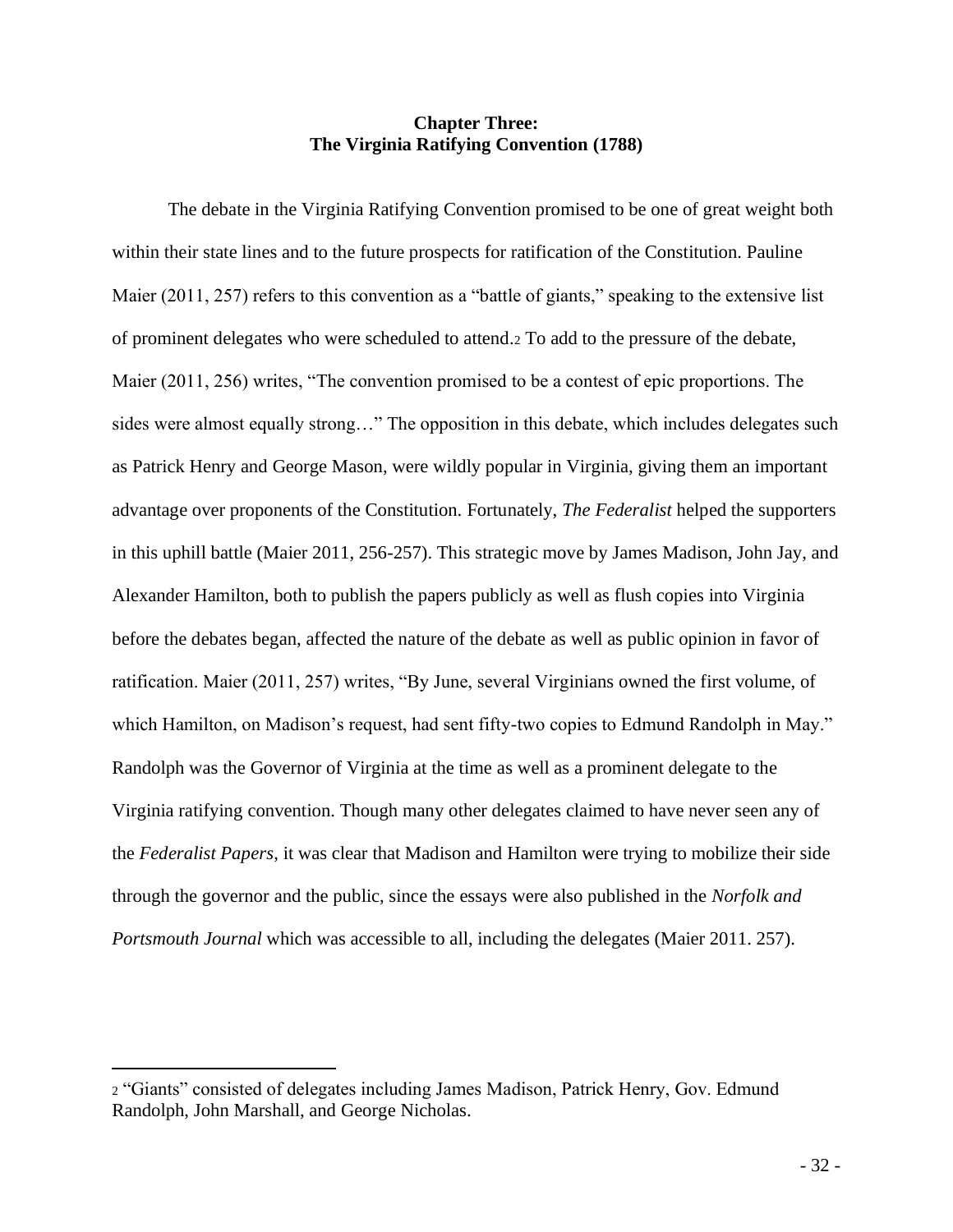The influence on the debate by both the status of its delegates and the publication of *The Federalist* caused both sides to be very active in the discussion, though sometimes to a fault. The biggest fault in this convention was the consistent influx of arguments from Patrick Henry. Maier (2011, 257) writes, "For better or worse, he [Patrick Henry] forced it to confront big questions that were not on its formal agenda and that had not been explored, certainly not with equal rhetorical flare, in any previous ratifying convention." Despite the efforts of delegates to debate the Constitution clause-by-clause, this structure slowly dissolved. Patrick Henry managed to hijack the debate in order to ask these important, often overlooked, questions. But in doing this he simultaneously destroyed the structure, and consequently the nature of the debate because delegates were spending more time responding to his long list of objections rather than debating the language of the document in question (Maier 2011, 267). Tackling Henry's arguments was no easy task. Maier (2011, 272) writes, "He also had a way, as Henry Lee complained, of throwing out 'bolts' in a 'desultory' or random way, one after another and in great profusion, which made him hard to answer in a systematic way. That explains why the responses to Henry were often also 'desultory' as well as long and repetitive." Henry's impact on the debate was substantial, and it derailed much of the organization that was implemented at the start as well as altering the nature of the debate itself. With regard to the former, Henry adversely affected both sides of the debate. Maier (2011, 267) speaks to Henry's extensive speeches and their effect on the convention when she writes, "Many delegates, however, were moved mainly to exasperation. 'If we go on in this irregular manner, contrary to our resolution,' Randolph complained, 'instead of three or six weeks, it. Will take us six months to decide this question.'" Every delegate was starting to get tired of Henry's constant lengthy interjections, because it distracted them all from the point of the convention. James Madison was typically the delegate to rebut the remarks of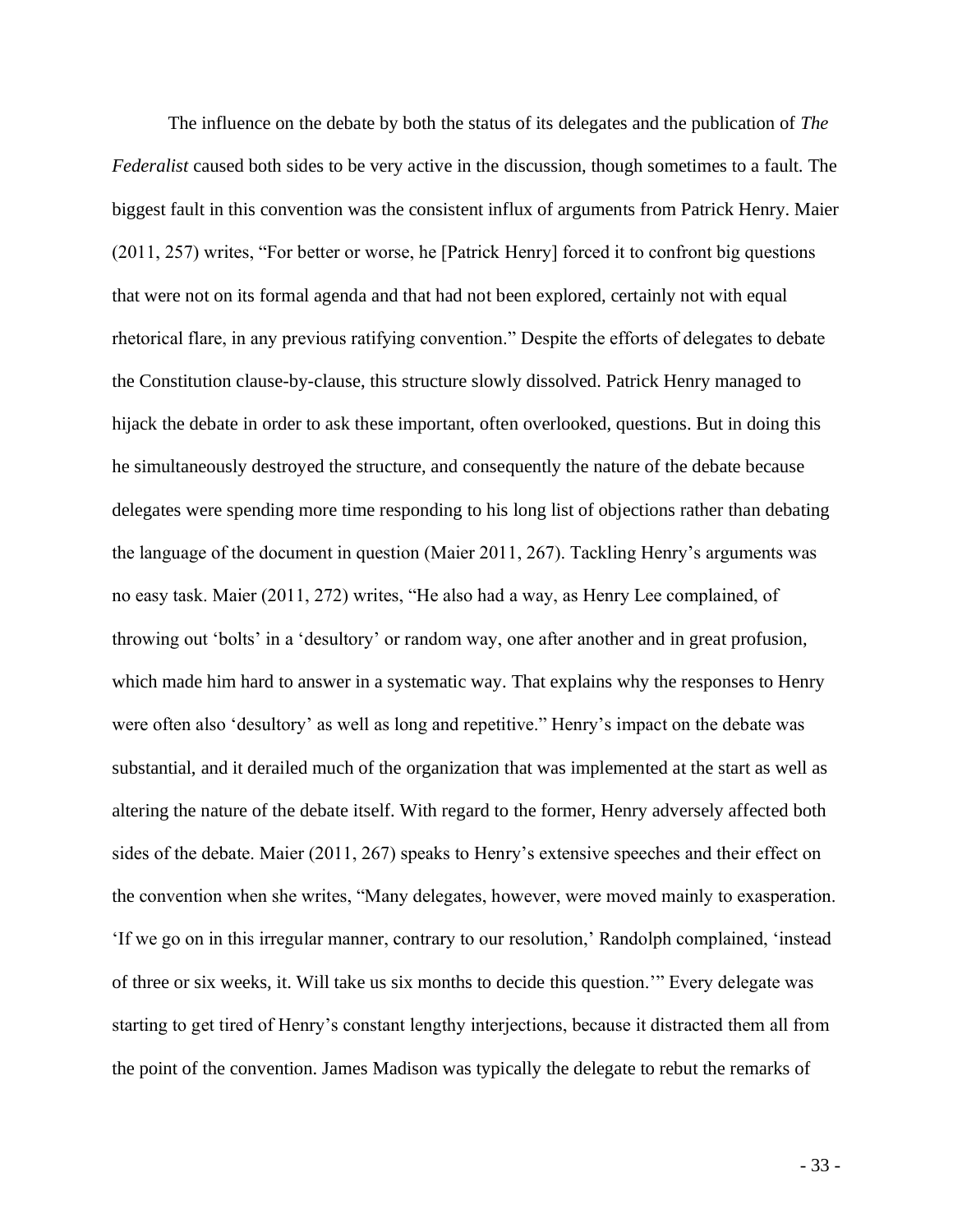Mr. Henry, but his remarks were causing Madison to worry about the fate of the Constitution (Maier; 2011, 279). He was worried that Henry's arguments and, to Madison, interruptions would confuse other delegates and persuade them into voting against ratification.

Luckily for Madison and other Federalists, the Constitution was ratified. And, similarly to Massachusetts, the delegates to the Virginia convention who opposed this decision called for amendments to be included in its recommendation. Maier (2011, 307) writes, "The bill of rights, which the convention approved without dissent, was a revised version of the 1776 Virginia declaration of rights, including its affirmation of the right of trial by jury but without its opening statement 'that all men are by nature equal' and have 'certain inherent rights.'" However, though ratification had been voted for and amendments had been written, the Constitution was still facing an uphill battle. Maier (2011, 317) continues, "The Constitution had been ratified, but the ratification controversy was not over. The battle lines had, however, been redefined. The next fight would be over the future of those amendments that, it seemed, a substantial part of 'We the People' wanted" (2011, 317). Those opposed to the Constitution were persistent in their pursuit to add amendments to the document and would not settle for less.

This chapter will analyze the speech of each delegate to the Virginia state ratifying convention in order to classify delegates on their understandings of principle and derived sovereignty. Beginning with principle sovereignty, this chapter assesses the arguments of those delegates who speak to this dimension, regardless of who or what they understand should hold principle sovereignty. Repeating the process used in the Massachusetts analysis, I created vignettes for each delegate with an eye to classifying their understandings of principle and derived sovereignty. The results presented here are consistent with Mogg's (2006) findings that the Constitutional Convention of 1787 found a single, multidimensional theory of sovereignty.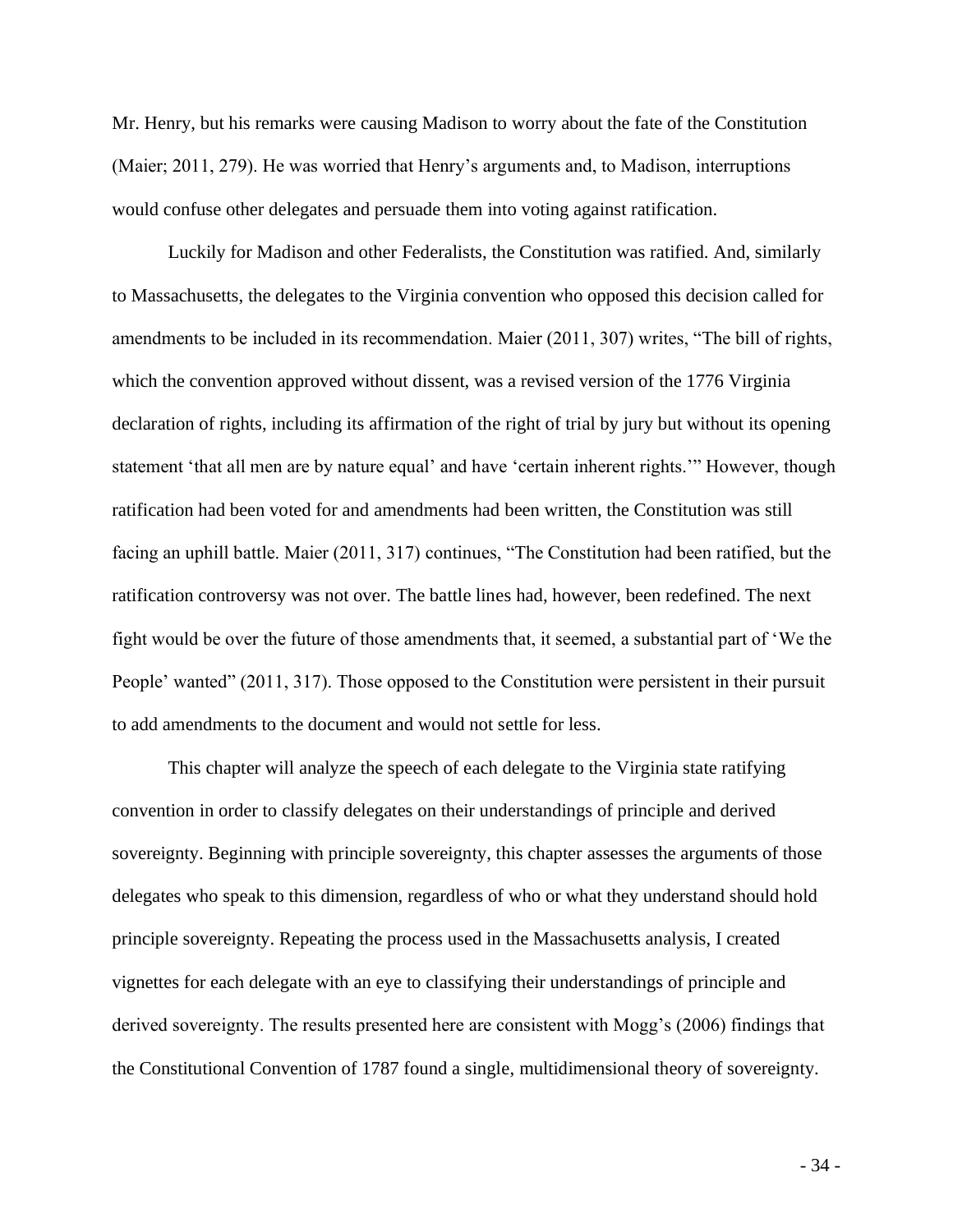The results presented in this chapter also indicate that the delegates to the Virginia Convention operationalize principle and derived sovereignty in the same ways that delegates to the Massachusetts Convention operationalized these concepts. The only exception to this is that the Virginia Convention did not show any evidence of a 'middle' understanding of derived sovereignty, meaning that the introduction of amendments was unable to sway any votes to favor ratification in Virginia. To this end, it can be understood that the two conventions were representative of widely understood conclusions of the Constitution, and therefore were also representative of the understandings of the people. Virginia also touched on a lot more issues than the Massachusetts convention did, showing the limitations of the Massachussetts debate. The results of the Virginia analysis are presented in the next two sections.

#### **Principle Sovereignty in the Virginia Ratifying Convention of 1788**

Consistent with the understanding of principle sovereignty provided in this analysis of the Massachusetts Ratifying Convention, the Virginia Ratifying Convention also exhibits an understanding among delegates of the people as principle sovereign, while also operationalizing principle sovereignty in the people of the state as well as with the state governments. Virginia had a much smaller number of delegates compared to the Massachusetts Convention, and they had a much closer competition between the Federalists and the Anti-Federalists. Given this close debate, the Virginia delegates struggled with coming to an agreement about who should be principle sovereign. This decision is made more difficult with the prevalence of three different understandings of where principle sovereignty should be held. With the deathly combination of a divided Anti-Federalist party (some Anti-Federalists operationalized principle sovereignty with the American people while at least one operationalized it with the people of the state) and a much smaller amount of delegates present as opposed to the Massachusetts Convention,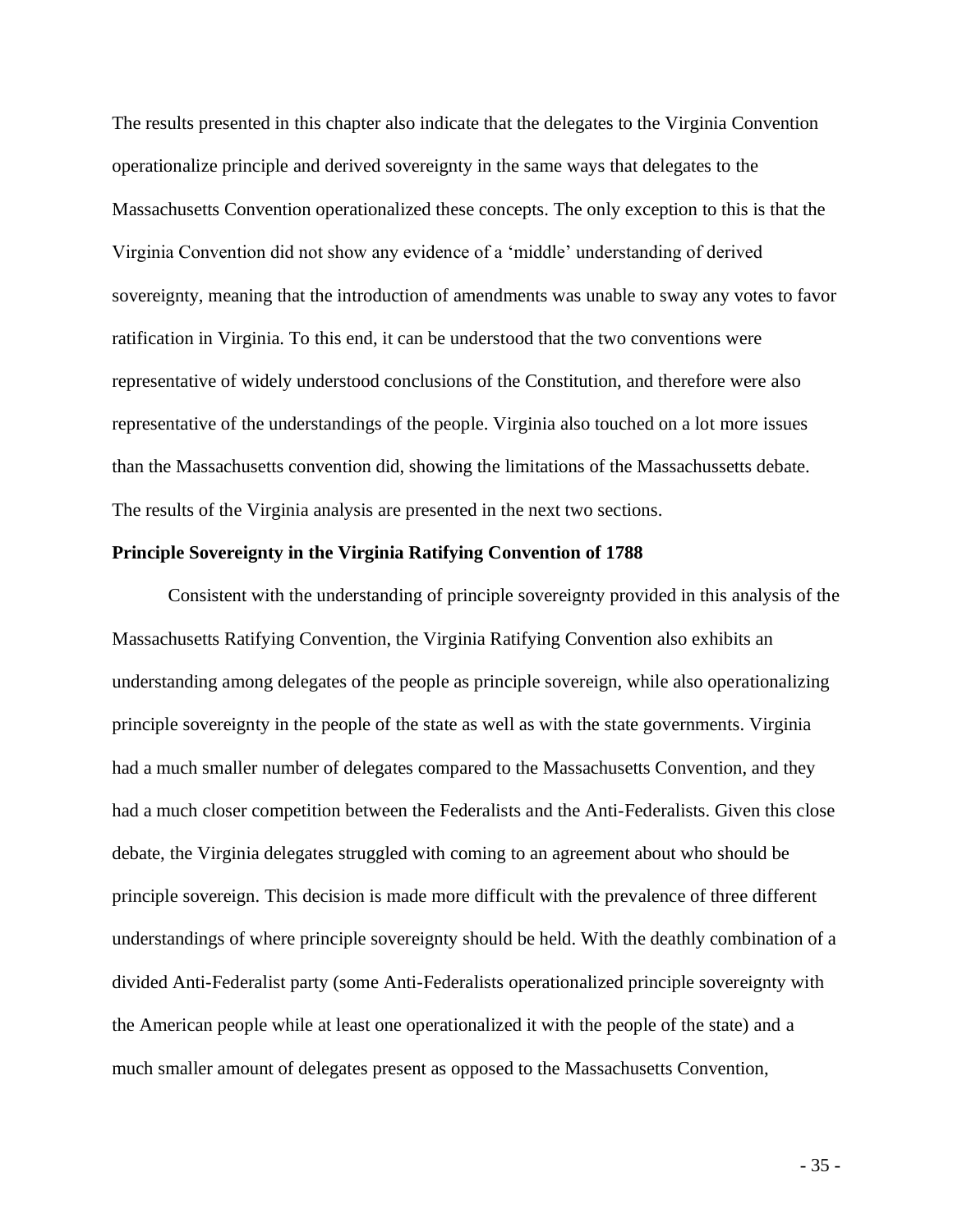Virginia's Convention promised to be an interesting and important decision. The Anti-Federalists needed to unite their understandings in order to defeat James Madison and his cohorts in favor of "We the People," and the Federalists had to work to convince several opposers of their opponents that the Constitution was a good idea. Both parties faced a difficult battle, showing the true gravity of this "battle of giants."

Despite these factors, this analysis supports the findings of Mogg (2006) that the Constitution is grounded on a single, multidimensional theory of sovereignty. It also is consistent with the results presented in the previous chapter for the Massachusetts Ratifying Convention. However, there is one noticeable difference between the two Conventions looked at in this study. Unlike the Massachusetts Convention, where delegates located principle sovereignty in the people at the state or national levels, in the Virginia Convention a minority of delegates locate principle sovereignty with the state governments. Locating principle sovereignty in the state governments also distinguishes a key argument presented in the Virginia Convention from the Constitutional Convention of 1787 where this argument was not made.

# *Principle Sovereignty with the American People*

The first understanding of principle sovereignty is that the authorizing agent to government should be the American people. Delegates holding this position are located in the first column of Table 1 with the exception of George Mason who locates principle sovereignty with the people at the state level. This is consistent with the understanding provided in the Massachusetts convention where the majority also held that the American people should be the principle sovereign to government.

## **[Inset Table 1 Here]**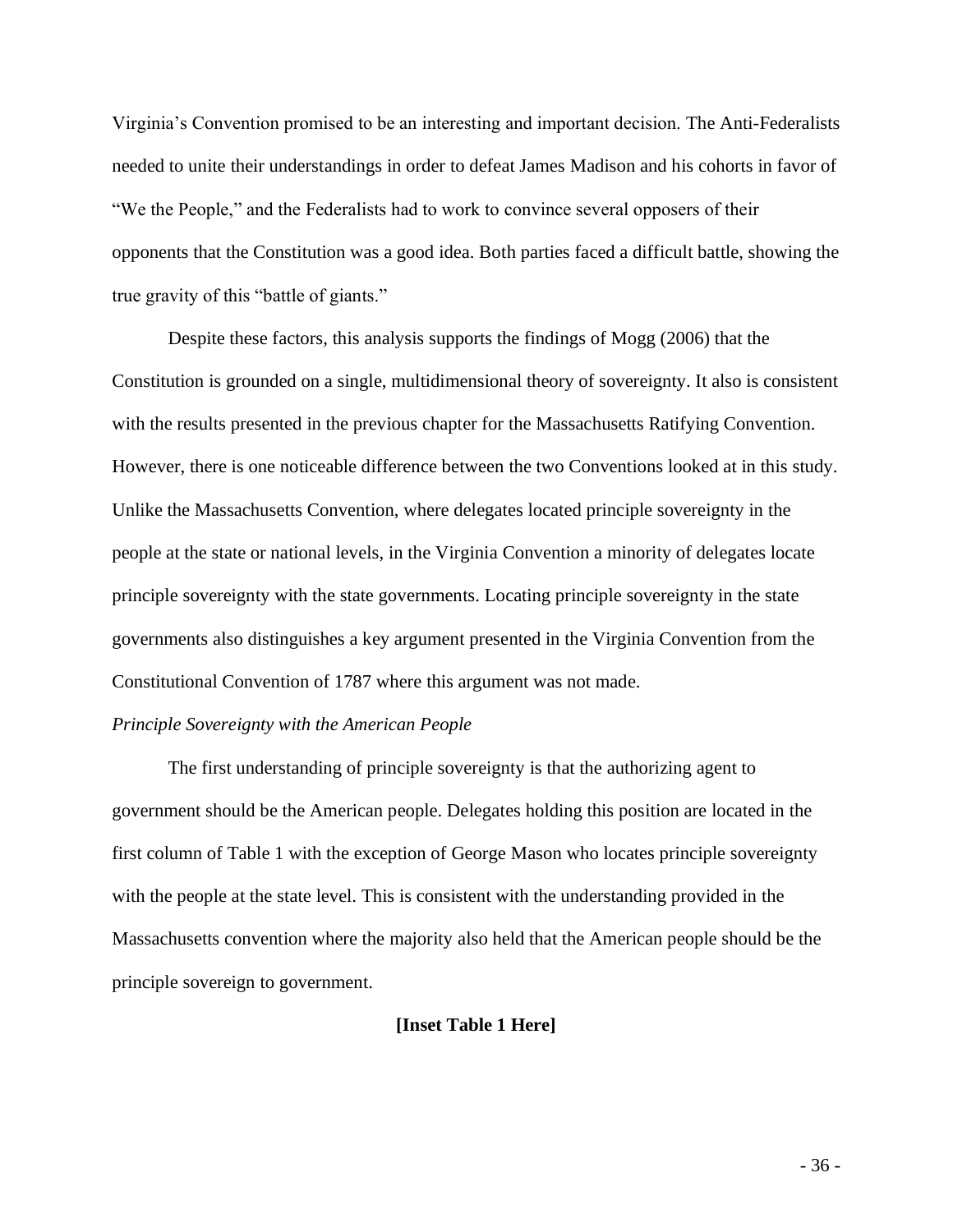Mr. Pendleton spoke to principle sovereignty residing with the American people at the Virginia Convention saying, "We, the people, is thought improper. Permit me to ask the gentleman who made this objection, who but the people can delegate powers? Who but the people have a right to form government" (Elliot 1974, 37)? Mr. Pendleton said that "we, the people," was the proper way to begin the Constitution because it gave the people the authority that they deserved as the principle to government. Mr. Corbin agrees with him about the objections to "We the people," saying, "I expected no such objection as this. Ought not the people, sir, to judge of that government whereby they are to be ruled" (Elliot 1974, 105)? Both delegates understand that "We the people" is the best opening statement for the Constitution because they believe in a government of consent.

Governor Randolph concurs with Mr. Pendleton and Mr. Corbin, saying, "If the government is to be binding on the people, are not the people the proper persons to examine its merits or defects" (Elliot 1974, 29)? Randolph expresses his understanding of the people as principle because he says the people should be able to fully consent to the government which controls them. He strongly believes that the people are at the center of government, and he likes the Constitution because it highlights and promotes that idea much more than the Articles of Confederation. To this end, he agrees that the people should be principle because the Constitution rules over the people as a whole, and he is in favor of that. Governor Randolph also says, "The government is for the people; and the misfortune was, that the people had no agency in the government before" (Elliot 1974, 28). Here, Governor Randolph is talking about the Articles of Confederation and their role of the state governments as principle. He says that this is incorrect, and that this position should be given to the people. He comes to this conclusion because he finds that the Articles was abusive to the rights of the people, and it was insufficient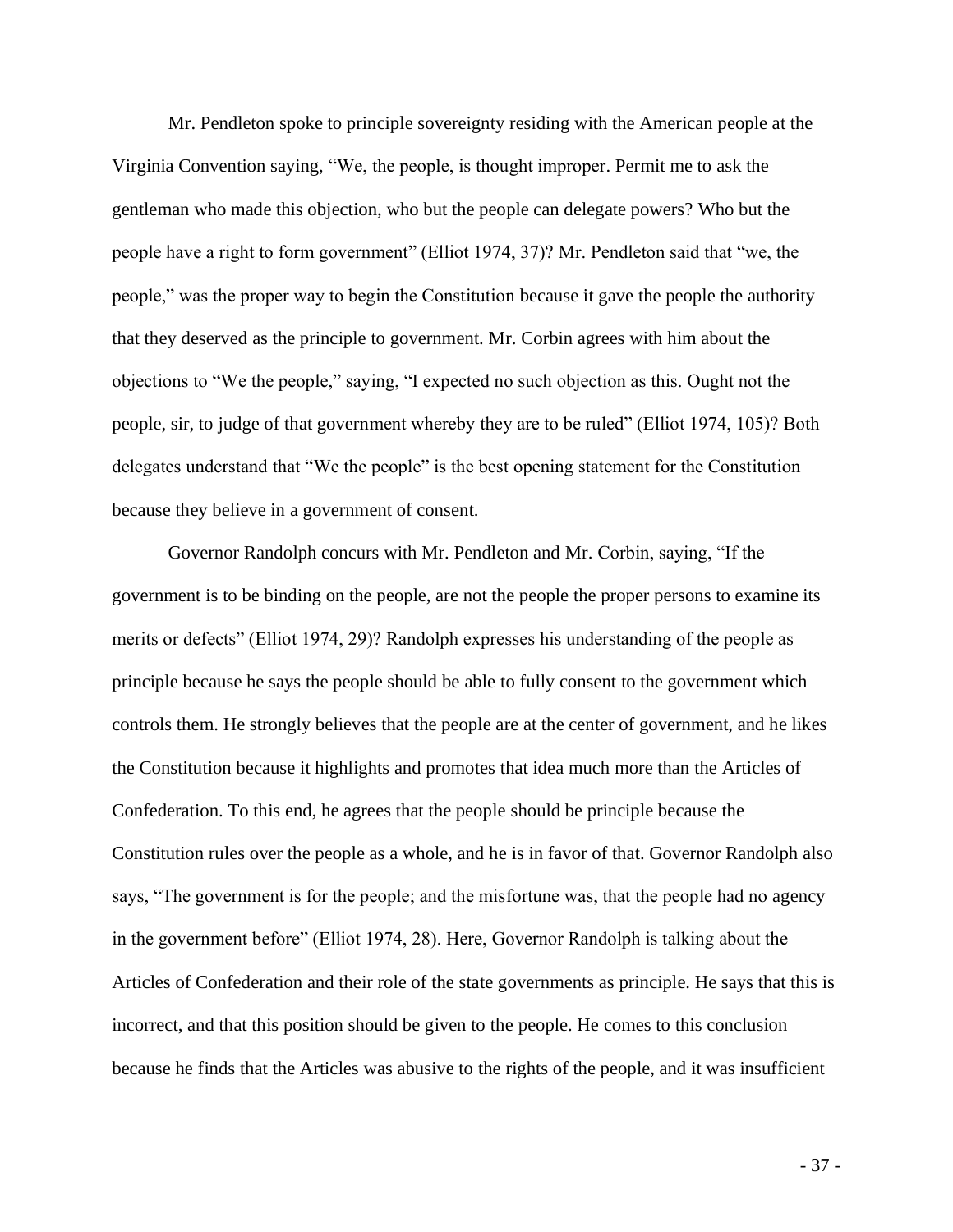in protecting their rights. The states as principle sovereign has an inherent tension with free or republican government, because it eliminates the people from having a direct say in their government and making decisions about the laws which govern them. To Gov. Randolph, as well as several other delegates, the people serving this purpose is absolutely necessary to having a free, energetic, republican government.

The strongest proponent of the Constitution and therefore vesting the people with the powers of the principle was arguably James Madison. Though much of his time in the Convention was spent discrediting the speeches of Patrick Henry, he also was able to form a very strong argument in favor of ratification. Madison says, "It is almost certain, therefore, that the deliberations of the members of the federal House of Representatives will be directed to the interest of the people of America" (Elliot 1974, 97). Madison has to try to convince the opposers to ratification that this Constitution is a good idea for the country. To do this, he emphasizes the role of the people as principle in the House of Representatives, directly, and to other offices indirectly. Those delegates against the Constitution disliked this, and instead wanted the state governments to retain more power than the Constitution allows for. Madison argues against this in saying that a confederation is insufficient as proven by history, saying:

If we recur to history, and review the annals of mankind. I undertake to say that no instance can be produced, by the most learned man, of any confederate government that will justify a continuation of the present system, or that will not demonstrate the necessity of this change, and of substituting, for the present pernicious and fatal plan, the system now under consideration, or one equally energetic (Elliot 1974, 129).

Madison expresses his understanding of a union structure of government which, as described in the Massachusetts analysis previously provided, coincides with the understanding of the people as principle. Mr. John Marshall joins Madison in this argument, saying, "The state governments did not derive their powers from the general government; but each government derived its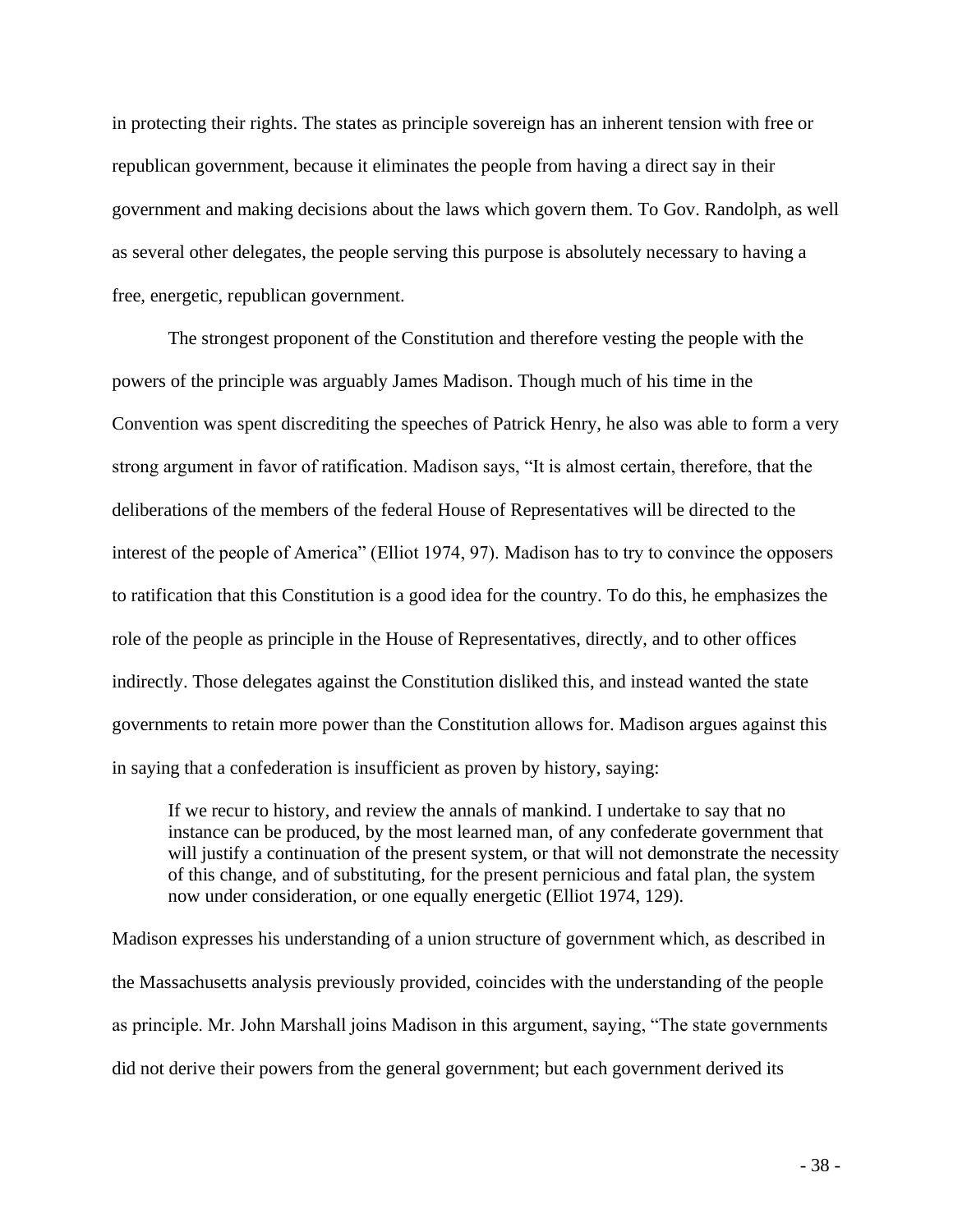powers from the people, and each was to act according to the powers given it" (Elliot 1974, 419). Mr. Marshall also argues against the previous decision held in the Articles that the state governments should be principle. This shows his commitment to both the people as principle as well as to the union in the same way as Madison.

The only delegate to the Virginia convention who operationalized principle sovereignty with the people of the state was Mr. George Mason. Mr. Mason is the only delegate to speak to this understanding, but it is entirely possible that he was not the only delegate to hold this position, and that some others likely agreed with him but never spoke to their understanding at the convention. He also had a hybrid understanding of what the government should look like, but a different sort of hybrid than the one presented by Mr. Grayson. Mr. Mason is in favor of the union, saying, "These two concurrent powers cannot exist long together; the one will destroy the other: the general government being paramount to, and in every respect more powerful than the state governments, the latter must give way to the former" (Elliot 1974, 29-30). But he thinks that the grant of derived sovereignty in the general government is too extreme. To combat this, he proposes a government which vests the powers of the principle with the people of the state. He says, "I solemnly declare that no man is a greater friend to a firm union of the American states than I am; but, sir, if this great end can be obtained without hazarding the rights of the people, why should we recur to such dangerous principles" (Elliot 1974, 30)? The understanding that Mr. Mason believes that the people of the state should be principle sovereign is established here. He calls for "a firm union of the American states" This means that. the understands that each state should have a say in government, but since he says the 'American' states it can be assumed that he likes the idea of the union and therefore the general government (as this is what 'America' consists of). If he were in favor of the state governments as principle then he would

- 39 -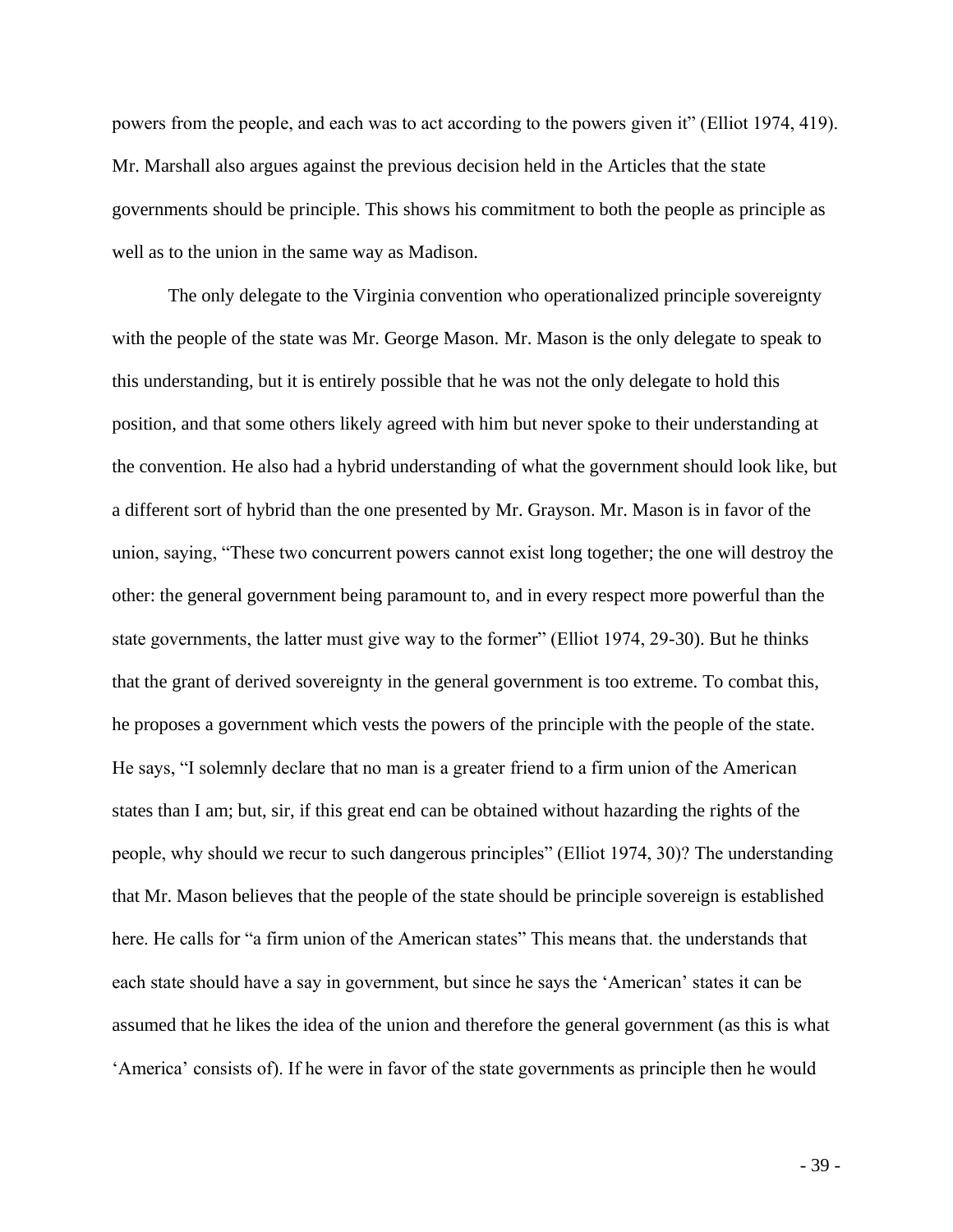not admit to this union, and if he wanted the people as principle then he would have said so explicitly.

Mr. Mason is classified as being in favor of a union which has weak derived sovereignty. This is further proven when he says:

If we give the general government the power of demanding their quotas of the states, with an alternative of laying direct taxes in case of non-compliance, then the mischief would be avoided; and the certainty of this conditional power would, in all human probability, prevent the application, and the sums necessary for the Union would be then laid by the states, by those who know how it can best be raised, by those who have a fellow-feeling for us (Elliot 1974, 31).

Mr. Mason sympathizes with the position of the state, and he tries to form a hybrid principle sovereign which combines a union and confederacy. This makes him feel more secure with the grant of power to the general government, as some will be retained back to the states, and it protects the will of the people, as Mr. Mason understands it. This is his solution to the Constitution, but he is the only one to think about it, besides Mr. Grayson, in a more abstract way. Those two are the only ones who did not really adhere to any specific understanding of what government should look like based on the two examples they had in front of them, but they took a more out-of-the-box approach to addressing the problem at hand. This combination of a union and a confederacy is also grounds for understanding Mr. Mason as placing principle sovereignty with the people of the state, because that would by the hybrid principle position given his desire to also combine a union and a confederacy. This, along with his speech as previously mentioned where he spoke to "a firm union of the American states," are sufficient to classify Mr. Mason as operationalizing principle sovereignty with the people of the states.

*Principle Sovereignty with the State Governments*

There were many delegates who were strongly against the Constitution, and who spoke frequently and eloquently about their support for the Articles of Confederation. The change from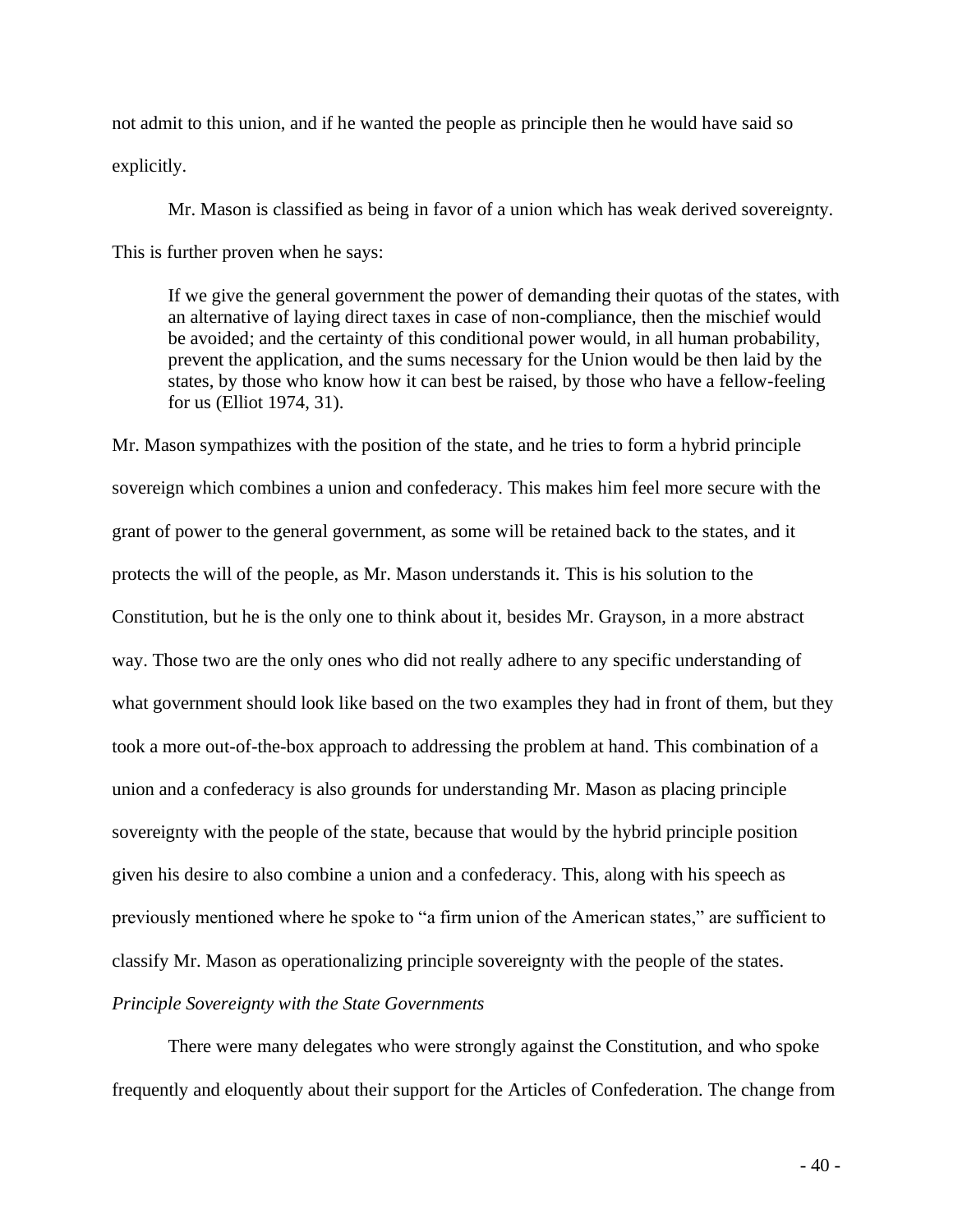the Articles to the Constitution was far too drastic, not to mention illegal, for them to be comfortable jumping on board with such an idea. Despite their fears of abuse in this new government, many other delegates disagreed with them, showing that the delegates opposed to the Constitution had to work just as hard as their opposition to win votes to reject ratification because the convention was so evenly split between those in favor and those against the contested document. To achieve this, delegates such as Patrick Henry and Mr. Grayson spoke adamantly against the union and the people as principle. They favored the principle sovereignty which is outlined in the Articles: the state governments. These delegates are identified in the second column of Table 1.

Mr. Henry is arguably the most outspoken delegate against the Constitution throughout the convention. He says, "Who authorized them to speak the language of, We, the people, instead of, We, the states? States are the characteristics and the soul of a confederation. If the states be not the agents of this compact, it must be one great, consolidated, national government, of the people of all the states" (Elliot 1974, 22). He clearly prefers the state governments as principle over the people, as he directly rejects the use of "we the people" for the Constitution. Mr. Monroe agrees with him, saying, "What is the form of our state governments? They are all similar in their structure -- perfectly democratic. The freedom of mankind has found an asylum here which it could find nowhere else. Freedom of conscience is enjoyed here in the fullest degree" (Elliot 1974, 211). Mr. Monroe agrees with Henry's sentiments that the union is abusive, and the confederation should remain in-tact with the state governments as principle sovereign. He understands the state governments to be 'perfectly democratic', so it makes sense that he would agree with Henry that they should be the principle sovereign to government. To this end, both Henry and Monroe reject the union because the union eliminates the role of the state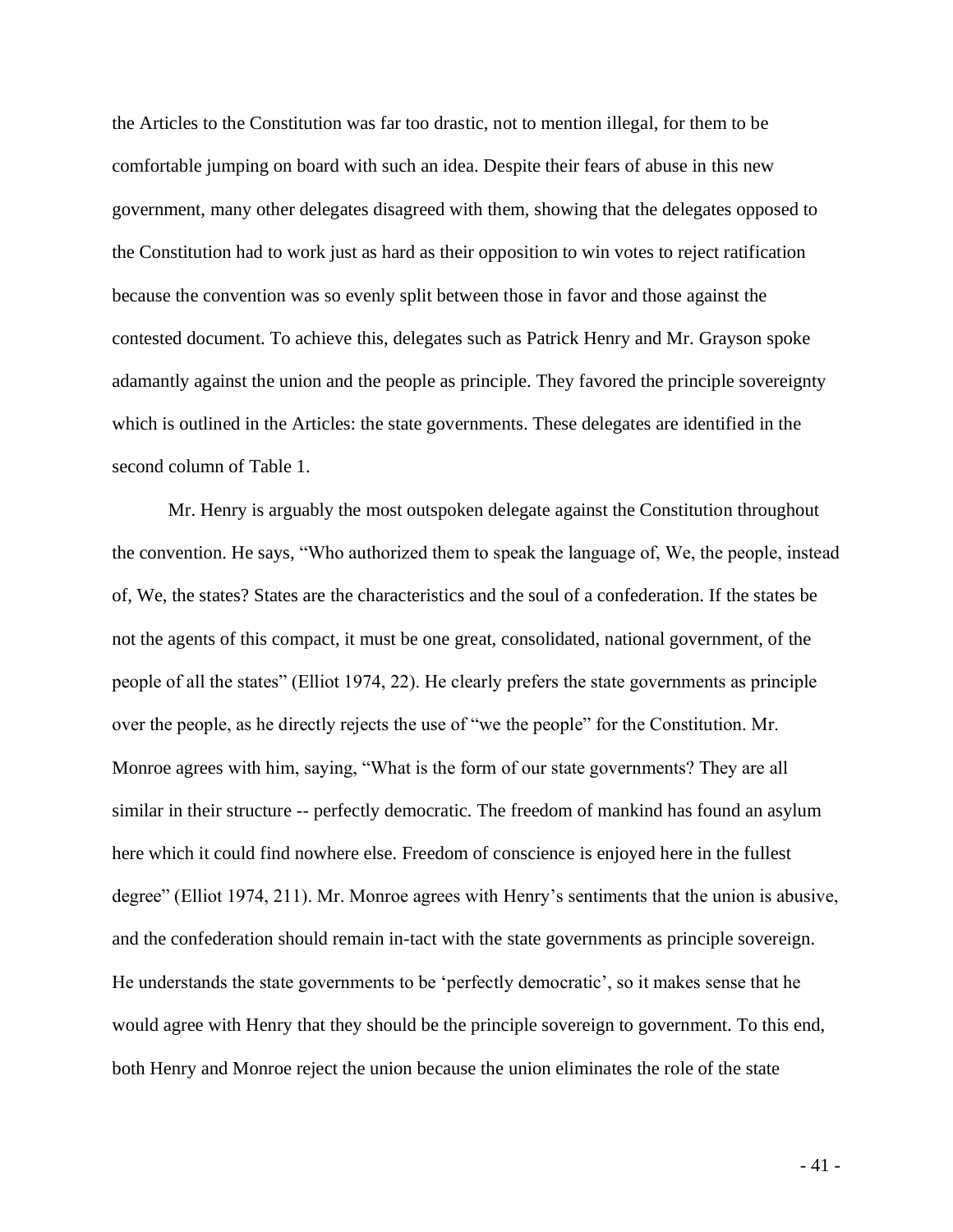governments as principle and gives it to the people instead. Mr. Henry continues, "It will destroy the state governments, and swallow the liberties of the people, without giving previous notice" (Elliot 1974, 156). Henry connects liberty with a confederacy, and he thinks the enactment of union and a shift to the people as principle will completely destroy this notion and eliminate the liberty of the people.<sup>3</sup> This shows his clear support to uphold the Articles of Confederation and maintain the confederacy and state governments as principle. He continues, "Notwithstanding two of their provinces have paid nothing, yet I hope the example of Holland will tell us that we can live happily without changing our present despised government Cannot people be as happy under a mild as under an energetic government" (Elliot 1974, 160-161). He thinks that the call for a new energetic government is unreasonable and uncalled for. Mr. Henry thinks that these things are already founded in the Confederacy. Mr. Monroe also agreed that the confederacy was the best structure for government, saying, "...if we consider our comparative situation, we shall find that nothing can be adduced, from any of them, to warrant a departure from a confederacy to a consolidation, on the principle of inefficacy in the former to secure our happiness" (Elliot 1974, 211). Monroe agrees with Henry that the confederation of the states is the only way to secure the happiness of the people, and also to protect them from an abusive government.

<sup>3</sup> Henry upheld the position of the Anti-Federalist, which argued that the grant of power in the Constitution was far too extensive, and that instead the Articles should simply be amended. He liked the idea of the states being the center of government and holding the powers of government thereof. Madison, conversely, thought that the Constitution was a necessary shift in government as the Articles' government is too limited. He calls for a more energetic and involved general government with more power to protect the will of the people. The largest shift from the Articles to the Constitution was the idea that the people should be in charge of government and that the general government should hold more power than the Articles allowed for. Outside of that, both sides were concerned with protecting the will of the people, they just had different means to achieve those ends.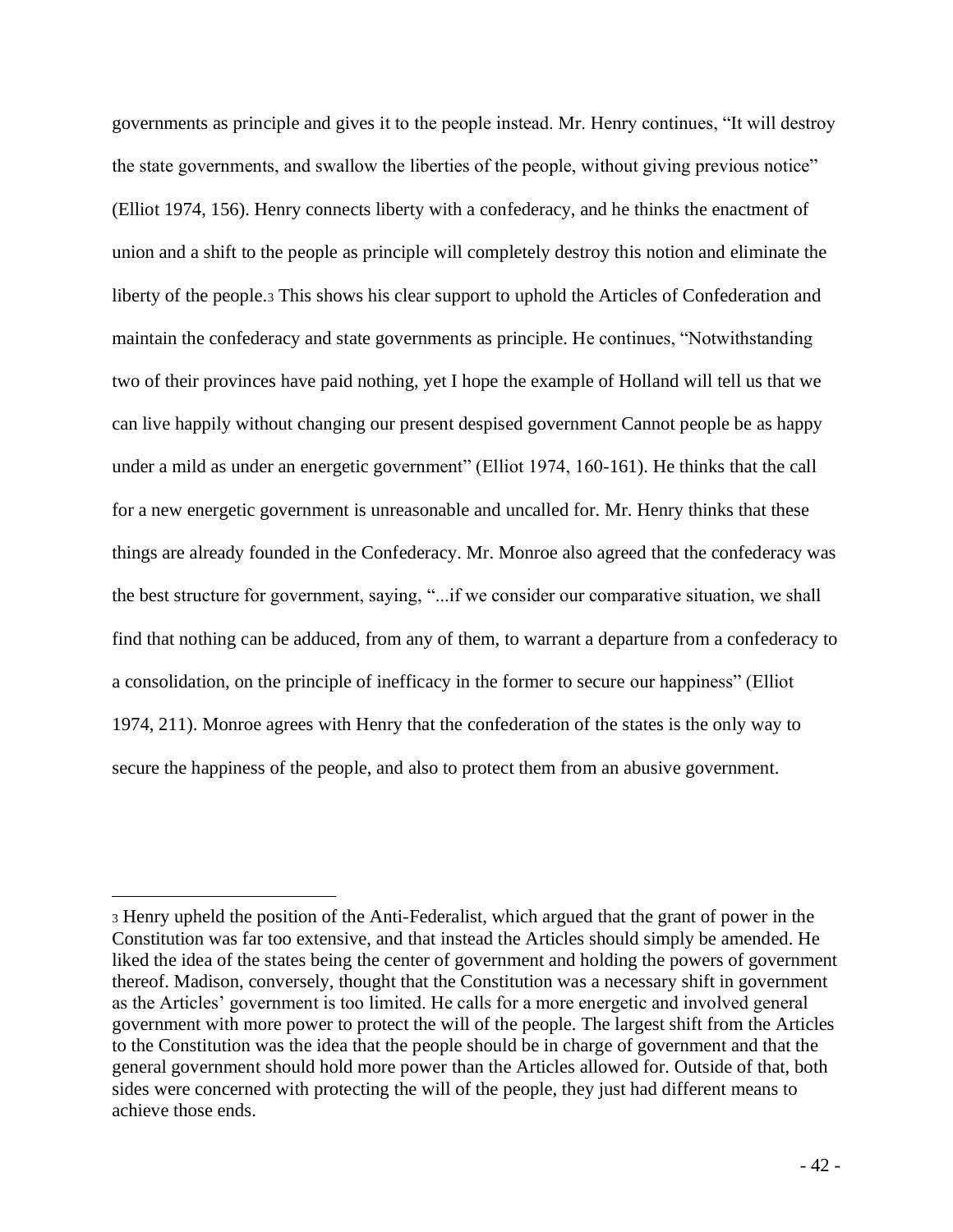Henry's main partner in his pursuit to reject the Constitution was Mr. Grayson, with minor assistance from Mr. Monroe. Mr. Grayson also agreed that the state governments should be principle sovereign. He says, "But have the people the power of making honest men be elected? If he be an honest man, and his wages so low that he could not pay for his expenses, he could not serve them if elected. But there are many thirsting after offices more than public good" (Elliot 1974, 375). This shows his problem with the people as principle: he doesn't believe that the people have the proper knowledge or understanding of the government to be able to choose its representatives. He continues, "There are two sets always in that house -- one, the landed interest, the most patriotic and respectable; the other, a set of dependents and fortune hunters, who are elected for their own particular interest, and are willing to sell the interest of their constituents to the crown" (Elliot 1974, 375). He thinks that representatives elected by the people will inevitably become corrupt and fueled by self-interest rather than the public good.

Mr. Grayson agrees that the state governments should be principle sovereign, but he disagrees with the typical anti-Constitution position because he did not necessarily want to reject the union or the confederation. He says, "I do not pretend to say that the present Confederation is not defective. Its defects have been actually experienced. But I am afraid that they cannot be removed" (Elliot 1974, 273). He recognizes that the confederation has problems, but he does not think that it should be abolished, or that a union should be instated, but rather that the Continental Congress should have done the job they were supposed to do, amend the Articles. Grayson continues, "Under a supposition that mankind can govern themselves, I would recommend that the present Confederation should be amended" (Elliot 1974, 278). Mr. Grayson is the only delegate to the Virginia convention who does not support either the union or the confederacy, and instead comes up with a sort of hybrid structure of government. His understood

- 43 -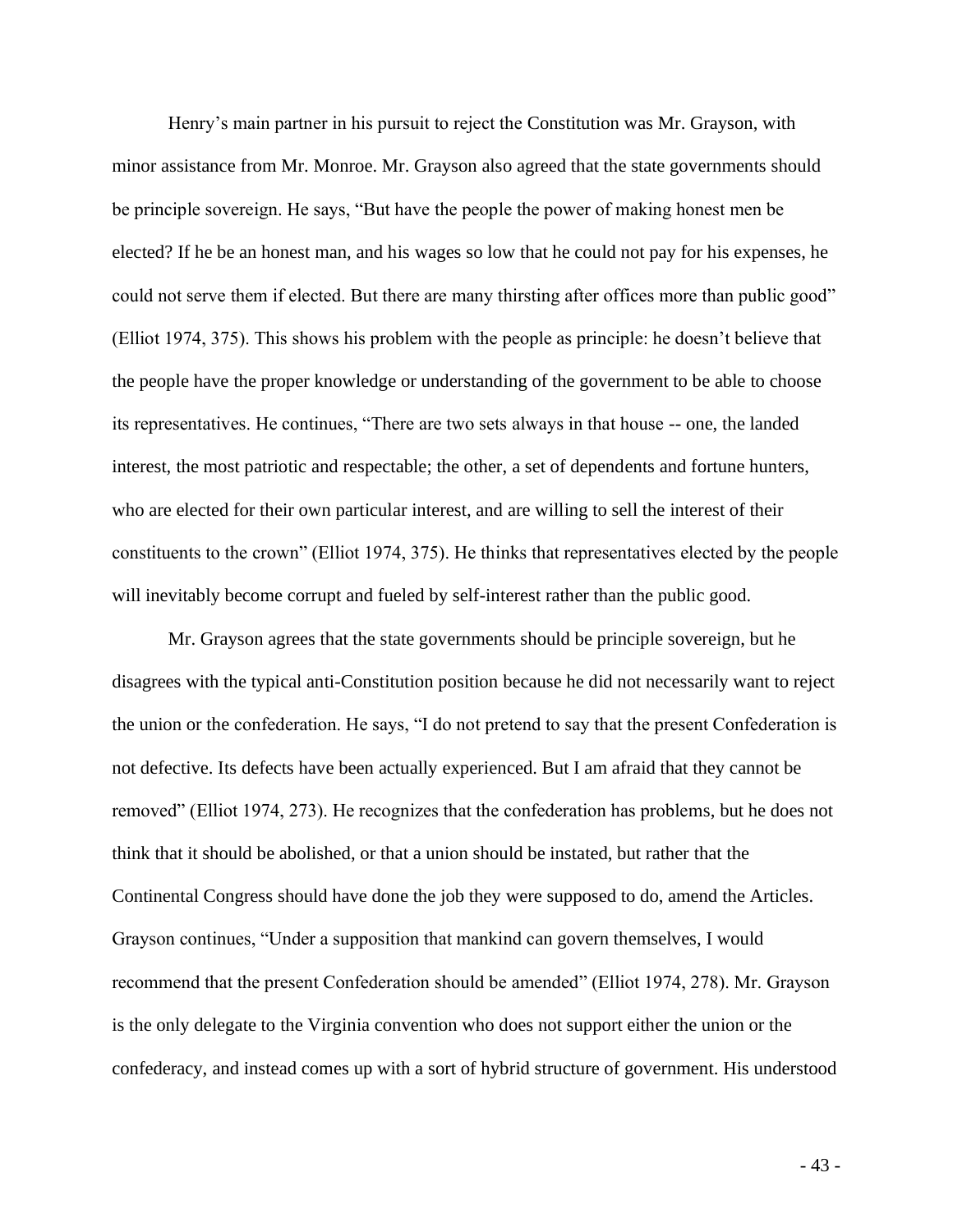hybrid system varies from that of Mr. Henry because it does not comply that the state governments should be the sole principle sovereign. Mr. Grayson likes the idea of the states as principle, but he thinks that this alone is just as abusive as the people being sole principle. It is difficult to classify Mr. Grayson, because he does not explicitly state who he wishes to hold the powers of principle sovereign, but given his contradiction to the arguments on either side of the aisle, it can be understood that he wishes to combine the efforts of a union and confederacy into a structure that could potentially be a compromise, it seems, for all delegates. He continues, "Give Congress the regulation of commerce. Infuse new strength and spirit into the state governments; for, when the component parts are strong, it will give energy to the government, although it be otherwise weak" (Elliot 1974, 278). He tries to combine a union and a confederacy into a sort of hybrid system of government. He thinks that the states and the federal government should work together under the larger umbrella of the general government. This is the only real stray from the traditional understandings and connection between a confederacy with the states as principle, and a union with the people as principle seen in Virginia.

#### **Derived Sovereignty in the Virginia Ratifying Convention of 1788**

Derived sovereignty in the Virginia Convention differed from what we saw in the Massachusetts Convention in one major way: the delegates to the Virginia Convention did not introduce, in nearly the grandeur, the implementation of amendments as a way to sway votes. The Virginia delegates did talk about amendments to the extent that the opposition to the Constitution argued for a bill of rights, but no votes were able to be swayed with the introduction of amendments, as was seen in Massachusetts. To this end, the Virginia delegates showed only two modes of derived sovereignty: strong and weak. Consistent with the understandings of derived sovereignty as defined in the Massachusetts analysis presented in the previous chapter,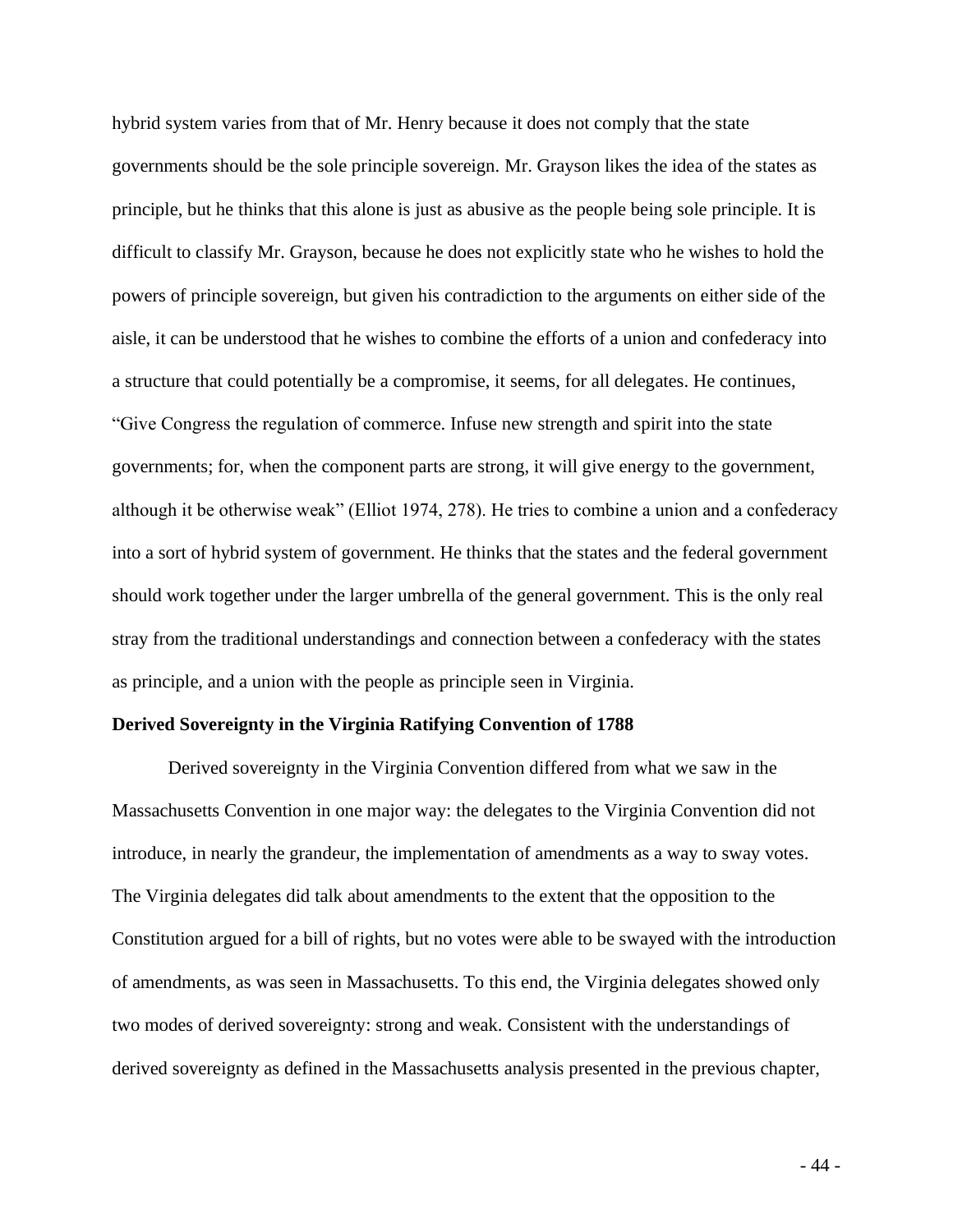here we see a strong form of derived sovereignty where the grant of power to the general government is both necessary and sufficient. We also find a weak formulation of derived sovereignty where delegates view the grant of power to the general government as too extensive. According to these delegates, such an extensive grant of power will undermine the liberties of the people. The results for derived sovereignty are presented in Table 2.

# **[Insert Table 2 Here]**

Table 2 suggests that he delegates to the Virginia Convention spoke more in favor of strong derived sovereignty than of weak. Mr. Mason, given his alternate understanding of principle sovereignty and operationalizing this within the people of the state, sides with the opponents of ratification on this question and supports weak derived sovereignty. Delegates opposed to the Constitution were much more vocal on this question of derived sovereignty than they were on the question of principle sovereignty. Their main concern was the protection of the liberties of the people, and they felt that given the powers granted to Congress in this document, these liberties were now jeopardized. While the delegates to the Massachusetts Convention were able to come to some sort of an agreement about derived sovereignty with the addition of amendments, the Virginia Convention did not have any such compromise. However, alternately from Massachusetts, the Virginia delegates discussed many more aspects of derived sovereignty. They debated the entire document, whereas Massachusetts spoke to mainly only Article 1, Section 8 for derived sovereignty.

#### *Strong Derived Sovereignty*

Mr. George Nicholas speaks to derived sovereignty and Article 1 Section 8, specifically the provision granting Congress control over the militia. He thinks that this grant of power is necessary to the protection of the people. He says, "The first clause gives the general government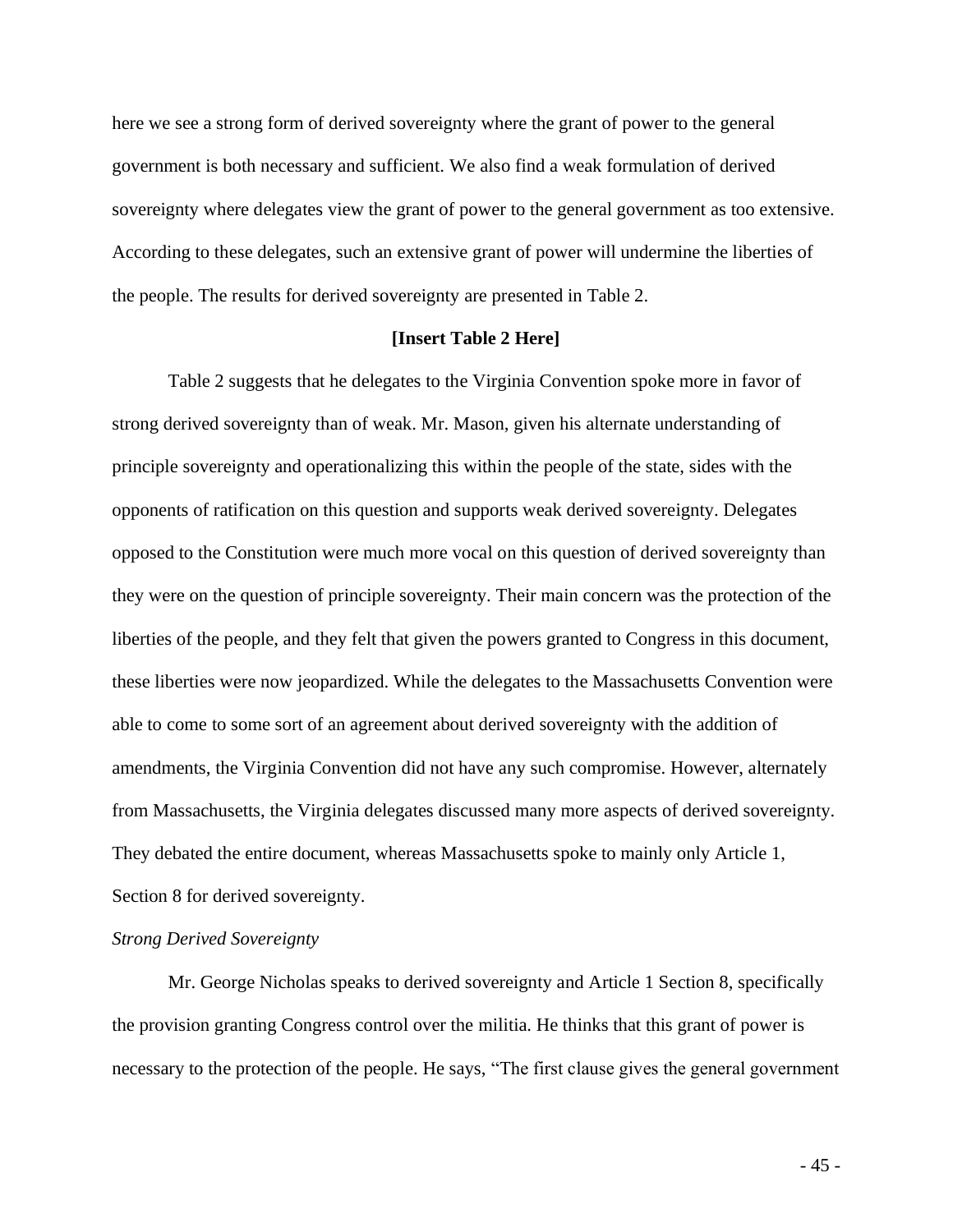power to call them out when necessary. Does this take it away from the states? No. But it gives an additional security; for, besides the power in the state governments to use their own militia, it will be the duty of the general government to aid them with the strength of the Union when called for" (Elliot 1974, 427). Here, he is trying to argue that the grant of power to Congress works in conjunction with that of the states, so the opponents of ratification do not need to worry about both the states losing power and the abuse of the general government. Additionally, his purpose in pointing this out is to show that the states need to work together to achieve the proper ends of government, securing the happiness and liberties of the people. Mr. Lee of Westmoreland connects this to the British experience and says, "If, then, the House of Commons was so powerful, no danger can be apprehended that our House of Representatives is not amply able to protect our liberties" (Elliot 1974, 43). He thinks that the grant of power to Congress is necessary to protect the liberties of the people. Additionally, he compares the two governments in order to demonstrate that the proposed Constitution and the House of Representatives will work better than the British House of Commons because this government is actually armed with the powers necessary to protect the people in a way that the British were not, clearly.

Mr. Johnson concurs with Mr. Lee and Mr. George Nicholas. He says, "…my judgment is convinced of the safety and propriety of this system" (Elliot 1974, 644). Mr. Madison advocates in favor of the derived sovereignty featured in the Constitution. In agreement with Mr. Nicholas' argument in favor of Congress having power over the militia, Madison says, "But the honorable member sees great danger in the provision concerning the militia. This I conceive to be an additional security to our liberty, without diminishing the power of the states in any considerable degree" (Elliot 1974, 89-90). He spends most of his time responding to the rebuttals of the opposition in this debate, but he was also able to speak to the importance of having an

- 46 -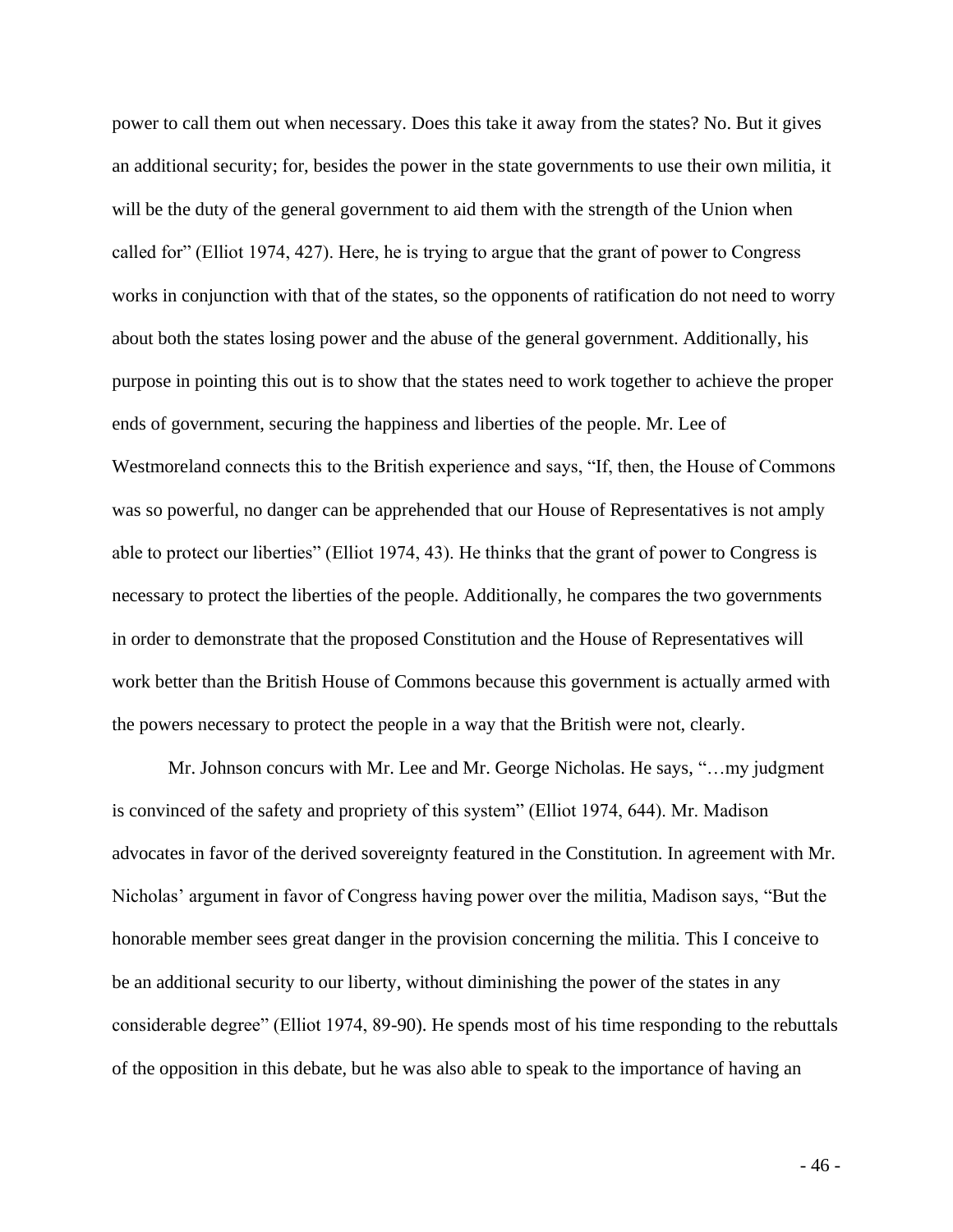energetic and less limited government than what is provided in the Articles of Confederation because we need to be able to be protected by something if a problem arises. The Articles were untrustworthy in this sense, so Madison works to convince his opposition that this grant of power is a security rather than an infringement of rights. He says, "It can be of little advantage to those in power to raise money in a manner oppressive to the people" (Elliot 1974, 95). Here, Madison is trying to prove to the opposition that this government is not designed to be oppressive and that there are adequate checks written into the document that will protect the people from the potential abuses which they are so adamantly insisting will occur.

As the debate progressed, the delegates began to speak to other articles of the Constitution. When speaking to Article 2 and the powers of the executive, Gov. Randolph says, "That which has produced my opinion against the limitation of his eligibility is this — that it renders him more independent in his place, and more solicitous of promoting the interest of his constituents; for, unless you put it in his power to be reelected, instead of being attentive to their interests, he will lean to the augmentation of his private emoluments" (Elliot 1974, 485-486). Gov. Randolph does not agree that the President should have limitations for eligibility. As he sees it, this excludes many possibly great candidates, and he thinks that that serves an injustice to the people. Though this does show him as being in tension with the language of the document, which would imply the potential for Gov. Randolph to question his commitment to the document, this does not undermine his commitment to strong derived sovereignty because he is in favor of the executive holding more power. Since he wants them to have more power, it is understood that he still believes in strong derived sovereignty. Mr. Madison talks about the role of the state in Article 2, adding to Gov. Randolph's speech to show why the Constitution was written as it is. Madison says, "Difficulties would arise from the extent and population of the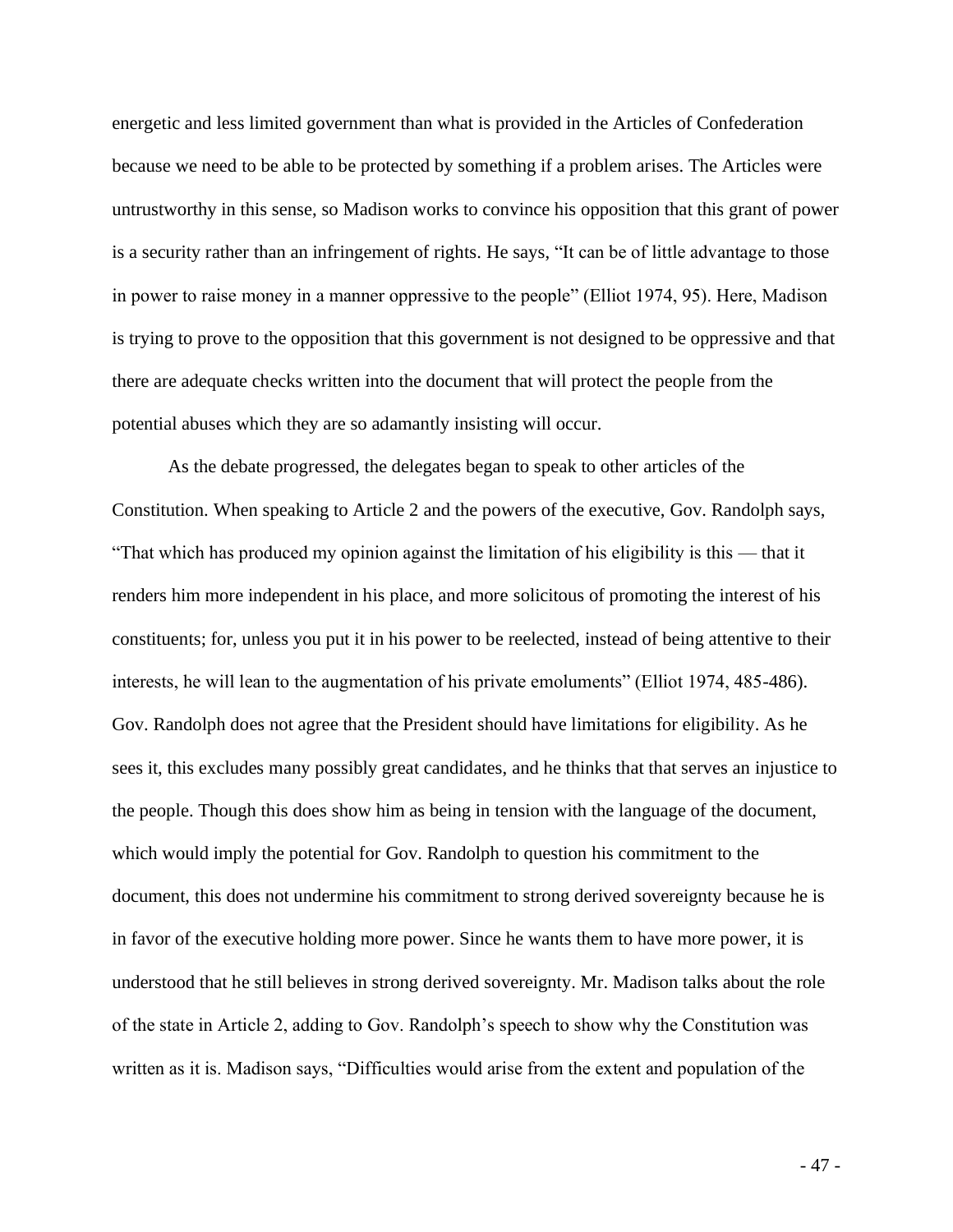states. Instead of this, the people choose the electors" (Elliot 1974, 494). The presidential election system is a sort of hybrid between a confederacy and a union, as Mr. Madison explains it. The people elect their state's electors, and those electors choose the president, though they typically base their votes for the presidency on what the people want. Because of this, he is hoping that the opposition will agree that this grant of power is important and necessary, as well as sufficiently protective of the people and their liberties. Additionally, Randolph's understanding of what Article 2 should look like is very extreme, so Madison is also showing that the Constitution is making efforts to best protect the people.

When addressing Article 3 and the powers of the judiciary, Mr. John Marshall speaks to his understanding of what the judiciary should consist of. He says, "That many benefits will result from this to the members of the collective society, every one confesses. Unless its organization be defective, and so constructed as to injure, instead of accommodating, the convenience of the people, it merits our approbation" (Elliot 1974, 551). He agrees with the Article at hand, but only to the extent that he thinks that a proper judiciary is necessary, and he thinks that this branch should accommodate the people above all else. He continues, "Gentlemen have gone on an idea that the federal courts will not determine the causes which may come before them with the same fairness and impartiality with which other courts decide. What are the reasons of this supposition" (Elliot 1974, 552)? Mr. Marshall disagrees with the opposition's concern that the Supreme Court will be biased in their legal decisions. He thinks that they will behave properly and with an eye to the public good. Mr. Madison echoes those words of Mr. Marshall, agreeing that this Article is a stray from the understandings of the anti-federalists. He says, "I acknowledge that this part does not stand in that form which would be freest from objection" (Elliot 1974, 530). He realizes that the language on the judiciary is not exactly the

- 48 -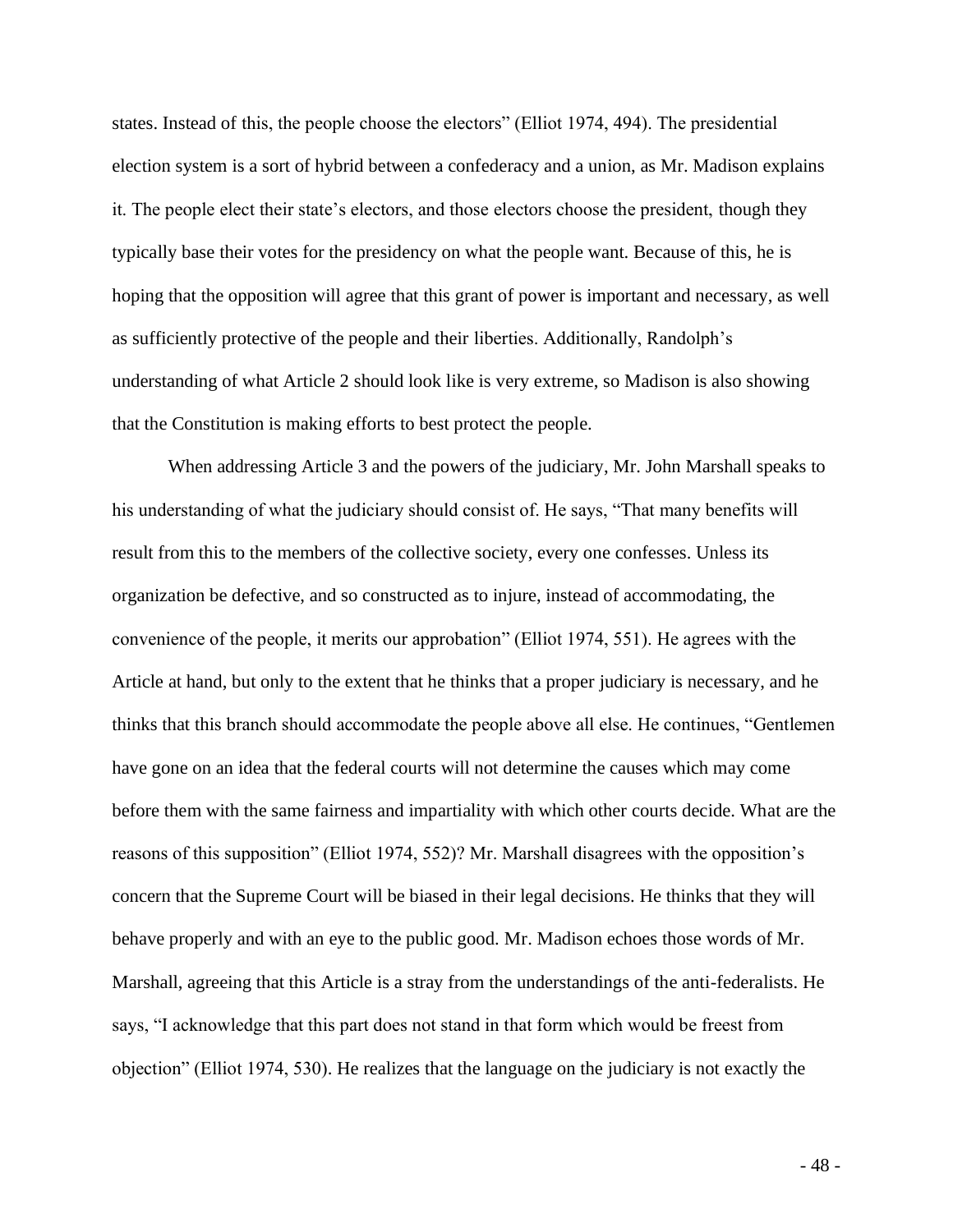most protective of the people because they have no say in who gets selected and elected into the Supreme Court. He continues, "I believe the general government will do what is for the interest of the United States; because they have no substantial reason or inducement to violate their duty, nor are they warranted by this part of the plan to commit the oppressions he dreads" (Elliot 1974, 530). Despite knowing that there are problems with the language, he still thinks that it is a good clause and it will work for the American people in the end. There is no point to the President choosing a weak nominee, as it will reflect poorly on their political performance and may result in the failure of them to be reelected, so the people would be protected through this check.

Madison speaks again to his admiration of the Constitution, but this time he is arguably trying to speak to his understanding of Article 4 Section 4. He says, "…nothing has excited more admiration in the world than the manner in which free governments have been established in America; for it was the first instance, from the creation of the world to the American revolution, that free inhabitants have been seen deliberating on a form of government, and selecting such of their citizens as possessed their confidence, to determine upon and give effect to it" (Elliot 1974, 616). Mr. Madison likes this article because it marries the ideas of the opposition and those in favor of ratification in retaining other powers back to the state. It establishes an open relationship between the states and the general government with the larger umbrella of the Constitution to unite them together into one union. Article 4 Section 4 reads, "The United States shall guarantee to every State in this Union a Republican Form of Government, and shall protect each of them against Invasion; and…against domestic Violence" (IV, 4). This speaks to derived sovereignty because this decision was not present in the Articles, making it consistent with a larger grant of power to the general government which speaks to strong derived sovereignty. In the Articles, all of the powers were retained to the state governments, so, given that Madison speaks in favor of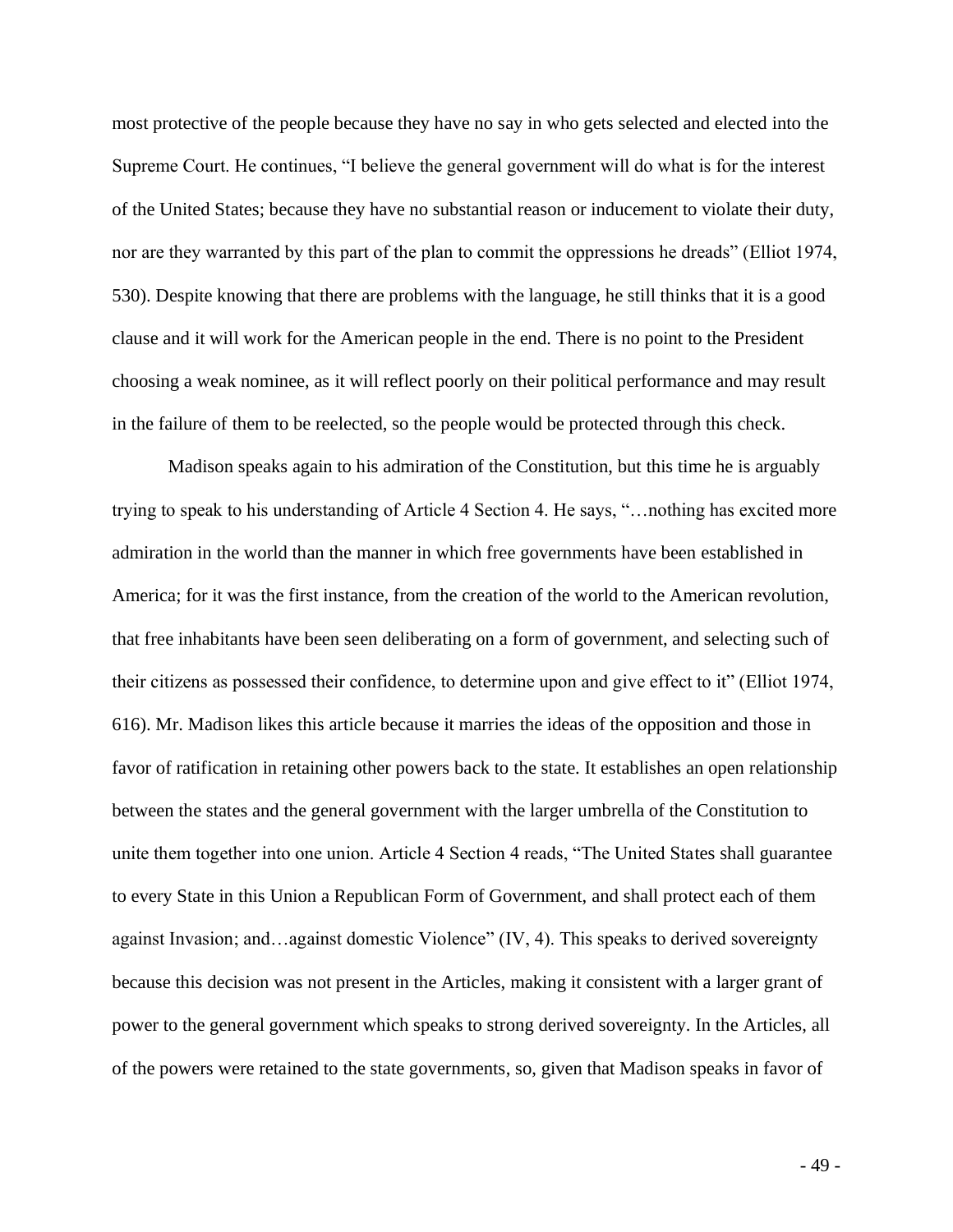this clause, it can be understood that he wants some derived sovereignty to be vested in the general government, making him in favor of strong derived sovereignty.

Virginia delegates introduced problems with the Constitution that the delegates to the Massachusetts did not discuss. The biggest example of this is the expansion of the Mississippi River. Anti-Federalists were concerned that the general government under the Constitution would restrict this expansion: a prospect which would allow the government far too much derived sovereignty according to them. Madison responds in protest, saying that he does not even want to discuss this, "…as it is foreign to the object of our deliberations here, and may, in the opinion of some, tend to sully the reputation of our public councils. As far as my memory will enable me, I will develop the subject. We shall not differ from one another with respect to facts: perhaps we may differ with respect to principles" (Elliot 1974, 344). Here, Madison is trying to show that the opposition has their facts wrong intentionally. They are trying to blame the document for constant abuse against the people and extensive derived sovereignty. Madison is trying to show his opposition the facts of the matter rather than solely relying on their speculation of persistant abuse in the Constituition. Madison continues,

I stated that there was a period when the Southern States were advocates for the alienation: or suspension, of the right to the Mississippi, (I will not say which,) and the Eastern States were against both. I mention this to show that there was no disposition in that part to surrender that right, or dispose of that country. I do suppose that the fishery had its influence on those states. No doubt it was the case (Elliot 1974, 345).

Madison uses his language very carefully here to not give away too much information, it seems, since he will reveal the truth of the understanding of the south. Here he reveals a shifting position on the part of the Anti-Federalists. Madison is insinuating that his opposition was not even relying on political principle to inform their decisions, but rather biased opinions about the document in question. This has implications for derived sovereignty because it speaks to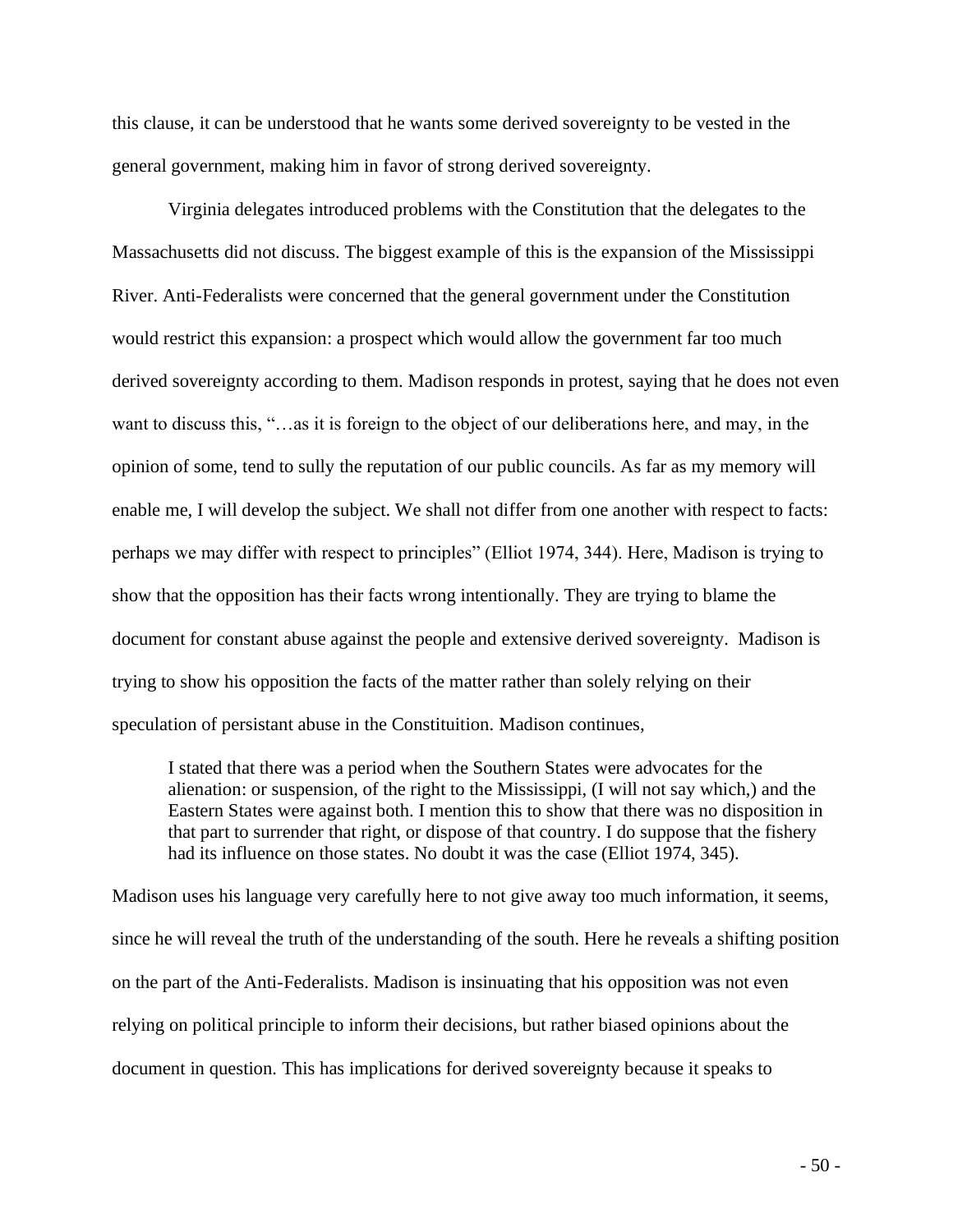representation: the southern states have a much smaller population for representation than the northern states, especially with the Constitutional addition of the 3/5 Compromise4. Western expansion beyond the Mississippi would ensure them more southern votes. For this reason, the Anti-Federalists beg the question. Madison, however, resents their sentiments and tells them of the facts of the matter. He does this in order to show them that their analysis is incorrect and that this will not have any implications for derived sovereignty as decided within Congress, to the extension of decisions which are made in Congress after representatives are selected. Madison continues, "The people at large choose those who elect the President. The weight of population will be to the southward, if we include the western country" (Elliot 1974, 347). Madison argues that the south has just as much say in government without expansion, and so the claim of his opponents is false because the majority of ideas rests in the south while the majority of population rests in the north. Madison is the only delegate to really give a clear account of what this language means, and what the nature of expansion would look like. Other delegates such as Gov. Randolph and Mr. Corbin also speak to the issue, but provide more speculative accounts of the matter because they do not really understand it themselves. The south was concerned with this in terms of slavery. They did not want their rights to own slaves to be undermined by the new document, and even worse, the refusal to allow expansion beyond the Mississippi.

This is evident when Gov. Randolph speaks to the nature of slavery in response to Patrick Henry. He says, "I sympathized most warmly with what other gentlemen said yesterday, that, let the contest be what it may, the minority should submit to the majority. With satisfaction and joy I heard what he then said — that he would submit, and that there should be peace if his power

<sup>4</sup> The language of the 3/5 Compromise can be found in Article 1 Section 2, point 3 of the Constitution.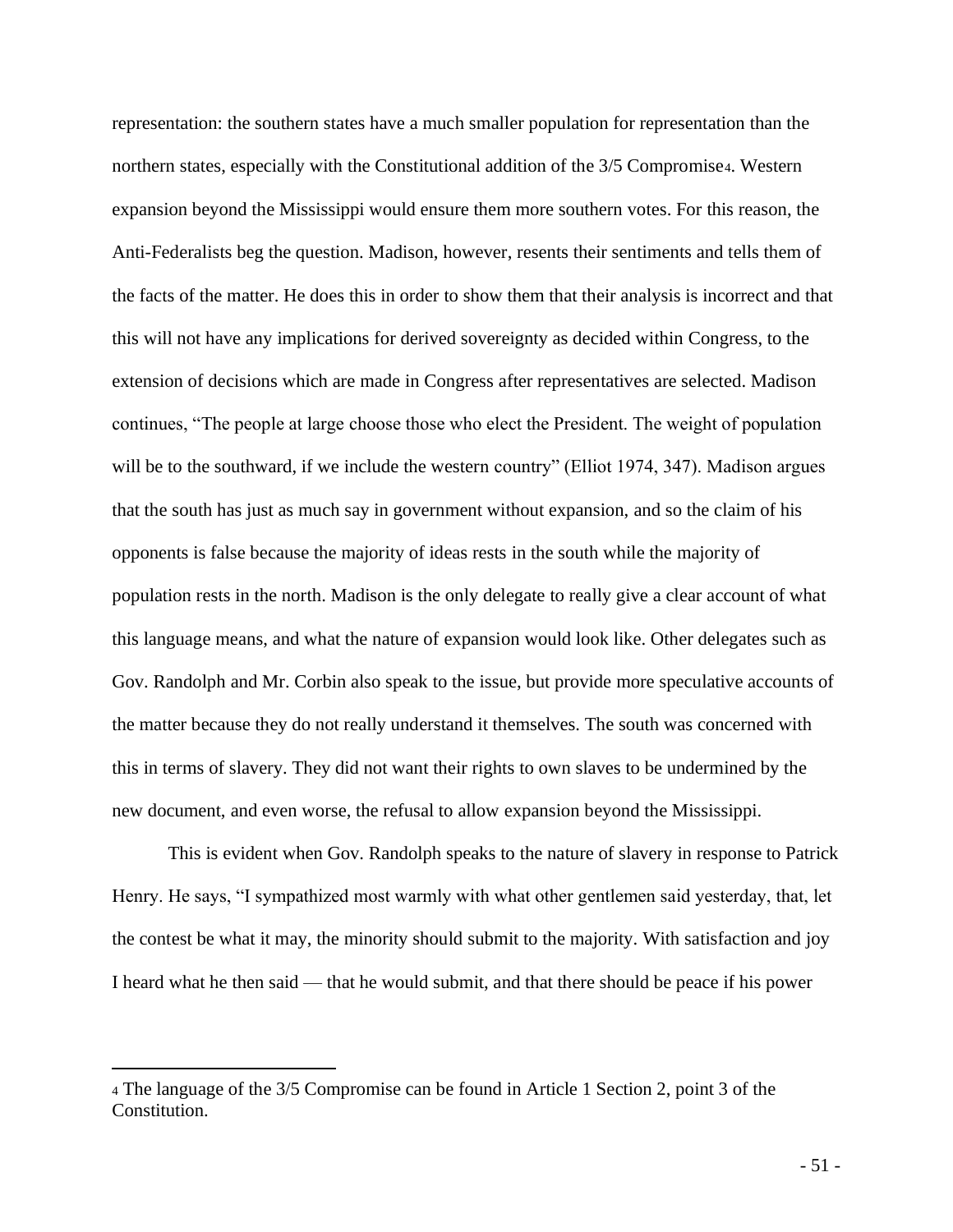could procure it" (Elliot 1974, 597). Gov. Randolph is against the idea of slavery as well as Henry, and they also agree that the dictates of the majority should decide the nature of slavery, and that the general government should not have the power to make this decision, even though both he and Henry admitted to wanting to abolish it, if that power were allowed.

### *Weak Derived Sovereignty*

Delegates critical of the grant of power provided by the Constitution are classified as favoring weak derived sovereignty and are located in the second column of Table 2. Many delegates to the Virginia Convention thought that the grant of power vested to Congress was far too extensive and that this would jeopardize the rights of the people. In this convention, most delegates were more concerned with derived sovereignty as opposed to principle, so I was better able to classify delegates based on this understanding.

Once again, the most adamant speaker against the grant of derived sovereignty provided by the Constitution was Patrick Henry, aided by Mr. Grayson and Mr. Mason. The grant of power written into the Constitution was absolutely absurd to them as it opened the door for the national government to abuse its power. That the Federalists even thought that this would be okay with them as well as the general public only furthers the absurdity of the position taken by the proponents of the Constitution. Mr. Henry says,

You are told there is no peace, although you fondly flatter yourselves that all is peace; no peace; a general cry and alarm in the country; commerce, riches, and wealth, vanished; citizens going to seek comforts in other parts or the world; laws insulted; many instances of tyrannical legislation. These things, sir, are new to me. He has made the discovery. As to the administration of justice, I believe that failures in commerce, &c., cannot be attributed to it (Elliot 1974, 139).

Here, Mr. Henry is trying to show that the document at hand is deceptive to the people. Madison and his cohort are trying to convince the public that this government is necessary to their rights and freedoms being best protected when in reality, as Henry sees it, this is a method of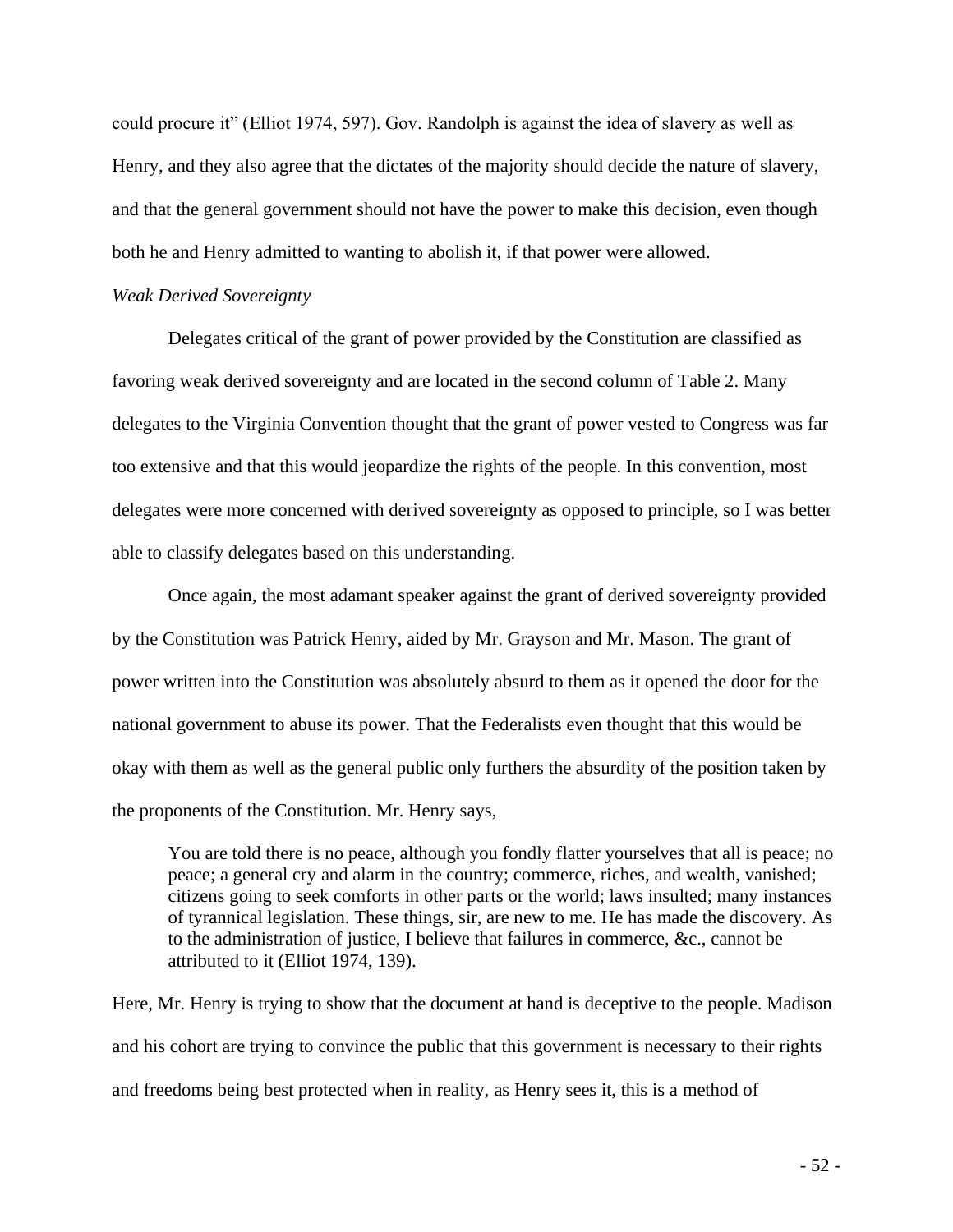brainwashing the public into seeing the Articles as abusive when they really are not. He does not want to see the public manipulated into something that is unfit for them, and so he and his fellow opposers fight adamantly against the abusive level of derived sovereignty in the Constitution.

Mr. Grayson joins Mr. Henry. More specifically, he discusses the absurdity of vesting the power of the purse in Congress. He says, "As to direct taxation -- give up this, and you give up every thing, as it is the highest act of sovereignty: surrender up this inestimable jewel, and you will throw away a pearl richer than all your tribe" (Elliot 1974, 280). Mr. Grayson speaks to the power of taxation as the most vitally important power to a government. He does not think that the states should give up this power to the general government, and if they do then the sanctity of protective and free government is put into question. Mr. Dawson adds to Mr. Grayson and expresses his agreement with his sentiments. He says that it "…appears to me to be big with unnecessary danger, and to reduce human nature, to which I would willingly pay a compliment did not the experience of all ages rise up against me, to too great a test" (Elliot 1974, 608-609). Mr. Dawson thinks that the grant of power in Section 8 is far too extensive and abusive to the people. The delegates who believed in weak derived sovereignty thought that Article 1 Section 8, in particular, was able to destroy the protection of the rights of the people. Congress having power over both the purse and sword is tyrannical, in their understanding, and will inevitably be used for evil rather than the "good" purpose that Madison keeps saying is the case. They were extremely skeptical that the people alone would be able to control their representatives to use their power in the proper way, as Madison describes as proper. Because of this, they thought that the people should have a middleman of sorts so that this abuse is impossible. For them, this middleman was the states, as they would better protect the people according to the opposers. The state government holding these powers is more protective of the people because the general

- 53 -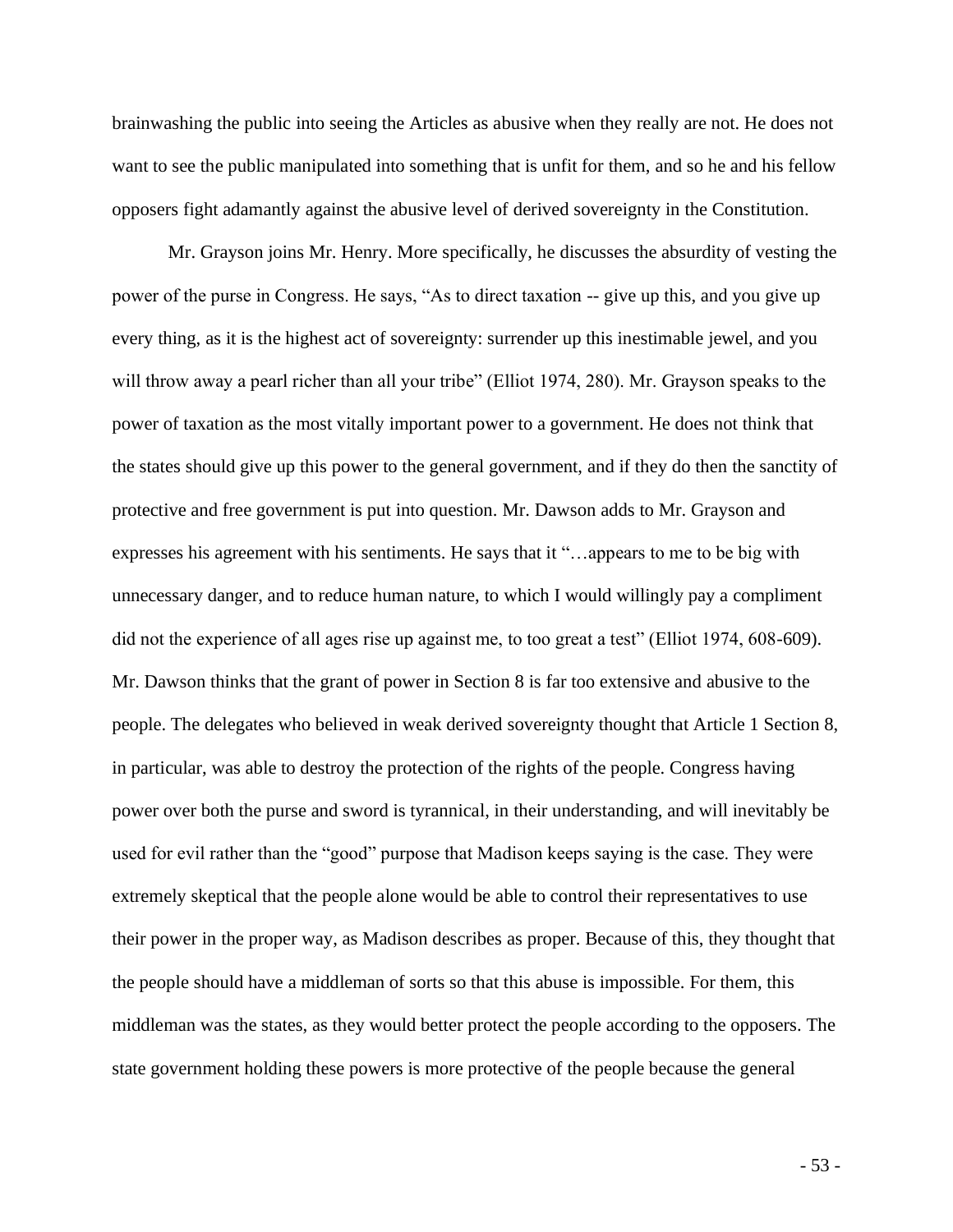government is too large to be able to be concerned with the entirety of the American people. The states, on the other hand, are much smaller, and thus can be more attentive to the needs of the people.

Speaking to Article 2, the powers of the executive, Mr. Dawson adds, "Exclusive, then, sir, of any consideration which arises from the particular system of American politics, the guard established against the exercise of this power is by far too slender" (Elliot 1974, 610). Mr. Dawson thinks that there are insufficient checks on the executive in this Constitution, which is why he is classified as understanding weak derived sovereignty. The general government is too big a body to be able to protect the people adequately. Mr. Grayson agrees with Mr. Dawson, saying, "How will you punish him if he abuse his power? Will you call him before the Senate? They are his counsellors and partners in crime. Where are your checks? We ought to be extremely cautious in this country. If ever the government be changed, it will probably be into a despotism" (Elliot 1974, 491). Mr. Grayson agrees that there are too few checks on the President, and that this lack of checks will result in him abusing his power. If the executive is able to abuse their power in such a way that affects and infringes upon the rights of the people, then how is he better than a king? What is the difference? The opposition to the Constitution battles with this question consistently when addressing Article 2, because they think that it is inevitable that the President will abuse his powers. Mr. Monroe proposes a solution to this problem, saying, "…and that our circumspection should be commensurate to the extent of the powers delegated, proceeded as follows: The President ought to act under the strongest impulses of rewards and punishments, which are the strongest incentives to human actions" (Elliot 1974, 488). Mr. Monroe understands that Article 2's only real protections against the people is the sliding scale of rewards and punishments that the President may face. He also thinks that those in charge of

- 54 -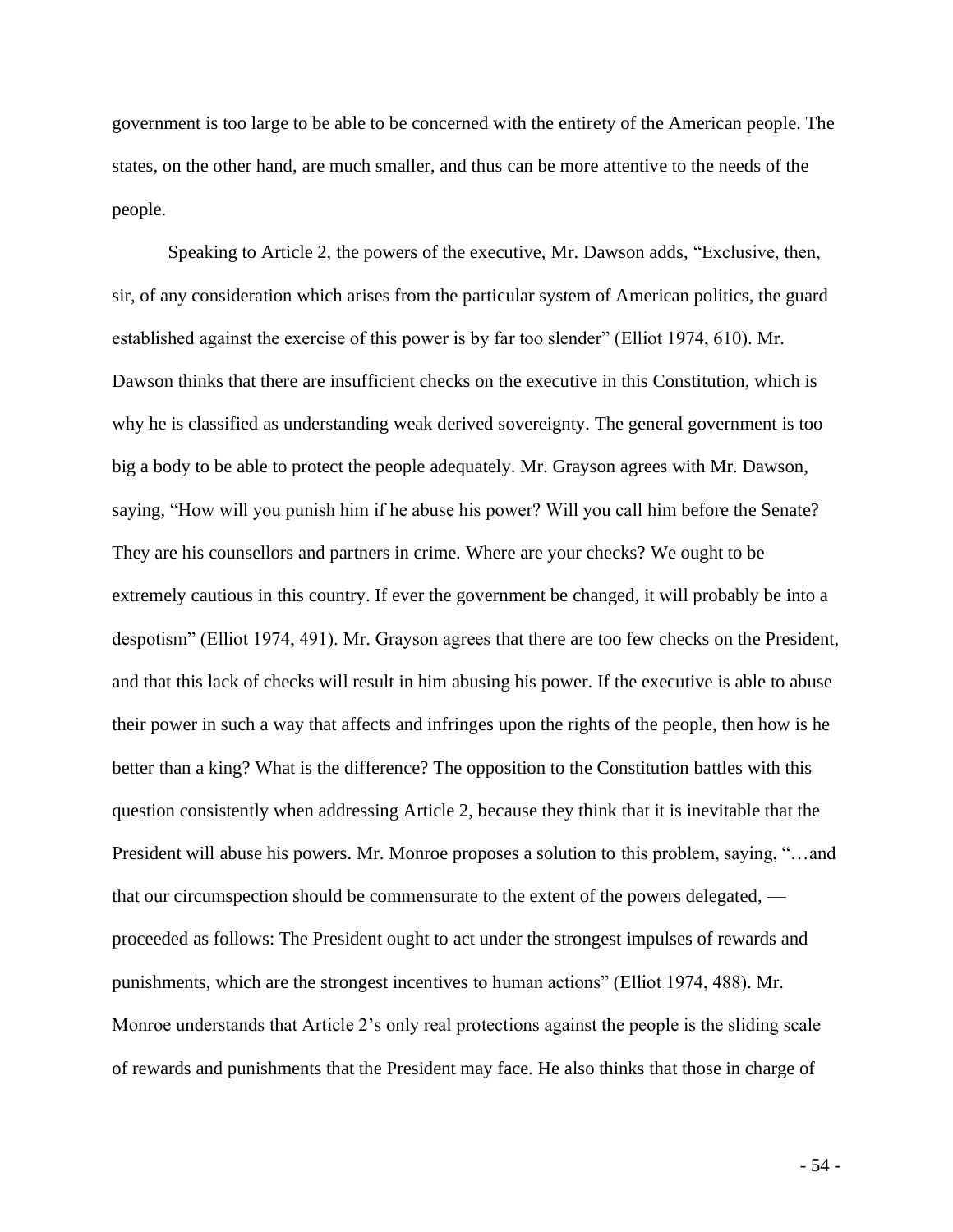his election should be the state governments. He continues, "I believe that he will owe his election, in fact, to the state governments, and not to the people at large" (488). He thinks that the President should be selected by electors and not the people. Though the Constitution does establish the electoral college as the electoral body of the President, Mr. Monroe finds this insufficient because the electoral college is designed to listen to the popular vote of the people and reflect their vote, to some degree. They are allowed to vote however they see fit, and for whichever candidate they prefer, but then why have a popular election at all? The reason the popular election is in place is to inform the decisions of the electoral college. So, then, what is the point in it? This is the argument that Mr. Monroe is making here, and he thinks that the solution should be to eliminate the electoral college and the popular vote and simply have the states decide instead.

Patrick Henry was against Article 3, also because he thought it did not do enough to protect the American people. He says, "…there is to be a trial by the jury in the state where the fact was committed; but, sir, this state, for instance, is so large that your juries may be collected five hundred miles from where the party resides — no neighbors who are acquainted with their characters, their good or bad conduct in life, to judge of the unfortunate man who may be thus exposed to the rigor of that government" (Elliot 1974, 578-579). The judicial system as set up by the Constitution does not serve the best interest of the people and makes their process of trial much more impractical and unfair, according to Henry. The juries provided can be from different states and cultural backgrounds, and as Mr. Henry views it, that works against the defense. This abuse should be unconstitutional, and he thinks it should be changed. Mr. Mason agrees with Henry here, saying that the states should be responsible for much more in the third Article than they are. He says, "After having read the first section, Mr. Mason asked, What is there left to the

- 55 -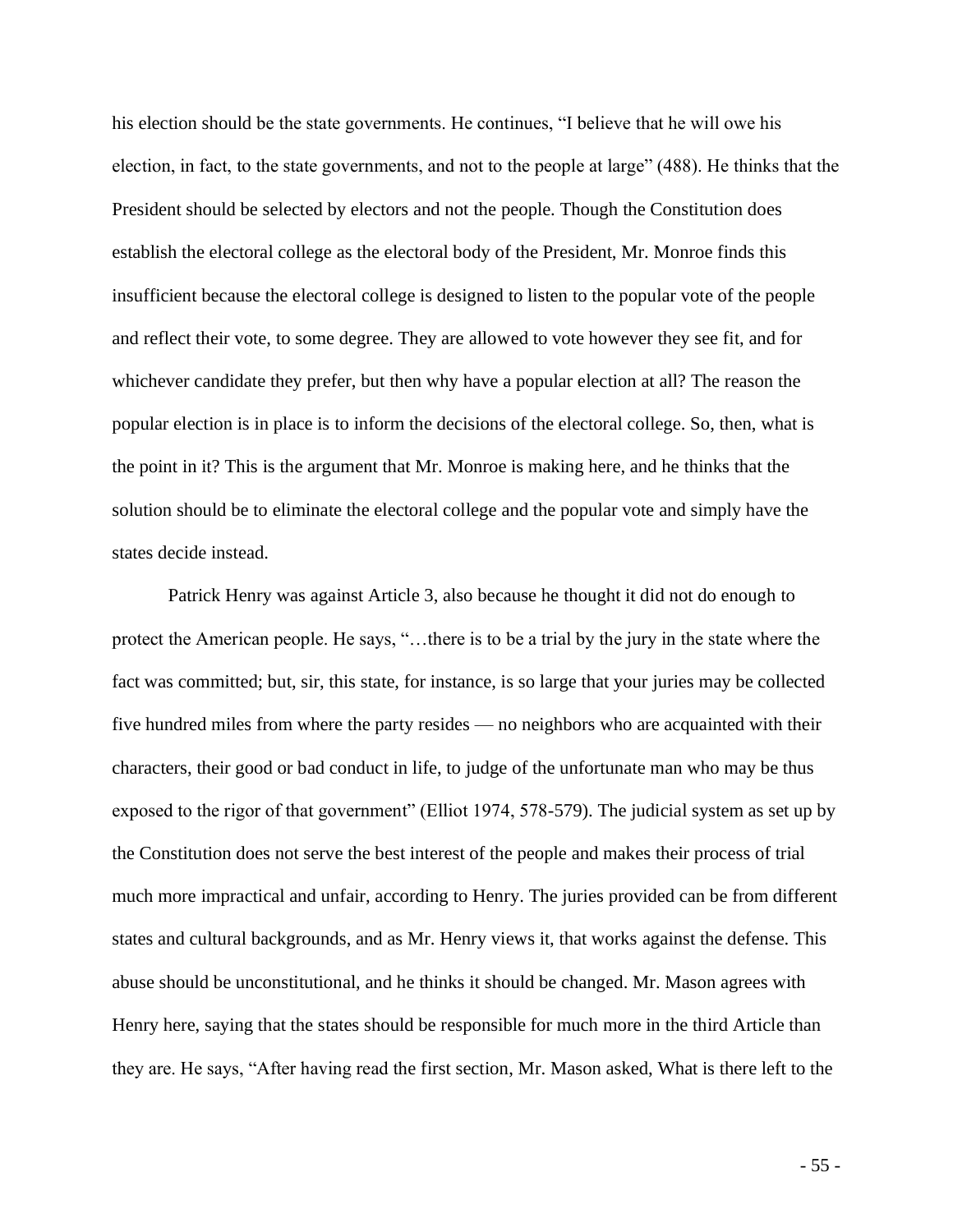state courts? Will any gentleman be pleased, candidly, fairly, and without sophistry, to show us what remains? There is no limitation. It goes to every thing. The inferior courts are to be as numerous as Congress may think proper" (Elliot 1974, 521). Mr. Mason is concerned that this federal judiciary will undermine the role of the states in the legal system. He, and most of the rest of the delegates in favor of weak derived sovereignty, believed that the states were more protective of the rights of the people, so he thought that they should be in charge of the judiciary much more so than the Constitution accounted for.

Mr. Mason continues on Article 4 saying, "…on some former part of the investigation of this subject, gentlemen were pleased to make some observations on the security of property coming within this section. It was then said, and I now say, that there is no security; nor have gentlemen convinced me of this" (Elliot 1974, 585). Mr. Mason thinks that Article 4 has no security of the people whatsoever. This is problematic because property protection is one of the most fundamental rights of the people which the government is supposed to protect, so, to this end, he did not think that the general government should hold most of the power of government as opposed to the states. This shows that Mr. Mason does not agree with a strong grant of derived sovereignty to the general government.

On the question of the Mississippi, the Anti-Federalists fought adamantly against the general government holding the power to restrict the southern expansion into this territory. This was a concern because the Anti-Federalists, as the minority in society, deemed expansion necessary to gaining the majority in government. To this extent, the Anti-Federalists were already thinking about a party-system. Mr. Grayson outlines the tension when he says, "With respect to the Mississippi and back lands, the Eastern States are willing to relinquish that great and essential right; for they consider the consequences of governing the Union as of more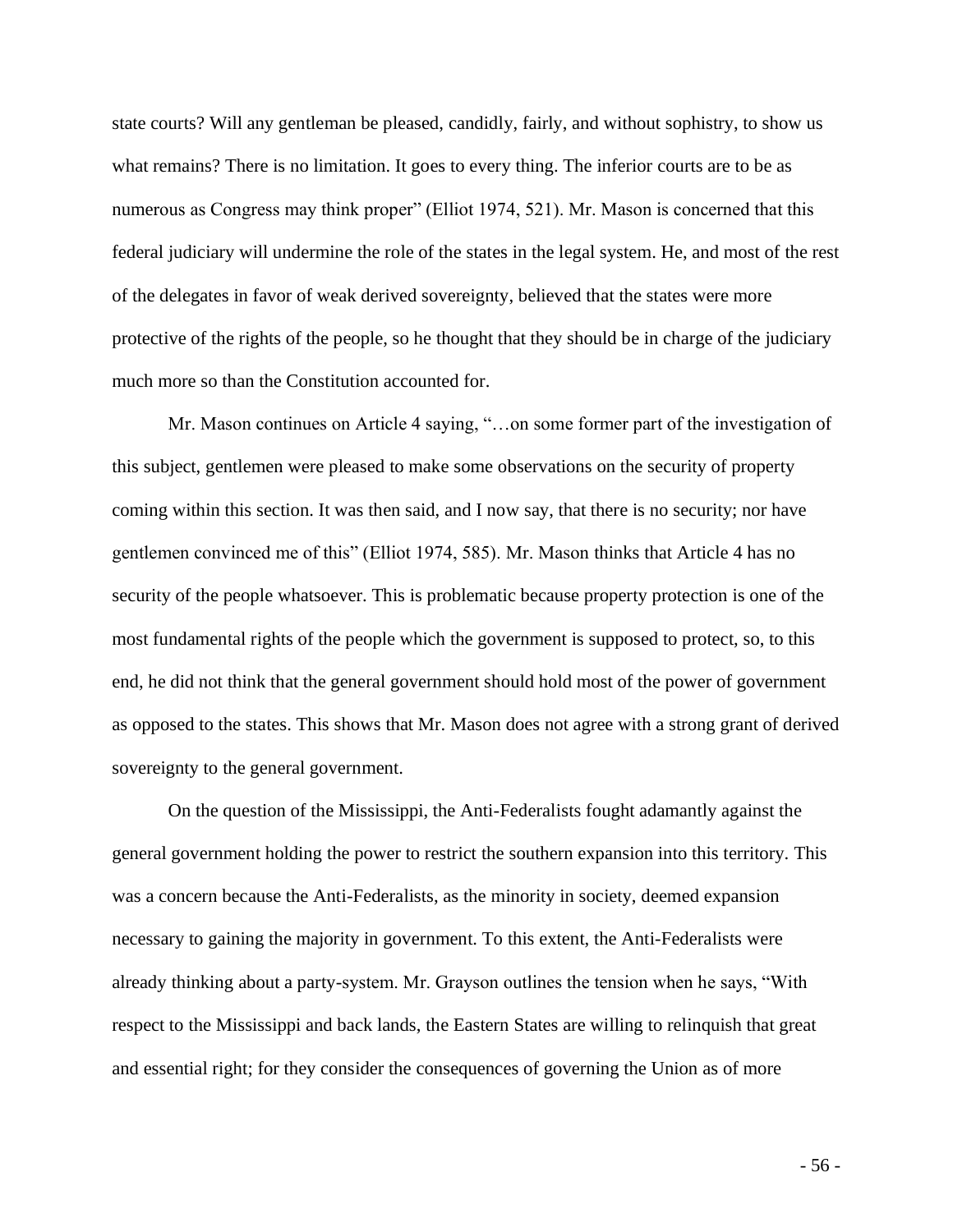importance than those considerations which he mentioned should induce them to favor it" (Elliot 1974, 349). Mr. Grayson views the lack of caring from the north on the question of the Mississippi as a way for them to maintain their power against the south. This, to him, inherently violates the idea of a union. Patrick Henry agrees with him, saying,

Unless you keep open the Mississippi, you never can increase in number. Although your population should go on to an infinite degree, you will be in the minority in Congress: and although you should have a right to be the majority, yet so unhappily is this system of politics constituted, that you will ever be a contemptible minority. To preserve the balance of American power, it is essentially necessary that the right of the Mississippi should be secured (Elliot 1974, 352).

Henry illustrates the concerns of the Anti-Federalists, without expansion into and past the Mississippi River, the south will always be oppressed in this form of government simply because they will have fewer representatives than their northern brethren because of the difference in population. The south was very rural and had low populations, whereas the north was more industrialized and had cities which was home to large numbers of people. The Anti-Federalists worried that this government would prevent them from being able to be protected within the confines of their own country. He continues, "I may have misunderstood the gentleman, but my notes tell me that he said the House of Representatives might interfere, and prevent the Mississippi from being given away. They have no power to do this by the Constitution. There will be a majority against it there also. Can you find on the journals the names of those who sacrifice your interest" (Elliot 1974, 355)? Here, he is speaking to a member of the opposition who does not agree with Henry's understanding of the necessity of maintaining control of the Mississippi. He agrees with Mr. Mason that the ability of the northern states to decide the question of the Mississippi through their congressional majority is abustive and tyrannical to the will of the southern states. To this end, slavery also becomes an issue at this convention, but only to a certain extent. In terms of derived sovereignty, this has implications on any decision the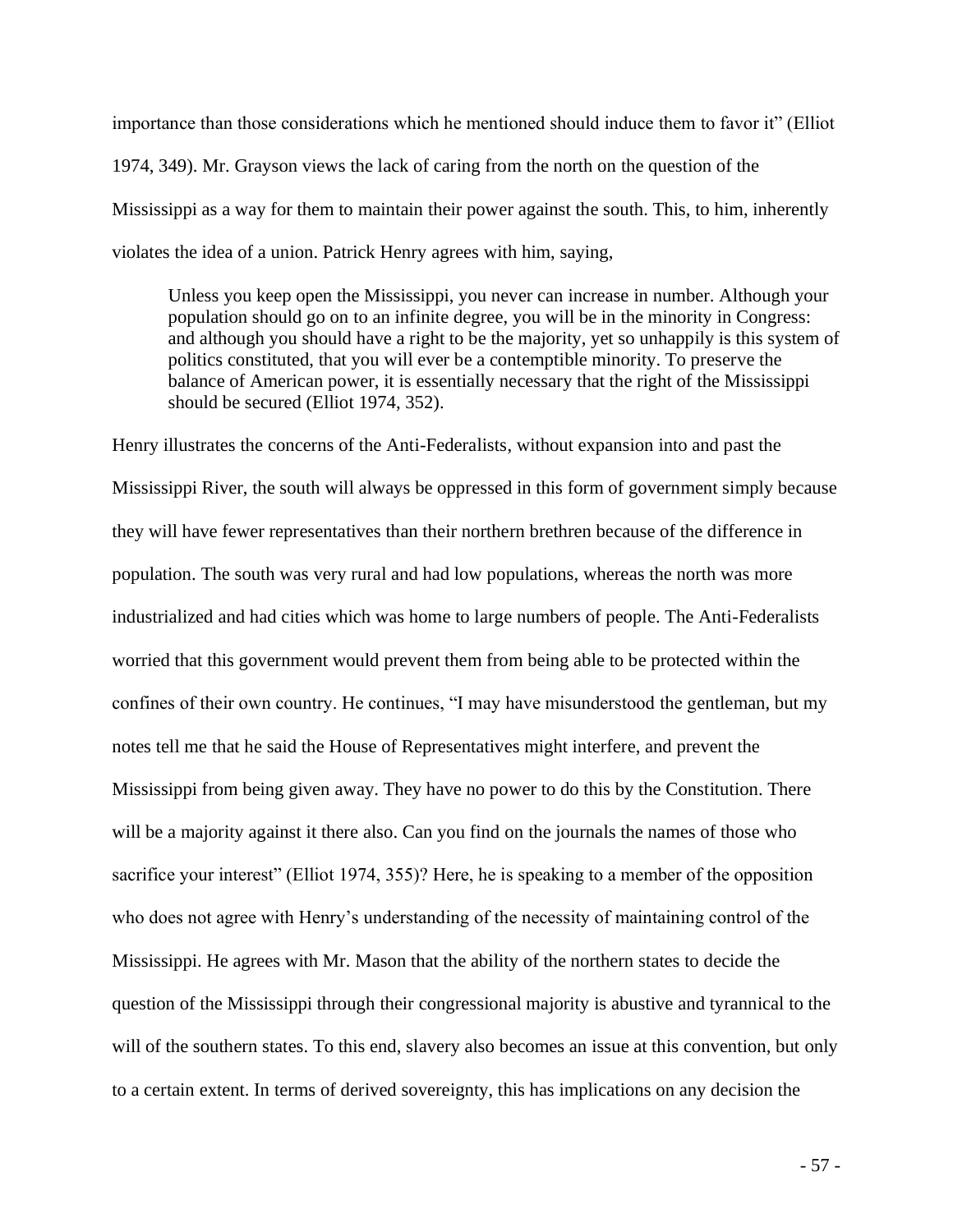south may be able to make while serving as a representative in Congress. If their populations are lower than those of the north, then they will have no reason to think that they will be able to pass any legislation while in office, which is problematic to the ends of government as well as the notion of derived sovereignty, because in this case only the north would hold any derived sovereignty in Congress.

The delegates to the Virginia Convention, except for a few, did not seem to really care about maintaining the slave trade and making sure it was Constitutionally protected, but they did care about the north thinking that they were allowed any say in southern affairs, no matter what the affair may be. Henry says, "The paper speaks to the point: they have the power in clear, unequivocal terms, and will clearly and certainly exercise it. As much as I deplore slavery, I see that prudence forbids its abolition. I deny that the general government ought to set them free, because a decided majority of the states have not the ties of sympathy and fellow feeling for those whose interest would be affected by their emancipation. The majority of Congress is to the north, and the slaves are to the south" (Elliot 1974, 590). Henry does not like the idea of slaves, but he is even more against the proposition that this document should have any say over people's slaves. This speaks to derived sovereignty because Mr. Henry does not think that the general government should have the power to emancipate slaves and abolish slavery as an institution. Anticipating, in part, the argument of Senator Stephen Douglas, these delegates place the responsibility of determining the fate of slavery exclusively in the hands of the states.

# **Conclusion**

The Virginia convention ultimately voted to ratify the Constitution, to Patrick Henry's dismay. The modes of sovereignty seen in this convention are consistent with what was found in the Massachusetts convention, with the exception of the 'middle' understanding of derived

- 58 -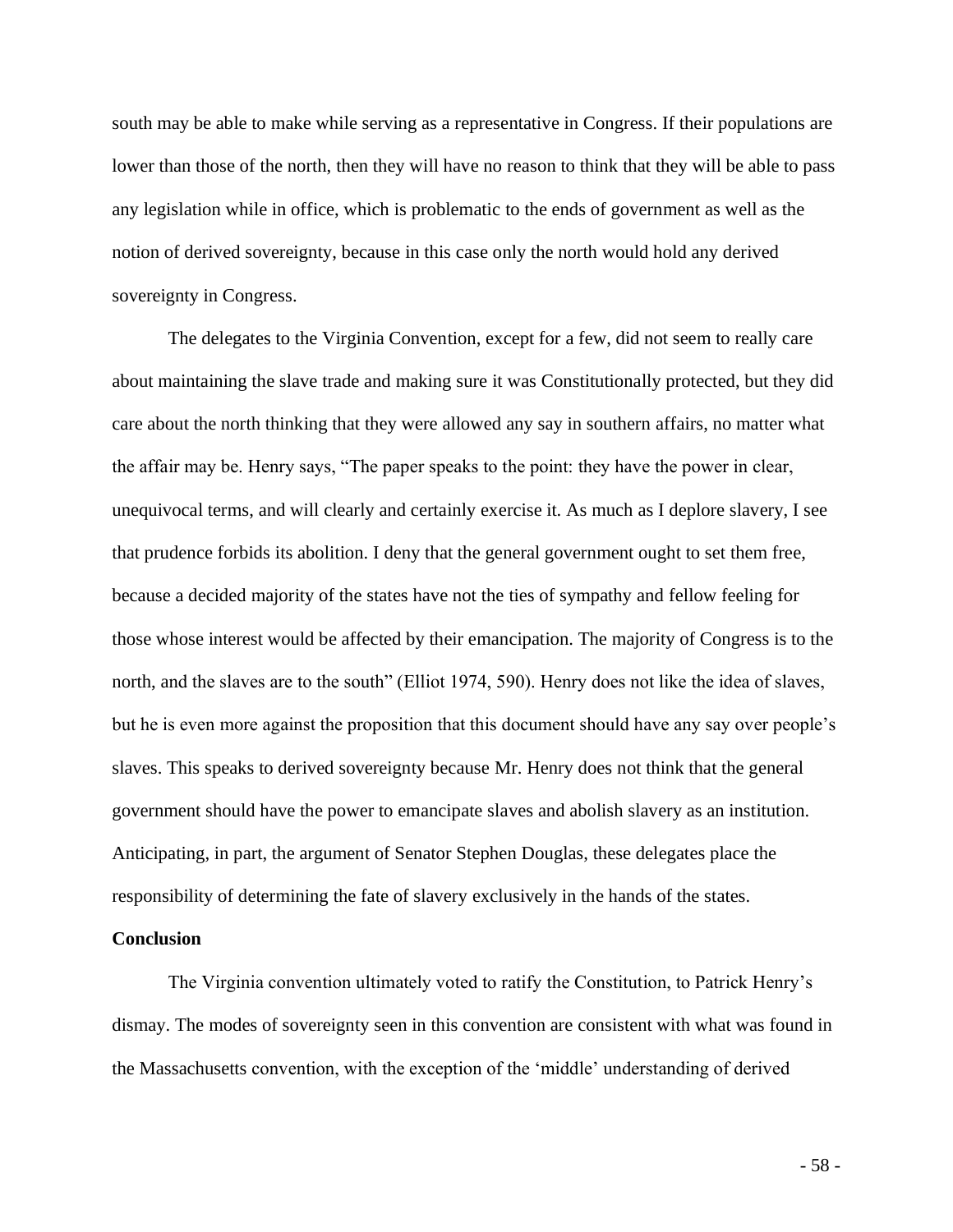sovereignty not being present in the Virginia convention. Outside of this, the two conventions were very similar in understanding of sovereignty. To this end, the understandings provided in the Virginia convention are also consistent with Mogg's findings that the Constitution is founded on a single, multidimensional theory of sovereignty.

The Virginia Convention solidified the idea that locating principles sovereignty with the state governments coincides with an understanding of weak derived sovereignty. Delegates who locate principle sovereignty with the American people, in contrast, favor strong derived sovereignty. All twelve of the delegates holding the position that principle sovereignty resides with the people of the United States favor the extensive grant of power provided the national government by the Constitution. A similar pattern holds for the three delegates who locate principle sovereignty with the state governments. Henry, Monroe, and Grayson all take the position that the national government is given too much power and this power should reside with the state governments. Given this pattern, the possibility of making sense of the positions of Dawson and Harrison (unable to classify) on the principle sovereignty dimension is raised. Both delegates hold the position that derived sovereignty should be weaker than provided by the Constitution. If the position of these delegates is similar to the other Virginia delegates arguing for weaker derived sovereignty, they would also locate principle sovereignty with the state governments. Where principle sovereignty is located also helps one to make sense of George Mason who is the only delegate to the Virginia Ratifying Convention to locate principle sovereignty with the people of the states. Mason's preference for popular sovereignty at the state level leads him to favor granting the state governments greater power while minimizing the power of the national government. Given the presence of these relationships, a key implication of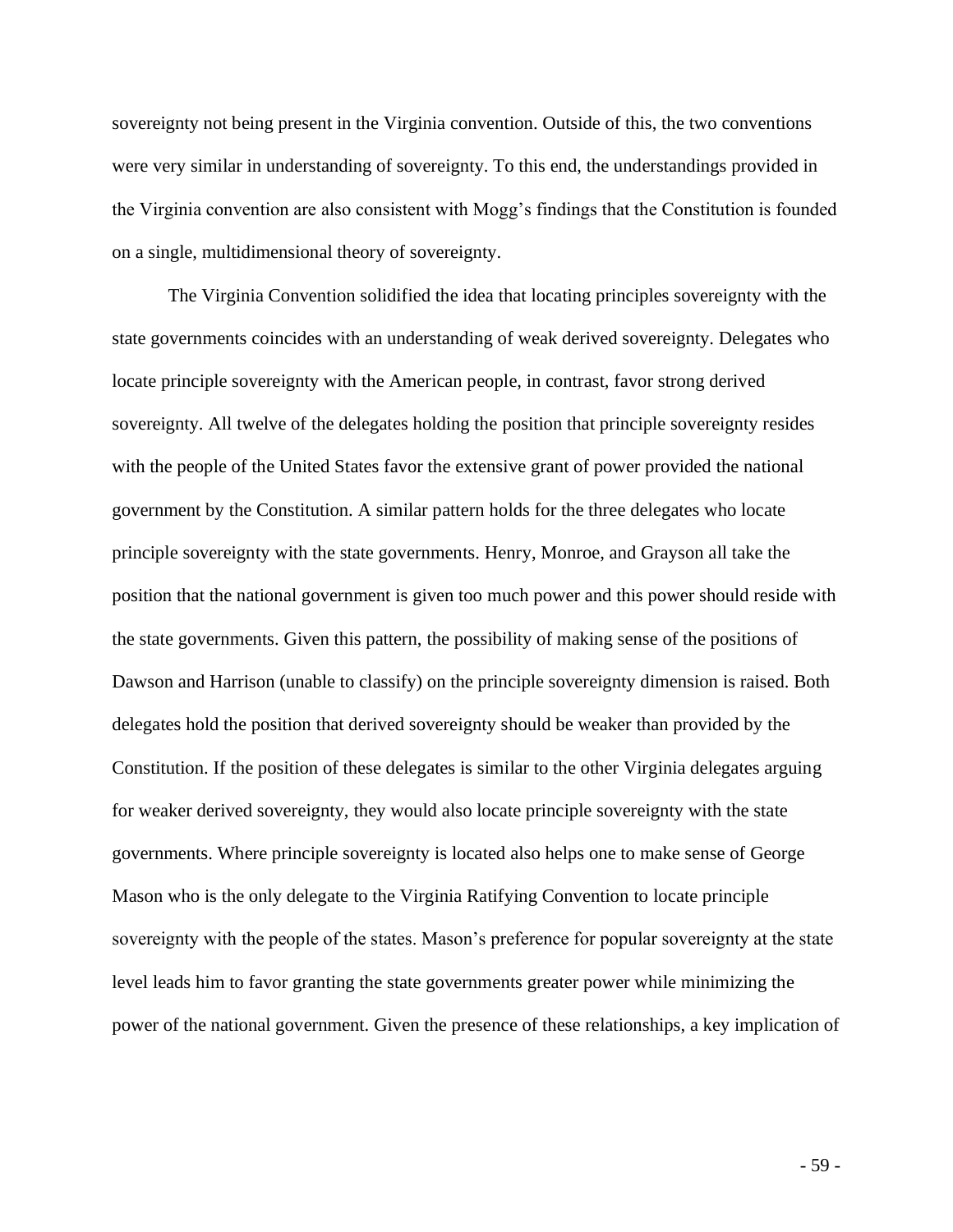the results presented here points to the need to consider how delegates understood the mechanism linking the two dimensions of sovereignty—representation.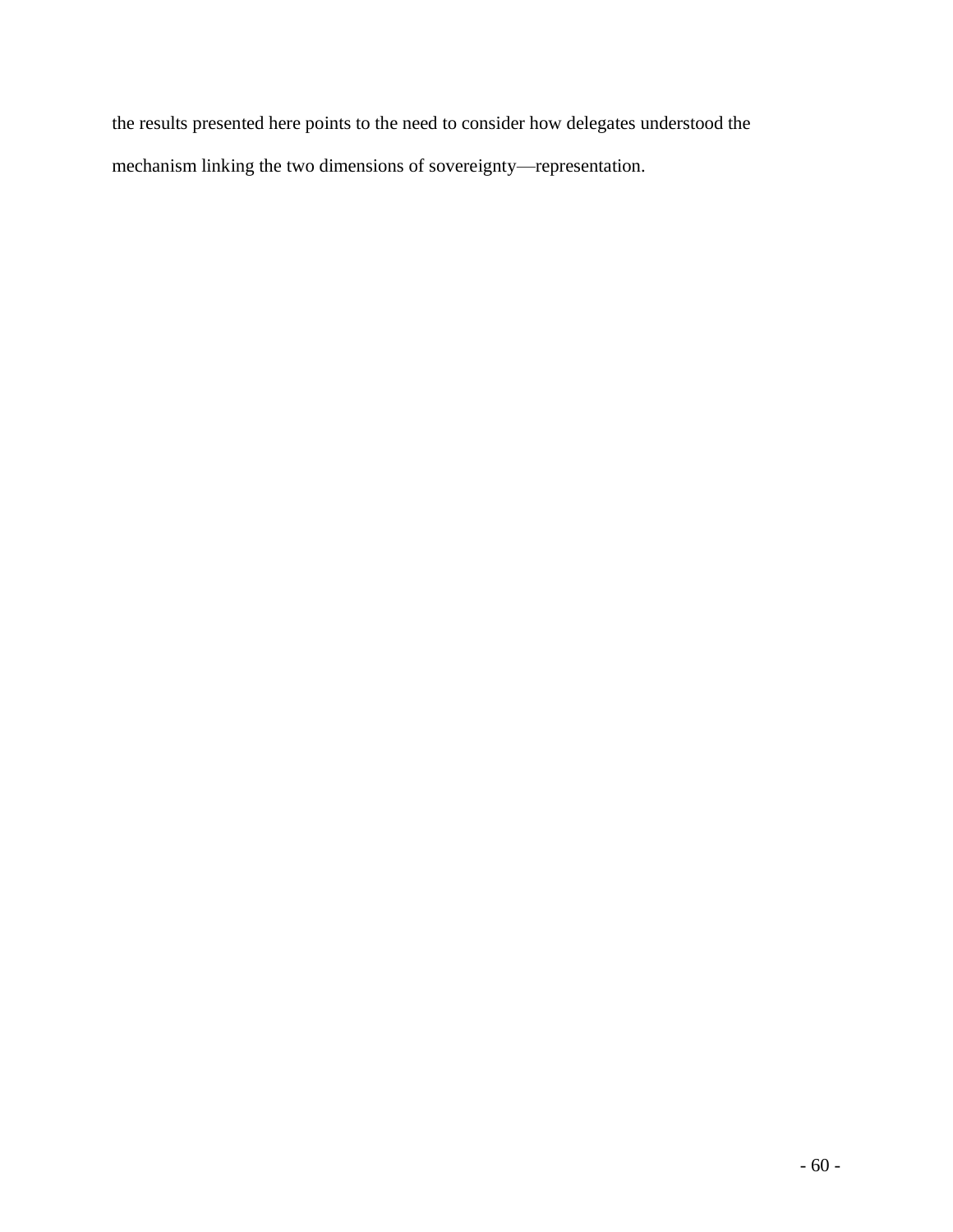| People              |                   | <b>States</b> | Non-Classifiable |
|---------------------|-------------------|---------------|------------------|
| $n=13$              |                   | $n=3$         | $n=2$            |
|                     |                   |               |                  |
| Mr. Pendleton       | Mr. George Mason* | Mr. Henry     | Mr. Dawson       |
| Mr. Wilson Nicholas |                   | Mr. Monroe    | Mr. Harrison     |
| Mr. George Nicholas |                   | Mr. Grayson   |                  |
| Gov. Randolph       |                   |               |                  |
| Mr. Madison         |                   |               |                  |
| Mr. Lee             |                   |               |                  |
| Mr. Corbin          |                   |               |                  |
| Mr. Marshall        |                   |               |                  |
| Mr. Wythe           |                   |               |                  |
| Mr. Innes           |                   |               |                  |
| Mr. Johnson         |                   |               |                  |
| Mr. Stephen         |                   |               |                  |

# **Table One: Delegate Positions on Principle Sovereignty at the Virginia State Ratifying Convention**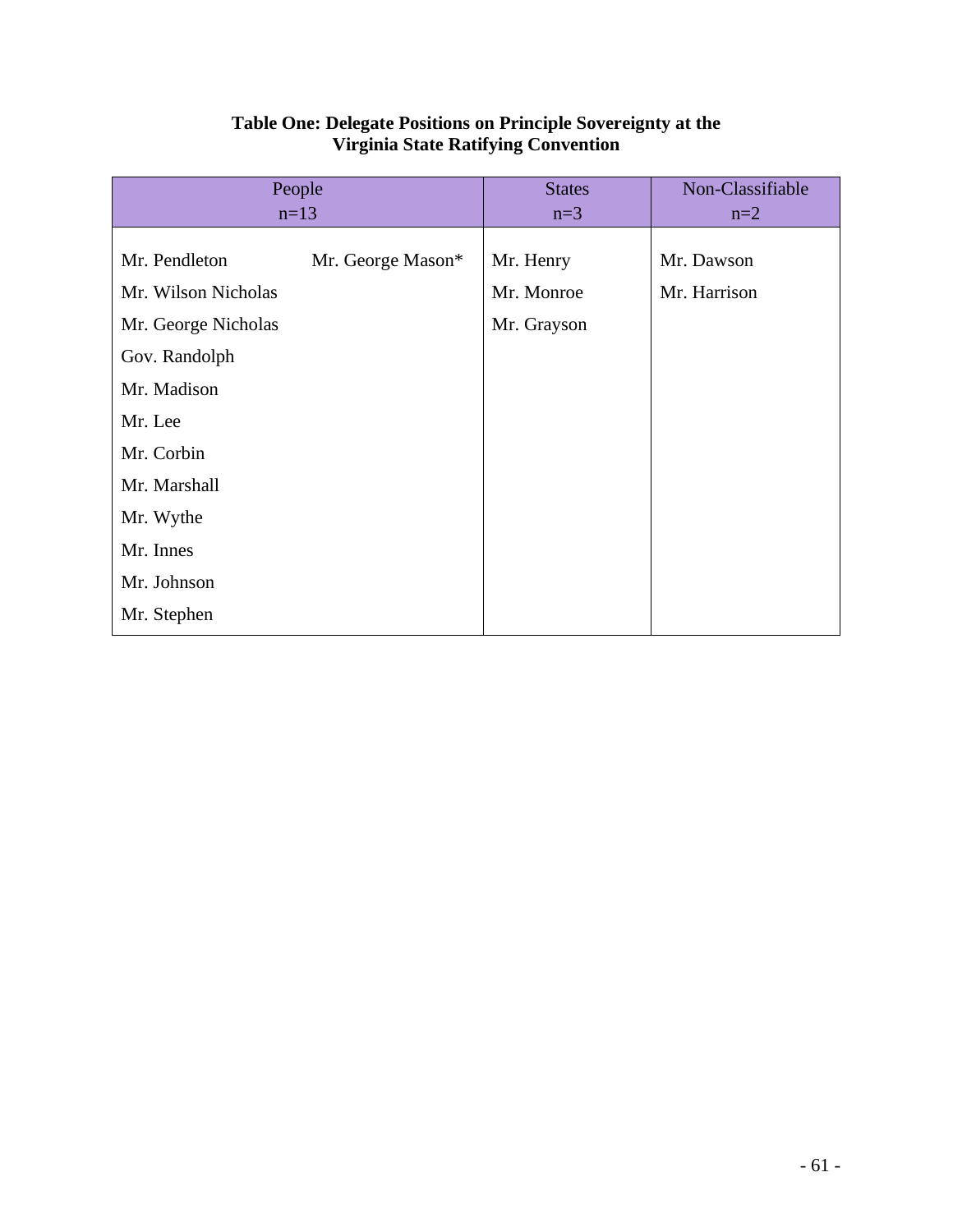| <b>Strong</b>       | Weak             | Non-Classifiable |
|---------------------|------------------|------------------|
| $n=12$              | $n=6$            | $n=0$            |
| Mr. Pendleton       | Mr. Henry        |                  |
| Mr. Wilson Nicholas | Mr. George Mason |                  |
| Mr. George Nicholas | Mr. Monroe       |                  |
| Gov. Randolph       | Mr. Grayson      |                  |
| Mr. Madison         | Mr. Dawson       |                  |
| Mr. Lee             | Mr. Harrison     |                  |
| Mr. Corbin          |                  |                  |
| Mr. Marshall        |                  |                  |
| Mr. Wythe           |                  |                  |
| Mr. Innes           |                  |                  |
| Mr. Johnson         |                  |                  |
| Mr. Stephen         |                  |                  |
|                     |                  |                  |
|                     |                  |                  |
|                     |                  |                  |

# **Table Two: Delegate Positions on Derived Sovereignty at the Virginia State Ratifying Convention**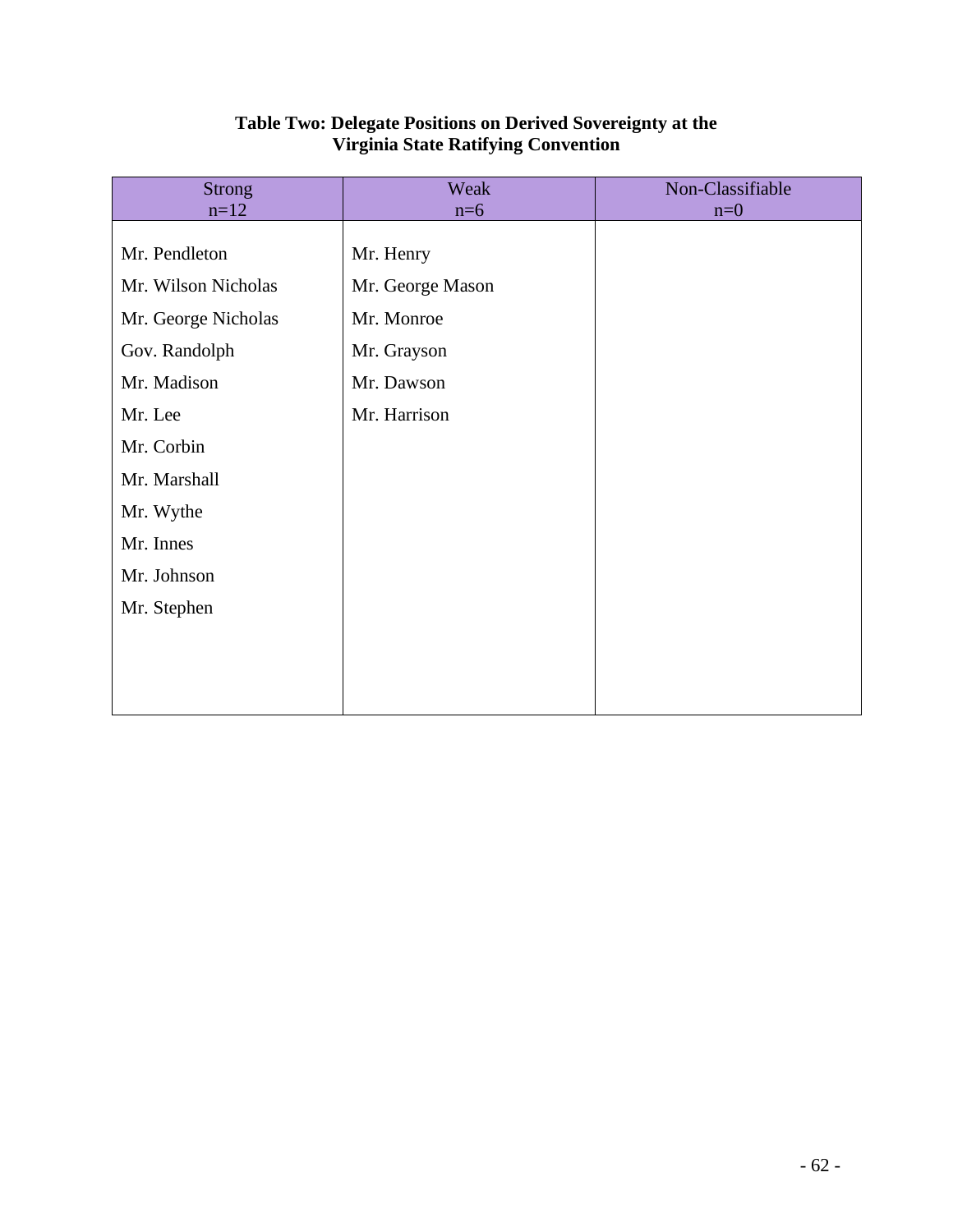#### **Chapter 4: Conclusion**

The analyses presented here for the Massachusetts and Virginia Ratifying Conventions show sovereignty was understood as a multidimensional concept. The first dimension, principle sovereignty, concerns the question of where the ultimate authority is society resides. In both cases studies here, this authority is placed in the hands of the American people. The second dimension, derived sovereignty, concerns the amount of authority given the national government by the US Constitution and here evidence indicates that derived sovereignty can be understood along a continuum ranging from weak to strong. In other words, when it comes to the power of the national government, some viewed the Constitution as granting too much power and that it was necessary to limit the grant or power in order to protect fundamental rights and liberties. Others, in contrast, view the grant of power as essential to securing these same rights and liberties. These results reveal a consistent understanding of both dimensions of sovereignty across both conventions, with the exception of a few minor discrepancies. Thus, the results presented here provide additional support for Mogg's (2006) reading of the Constitutional Convention of 1787. Whether this similarity is actually a relationship in understanding or simply a commonality of all citizens begs to be answered, but nonetheless the understandings of sovereignty are consistent.

The two conventions were similar in nature but radically different in details. The Massachusetts Convention was fairly straightforward. It was rather short, the debate was effective but not outlandish in speech or argument, and it was also very limited. The Massachusetts Convention almost exclusively discussed derived sovereignty, most specifically Article 1 Section 8. It was limited in its nature as well as its participation, as less than 20% of the convention actually spoke during the course of the debate. Virginia, however, though also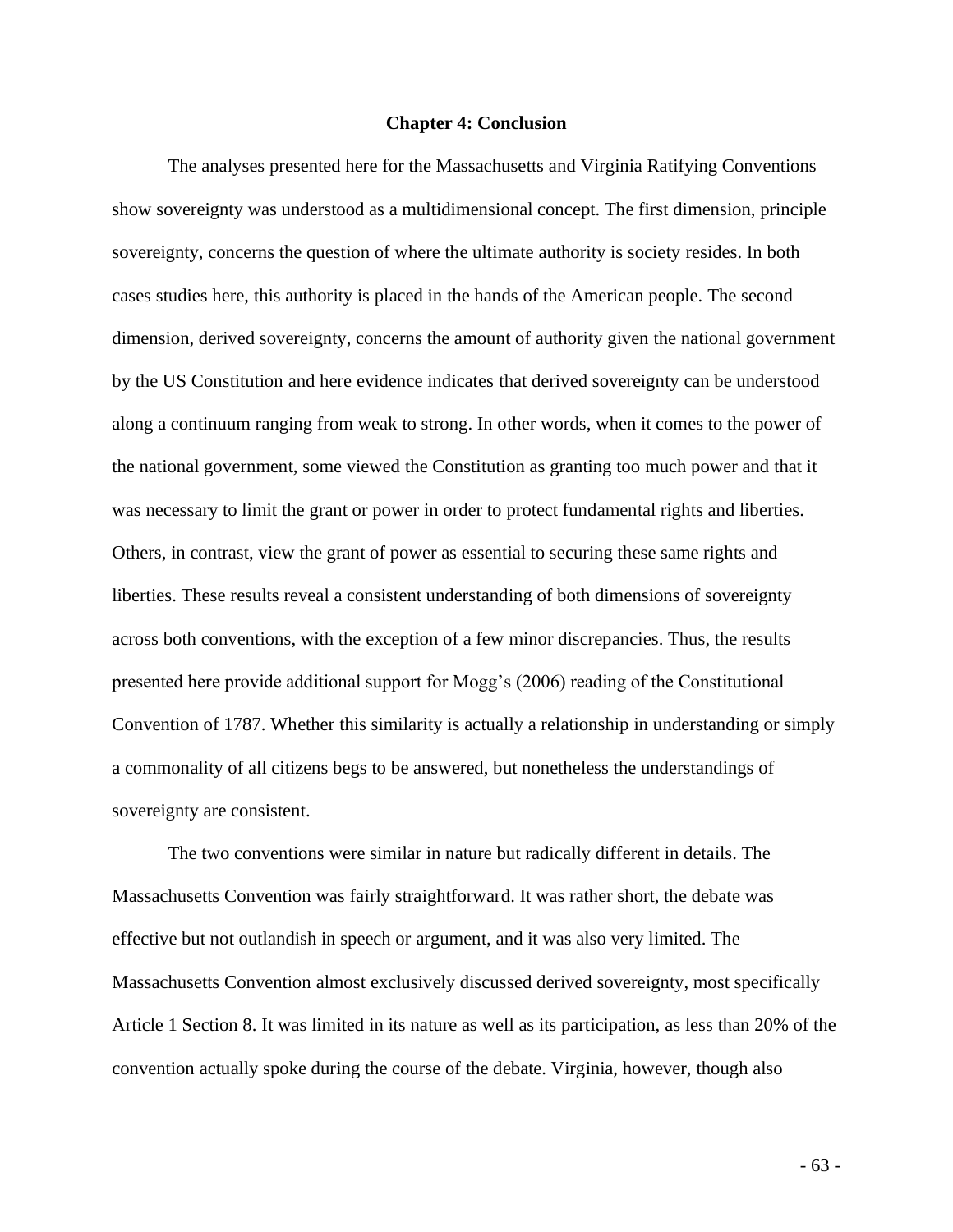limited in participation, had a much more extensive debate in terms arguing the language of the document at hand. The Virginia Convention, in terms of page lengths of the debate records, was three times longer than that of Massachusetts. The debate also covered the whole document rather than just a specific few clauses as we saw with Massachusetts.

Though the two conventions were different in detail they were very similar in terms of the content of the debates themselves. The understandings of sovereignty derived from the document remained mostly consistent between the two debates. Both conventions identified principle sovereignty as resting with the American people or the state governments, with a couple of delegates operationalizing this with the people of the state. The biggest distinction in the understanding of sovereignty between the two debates was with derived sovereignty. Here, both conventions had an understanding of weak and strong derived sovereignty, but unlike the Massachusetts Convention, the Virginia Convention did not show any evidence of any delegates switching their position on ratification due to the addition of amendments. Virginia also introduced amendments, but they did not hold the same influence that they did in Massachusetts. Fortunately, the swayed amendment votes were not necessary to the ultimate ratification of the Constitution in Virginia.

The language of the debate in Massachusetts was overall more delicate, arguably, than that of Virginia as well. In Massachusetts, the delegates seemed to listen to each other more and respect the people they were sparring with, whereas in Virginia, they still had respect for their fellow delegates, but they were much less polite in their speech. While both conventions contained language of personal attacks against various delegates, this was seen much more in Virginia than Massachusetts. Part of this can be attributed to the more robust discussion of the Constitution as is seen in Virginia, but the other part can be attributed to varying strong opinions.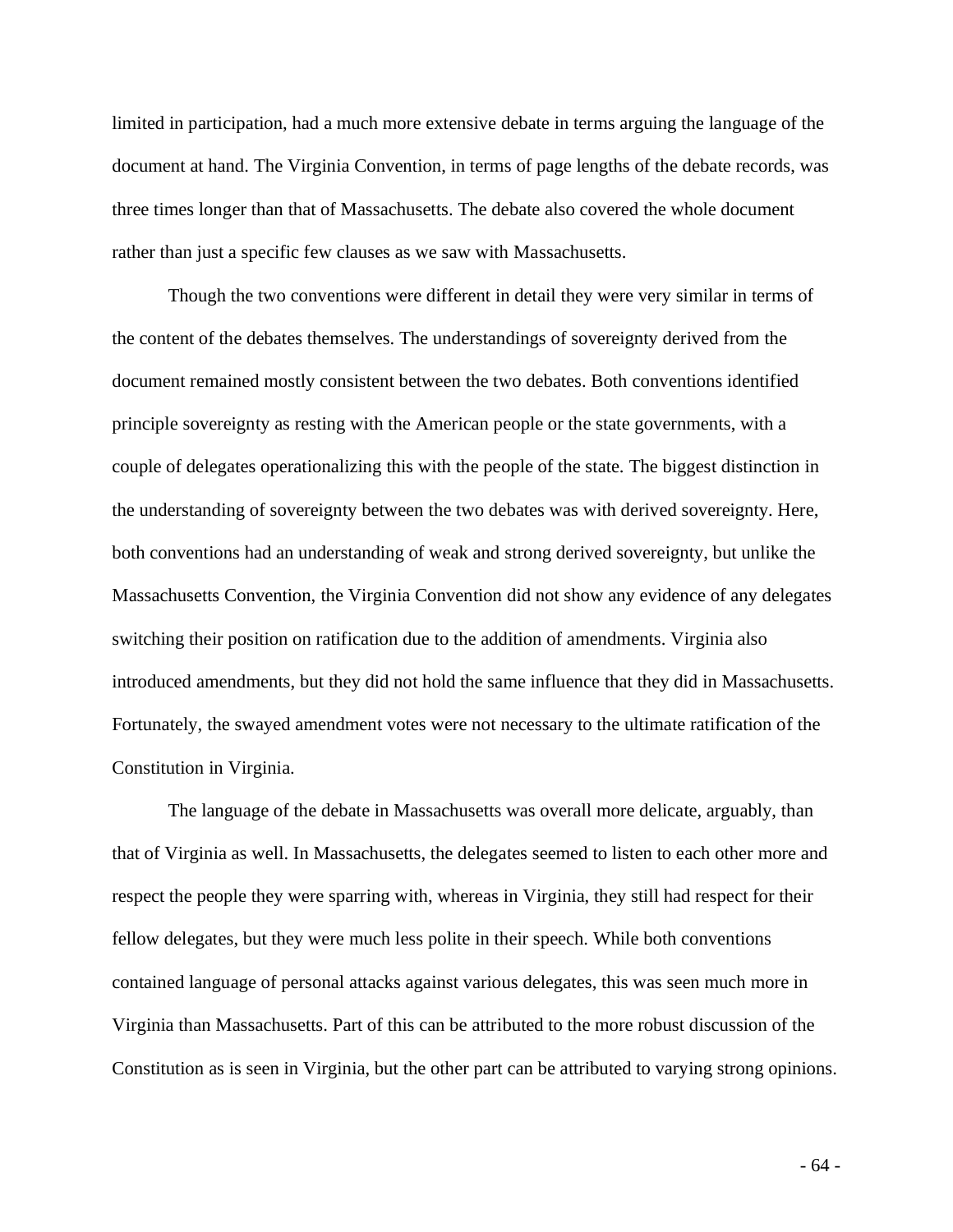Massachusetts did not really feature any delegates who were adamantly and persistently against the ratification of the Constitution. There were plenty of delegates who did not like the document and did not want it to be signed into government, but they were not as vocal or angry, arguably, about the Constitution as delegates to the Virginia convention were. The language of the Virginia debate contained many more strongly worded speeches than did Massachusetts, and therefore I was able to get a better understanding of the levels of sovereignty described at the Virginia convention than at the Massachusetts for individual delegates. I was able to classify more delegates in Massachusetts, but I was able to give more detailed accounts of the understandings of certain delegates from Virginia because they spoke more to these understandings. Further, the Virginia convention addresses the issue of slavery, though in a very limited manner. Most of the debate between the two sides about this were about population sizes across the states, and the worry of the Anti-Federalists that this document will prevent the expansion of the southern states to the Mississippi, so they will be in the minority of Congress for the entirety of government. This question, or anything outside of the direct language of the document, really, was not addressed in the Massachusetts convention, showing the importance of this topic as providing the main difference between Massachusetts and Virginia in terms of political grounding: industrialization. Massachusetts was becoming increasingly industrialized during this time, whereas Virginia was still filled with plantation owners and farmers. To this end, the population of Massachusetts, and most of the northern states, was much higher than that of Virginia. The people of Virginia worried about this because they feared the northerners would undermine the ability of the southern states to protect their rights and their property in government.

When combined with the analysis and argument of Mogg, the results presented here have implications for how one should consider the issue of sovereignty in American politics. In

- 65 -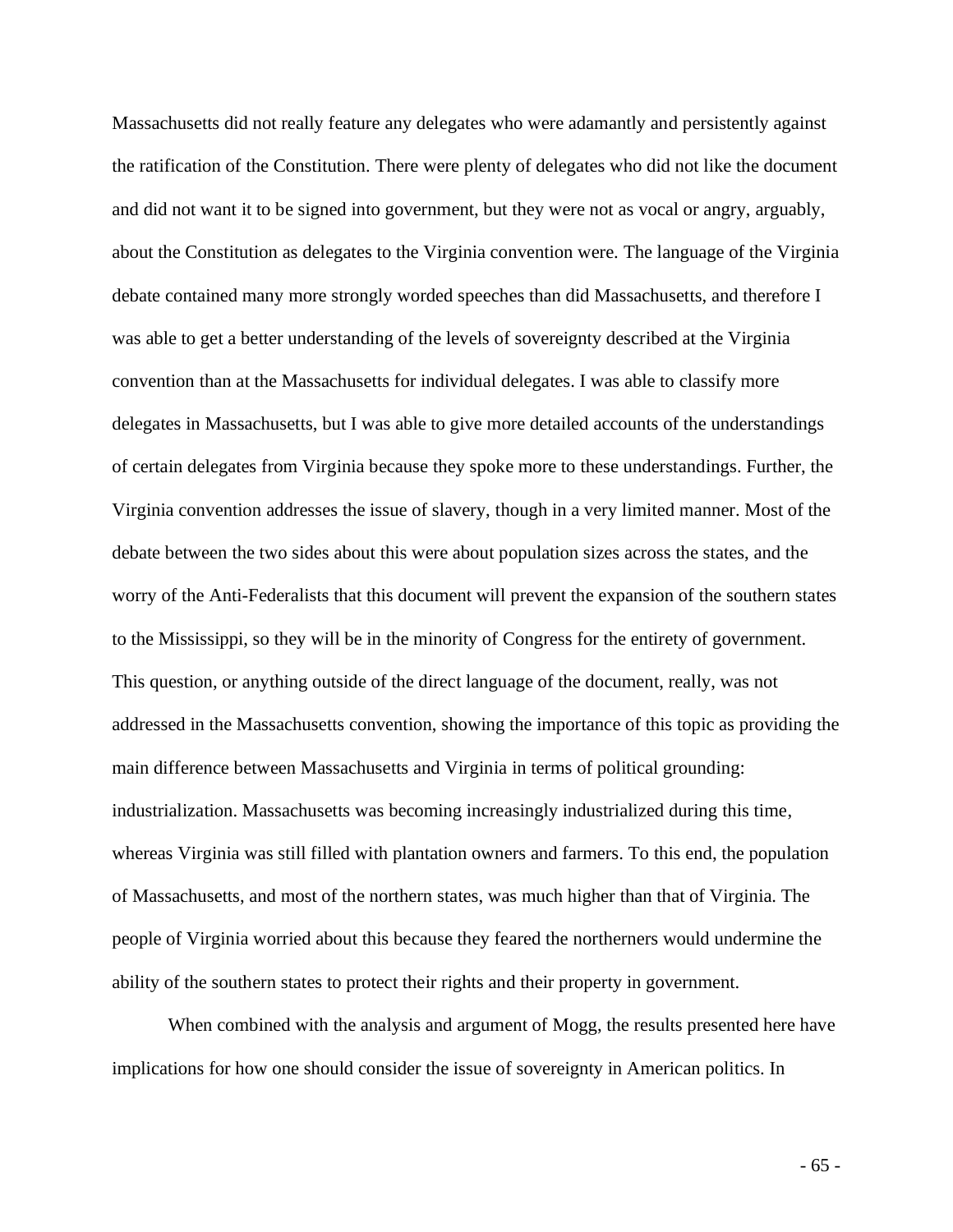particular, the multi-dimensionality of sovereignty highlights the need for clarity and the need for clarity speaks directly to James Madison's concern with the problem of language. In *Federalist #37,* Madison warns his reader about the problems inherent in language. He writes, "…The obscurity arising from the complexity of objects, and the imperfection of the human faculties, the medium through which the conceptions of men are conveyed to each other, adds a fresh embarrassment" (#37: 183). Here, Madison suggests that the imperfection of language has the effect of rendering complex ideas and concepts more obscure. He writes, "The faculties of the mind itself have never yet been distinguished and defined, with satisfactory precision, by all the efforts of the most acute and metaphysical philosophers" (#37: 182). Thus, if the requisite precision lies beyond the capacities of the "most acute and metaphysical philosophers" (#37: 182), it is reasonable to conclude that this level of precision is beyond the capabilities of the people and their elected and unelected officials. Of all of the issues considered by the delegates to the Constitutional Convention of 1787, Madison highlights, "…the arduous…task of marking the proper line of partition, between the authority of the general, and that of the state governments" (#37: 182). For Madison, it is the topic of sovereignty where the language available to the delegates proves most insufficient. Scholars working on this topic should give Madison's warning the attention it deserves.

The results for the Massachusetts and Virginia Ratifying Conventions presented here have implications for how one should understand the debate between nationalists and federalists over the nature of sovereignty in the United States. As Mogg (2006) concludes, this debate has progressed very little on account of the fact that it has not been equipped with the proper vocabulary (the distinction between principle and derived sovereignty) to answer the question posed. Equipped with this analytic distinction and considering the question of who possesses

- 66 -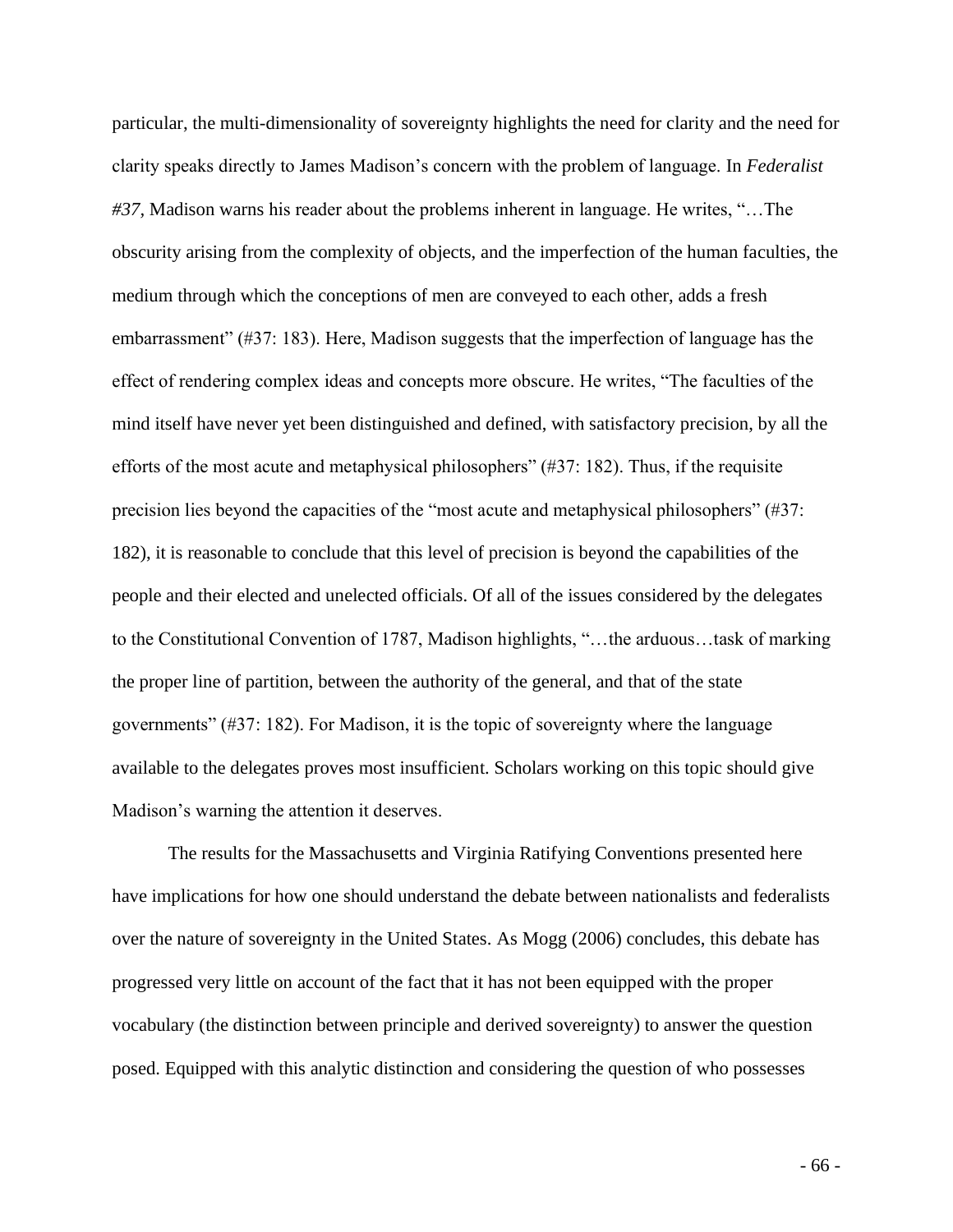principle sovereignty, the results presented here support the nationalist argument. While a few delegates hold the position that principle sovereignty resides with the states, the overwhelming majority of delegates locate principle sovereignty in the hands of the American people (see Wood 1977 & 1988, Breen 1997, Ferguson 2000, Roche 1961, Jensen 1943, Rossiter 1966). These results also confirm a central element of the partly federal and partly national interpretation of the Constitution. These scholars (see Diamond 1992, Powell 1987, McDonald 1985) correctly consider the implications of Madison's warning about the ambiguity of language. The problem is that these scholars never apply this warning to the common assumption informing the research in this area: that the US Constitution is informed by a single, coherent theory of sovereignty. Thus, these scholars miss the analytic distinction between principle and derived sovereignty that characterizes the Constitutional Convention of 1787 and at least two of the state ratifying conventions.

These results, when combined with those of Mogg (2006), point to the utility of approaching debates over the Constitution from a delegate centered approach that looks at each individual delegate across the duration of the proceedings. In doing so, evidence is presented to indicate that these debates are more informed by ideas than self-interest. The fact that individual delegates have structured, consistent positions on sovereignty is consistent with other scholars who contend for the priority of ideas (see McDonald 1985 & 2004, Adair 1998, Powell 1987, Diamond 1992, Wood 1987 & 1998, Rossiter 1966, Rackove 1987) over self-interest (see Jensen 1943, Onuf 1988, Morgan 1988, Beard 1935). Given the limited focus of this study (the Massachusetts and Virginia Ratifying Conventions) and the fact that only Mogg (2006) has applied the methodology used here, prudence dictates that this conclusion be viewed with a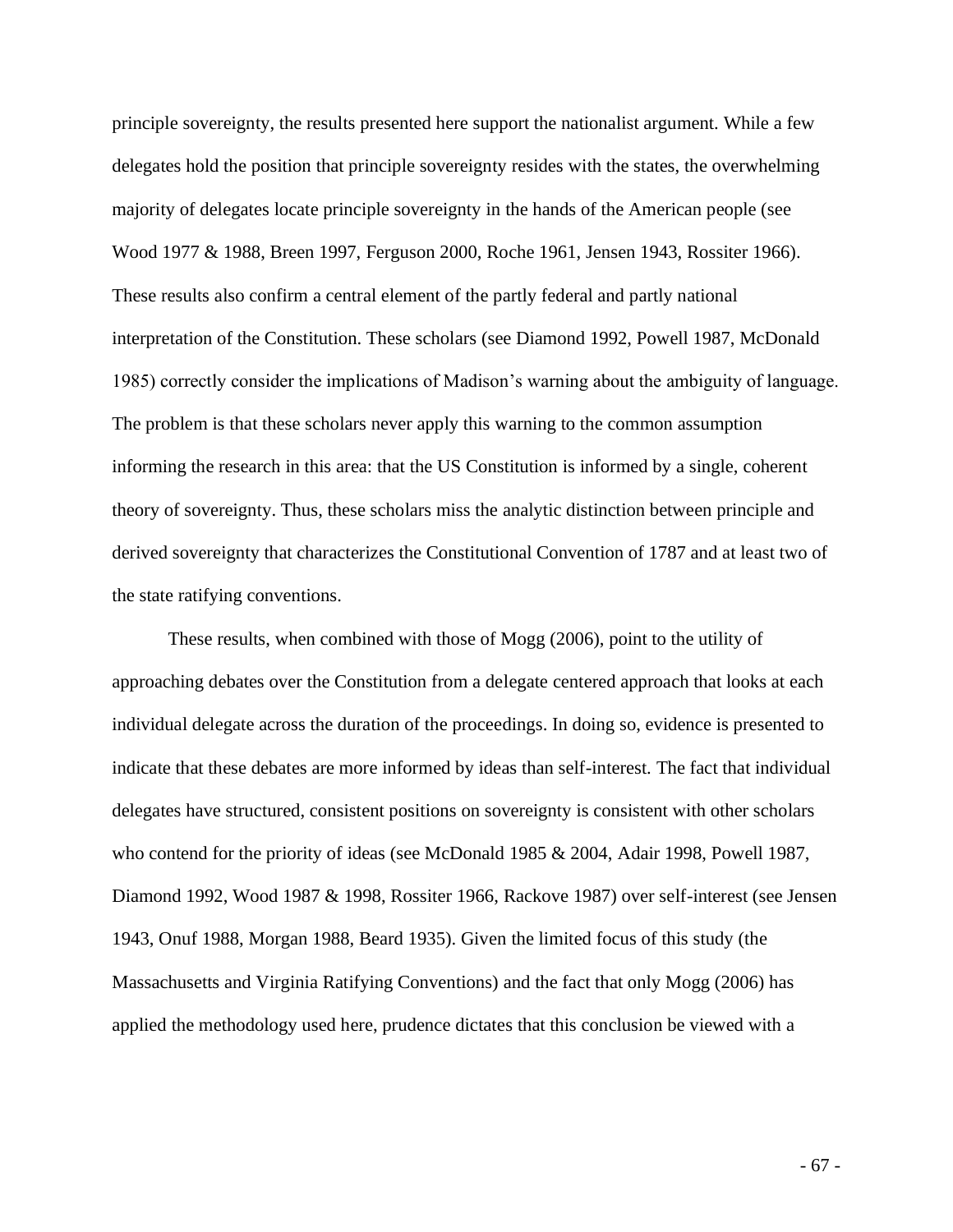certain amount of doubt. However, it is certainly possible to replicate these studies in other ratifying conventions and to do something similar for other concepts present in the Constitution.

Finally, this study speaks to how scholars should approach the study of American political thought. Students of American political thought should not only pay greater attention to the state ratifying conventions, but they should be mindful of the fact that these conventions will not simply confirm or reject previously articulated understandings of key terms. While this study set out to confirm or reject the understanding of sovereignty identified by Mogg (2006), it was able to add to her understanding of sovereignty. This indicates that the meaning of key aspects of American political thought are likely never set in stone. Rather, they are continually being reconsidered, revised, and added to by the various actors of the American political system.

Both of the analyses provided here remain limited in certain aspects, however. In Massachusetts, the main limitation was the number of participating delegates to the debate. Most delegates sat and listened to the arguments made in Massachusetts, while very few actually contributed to them. This helps to explain the very narrow scope of discussion as is seen in the Massachusetts record, as well as provide limitations for how well we can truly classify these delegates as a whole. Despite the ultimate vote to ratify, it is possible that one or more of the delegates who did not speak at the convention held some sort of different understanding about what they think sovereignty should look like, but we will never know if that was the case. In Virginia, we see a similar problem. Though the participation is higher, proportionately, in Virginia than in Massachusetts, this debate had almost the opposite problem with the lack of participation. In Virginia, the debate was absolutely dominated by a few delegates who provided long accounts for their understandings and opinions on government. To this end, it's possible that, opposite from Massachusetts, Virginia's delegates simply could not get a word in, and that

- 68 -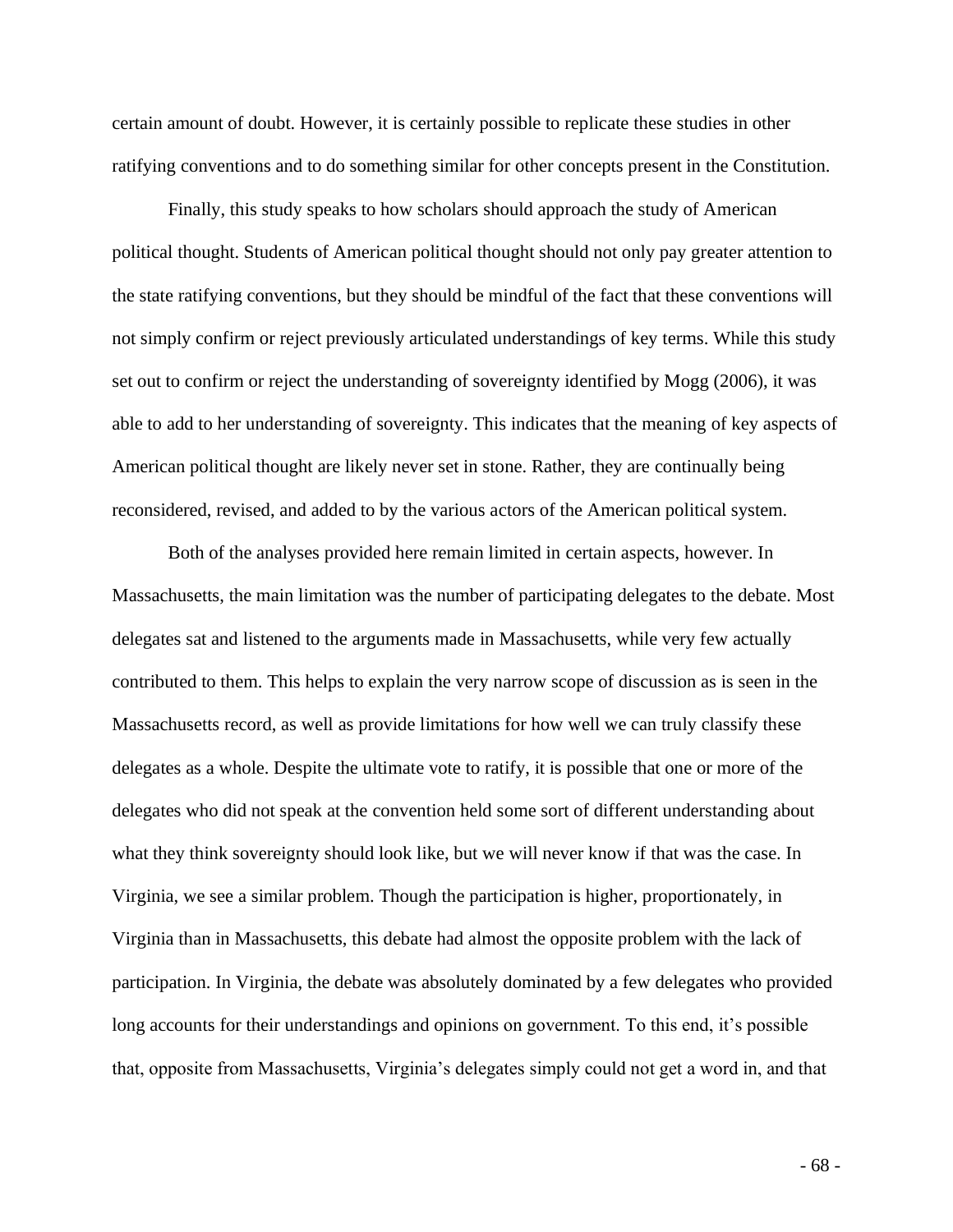is why their participation was so low. Massachusetts had about double the delegates in attendance that Virginia did, providing for the confusion on participation. Further, Virginia's convention consisted of many 'giants,' as Maier (2011, 257) wrote, so it is also possible that the delegates who were not included in that description knew their position in the debate to be a sort of 'standing room only' situation, and they knew that they were not there to contribute to the debate but only to contribute to the vote.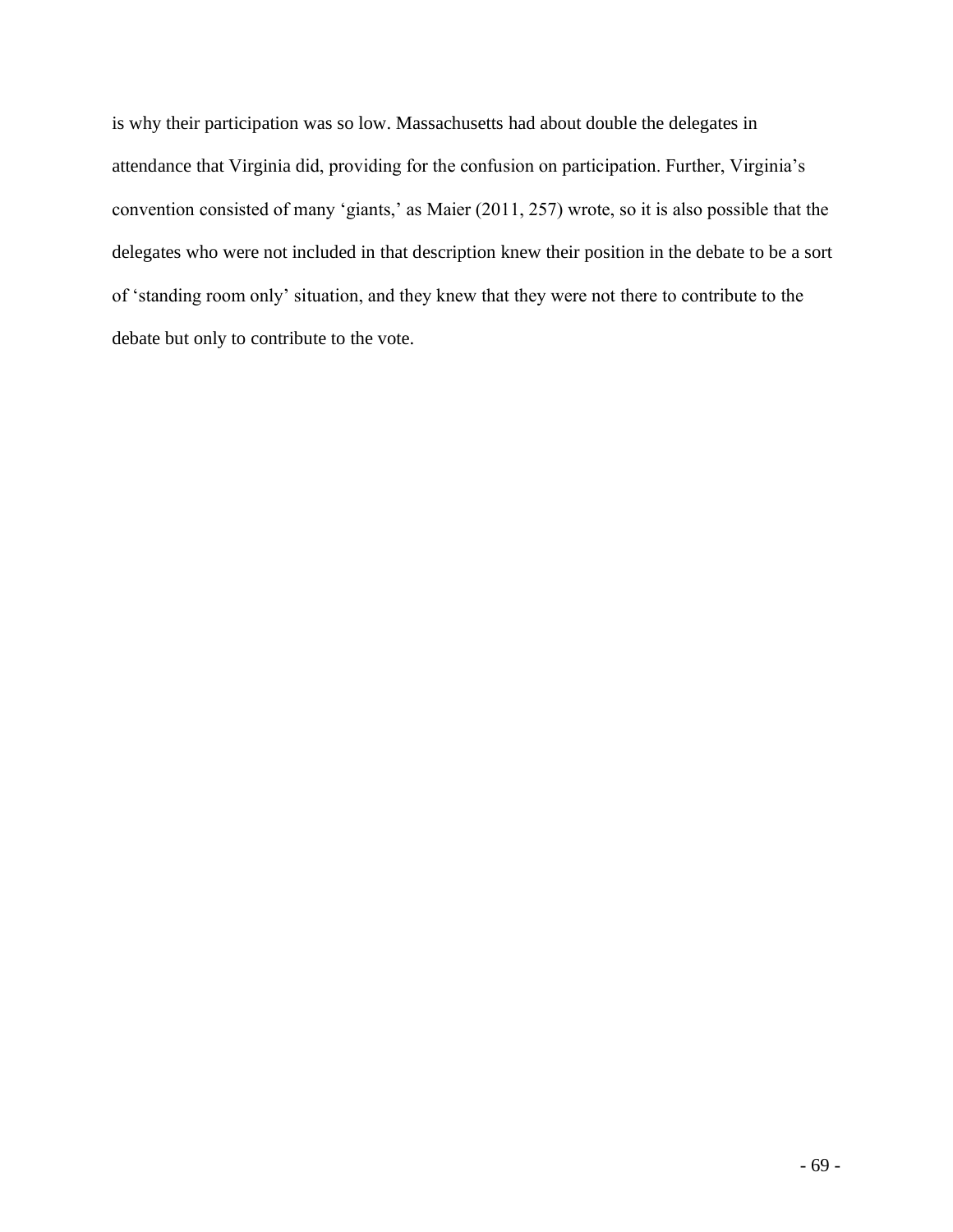## **Bibliography**

Adair, Douglass. 1998. *Fame and the Founding Fathers.* Indianapolis: Liberty Fund.

- Beard, Charles A. 1935. *An Economic Interpretation of the Constitution of the United States.* New York: Macmillan.
- Bennett, Walter H. 1942. "Early American Theories of Federalism." *Journal of Politics* 4(August): 383-95.
- Berger, Raoul. 1987. *Federalism: The Founders' Design*. Norman: University of Oklahoma Press.
- Bilder, Mary S. 2015. *Madison's Hand: Revising the Constitutional Convention.* Cambridge, MA: Harvard University Press.
- Breen, T. H. 1997. "Ideology and Nationalism on the Eve of the American Revolution: Revisions Once More in Need of Revising." *The Journal of American History* 84(June): 13-39.
- Diamond, Martin. 1992. *As Far as Republican Principles Will Admit: Essays by Martin Diamond*, ed. William Schambra. Washington, DC: The AEI Press.
- Elliot, Jonathan. 1974. *The Debates in the Several State Conventions*. Vol. 3. Indianapolis, IN: Liberty Fund, Inc.
- Farrand, Max. 1937. *The Records of the Federal Convention of 1787*. New Haven: Yale University Press.
- Ferguson, Robert A. 2000. "The Commonalities of Common Sense." *William and Mary Quarterly*57(July): 465-504.
- Greene, Jack P. 1986. *Peripheries and Center: Constitutional Development in the Extended Politics of the British Empire and the United States, 1607-1788*. Athens: University of Georgia Press.
- Hall, Van Beck 1972. *Politics Without Parties: Massachusetts, 1780-1791*. Pittsburg: University of Pittsburgh Press, 1st Edition.
- Hamilton, Alexander, John Jay, and James Madison. 2001[1787-1788]. *The Federalist*. Ed. George W. Carey and James McClellan. Indianapolis: Liberty Fund.
- Jensen, Merrill. 1943. "The Idea of a National Government During the American Revolution." *Political Science Quarterly* 58(September): 356-379.
- Jillson, Calvin C. 1981. "Constitution-Making: Alignment and Realignment in the Federal Convention of 1787." *American Political Science Review* 75(September): 598-612.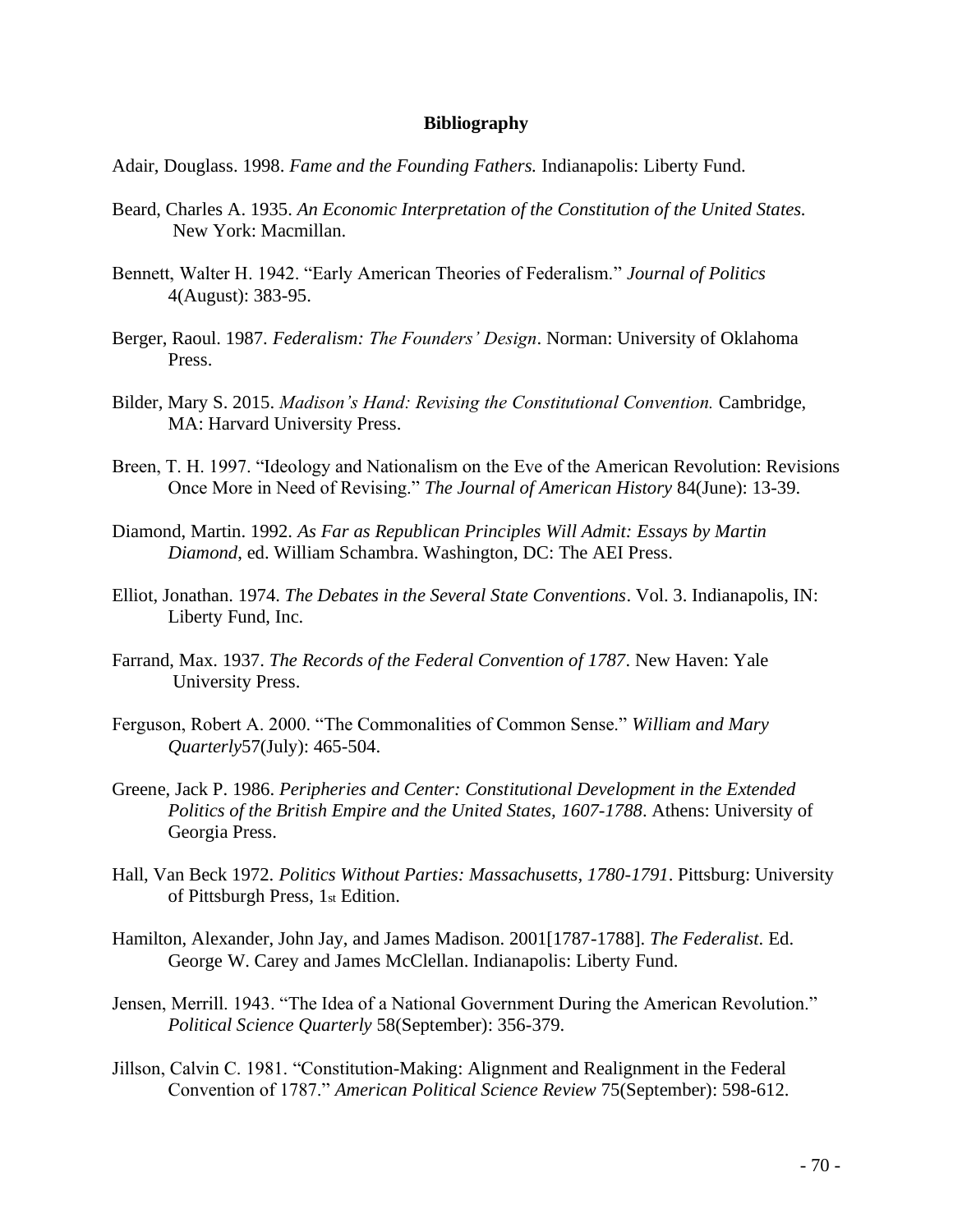- Jillson, Calvin C. 1988. *Constitution Making: Conflict and Consensus in the Federal Convention of 1787*. New York: Agathon Press.
- Kaminski, John P. 2000. The Documentary History of the Ratification of the Constitution, Vol. VI Ratification of the Constitution by the States, Massachusetts. Madison, WI: Wisconsin Historical Society.
- Maggs, Gregory E. 2009. "A Concise Guide to the Records of the State Conventions as a Source of the Original Meaning of the U.S. Constitution." *University of Illinois Law Review* 2:457-496.
- Maier, Pauline. 2011. "Ratification: The People Debate the Constitution." New York, NY: Simon and Schuster.
- McDonald, Forrest. 2004. *We the People: The Economic Origins of the Constitution*. New Brunswick: Transaction Publishers.
- McDonald, Forrest. 1985. *Novus Ordo Seclorum: The Intellectual Origins of the Constitution*. Lawrence: University Press of Kansas.
- Mogg, Jennifer. 2006. *America's False Dichotomy: Sovereignty and the Federal/National Distinction at the Constitutional Convention of 1787.* Unpublished Doctoral Dissertation. University of Houston, Houston, TX.
- Morgan, Edmund S. 1988. *Inventing the People: The Rise of Popular Sovereignty in England and America*. New York: W. W. Norton & Co.
- Onuf. Peter S. 1988. "State Sovereignty and the Making of the Constitution." In *Conceptual Change and the Constitution*, ed. Terrence Ball and J. G. A. Pocock. Lawrence: University Press of Kansas.
- Powell, H. Jefferson. 1987. "The Modern Misunderstanding of Original Intent." *The University of Chicago Law Review* 54:1513-1544.
- Rakove, Jack N. 1987. "The Great Compromise: Ideas, Interests, and the Politics of Constitution Making." *William and Mary Quarterly* 44(July): 424-457.
- Roche, John P. 1961. "The Founding Fathers: A Reform Caucus in Action." *American Political Science Review* 55(December): 799-816.
- Rossiter, Clinton. 1966. *1787: The Grand Convention*. New York: The MacMillan Company.
- Shain, Barry A. 1994. *The Myth of American Individualism: The Protestant Origins of American Political Thought*. Princeton: Princeton University Press.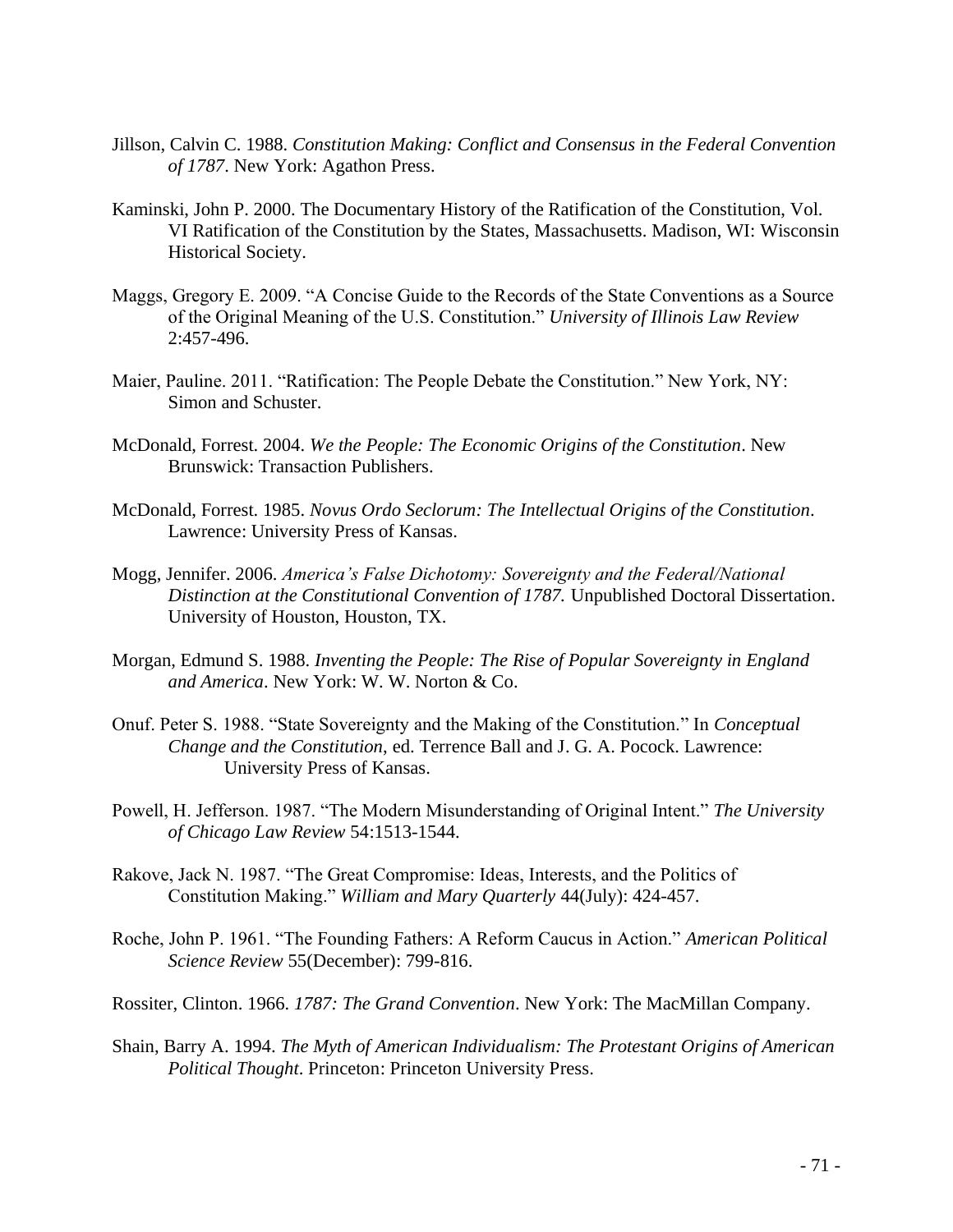- United States Code: Articles of Confederation -1952 . 1952. Periodical. Retrieved from the Library of Congress, <www.loc.gov/item/uscode1952-001000005/>.
- *United States Constitution.* 1787.
- Van Tyne, Claude H. 1907. "Sovereignty in the American Revolution: A Historical Study." *American Historical Review* 12(April): 529-545.
- Wolfe, Christopher. 1977. "On Understanding the Constitution of 1787." *Journal of Politics* 39(February): 97-118.
- Wood, Gordon S. 1998. *The Creation of the American Republic, 1776-1787*. Chapel Hill: University of North Carolina Press.
- Wood, Gordon S. 1991. "The Virtues and the Interests." *The New Republic* (February 11th): 32- 35.
- Wood, Gordon S. 1977. "The Democratization of Mind in the American Revolution." In *The Moral Foundations of the American Republic*, ed. Robert Horwitz. Charlottesville: University of Virginia Press.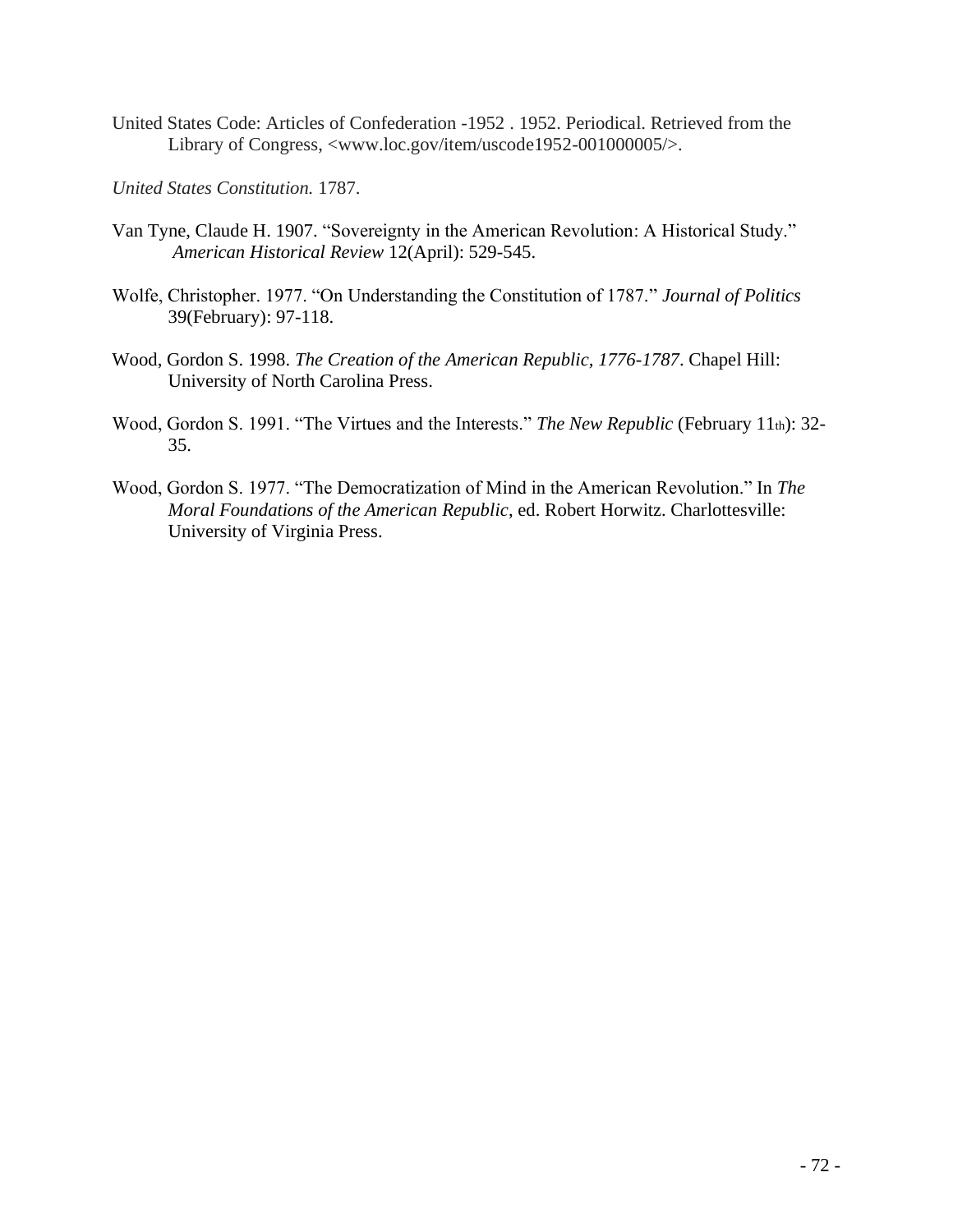# **Appendix 1: Massachusetts Vignettes**

Mr. Widgery – New Gloucester:

# *People of the State, Weak*

 Mr. Widgery was against the idea that Congress should have the power of direct taxation5, and he was not quiet in his arguments against this article. He said, "If Congress…have this power of taxing directly, it will be in their power to enact a poll tax. Can gentlemen tell why they will not attempt it, and by this method make the poor pay as much as the rich" (1251)? He was worried that if Congress had the power to tax, then they would abuse their power and therefore undermine the sovereignty of the American people. Mr. Widgery's concern here is with derived sovereignty, and not giving the general government too much derived sovereignty. His concern with poll taxes speaks to his understanding of principled sovereignty (the people are principle). He believes this to be the power of the people and not the general government. Though he doesn't indicate who the "people" are, those of Massachusetts or of America, it is clear that he believes this power should remain with the principle sovereign. This is reinforced by his use of "rich," as this points to a concern with the development of an aristocracy in America.

Mr. Widgery was also against the idea that the Constitution should be passed quickly simply out of necessity. He says, ""Gentlemen say we are undone, and that there is no resource, unless this Constitution is adopted. I cannot see why we need, for the sake of a little meat, swallow a great bone, which, if it should happen to stick in our throats, can never be got out" (1353). Overall, Mr. Widgery's main concern was the American people, and he believed that the people of America are the principle sovereign. However, there was also the concern that, should this direct taxation power be awarded to Congress, would it be too much power? He believed in the people as principle but also questioned the amount of power which the derived should have.

<sup>5</sup> He was mainly against Article 1 Section 8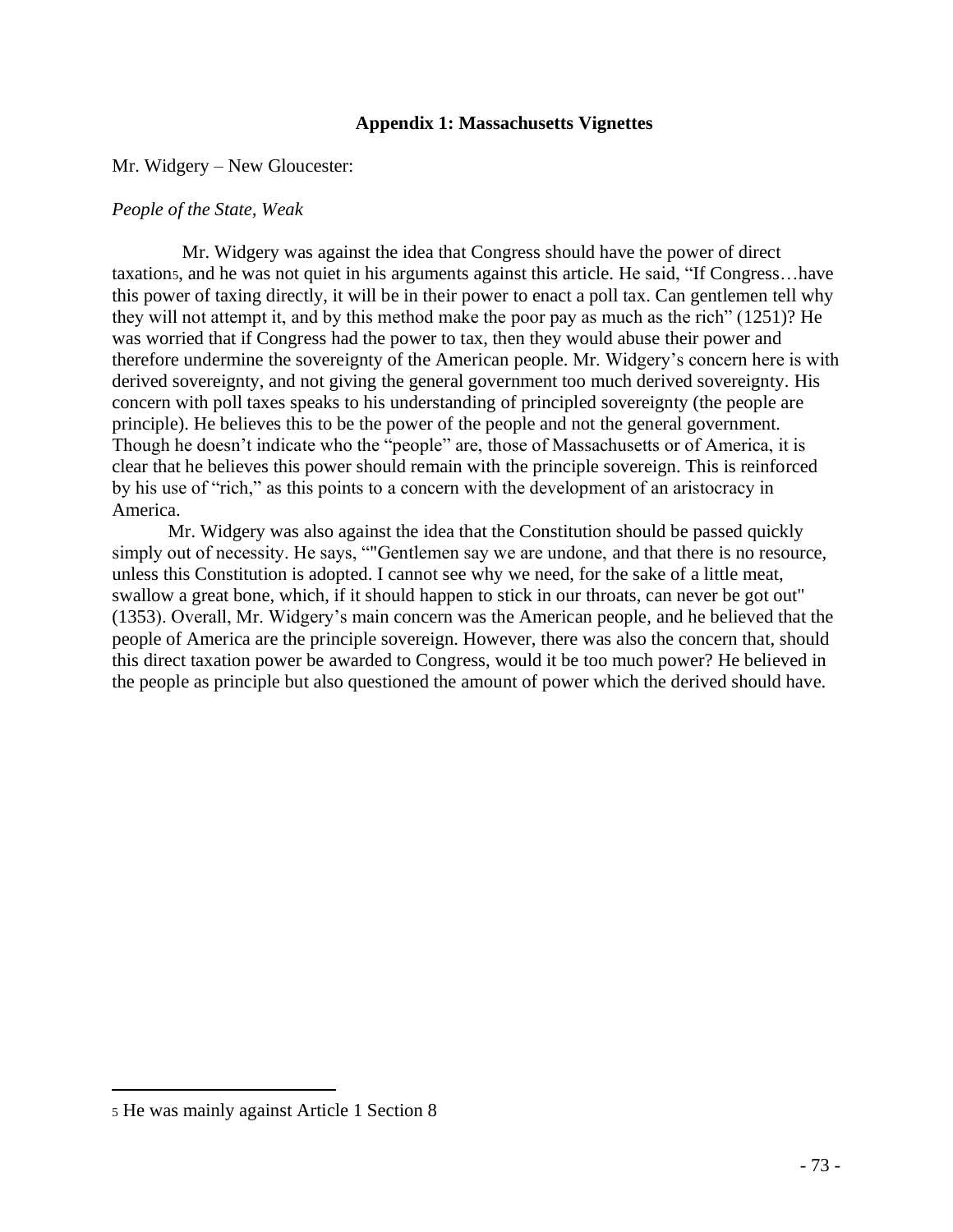## Mr. Sedgwick – Stockbridge:

## *People, Union, Strong*

Mr. Sedgwick was initially appointed to the committee to establish the rules for the Convention, along with Mr. Widgery. He is widely democratic and believes in the internal checks and balances of government. Meaning that he understands that the Constitution in question will work to self-regulate government rather than having the people worrying about a potential aristocracy forming. This shows Mr. Sedgwick's understanding of the people as the principle sovereign, and it shows that his understanding of derived sovereignty says that big government is good, and they should have more expansive power based upon the checks and balances of government.

Mr. Sedgwick believes in the people's right to elect legislators, and he believes that the ultimate power of government comes from the sovereignty of the people. In response to the argument that representatives should meet a certain property ownership standard, Sedgwick says, "…that this *objection* was founded on an anti-democratical principle, and was surprised that gentlemen who appeared so strenuously to advocate the rights of the people, should wish to exclude from the federal government a *good* man, because he was not a *rich* one" (1236). This shows his commitment to the people as the principle sovereign because he believes that it is within the rights, and for the good will of the people to have any man be able to run for office, no matter his financial status.

He continues, in response to an article stating that representatives are able to choose their own salary, "Can a man…who has the least respect for the good opinion of his fellowcountrymen, go home to his constituents, after having robbed them by voting himself an exorbitant salary? This principle will be a most powerful check; and in respect to economy, the power lodged as it is in this section will be more advantageous to the people than if retained by the state legislatures" (1284). This shows his understanding of this Constitution creating a union rather than a confederacy, as well as the people being principle sovereign. In his argument for the people being principle, he said that the people would only be voting for proper officials who maintain morals and work for the good of the people, and therefore there is no need to forbid representatives from choosing their own salary because if a representative begins to abuse this power, then the people will simply vote them out of office. As for his understanding of this government being representative of a union, he says, "the power lodged as it is in this section will be more advantageous to the people than if retained by the state legislatures" (1284). This shows the key difference between the Articles of Confederation and this new Constitution: in the Articles the people did not have the power to remove elected officials, and in the Constitution the people do have this power. Since the Articles represented a confederation, this power was exercised solely by the parties to the confederacy, so the states would have all of this power rather than the people. This shows his support for the people as principle. This further shows that even when the staunch advocates of state power discuss the people, they have a very democratic understanding of how politics should work. The protection of the people is always the most important question for a government, and Mr. Sedgwick here thinks that the power of the recall is both secure and rightly held by the people. This speaks to his understanding of derived sovereignty as well because it shows his support for the grant of power in the Constitution, and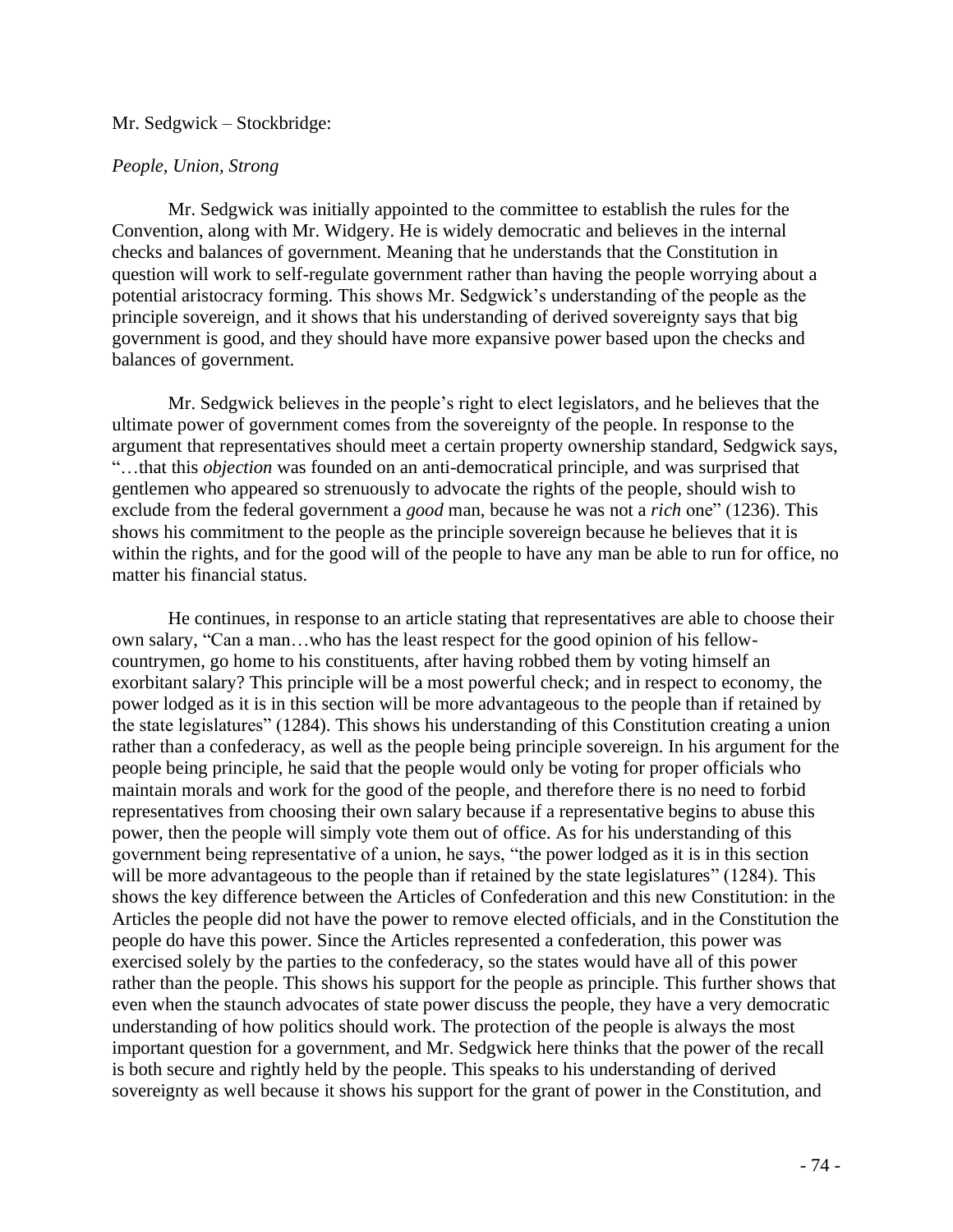that he thinks that there are proper checks on government because he thinks the power is well placed and important.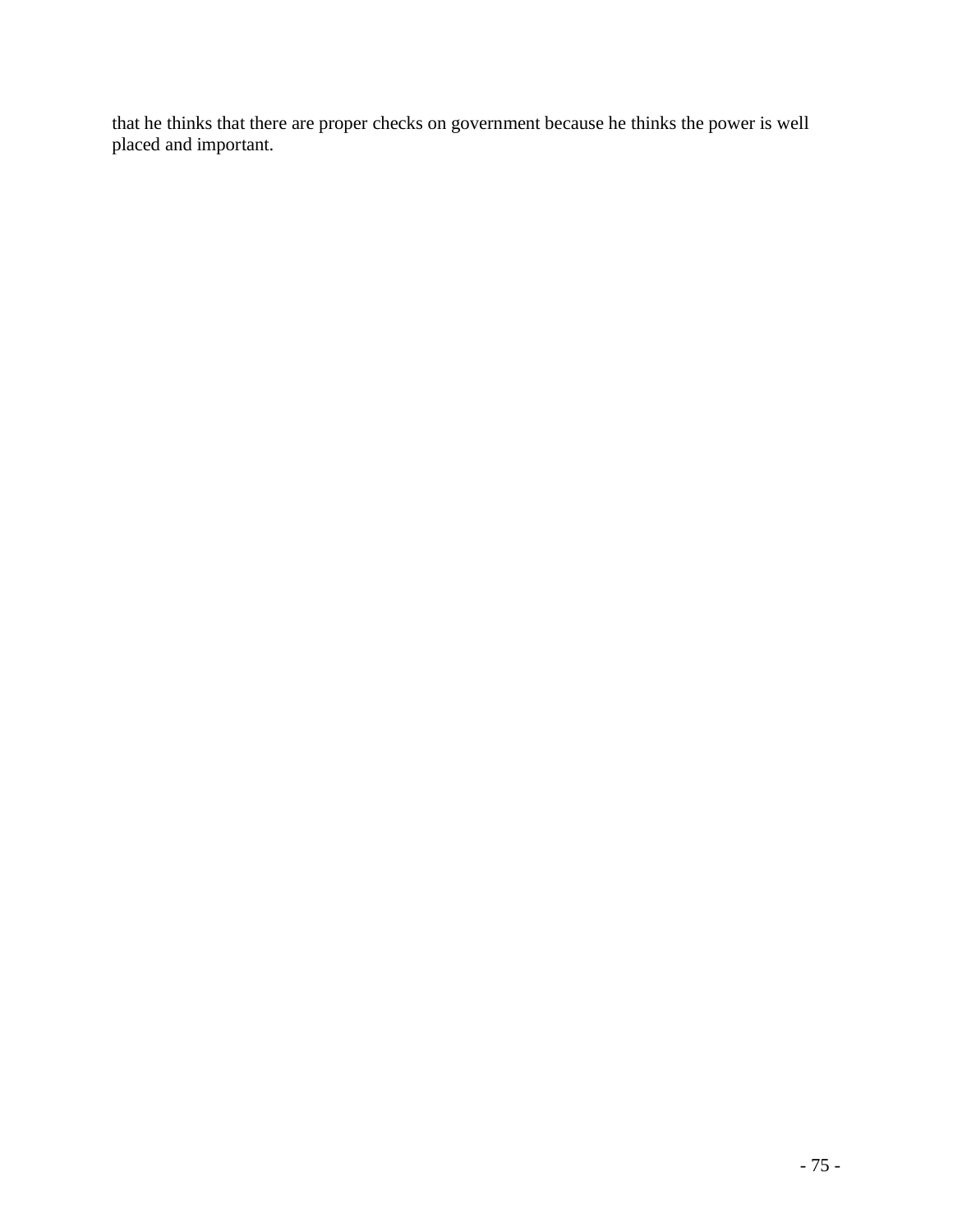# Dr. Taylor – New Marlborough

# *State Government, Confederacy, Weak*

Dr. Taylor views the state government as being the principle sovereign. He has an understanding of this new government creating a confederacy rather than a union. Though he clearly shows some confusion in understanding the key differences between the ideals of a confederacy and union, he speaks to the development of a confederacy. He says on the topic of annual versus biennial elections,

By the Articles of Confederation, annual elections are provided for, though we have additional securities in a right to recall any or all of our members from Congress, and a provision for rotation. In the proposed Constitution, there is no provision for rotation; we have no right by it to recall our delegates. In answer to the observations, that, by frequency of elections, good men will be excluded, I answer, if they behave well, it is probable they will be continued; but if they behave ill, how shall we remedy the evil? It is possible that rulers may be appointed who may wish to root out the liberties of the people (1185-1186).

Dr. Taylor is still very committed to the idea that a confederation is the proper structure for this government (Articles of Confederation), though he shows some confusion of language in his true understanding of this difference. He neglects to understand that, under the new government, the people would have the power to remove representatives from office. Under the Articles, this power was given to the parties and state governments, and this shift in power is something which Dr. Taylor has misunderstood. Dr. Taylor is democratic and non-democratic at the same time. He agrees with the democratic principles of removal of office but does not think that this power should go to the people.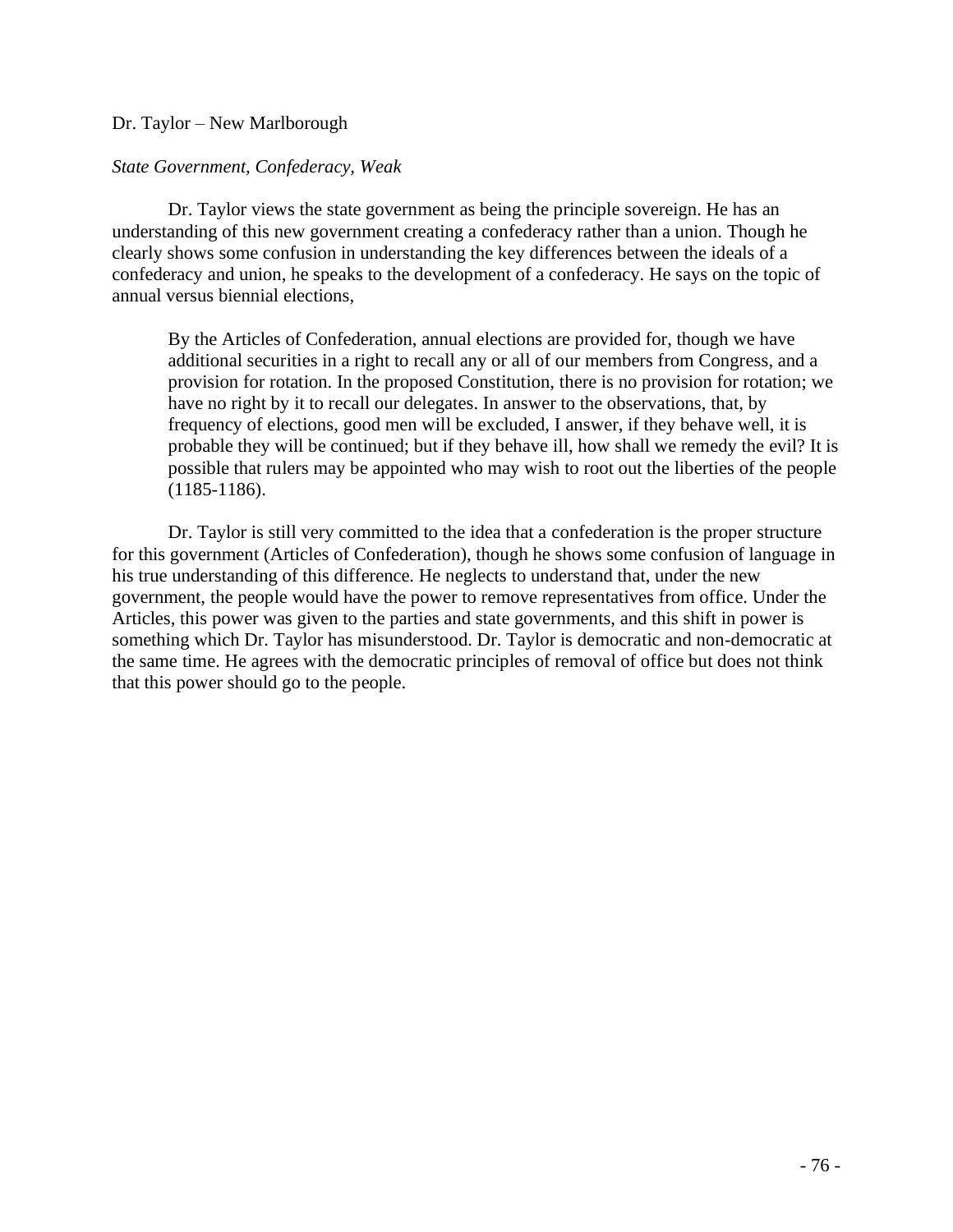# Judge Dana – Cambridge

# *People, Union, Middle*

Judge Dana has a robust understanding of the people as principle. He believes in a union form of government and the people voting for all elected officials. He says on the topic of representation size,

…if the Constitution under consideration was in fact what its opposers had often called it, a consolidation of the states, he should readily agree with that gentleman that the representation of the people was much too small; but this was a charge brought against it without any foundation in truth. So far from it, that it must be apparent to every one, that the federal government springs out of, and can alone be brought into existence by, the state governments. Demolish the latter, and there is an end of the former (1238).

His understanding of government here, reflects that the state governments are the principle. Should the state governments be demolished, the federal government would be too. The people are nowhere to be found in his understanding of sovereignty as stated here.

He continues, on the topic of amendments to the Constitution,

It contained, he said, the amendments generally wished for, as they were not of a local nature, but extended to every part of the Union. If they were recommended to be adopted by this Convention, it was very probable that two thirds of the Congress would concur in promising them; or that two thirds of the legislatures of the Several states would apply for the call of a convention to consider them, agreeably to the mode pointed out in the Constitution… (1403).

He wants the amendments because they would further protect the liberties of the people. He believes that the delegates to the Constitution would also agree to these amendments. This speaks to his understanding of derived sovereignty as it would be giving Congress the power to protect the inalienable rights of the people, but also shows that there is a necessity in this government to better protect the rights of the people. In the passage of the Constitution with amendments, there are three tiers of derived sovereignty: those for the ratification with amendments, those against and those that are stuck in the middle and need to be swayed either way.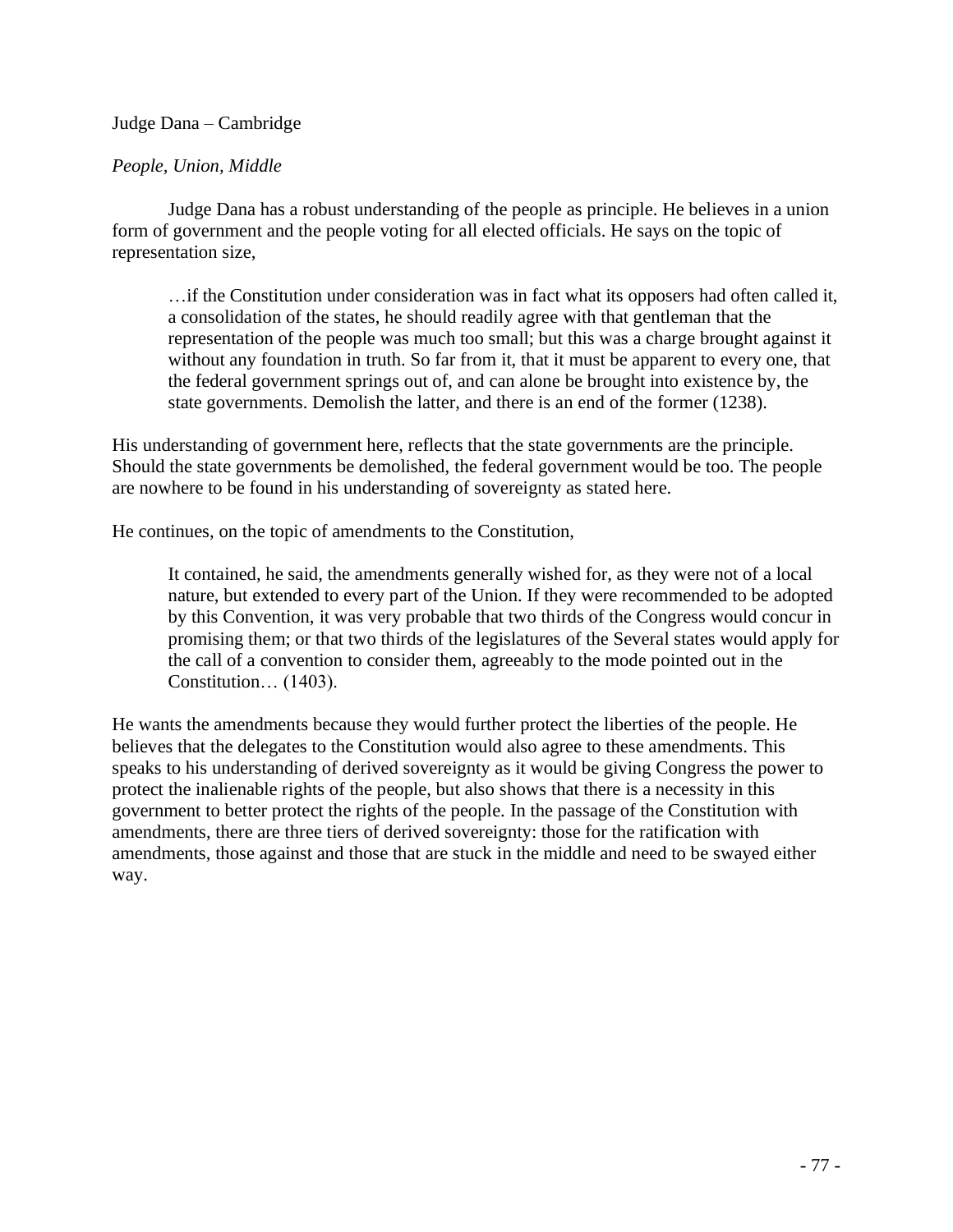## Dr. Jarvis – Boston

# *People, Union, Strong*

Dr. Jarvis has a robust understanding of the people as principle. On Congress having the power of election, he says, "…that there is a very material distinction in the two cases; for, however possible it may be that this controlling authority may be abused, it by no means followed that Congress, in any situation, could strip the people of their right to a direct representation" (20). His use of 'direct representation' speaks to his understanding of the people as principle. He believes that the representatives to the national government should be selected by the people rather than the state legislatures. This also speaks to his understanding of individual rights of the people and his willingness to stand up for such rights. He understands that the people are in control no matter what; there should be no breach of the control of the people to control elections and vote for any and all representatives. He continues, "The right of election, founded on the principle of equality, was…the basis on which the whole superstructure was erected; this right was inherent in the people; it was unalienable in its nature, and it could not be destroyed without presuming a power to subvert the Constitution…" (20). Our country, pre-Constitution, was grounded upon principles of equality of man in terms of election, as Dr. Jarvis understands it, meaning that giving up this power to Congress would give too much power to the derived sovereign. He added, on the same topic of election, "He considered the Constitution as an elective democracy, in which the sovereignty still rested in the people…" (20). This simply exemplifies his commitment to the people as sovereign.

Dr. Jarvis also believes that the Constitution will create a union structure of government. He says, on the debate over the passage of the Constitution with amendments, "If it be alleged that this union is not likely to happen, will it be more likely that a union of a greater number of concurring sentiments may be had, as must be, in case we reject the Constitution in hopes of a better? But that this is practicable, we may safely appeal to the history of this country as a proof, in the last twenty years" (1374). He believes that, even if the amendments should not pass, this Constitution is the best way to establish a union and maintain the people as principle. Dr. Jarvis belongs to the camp of delegates who are in favor of passing the Constitution with amendments, though would also have ratified if the amendments were not in place.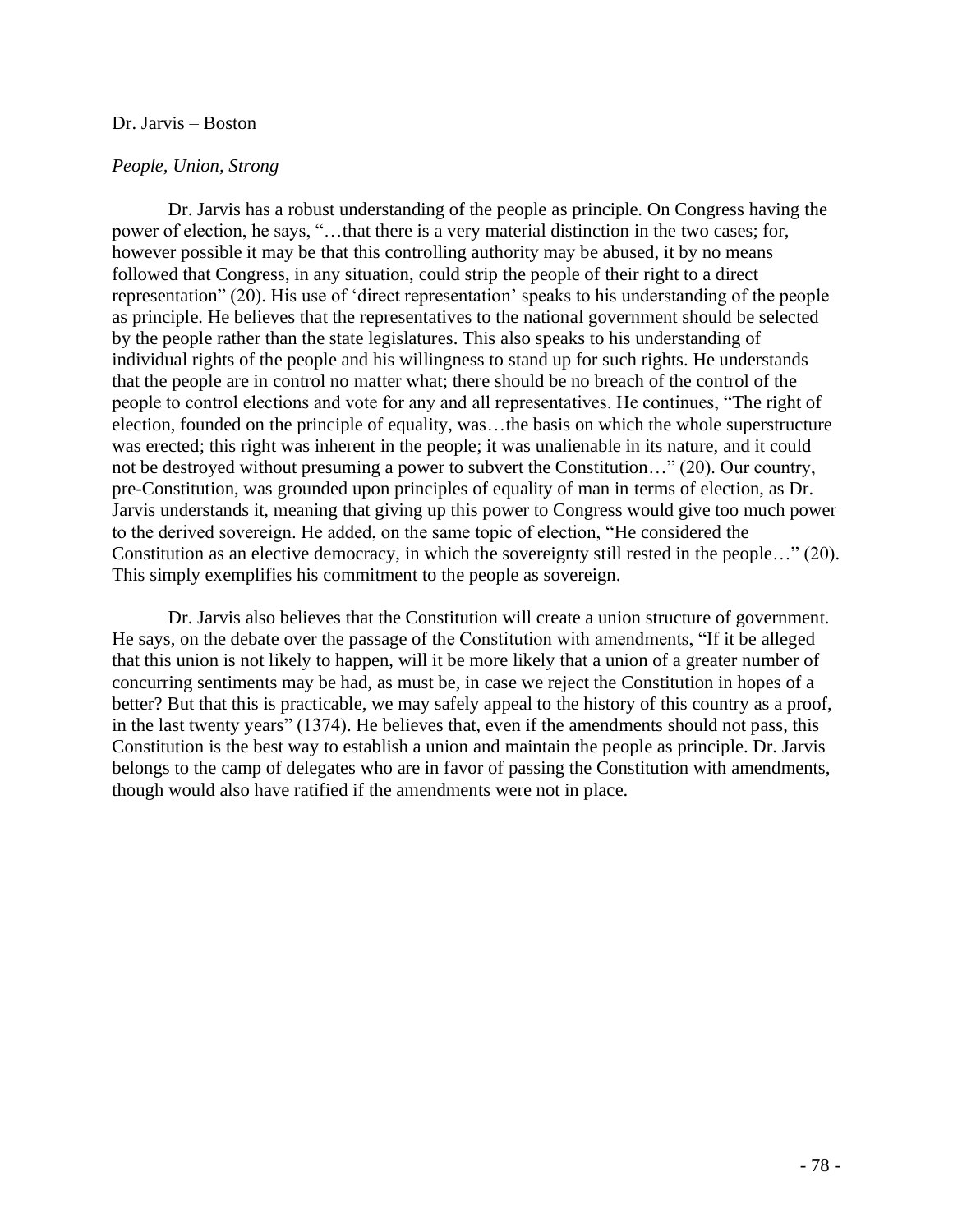### Mr. Dalton – Newbury

# *People, Union, Strong*

Mr. Dalton's participation during the MA ratifying convention is sparse. When not sparring with Mr. Randall over the fertility of the soil in the South (1244), Mr. Dalton appears on the record only three more times. Fortunately, two of the three appearances allow Mr. Dalton to be classified as locating principle sovereignty with the people and being in favor of strong derived sovereignty located at the national level.

The former position is indicated by Mr. Dalton's support of proportional representation. He speaks favorably of the proposed Constitution's reliance on proportional representation of the people in contrast to the equal representation of the states under the Articles. Appealing to political self-interest, Mr. Dalton notes that this would benefit Massachusetts (1255) and that this change explains why he changes his position on the power to tax, He says, "…said we had obtained a great deal by the new Constitution. By the Confederation each state had an equal vote. Georgia is now content with three eighths of the voice of Massachusetts" (1255).

Mr. Dalton's explanation for why his position changes allows one to derive his positions of principled and derived sovereignty. According to him, replacing the equal representation of the states with proportional representation based on population in the House serves as an adequate ground for changing his position on imposts. He reasons that the Article I, Section 8 grant of power is safe under the proposed Constitution because the people have adequate checks to prevent the abuse of this power. He says,

Sir, I was opposed to the five per cent. impost being granted to Congress; and I conceived that such a grant, under the Confederation, would produce great difficulties and embarrassments. But, sir, as Congress is, by the proposed Constitution, to be differently constructed, as a proportionate voice of the states in that body is to be substituted for the present equal (or rather unequal) one, my objections will be removed. In my opinion, the delegating of power to a government in which the people have so many checks, will be perfectly safe, and consistent with the preservation of their liberties (1352).

By locating adequate checks to prevent the abuse of power in the hands of the American people, Mr. Dalton indicates that they serve as the principle sovereign. This position is supported by the fact that Mr. Dalton views power of derived sovereignty as something that this delegated to the general government (1352) which accords with the login of the principle-agent relationship.

As for Mr. Dalton's position on derived sovereignty, he can be classified as favoring a strong national government. This is evident in his position on proposing amendments to the Constitution. He is clear that he is fine with the document as is, but he is willing to support amendments as long as they are "of a conciliatory nature, and not as a concession that the amendments are necessary" (1407).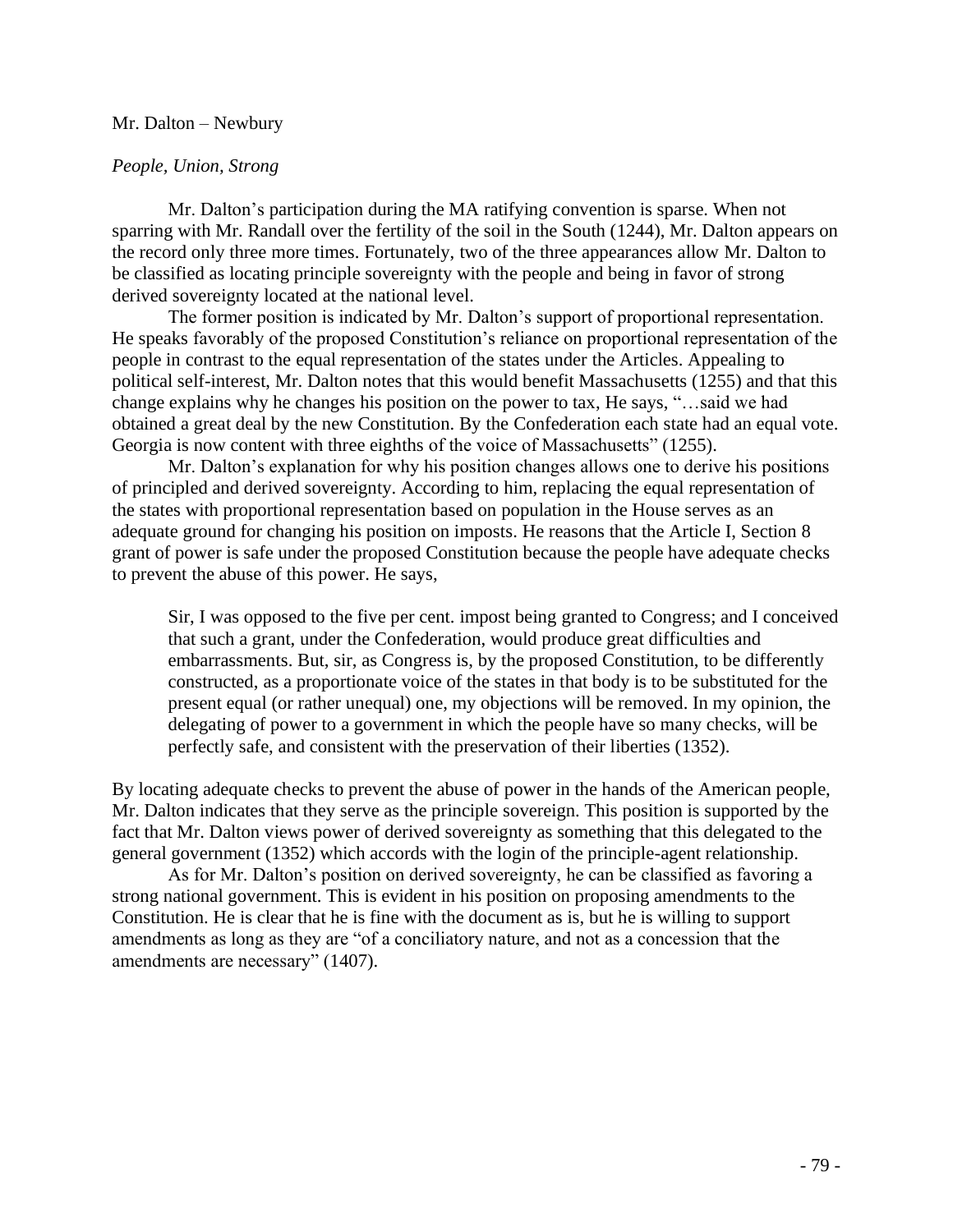# Mr. G. Dench (Capt. Dench) – Hopkinton

## *People of the States, Confederacy, Weak*

Capt. Dench's participation in the debates was rather minimal. He spoke mostly for points of clarification, but he was more active in the debate when the question of sovereignty arose. Capt. Dench is an example of the difficulties surrounding sovereignty and to ambiguity of language.

His lack of clarity regarding the nature of sovereignty caused Dench to confuse a confederacy and a union. On Congress having the power of taxation, he says, "…it had been observed, and he was not convinced that the observation was wrong, that the grant of the powers in this section would produce a consolidation of the states, and the moment it begins, a dissolution of the state governments commences. If mistaken, he wished to be set right" (1338). Should this show his understanding of sovereignty, he would understand it more in a confederate view, meaning that the state governments would be principle. This is understood because he is greatly concerned with the consolidation of states. He does not identify here that giving this power of direct taxation to Congress would be a breach of derived sovereignty, awarding too much of this to the general government. Rather, he is concerned for the states, showing an understanding of a confederacy. Given that the power to tax is also the power to destroy, this shows that he is not concerned with the potential of the power to destroy or act on the individual, which clearly shows the states as principle sovereign. However, this is arguably the result of a misunderstanding in definition of sovereignty and application thereof. It could be argued that, although he is concerned with the state governments, this does not mean that he views them as principle. Rather, he could simply understand that these bodies are necessary for government to function regardless of where sovereignty lies, though there is no proof of this understanding.

As the debate continues, and Capt. Dench speaks more frequently, we can see his understanding of sovereignty shift immensely. Towards the end of the Convention, when the question of amendments begins, he provides a motion to stop the Convention until a later time in order to reach out to the people and share with them the amendments they proposed, and hopefully gain their support. The motion was stated as such: "'That, for the purpose of informing the good people of this commonwealth of the principles of the proposed federal Constitution. and the amendments offered by his excellency, the president, and reported by the committee, and of uniting their opinions respecting the same, this Convention do adjourn to a future day'" (1450). His motion was rejected, as most delegates were concerned with the speedy passage of the Constitution. However, this shows the shift in his understanding of sovereignty. His concern with the approval of the residents of Massachusetts creates tension with his original understanding of the states as principle sovereign. This could possibly be Capt. Dench revealing the idea that at the heart of an understanding of confederacy is an understanding of popular sovereignty. He could be saying that the people of a state are the principle and state governments are the agent or the body which exercises derived sovereignty. This would also mean that the Continental Congress exercises derived sovereignty from the state governments. This reveal is a possibility, but there is no way to know for sure as the ambiguity of language causes problems in resolving this tension.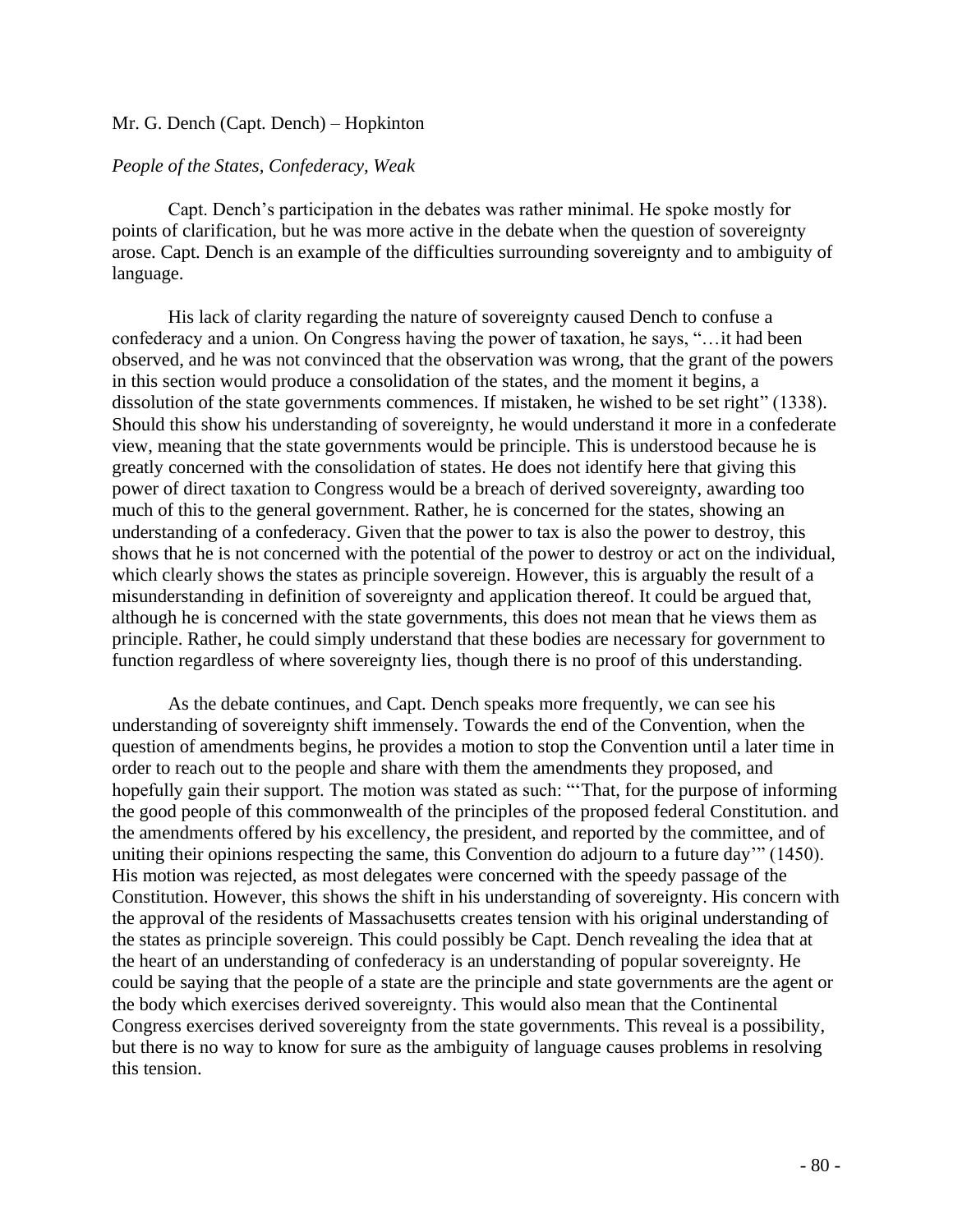# Mr. Gorham – Charlestown

# *People, Union, Strong*

Mr. Gorham is quick to clear up any confusion that may have come to the Convention floor, as well as provide more contextual understandings of topics such as representation in Congress, the power of taxation in Congress, as well as proposed amendments to the Constitution. Though Mr. Gorham speaks somewhat frequently at the convention, most of his recorded speech speaks to these factual corrections rather than his understanding of sovereignty. Thus, it is necessary to infer theoretical positions from the particular, concrete positions he takes over the course of the convention.

On the topic of Congress potentially abusing power with the power of direct taxation, he says,

With respect to the proposed government degenerating into an aristocracy, the honorable gentleman observed, that the nature and situation of our country rendered such a circumstance impossible; as, from the great preponderance of the agricultural interest in the United States, that interest would always have it in its power to elect such men as would, he observed, effectually prevent the introduction of any other than a perfectly democratical form of government (1302-1303).

Here he states that he has an understanding of a democratic form of government, which would speak to the people being sovereign except that he makes no clarification of who might elect these officials. It can be deduced, however, that he prefers the people as principle because he shows an understanding of the language of the Constitution to be correct: that the people will be able to select an adequate representative. This also points to his agreeance in providing the general government with more derived sovereignty, however, creating an understanding that he believes that the derived should contain more power than other delegates might propose. Mr. Gorham is a strong nationalist. He speaks to the internal checks on this power, and Mr. Gorham deems them sufficient in protecting from a potential breach of power in Congress.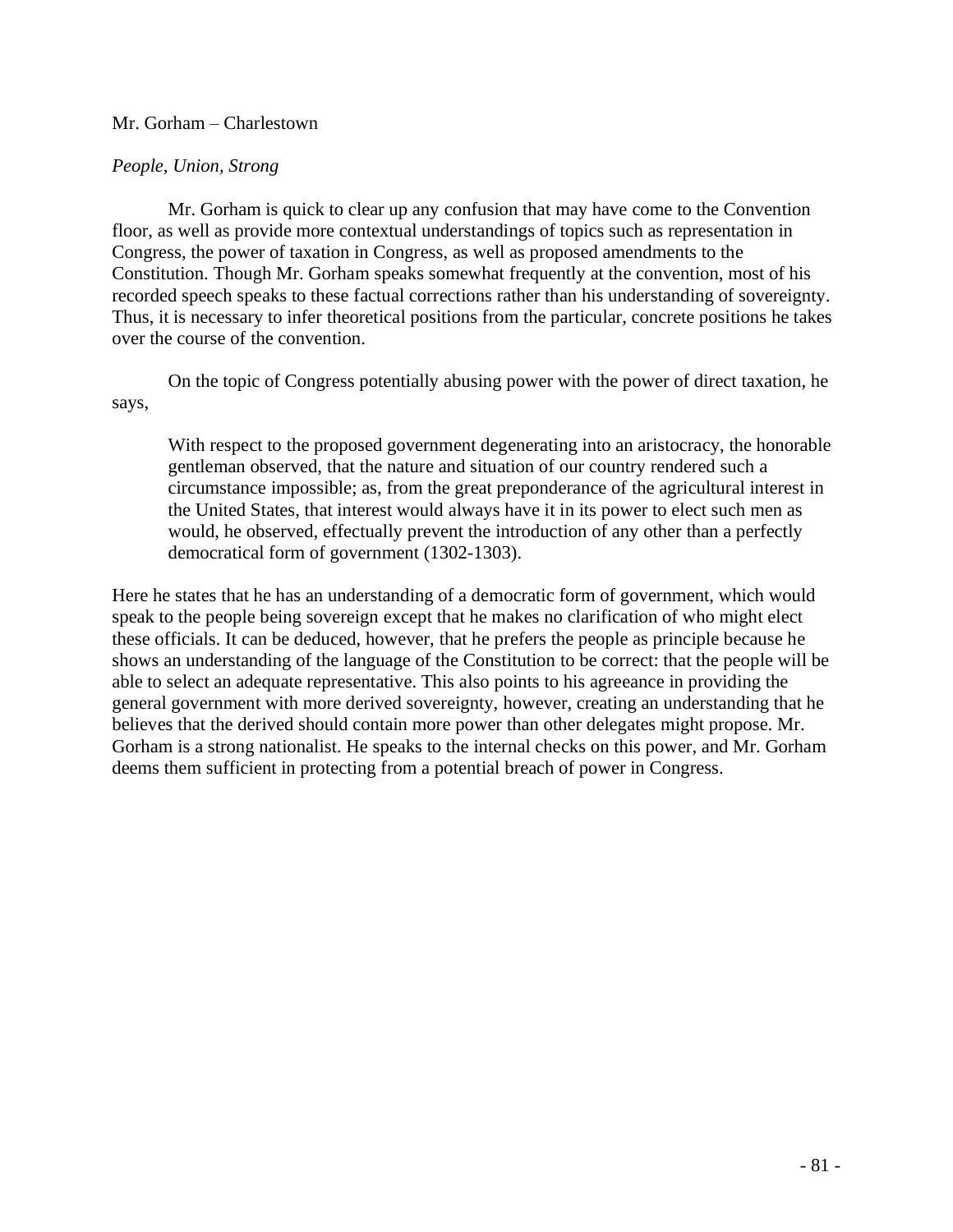#### Mr. Parsons

#### *People, Union, Strong*

Mr. Parsons speaks to his desire to ratify throughout the entire convention. He does not stray from his understanding that this Constitution should be adopted as it is good for the people. Mr. Parsons has an understanding of the people as principle. He says, "The legislatures of the several states are the constituents of the Senate, and the people are the constituents of the Representatives. These two branches, therefore, have different constituents, and as they are designed as mutual checks upon each other, and to balance the legislative powers, there will be frequent struggles and contentions between them" (1217). Here, Parsons explicitly states his understanding that the people are represented in the House and the state governments are represented in the Senate. In the convention, this was the initial understanding of popular sovereignty of government. The people were supposed to choose their representatives in election while the state governments were supposed to elect the Senators. Since the people also elected the state governments, this was meant to be an extension of the people as principle with a middle-man. Mr. Parsons understands this divide of sovereignty and therefore views the people as principle.

Mr. Parsons has a robust understanding of checks and balances, which still shows the people as principle but changes his understanding of sovereignty slightly because he does not believe necessarily in the power of recall or the addition of the bill of rights as further protection for the people (1327-1328). So, while he believes that the people have the right to elect their officials and those officials should work for the will of the people, he does not think that the proposed Constitution needs any further securities for the people. This arguably goes against the understanding that people are principle, as it is denying them potential liberties that could protect them should government become aristocratic. However, Mr. Parsons simply believes that these things are already accounted for in the new Constitution, and therefore they do not need to be reiterated. He says, "Sir, gentlemen do not distinguish between the government of an hereditary aristocracy, where the interest of the governors is very different from that of the subjects, and a government to be administered for the common good by the servants of the people, vested with delegated powers by popular elections at stated periods" (1324). This shows Mr. Parson's commitment to the principle as people. Although he does not believe there is a need for such other securities to the Constitution as a bill of rights or recall, he still understands that the government is working for the people, which maintains his views of the people as principle sovereign.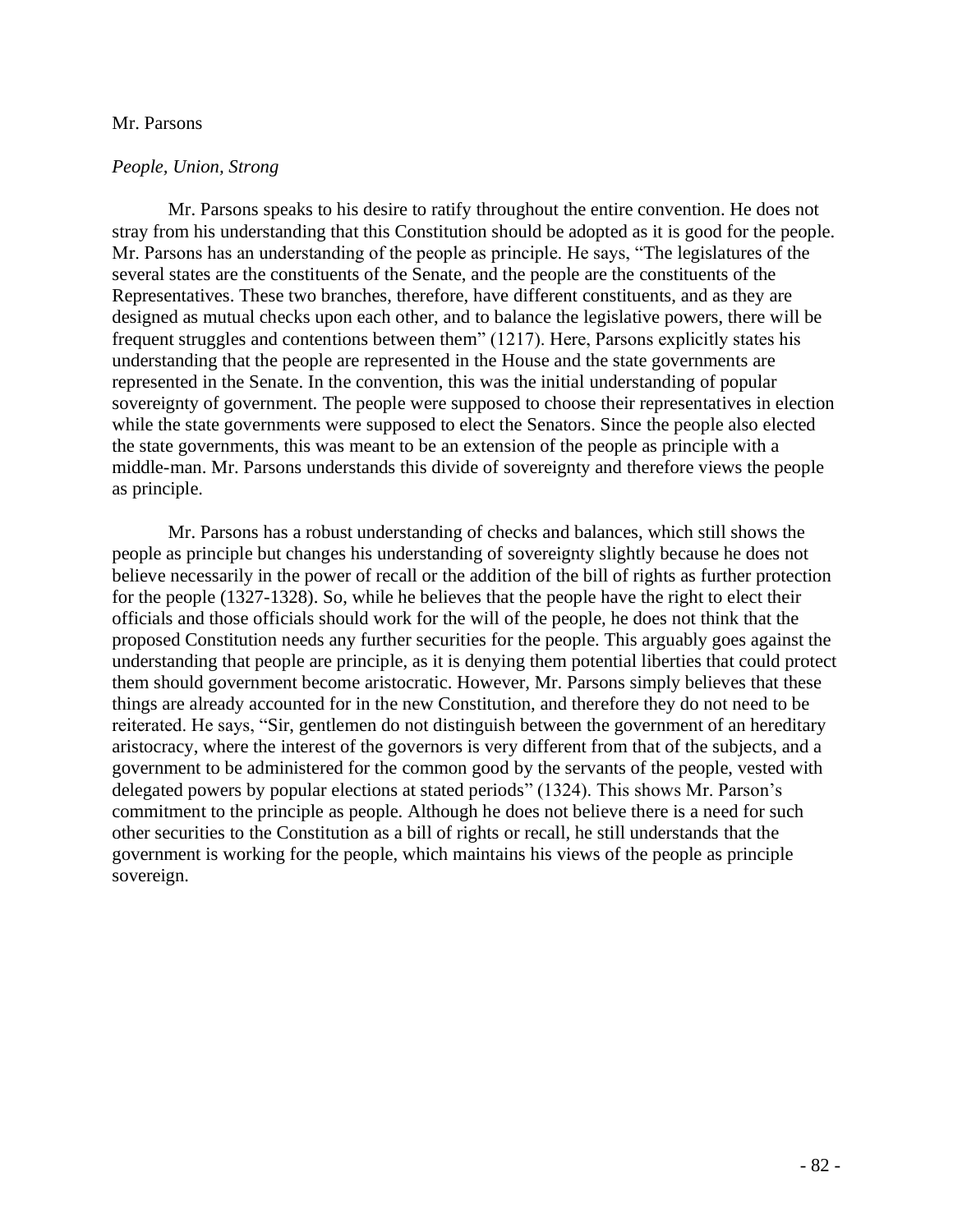# Mr. King

## *People, Union, Strong*

Mr. King spoke quite frequently starting the election, but slowly stopped speaking. He was, however, the only delegate to openly oppose slavery. Mr. King also believes that the people should have the power to remove their representatives should they no longer be working for the will of the people, showing his commitment to the people as principle sovereign. He says, "...but that the time should not be so long as to remove from his mind the powerful check upon his conduct, that arises from the frequency of elections, whereby the people are enabled to remove an unfaithful representative, or to continue a faithful one" (1203). Mr. King was concerned with the question of possible aristocracy in government. He believes that the government should work for the people who elected them, and should they abuse that power, then they will be removed from office. Mr. King also has an understanding that the internal checks and balances of government is strong and enough to prevent aristocracy.

Mr. King is also the first and only delegate to question the language of the Constitution compared to those of the Articles of Confederation. When discussing the powers of Congress, he says,

> The introduction to this Constitution is in these words: "*We, the people*," &c. The language of the Confederation is, "*We, the states*," &c. The latter is a mere federal government of states. Those, therefore, that assemble under it, have no power to make laws to apply to the individuals of the states confederated; and the attempts to make laws for collective societies necessarily leave a discretion to comply with them or not (1285).

He understands that *We the States* represents the ideals of a confederacy whereas *We the People*  represents a union structure. His understanding of a "federal government of the states" means that the state governments chose the federal representatives, not the people. And since that clearly did not work and there was too little power federally, this new route is to be adopted with the new understanding of the people as principle sovereign rather than the state governments. He also believes that a bigger grant of derived power to the federal government is necessary. He says, "Sir, it has been objected to the proposed Constitution, that the power is too great, and by this Constitution is to be sacred. But if the want of power is the *defect in the old Confederation*, there is a fitness and propriety in adopting what is here proposed, which gives the necessary power wanted" (1287). The initial power that he is referring to is direct taxation in Congress. Mr. King believes that the people are principle, but that more derived sovereignty needs to be placed in the hands of Congress in order to protect the people. As he notes, the Articles did not provide enough federal power, which caused the downfall of that government. In learning from previous mistakes, Mr. King speaks to give more derived power to the Congress in order to (hopefully) prevent another fall in government.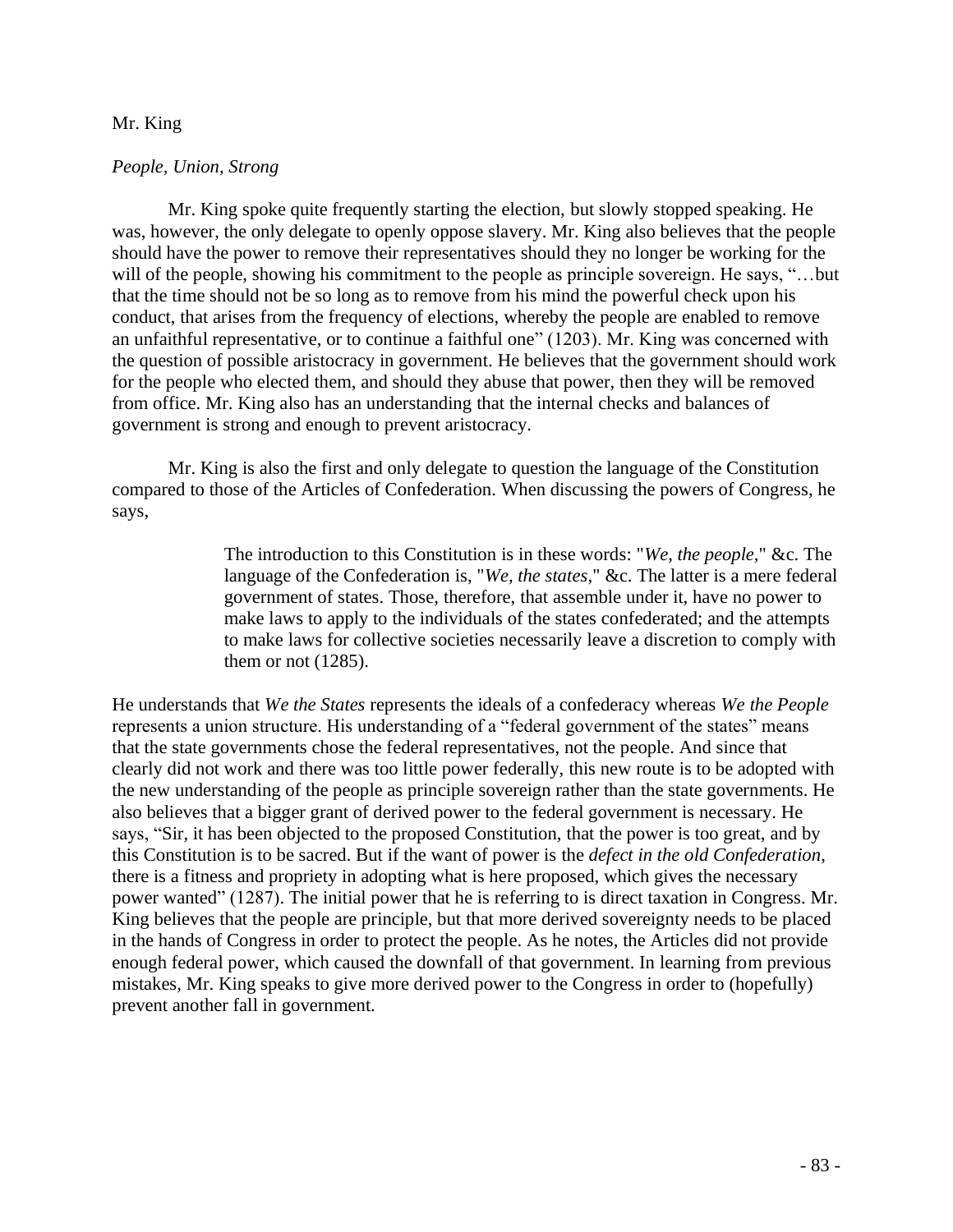# Mr. T. Dawes

#### *People, Union, Strong*

Mr. Dawes was one of the very few at the convention to address the conflict of slavery in relation to the proposed Constitution and representation. Though he did not really give an official count of his feelings towards the representation of slaves in government, he did stand up for their rights to be viewed as people rather than property (1244). Mr. Dawes was also one of the strongest proponents for Congress having the derived power of taxation. He says, "That Congress, however, will not apply to the power of *direct taxation*, unless in cases of emergency…as thirty thousand inhabitants will elect a representative, eight tenths of which electors perhaps are yeomen, and holders of farms, it will be their own faults if they are not represented by such men as will never permit the land to be injured by unnecessary taxes" (1289). From his understanding, Congress vesting this power will have no effect on the people unless there is a national emergency where the rapid funds are necessary. In which case, Congress would need this power in order to protect the people. This exhibits Mr. Dawes' understanding of both principle and derived sovereignty. He states that the inhabitants will elect their representative, showing that the people are principle sovereign because he does not mention anything about state governments. He is also shown to be willing to award the necessary powers to the general government for the protection of the people, showing his robust understanding of derived sovereignty and the principle sovereignty of the people keeping these derived powers in check.

Mr. Dawes blames fear for the unwillingness of other delegates to award Congress the derived power of taxation. He is a member of the derived sovereignty camp which understands that a strong general government is necessary for the protection of the people. Under the Articles of Confederation, there was a very weak national government and it collapsed, triggering the creation of this newly proposed Constitution. Mr. Dawes recognizes this shift in necessary powers and is willing to award Congress the derived powers which it needs to protect the people while also maintaining checks and balances so that the government won't turn aristocratic. He says, "Those who never objected to such an authority in Congress, as vested by the old Confederation, surely ought not to object to such a power in Congress, where there is to be a new branch of representation, arising immediately from the people…" (1337). He says that this derived power should not be feared because it is now coming from the authority of the people directly. Since representatives will now have to answer to the people as principle sovereign, they will not be able to abuse such a power because the people will not allow it, and that representative will not be reelected. He continues, "…he thought the powers in the paragraph under debate should be fully vested in Congress. We have suffered, said he, for want of such authority in the federal head" (1287). He recognizes the necessity of this derived power, but only when authorized by the principle sovereign, the people. **Strong national**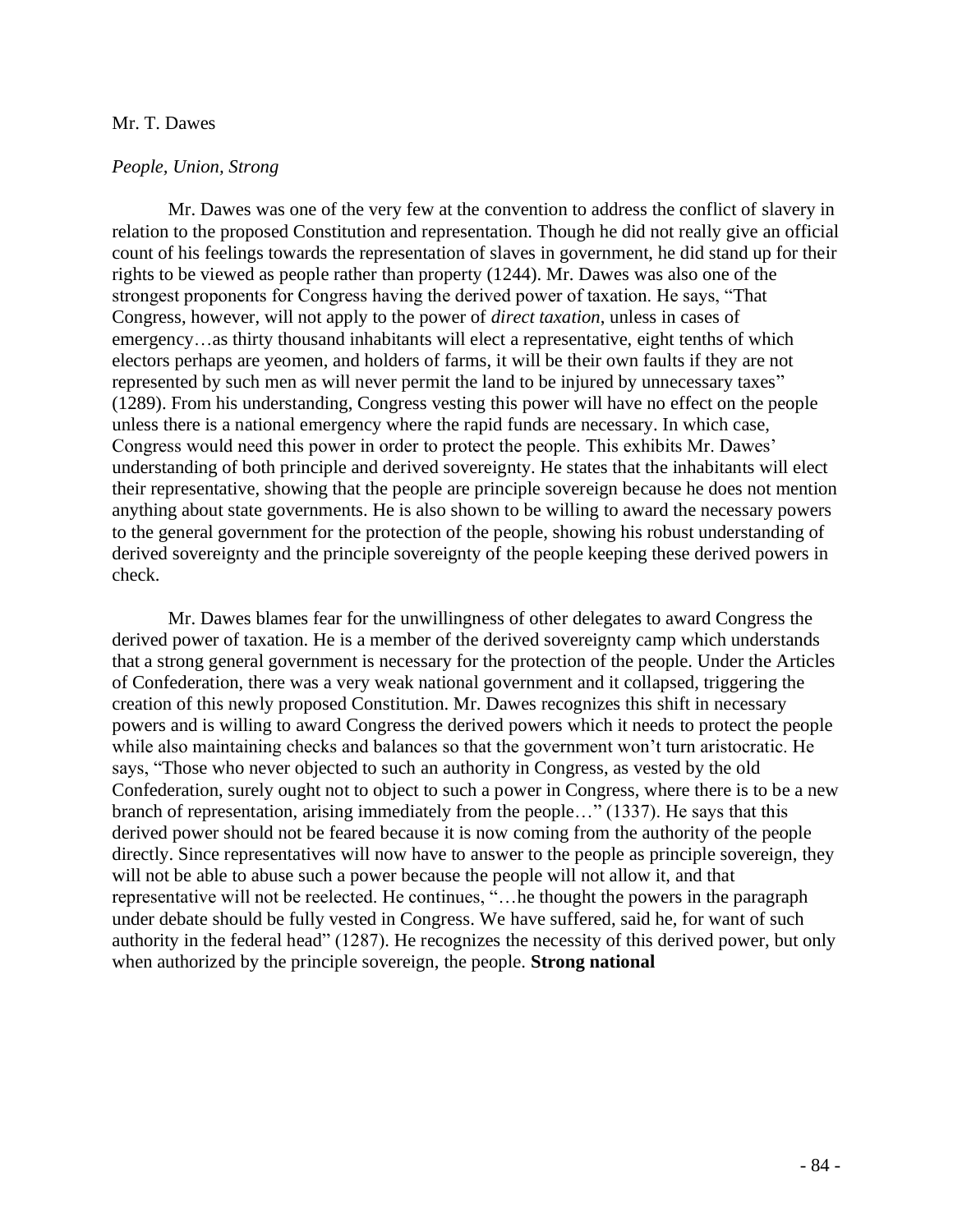#### Mr. Randall

#### *People of the States, Hybrid, Weak*

Mr. Randall is rather quiet during the convention and only speaks up a handful of times. However, when he does speak, he exhibits his robust understanding of the people as principle sovereign. He says, "Let us consider, sir, we are acting for the people, and for ages unborn; let us deal fairly and above board. Every one comes here to discharge his duty to his constituents, and I hope none will be biased by the best orators; because we are not acting for ourselves. I think Congress ought to have power, such as is for the good of the nation…" (1244). Here, Mr. Randall shows his commitment to the people as principle sovereign while also briefly touching on his understanding of derived sovereignty. He urges the convention to take this debate seriously and to discuss openly and honestly, as this is for the good of the people. Randall understands that the delegates to the convention were simply the constituents of the people and worked for the good will thereof. This shows his understanding of the people as principle sovereign. As for his understanding of derived sovereignty, he does not specify the powers which he thinks should be vested in Congress, but he does say that he understands that derived powers are necessary so long as they do not create tension with the people being principle.

Mr. Randall may have this understanding of the people as principle, but he does not agree that this government should create a union. He says, "Our manners, he said, were widely different from the Southern States; their elections were not so *free and unbiased*; therefore, if the states were consolidated, he thought it would introduce manners among us which would set us at continual variance" (1303). He is concerned with the difference of opinion between the Northern and Southern states under this newly proposed union structure. This creates tension with which entity he believes to be principle sovereign. His opposition to a union suggests that the state governments should be principle, but his previous statements suggest that the people are principle. It is not clear, but it could be possible that in the first quote, Mr. Randall only understood the people as principle in terms of this convention. He may believe that outside of this that the state governments should be principle sovereign to the general government's status as derived sovereign. It seems as though Mr. Randall's idea of the structure of government should marry the ideas of a union and confederacy. In his understanding, the people elect the state governments, and the states elect the state's federal representatives.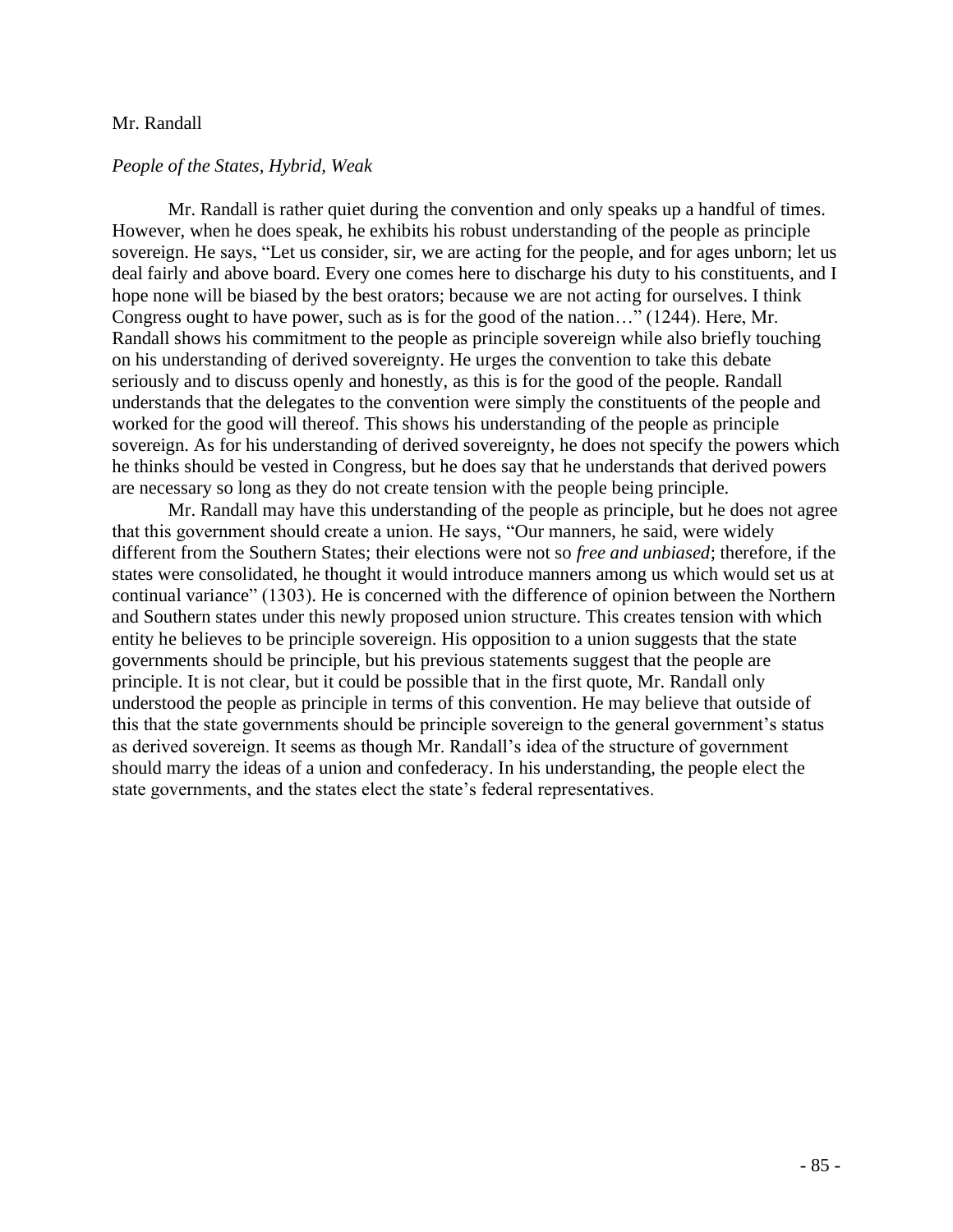#### Hon. Mr. Bowdoin

#### *People, Union, Strong*

Mr. Bowdoin's participation in the convention is extensive. He spoke greatly on the topic of powers of Congress as well as representation in government. He is one of the few at the convention who has a clear understanding of the difference between a confederacy and a union, but he does not really say which he agrees with more, he rather lays out the facts of understanding on the two different structures. He says, "…if the foregoing principles are true, that we ought to adopt a confederation, presuming the different states well calculated for republican governmental; for, if they are not, their corruption will work their destruction separately" (1393). This shows his understanding that a confederacy has the state governments as principle. He continues, "But the advantages of a union of the states are not confined to mere safety from within or without. They extend not only to the welfare of each state, but even to the interest of each individual of the states" (1393). Here he shows his understanding of the people as principle in a union structure of government. This is the extent to his discussion of the union/confederacy question, so we don't know his personal views on the topic.

Mr. Bowdoin extensively speaks to his understanding of derived sovereignty. On the topic of the direct taxation power of Congress, he says, "If they were to be a distinct body, then the doctrine of precaution, which gentlemen use, would be necessary; but, sir, they can make no laws, nor levy any taxes, but those to which they themselves must be subservient; they themselves must bear a part; therefore our security is guarantied by their being thus subject to the laws, if by nothing else" (1193-1194). Mr. Bowdoin is willing to give Congress more derived sovereignty. He understands them to be one with the people in the sense that they will also suffer the consequences of high taxes as they will not be excluded from taxes as citizens. This, he believes, is a sufficient enough check on the power of Congress to award them such derived sovereignty. He continues, "...that the investiture of such power, so far from being an objection, is a most cogent reason for accepting the Constitution. The power of Congress, both in the legislative and executive line, is the power of the people" (1319). This hints at his understanding of the people as principle. However, we cannot readily say that this is a fact because of his tension between union and confederacy. His inability to express which he believes in leaves questions about his commitment to the principle sovereign, as we cannot predict which structure of government which he understood the Constitution to create. He does, however, exemplify an understanding that the people have principle sovereignty in some capacity. It is unknown whether the people and state governments are both principle sovereign or if it's just the people. He says, "All power is derived, mediately or immediately, from the people, in all the constitutions. This is the case with the federal Constitution. The electors of representatives to the state governments are electors of representatives to the federal government" (1391). His use of 'mediately or immediately' shows the tension in his understanding of who are principle sovereign. If this power was derived immediately from the people, then the people would be principle, but if it was derived immediately from the people, then the state governments share some capacity of principle sovereignty with them. He speaks to this about the role of Senate and the state legislatures. Rather than the state governments being principle for the Senate, they are simply a middle man for the people, showing his support for the people as principle. However,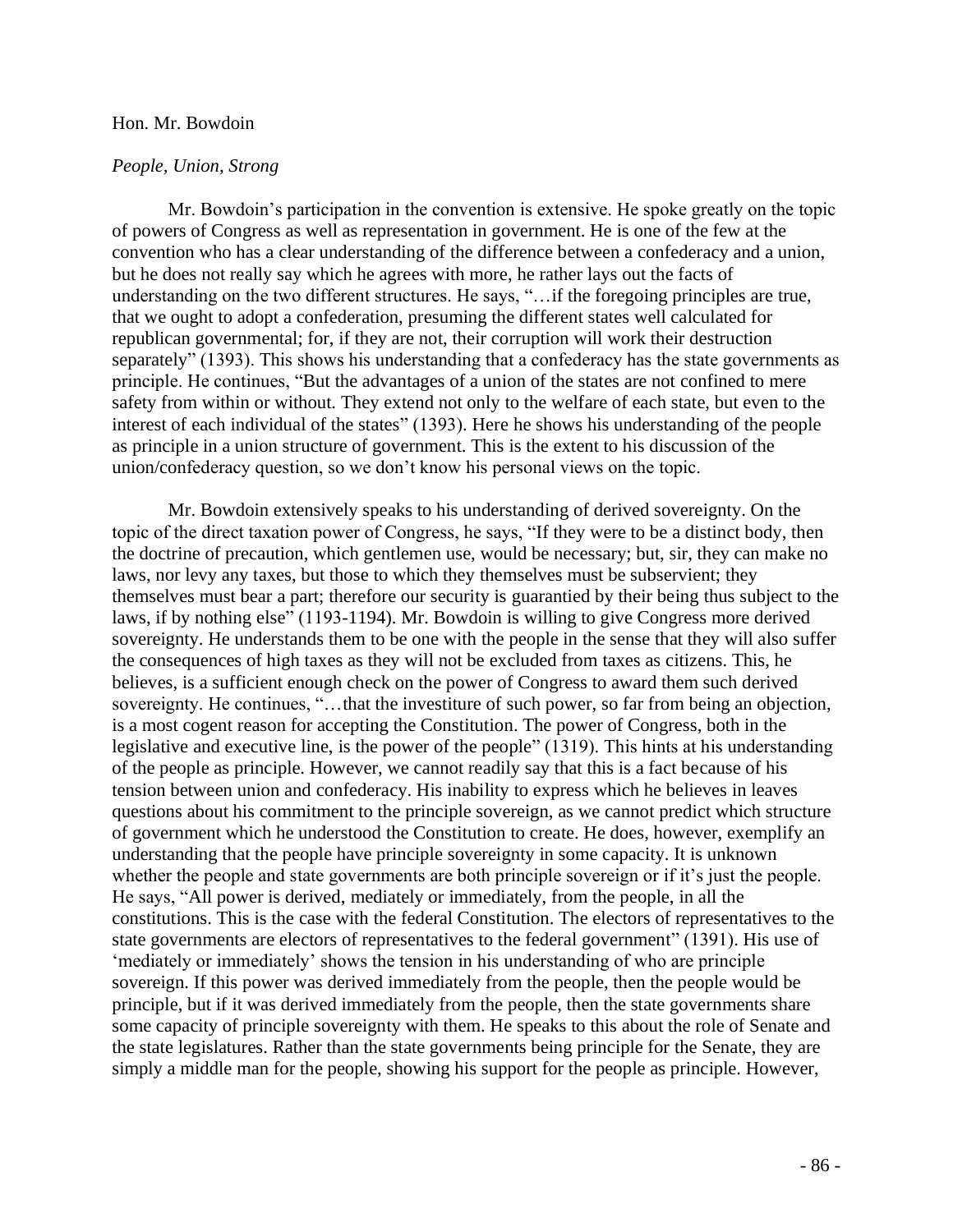we cannot be sure either way because Mr. Bowdoin does not fully express his personal understanding of principle sovereignty on the convention floor.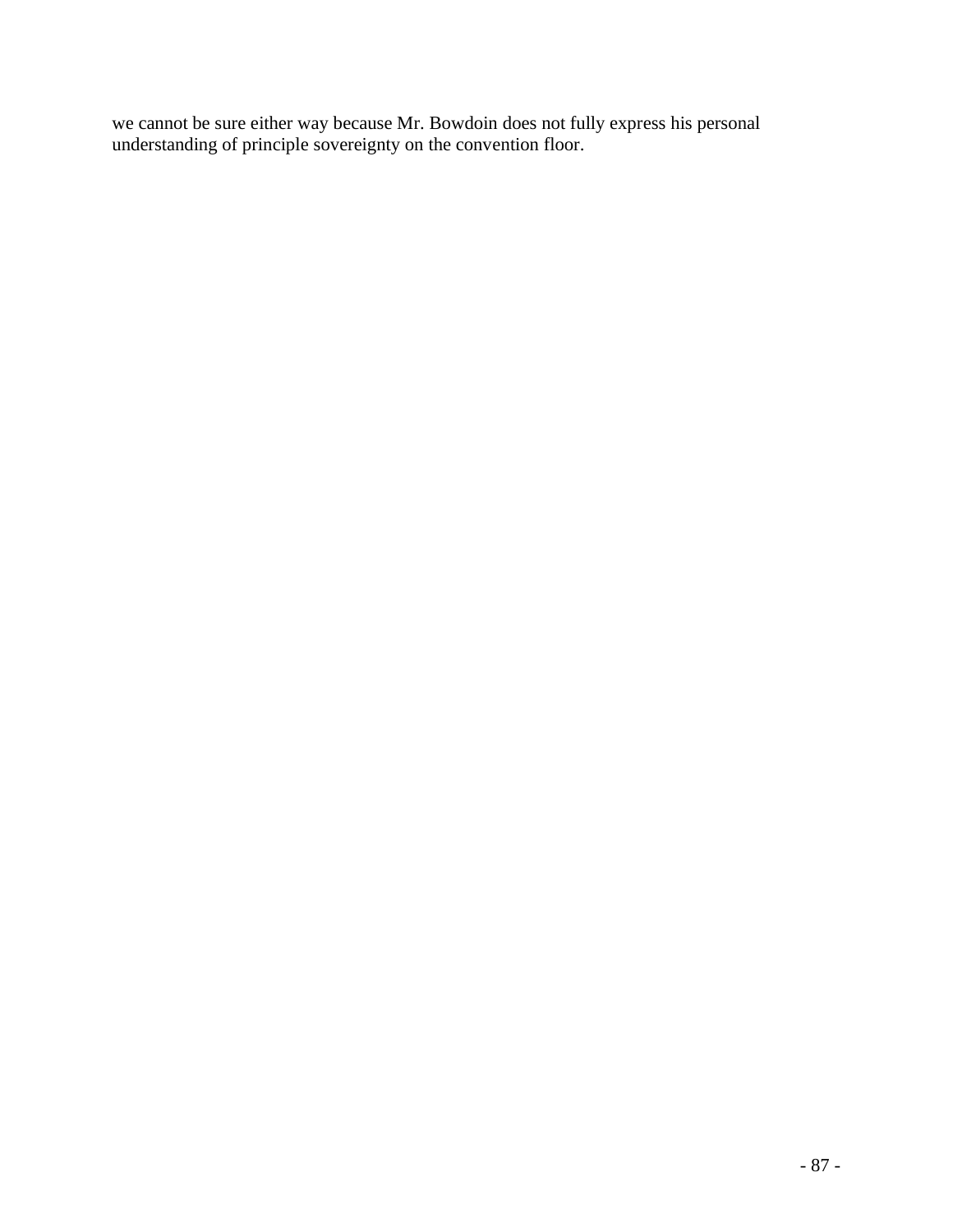# Hon. Mr. Phillips

# *Strong*

Mr. Phillips is not very involved in the debate of the Constitution. He only provides one speech which contained any understanding that I could classify. Every other time he is mentioned there is nothing that can be learned from his speech. Mr. Phillips speaks to the power of Congress to be able to tax (1301). Though he speaks adamantly in favor of this, he does not provide any understanding of sovereignty to back it up, but rather uses means of comparison with other arguments proposed at the convention as well as the tactic of fear of living without this derived power in Congress. He says, "There seems to be a suspicion that this power will be abused; but is not all delegation of power equally dangerous" (1301)? He brings up the point that power of any kind is subject to abuse. However, this derived power to Congress is necessary to the well-being of the country. Without this, we could end up in even more dangerous situations such as an unfunded war or national crisis.

The only understanding of sovereignty which Mr. Phillips provides is his support for Congress having the derived power of taxation. He does not mention anything regarding a union or confederacy, nor does he give any suggestion to who might be principle sovereign.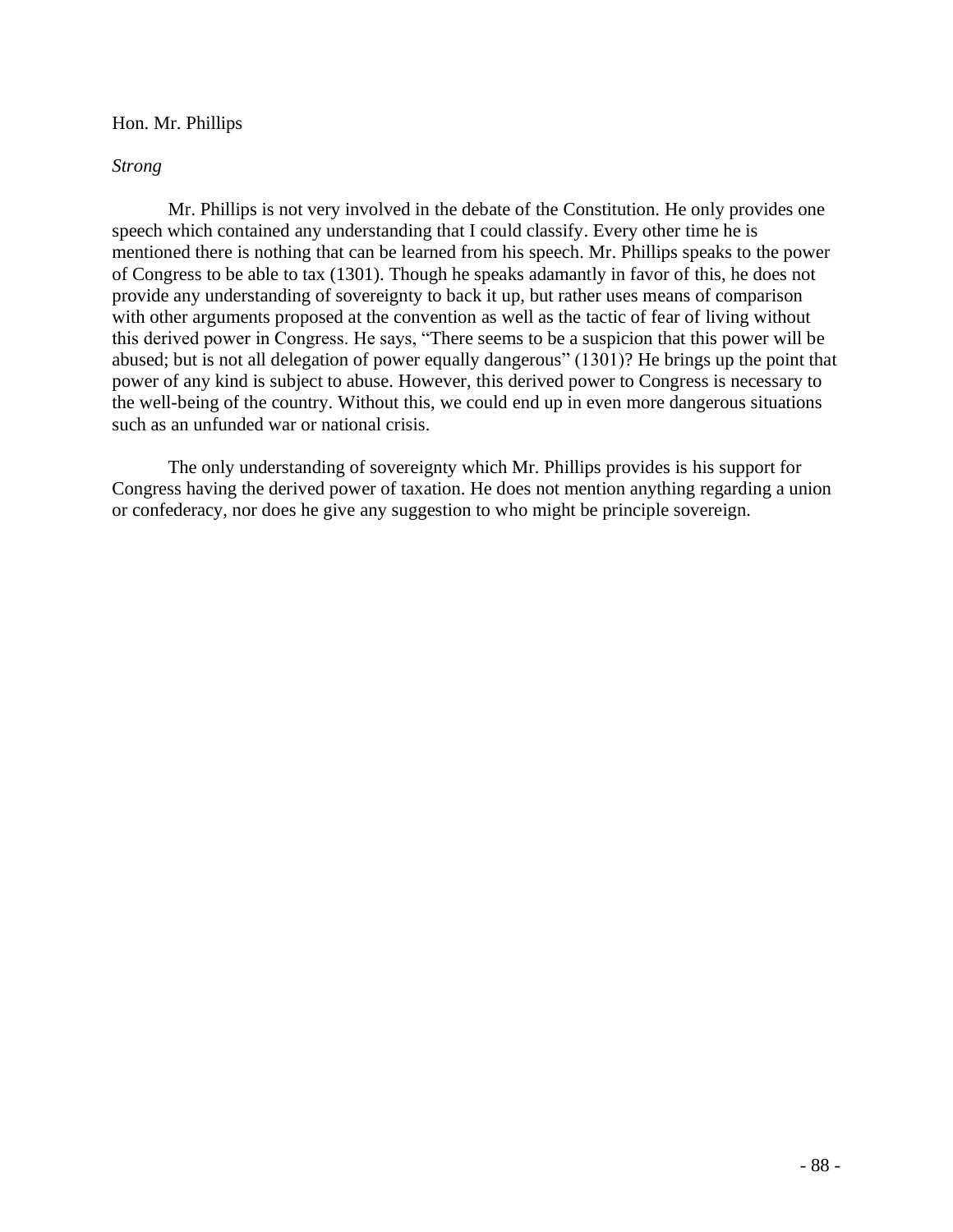# Mr. Davis – Boston

# *Non-Classifiable*

Mr. Davis speaks only once at the convention on the topic of a federal town. In his short addition to the debate, he seems to misunderstand the difference between a confederation and a union, but he provides no other understanding of principle or derived sovereignty. He says, "…that it was the intention of Congress, under the Confederation, to erect a federal town. He asked, Would Massachusetts, or any other state, wish to give to New York, or the state in which Congress shall sit, the power to influence the proceedings of that body, which was to act for the benefit of the whole, by leaving them liable to the outrage of the citizens of such states" (1339)? He first says that, "it was the intention of Congress under the *Confederation"* to construct a federal town, then as he continues, he outlines the understanding that the Congress is to act for the *whole*, which would provide an understanding of the people as principle for the general government. However, this understanding of principle sovereignty is inconsistent with his previous identification of a Confederation. Because of this tension on the structure of government which the Constitution creates, it is unclear what Mr. Davis' true understanding of principle and derived sovereignty are.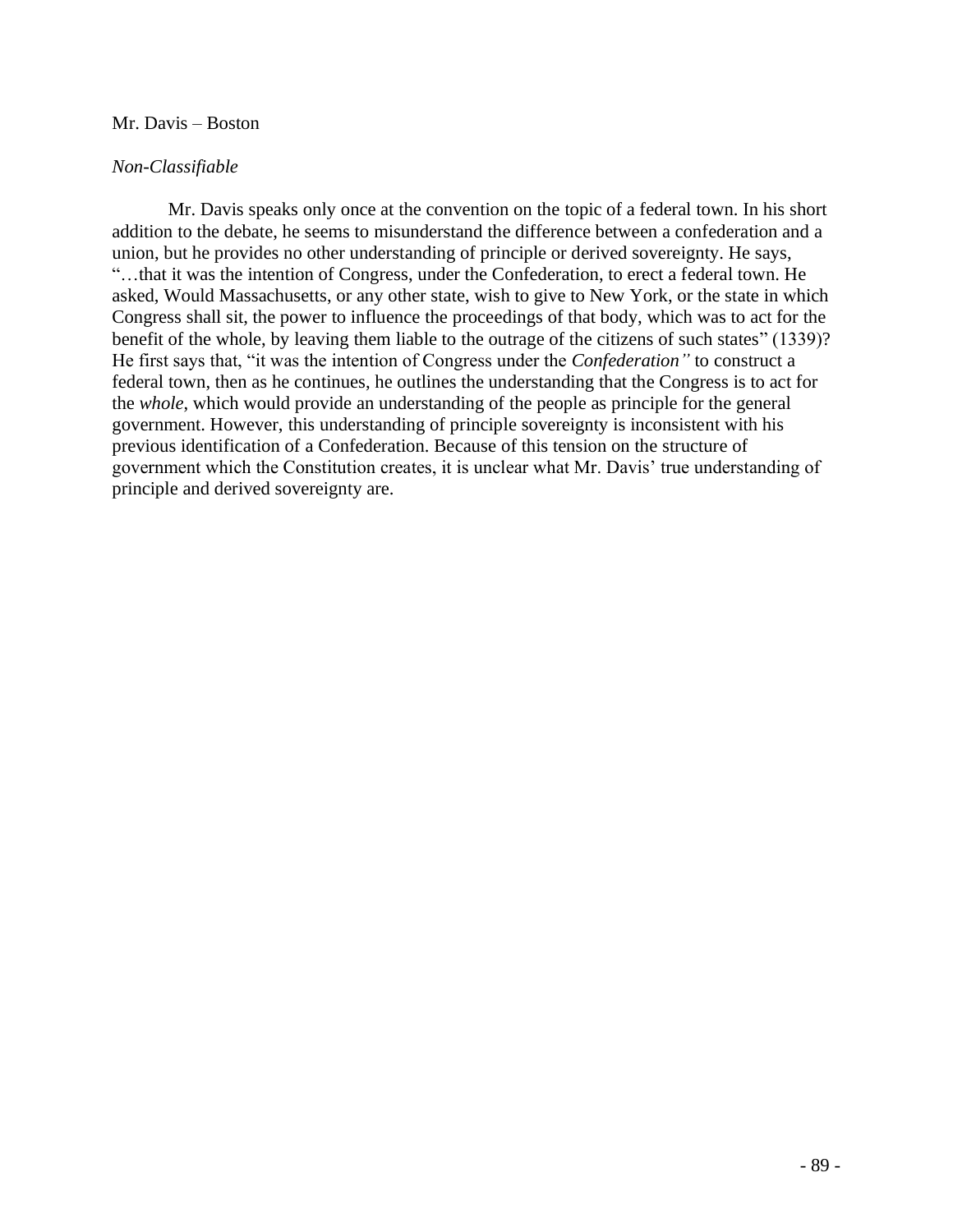## His Ex. John Hancock

## *People, Union, Middle*

John Hancock was the President of this convention. He speaks only at the end of the debate, and he states his personal feelings towards the new Constitution and presents the final Constitution proposed with amendments by the convention. As for his views on principle and derived sovereignty, he shows an understanding of the people as principle sovereign but does not really provide any understanding of derived sovereignty, except for his agreeance with the proposed amendments and his understanding that the people have the right to delegate authority, but only because of the check that the people will not allow representatives to abuse such a power as they will not get reelected. He says, "…if amended (as I feel assured it will be) according to your proposals, cannot fail to give the people of the United States a greater degree of political freedom, and eventually as much national dignity, as falls to the lot of any nation on earth" (1475). His only understanding of derived sovereignty as mentioned is giving Congress the derived power to protect the inalienable rights of the people.

He also discusses the delegation of powers and authority to the general government. He says, "Were the people of the United States to delegate the powers proposed to be given, to men who were not dependent on them frequently for elections...the task of delegating authority would be vastly more difficult; but…the powers reserved by the people render them secure, and, until they themselves become corrupt, they will always have upright and able rulers." (1476). Hancock understands that the ability to be reelected is the main way by which representatives will not abuse their power, which relates to the amount of derived sovereignty which he thinks is reasonable to hold in Congress. Since the people are principle sovereign in his understanding, Congress needs to have the proper ability to protect the people, and Hancock believes that these powers should be checked by the American people in terms of reelection. This also exhibits his understanding of the people as principle sovereign because he identifies the people of the United States as those which should delegate power. This shows his understanding of a union, also, as he mentions the people of the United States rather than the states themselves or the people of the states. He has a robust understanding that the people need to be united into one country rather than thirteen states.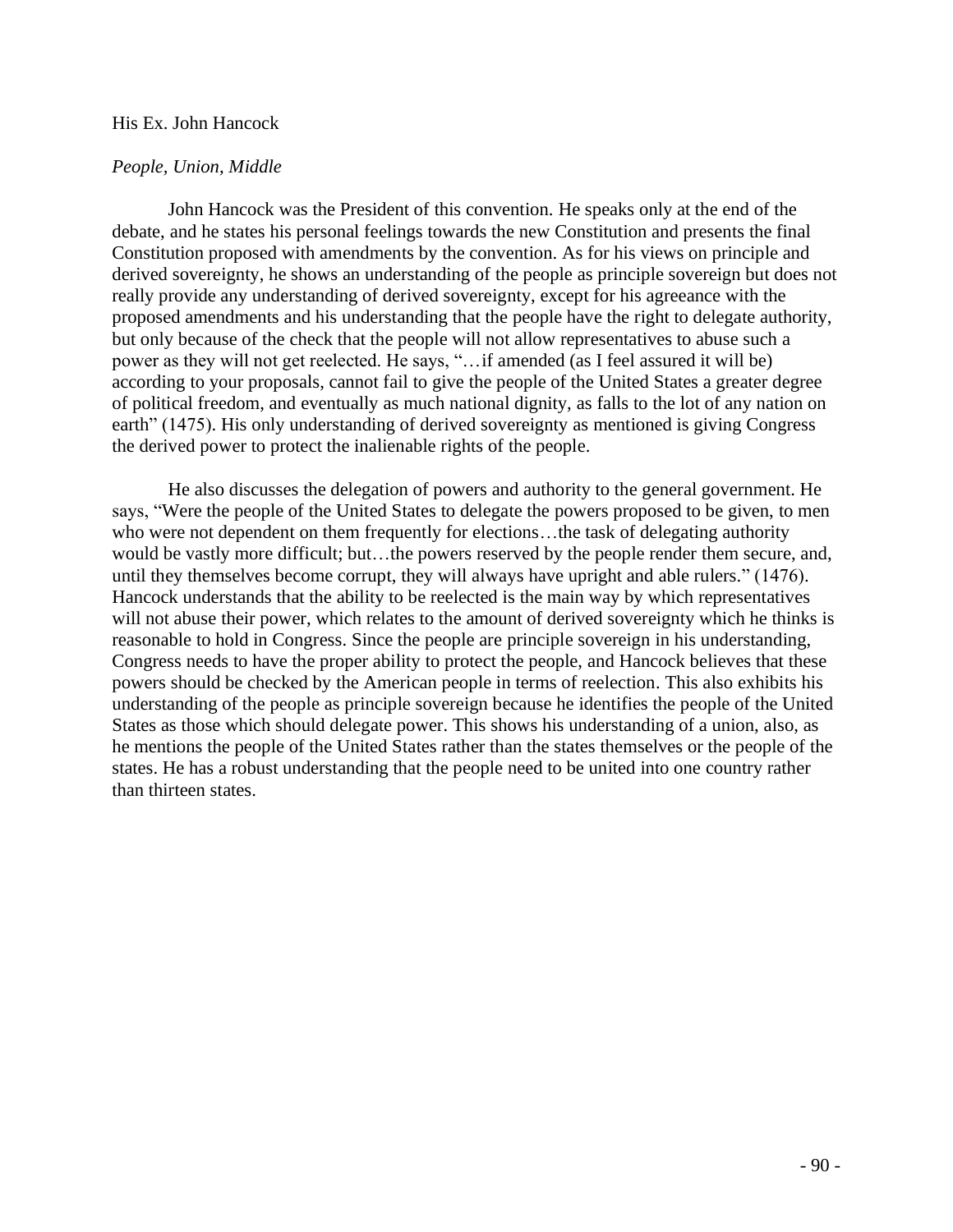#### Hon. Mr. Adams – Boston

### *People, Union, Strong*

Mr. Adams does not address the convention until the near end of the debate. When he does, he discusses the nature of what might happen if Congress does not have the derived power it needs to protect the people, as well as providing further arguments on the topics of the quick passage of the Constitution and the passage of the Constitution with amendments. In his speeches, Mr. Adams provides a general understanding of his views on principle and derived sovereignty. He says, "It is essential that the people should be united in the federal government, to withstand the common enemy, and to preserve their valuable rights and liberties" (1384). This points to his understanding of the people as principle sovereign awarding the necessary derived powers to Congress. His use of the word 'united' reinforces his understanding of the country being one people. Mr. Adams highlights that, though many delegates struggled with the question of derived sovereignty and how much power is too much power, it is necessary to award Congress the powers by which they can protect the whole country. "…I esteem as highly valuable, particularly the article which empowers Congress to regulate commerce, to form treaties, &c" (1384-1385). He agrees that Congress needs to be vested with the power of taxation because it is for the good of the people as a whole should we fall into a national crisis. He believes in the derived sovereignty of the general government and wishes to give them the derived power they need to protect the people from harm. However, he is only willing to provide derived sovereignty to the degree that the people are still principle and still have the ability to remove someone from office at a new election should they be failing the people. He continues, "I have long considered the watchfulness of the people over the conduct of their rulers the strongest guard against the encroachments of power; and I hope the people of this country will always be thus watchful" (1395). He applauds the people for their ability to maintain their status as principle sovereign and remain in control of the representatives which are elected to office by the people. This shows his commitment to the people as principle sovereign.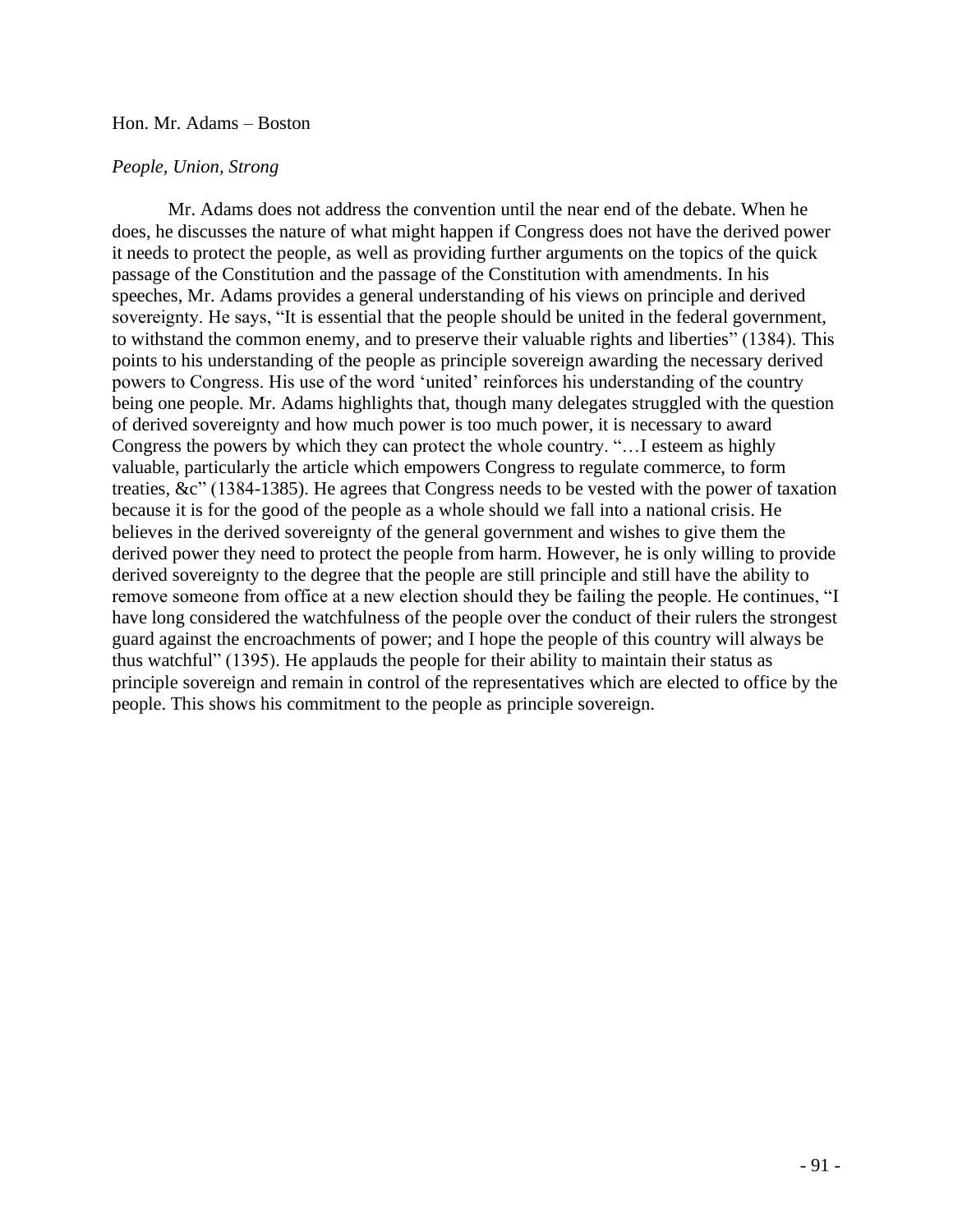## Mr. Jones

# *People, Union, Strong*

Mr. Jones has a distinct understanding of derived sovereignty, but he shows tension in his understanding of principle sovereignty. He believes in the necessity of derived power to the general government for the protection of the people, he says on the power of election, "The power granted to Congress by the 4th section, says he, is a *necessary* power…" (1219). He understands the importance of derived sovereignty and is willing to give Congress what he feels they need in terms of power to protect the people.

However, his discussion of principle sovereignty is not as clear. He says, "The senators and representatives of this state, Mr. President, are now chosen by a small number of electors; and it is likely we shall grow equally negligent of our federal elections; or, sir, a state may *refuse* to send to Congress its representatives…" (1219). Here he shows an understanding of a confederacy, where the state governments are sovereign. However, it is still unclear in some respect because he speaks of "a small number of electors", without saying who those electors are, elect the state representatives. The only understanding of explicit principle sovereignty here is his saying that "a state may refuse to send to Congress its representatives". He says that it is the responsibility of the state to send representatives to Congress, not a responsibility of the people. However, the tension of this understanding arises when he says, "The federal representatives will represent *the people*; they will be *the people*; and it is not *probable* they will abuse themselves" (1219). This shows his understanding of the people as principle. It is unclear what Mr. Jones' true position on principle sovereignty is, but he can be classified by his commitment to derived sovereignty, and it can be assumed that he ultimately vested the people with the power of principle sovereign as this is the only clear account of his understanding.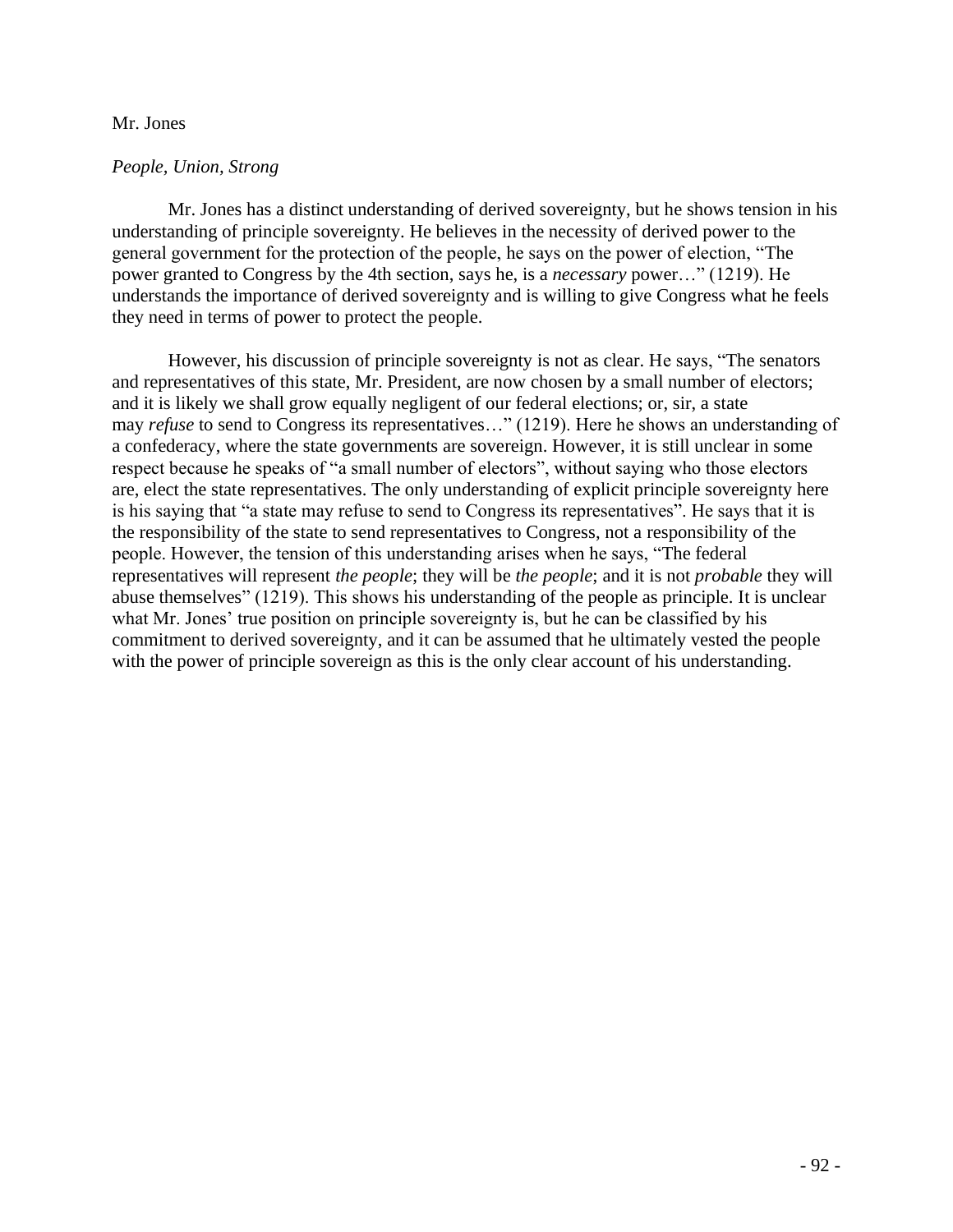#### Rev. Stillman

#### *People, Union, Strong*

Rev. Stillman has a much more robust understanding of derived sovereignty opposed to principle sovereignty. He believes that it is necessary for Congress to have derived power as this is what will protect us should there be a national crisis. Also, he highlights that, awarding Congress more derived power simply puts into place the role of the people as principle. This is because the people can only give Congress the derived power which they see fit for that body of government, but also, they are the primary check on the abuse of those powers. If the people have a problem with a representative, they can take him out of office at the next election. However, Congress needs to be granted some power so that they can do their job of protecting the people. He says, "…in order to guard as much as possible against the abuse of those powers we delegate to government, there ought to be sufficient checks on them; every precaution should be used to secure the liberties of the people on the one hand, and not render government inefficient on the other" (1457). He shows the importance of Congress having the power they need to function properly according to the needs of the people. This is Rev. Stillman's understanding of derived sovereignty. So long as powers of Congress can be checked, he understands them as necessary to the functionality of the general government. He continues, "The powers that are granted to Congress by this instrument are great and extensive; but, sir, they are defined and limited, and, in my judgment, sufficiently checked…" (1457). He thinks that the powers awarded to Congress are distinct and necessary, and it becomes the job of the people, as principle to check the derived sovereignty of Congress.

Rev. Stillman continues to outline the protected liberties of the people under the Constitution without the proposed amendments, which would further achieve this goal (1458- 1459). He says regarding frequent elections, "…that power thus frequently reverting to the people will prove a security to their liberties, and a most important check to the power of the general government" (1458). His understanding here is that, should the general government as derived sovereign be abusing their power, the people as principle sovereign can use their power of election to remove any representative and replace them with someone better suited for the position. The ultimate and direct power of representation lies in the hands of the people. He continues, "…that the Constitution provides for the impeachment, trial, and punishment of every officer in Congress, who shall be guilty of malconduct. With such a prospect, who will dare to abuse the powers vested in him by the people" (1459)? The people provide the ultimate check on government because they are principle sovereign. They have the ability to control the nature of Congress as well as the representatives thereof, as Stillman understands it, so there is almost no chance of abuse in the derived sovereign.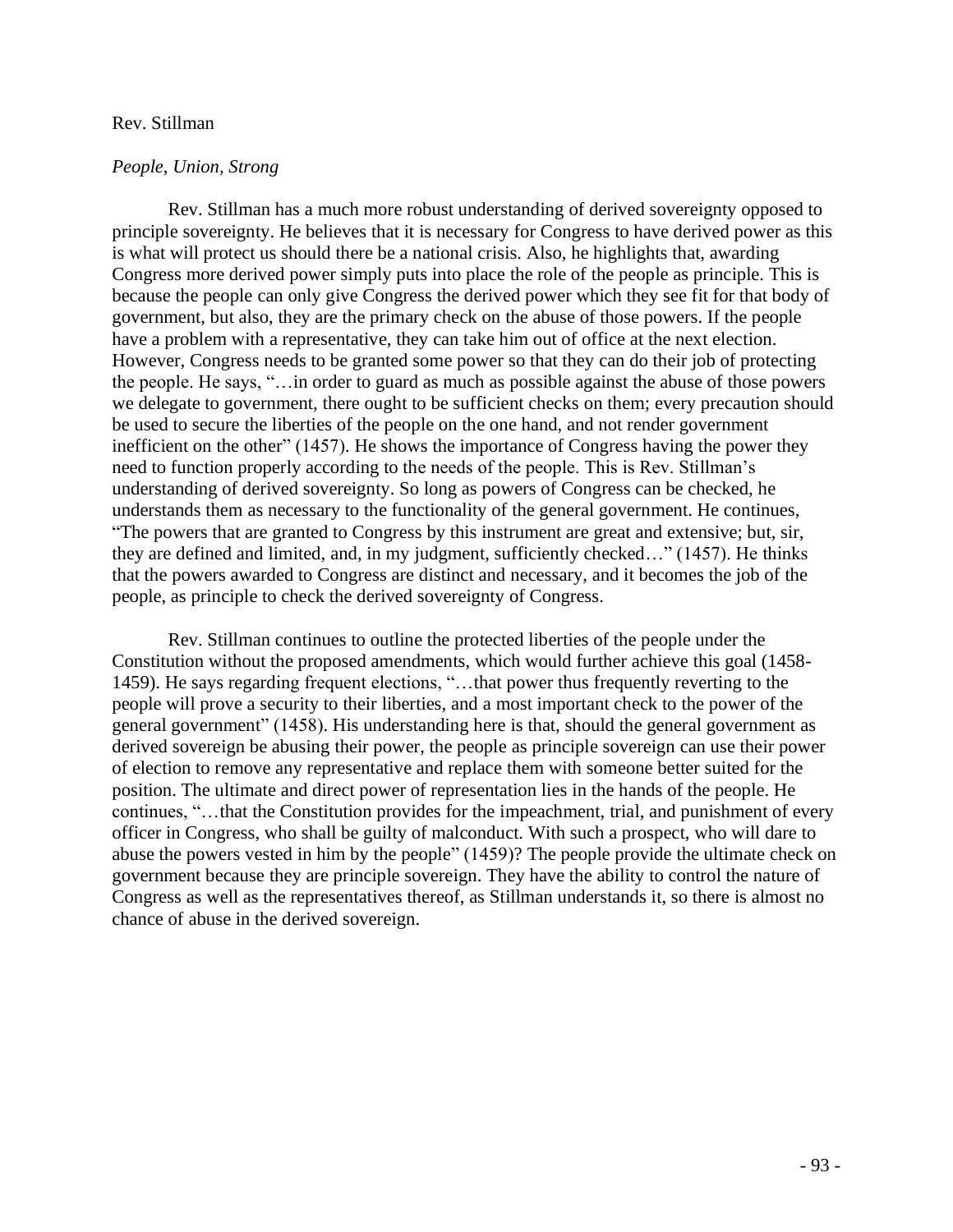## Mr. Gore

# *People, Union, Strong*

Mr. Gore is a proponent of the delegation of derived powers to the general government. He says, "…in the proposed Constitution, the powers of the whole government are limited to certain national objects, and are accurately defined" (1200). He supports the idea of the general government having the proper derived powers by which to protect the people. However, he says that these powers are limited and accurately defined, which speaks to the clarity of the Constitution. He is okay with this Constitution without the proposed amendments. Mr. Gore can be categorized here as a strong nationalist based upon his views of derived sovereignty. He continues on Congress's proposed derived power of taxation, "Some gentlemen suppose it is unsafe and unnecessary to vest the proposed government with authority to "lay and collect taxes, duties, imposts, and excises. Let us strip the subject of every thing that is foreign, and refrain from likening it with governments, which, in their nature and administration, have no affinity; and we shall soon see that it is not only safe, but indispensably necessary to our peace and dignity, to vest the Congress with the powers described in this section" (1300). Gore understands the necessity of derived powers, but only is willing to award them to Congress if they are working for the good of the people and protection thereof. If Congress does not have all of the derived sovereignty necessary to protect the people, then the government might ultimately fail in the same way that the Articles did. A lack of strong central power creates vulnerability in the people, Mr. Gore is looking to prevent this through his understanding of derived sovereignty.

Mr. Gore also believes the people are principle sovereign. He says, "The Senate represents the sovereignty of the states; the House of Representatives the people of the United States. The former have a longer term in their office; it is then necessary that that body which represents the people should have a permanence in their office, to resist any operations of the Senate, which might be injurious to the people" (1202). This represents his understanding of the Senate representing the sovereignty of the states. This was the understanding of principle sovereignty as explained by the Constitution. Mr. Gore is shown here to be in favor of the people as principle as well as proper term lengths for Congress to ensure that the checks and balances outlined in the Constitution are executed properly.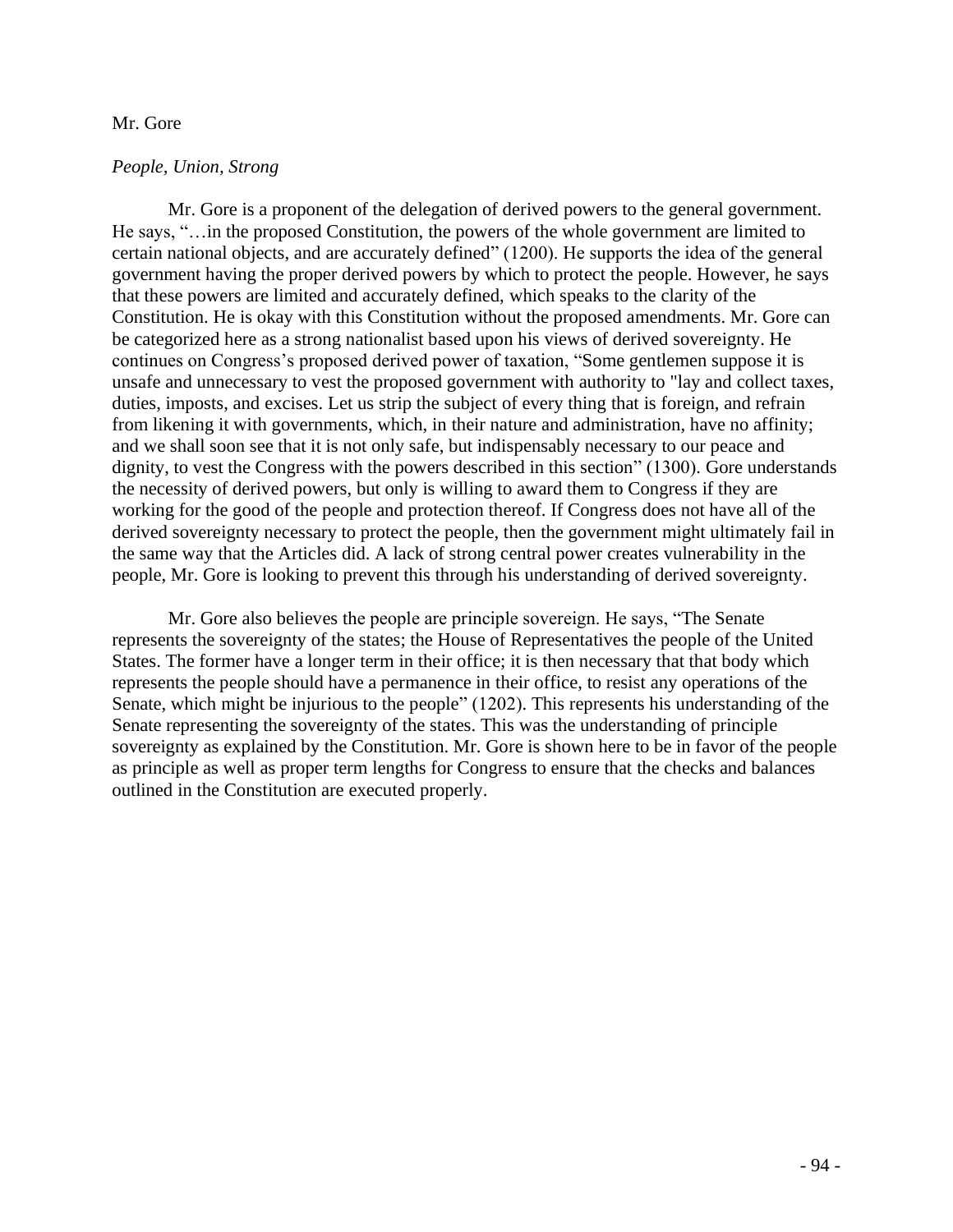#### Hon. Mr. Heath

#### *People, Union, Strong*

Mr. Heath spoke mainly to his understanding of a union. He does not say much about derived sovereignty or his beliefs thereof. He is one of the very few to identify himself as a citizen of the United States rather than of Massachusetts. He says, "I consider myself not as an inhabitant of Massachusetts, but as a citizen of the United States" (1194). This shows his commitment to the proposed Constitution as it starts with "We the People", rather than "We the States". This shows his commitment to a union rather than a confederacy as well. He continues, "Every thing depends on our union. I know that some have supposed, that, although the union should be broken, particular states may retain their importance; but this cannot be. The strongestnerved state, even the right arm, if separated from the body, must wither. If the great union be broken, our country, as a nation, perishes…" (1378). Mr. Heath believes in a union. Since a union is understood to reflect the people as principle sovereign, it is reasonable to conclude that Mr. Heath also agrees that the people are principle.

Though he does not explicitly speak to who may be principle sovereign, he says, "The representative is one who appears in behalf of, and acts for, others; he ought, therefore, to be fully acquainted with the feelings, circumstances, and interests of the persons whom he represents; and this is learnt among them, not at a distant court" (1194). This shows his understanding of the proposed Constitution, and though he does not identify who the representative works on behalf of, he does show his commitment to the Constitution as it is stated. Since the Constitution describes the people as principle sovereign, it is reasonable to assume that Mr. Heath agrees with this formulation of principle sovereign. We can use this understanding of union as supported by this statement to classify Mr. Heath as a proponent for principle sovereignty.

The only testament to derived sovereignty which Mr. Heath gives is on his account of slavery. He is one of the very few delegates to discuss this, and it was mainly skipped over. He writes, "We are not, in this case, partakers of other men's sins; for in nothing do we voluntarily encourage the slavery of our fellow-men. A restriction is laid on the federal government, which could not be avoided, and a union take place. The federal Convention went as far as they could. The migration or importation, &c., is confined to the states now *existing only*; new states cannot claim it" (1371). He agrees with the extent of derived sovereignty allotted to the general government in this question, showing his support for strong derived sovereignty. He thinks that the general government actually uses its powers perfectly here, as he also reports that he doesn't think that the general government should have the power to abolish slavery altogether (1371).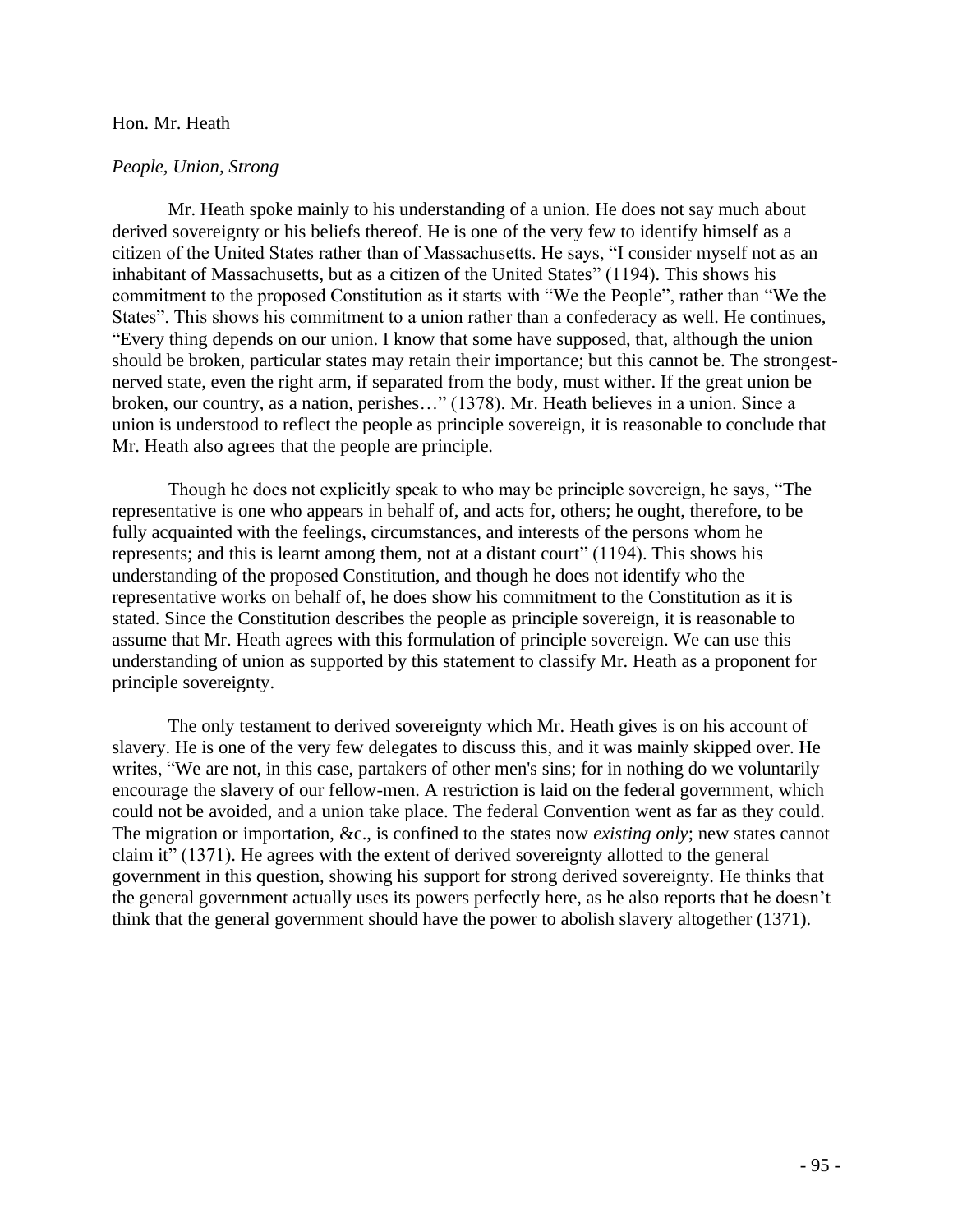## Judge Sumner

# *People, Union, Strong*

Judge Sumner is a strong proponent for the Constitution, but he does not explicitly speak to his understanding of principle sovereignty. He thinks that Congress should be awarded the derived powers which are necessary for the protection of the people, and should those powers be discouraged from the derived, then Sumner sees no reason to change from the Articles. He says, "Much better, it appears to me, would it be for the states not to unite under one government, which will be attended with some expense, than to unite, and at the same time withhold the powers necessary to accomplish the design of the union" (1298). Judge Sumner can be described as a strong nationalist in terms of his understanding of derived sovereignty, as well as a supporter of th union. He continues, "Gentlemen say, *the power to raise money* may be abused. I grant it; and the same may be said of any other delegated power" (1298). He understands that abuse is always a possibility, but the checks of government should deter people from being so deeply concerned with this, showing his support for strong derived sovereignty. Additionally, the derived powers vested in Congress through the Constitution are for the protection of the people, as understood by Judge Sumner, so they are necessary in order to have an effective system of government for the good of the people.

Through Sumner's understanding of derived sovereignty and that of a union, it is reasonable to assume that he believes that the principle are the people. However, since he does not explain this explicitly, this analysis cannot be confirmed.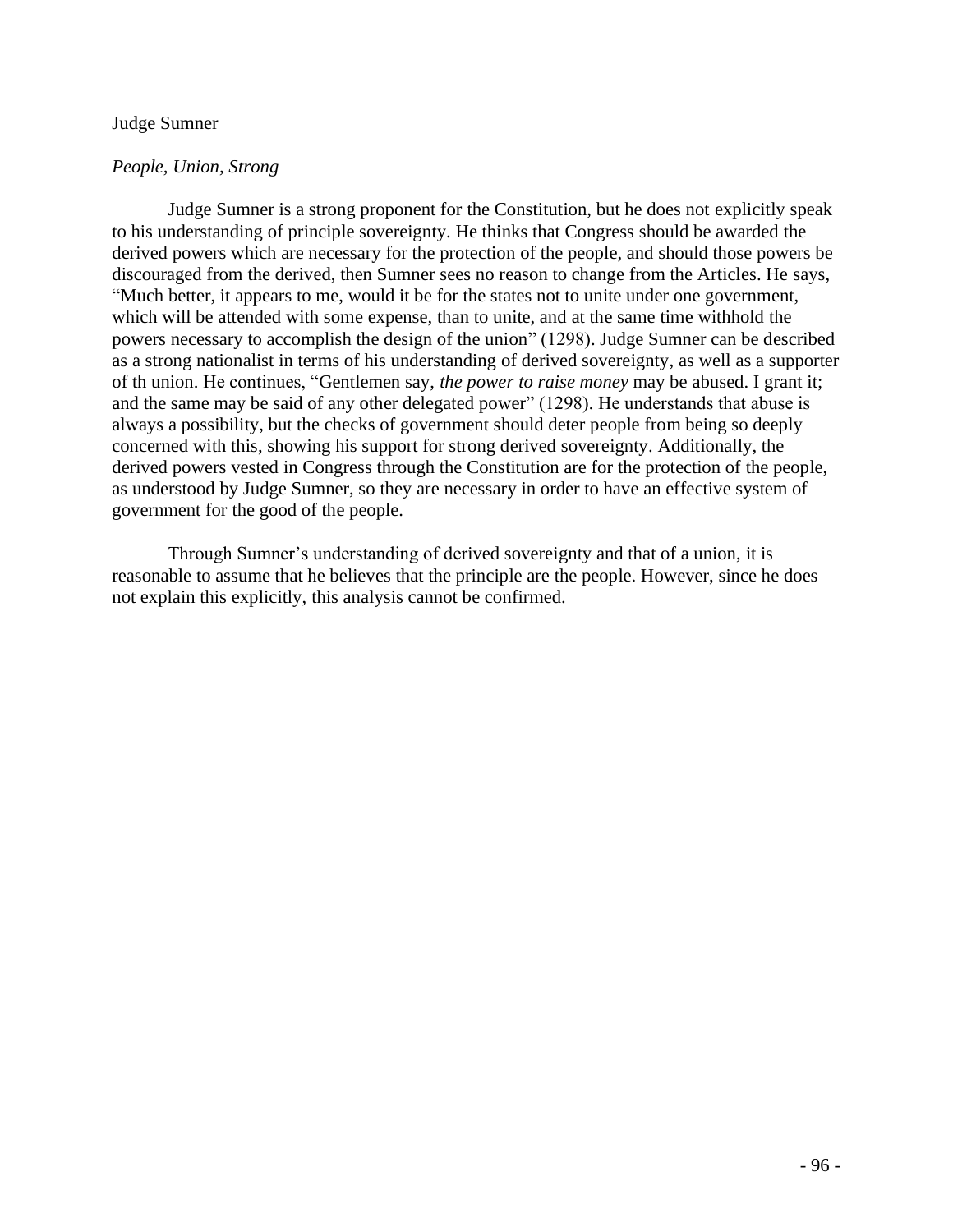## Rev. Thacher

# *People, Union, Strong*

Rev. Thacher speaks to the importance of derived sovereignty and identifies the people as principle sovereign. He says, "…the situation of the continent when a Constitution was formed, and the impossibility of preserving a perfect sovereignty in the states, after necessary powers were ceded to a supreme council of the whole" (1417). This speaks to derived sovereignty, as he describes that if the necessary derived powers are not vested in Congress, then the whole system could fail. Thacher agrees that derived powers are necessary, and he speaks to this in terms of maintaining the good will of the people. He continues, "…there is no man but what would conceive that a coercive power over the whole, searching through all parts of the system, is necessary to the preservation and happiness of the whole people" (1418). The derived powers which Congress holds is for the happiness of the people, as Thacher describes. Since this is the case, we can classify Thacher as a strong nationalist in terms of his understanding of derived sovereignty.

Thacher also understands the people as being principle sovereign. He says, "In this proposed form, each branch of power is derived, either mediately or directly, from the people" (1418). This shows the people as principle because he understands the Constitution to award the people the right to elect their representatives as well as state officials, who then elect the Senators. He continues, "The lower house are elected directly by those persons who are qualified to vote for the representatives of the state; and, at the expiration of two years, become private men, unless their past conduct entitles them to a future election. The Senate are elected by the legislatures of the different states, and represent their sovereignty" (1418-1419). This shows his commitment to the people as principle because he exhibits an understanding of the people electing their officials on both the state and national level.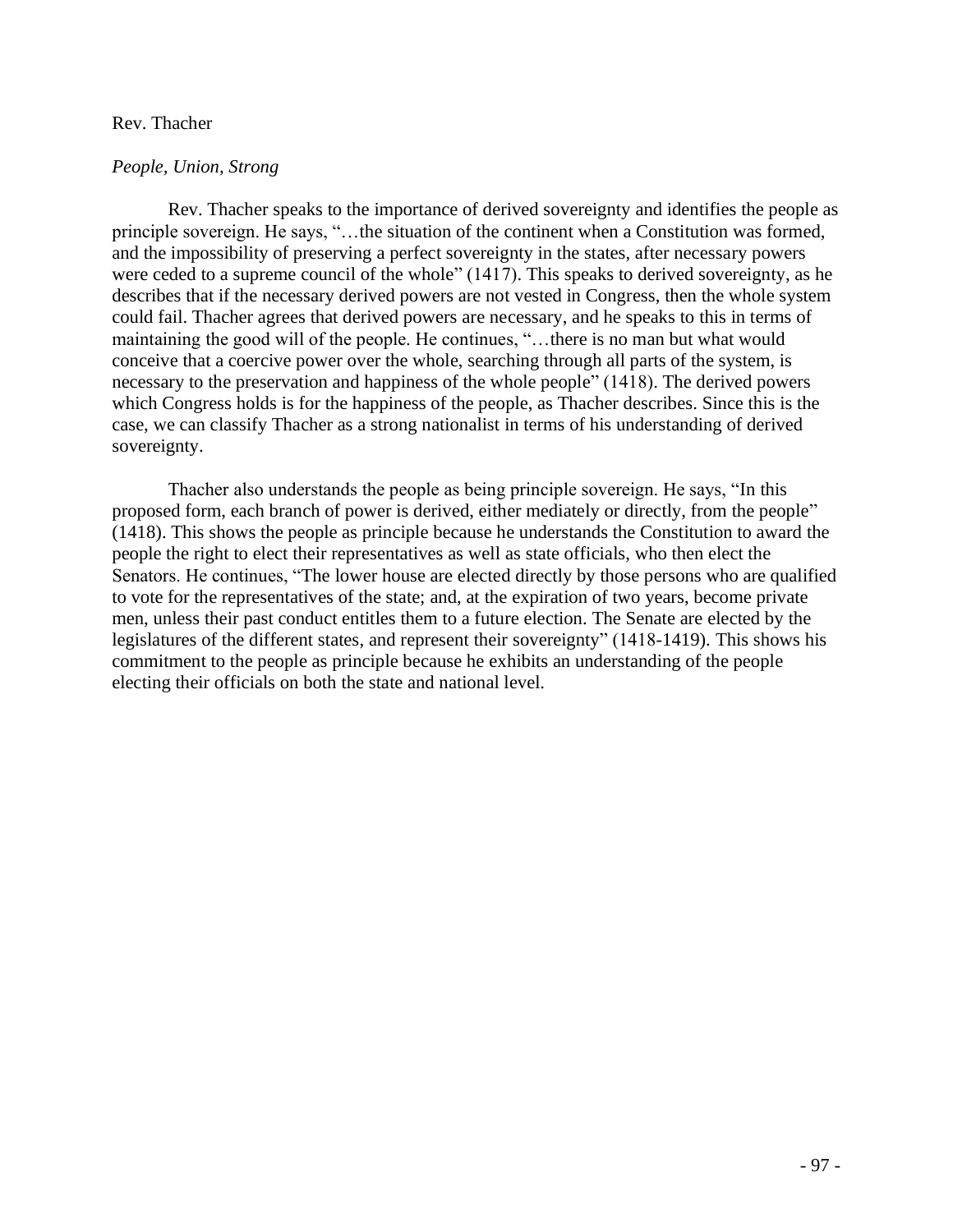#### Mr. Ames

#### *People, Union, Strong*

Mr. Ames understands that the people are principle to the derived powers of the general government. He says, "Much has been said about the people divesting themselves of power, when they delegate it to representatives; and that all representation is to their disadvantage, because it is but an image, a copy, fainter and more imperfect than the original, the people, in whom the light of power is primary and unborrowed, which is only reflected by their delegates. I cannot agree to either of these opinions" (1190). This shows his commitment to the people as principle because he shows that delegating powers to the general government for the use of protection and defense does not change the fact that the people still have ultimate control over their representatives. He understands the necessity of derived powers for the general government, and he is okay with delegating these powers to Congress so long as the people remain principle. He continues, "Faction and enthusiasm are the instruments by which popular governments are destroyed. We need not talk of the power of an aristocracy. The people, when they lose their liberties, are cheated out of them" (1192). This further shows his commitment to the people as principle because he says that rather than aristocracy, a divide in the principle will result in the people losing their liberties. This is different from what most other delegates who have said who were worried that Congress would abuse their power. Mr. Ames does not blame Congress for the potential breach of power, but rather the principle sovereign turning against itself. So long as the majority is strong, they can discourage any abuse in the derived. However, if they are unstable, this becomes much more difficult.

This also shows his commitment to derived sovereign where he can be classified as strong national. He believes that Congress needs derived powers in order to protect the people. He says, "If gentlemen are willing to confederate, why, he asked, ought not Congress to have the powers granted by this section? In the Confederation, said Mr. A., the checks are wanting which are to be found in this Constitution. And the fears of gentlemen that this Constitution will provide for a permanent aristocracy are therefore ill-founded; for the rulers will always be dependent on the people, like the insects of a sunshiny day, and may, by the breath of their displeasure, be annihilated" (1352). This shows his belief in derived sovereignty and awarding the general government the necessary powers to protect the people. Without these powers, they cannot protect the people. But, furthermore, this also exhibits his understanding of a union structure of government.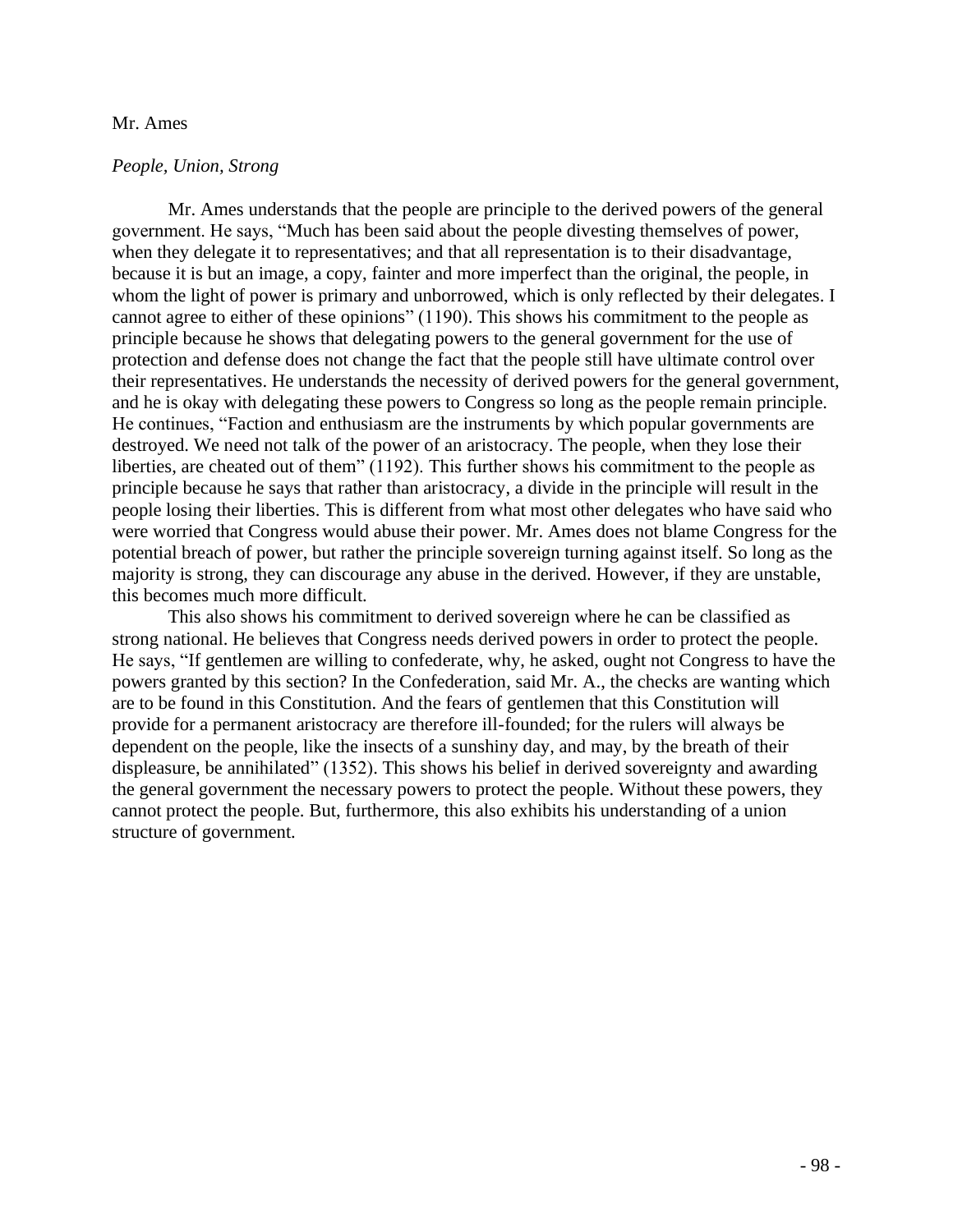# Mr. Cabot

# *People, Union, Middle*

Mr. Cabot has a robust understanding of the people as principle, but he does not really identify his feelings on derived sovereignty except in terms of election rates. He says,

> …if the state legislatures are suffered to regulate conclusively the elections of the democratic branch, they may, by such an interference, first weaken, and at last destroy, that check, they may at first diminish, and finally annihilate, that control of the general government, which the people ought always to have through their immediate representatives. As one of the *people…* in my mind, the 4th section is to be as highly prized as any in the Constitution. (1217).

Mr. Cabot does not like the idea of the government controlling elections. He fears that this will jeopardize the principle sovereignty of the people because the state governments would have too much derived power. Here, Mr. Cabot seems to be explaining a system of derived government where the people are principle, and both the state and national governments are derived, but the national government also derives powers from the state. Mr. Cabot is worried about there being insufficient checks on government, but he agrees with the notion of delegating necessary powers to Congress for the protection of the people as principle. He identifies the people as principle in the above statement as well, and he identifies himself as one of the people, showing his commitment to popular sovereignty.

Mr. Cabot further develops his understanding of principle sovereignty residing with the people through his understanding of representation. He shows his commitment to equal representation and the importance of laying out a well-organized and people-oriented government. He says, *"…that a free and equal representation is the best, if not the only foundation upon which a free government can be built*; and, consequently, that the greatest care should be taken in laying it" (1216). This shows his understanding of a union, which further solidifies his belief in the people as principle.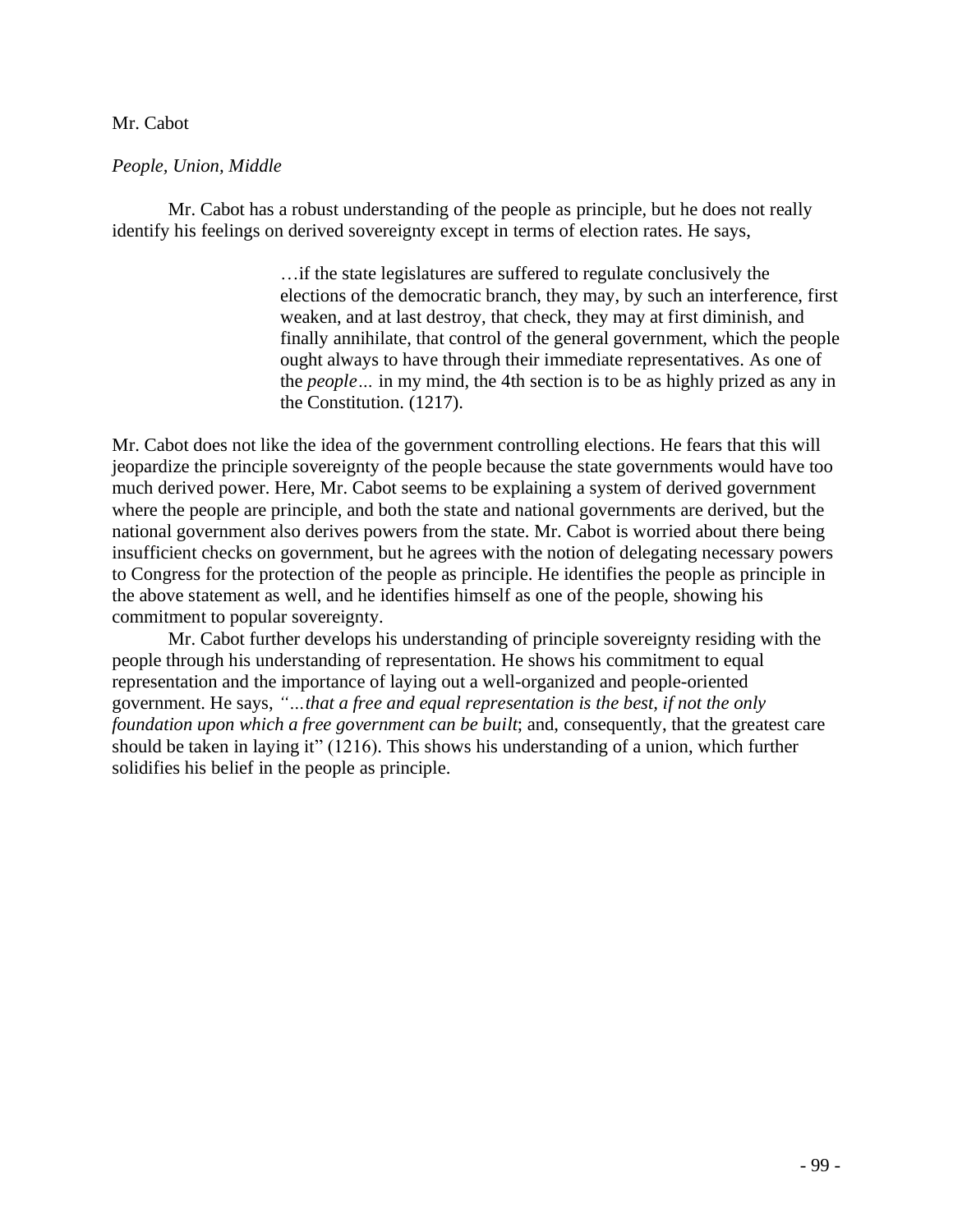# Mr. Choate

# *People, Union, Strong*

Mr. Choate speaks to his understanding of derived sovereignty, but he does not explicitly state his understanding of principle sovereignty. On Article 1 Section 8, he says, "And this can be no other than an unlimited power of taxation, if that defence requires it. Mr. C. contended that it was the power of the people concentred to a point; that, as all power is lodged in them, this power ought to be supreme" (1316). Mr. Choate is in favor of vesting the complete power of taxation in the hands of the general government. When he speaks to the power supreme, he is referring to the power of taxation. He agrees with derived sovereignty, and he is arguably one of the strongest advocates for this sovereignty. He says that this power of direct taxation in Congress is necessary for them to be the supreme power of the country. However, it is possible that he does not mean that Congress should be the supreme power, but rather the supreme derived sovereign who still have to answer to the people as principle. Mr. Choate does not explicitly state his understanding here, but this is a reasonable consideration to draw given his commitment to derived sovereignty as it lines up with other delegates who have similar views on the principle-agent relationship.

Mr. Choate also has an understanding of a union. He says, "After adverting to the idea of some, of its being a consolidation of the Union, Mr. Choate concluded by a brief display of the several checks contained, and securities for the people to be found, in this system" (1316). Mr. Choate understands that this union is created through the new Constitution, and the people should be in support of it because it provides securities and checks for the people. This does not explicitly speak to his understanding of principle sovereignty, but rather the security of the people as this was a major concern during the Convention. However, it is reasonable to assume that this does show his understanding of the people as principle given the understanding of a union as recorded in the debate and among other delegates.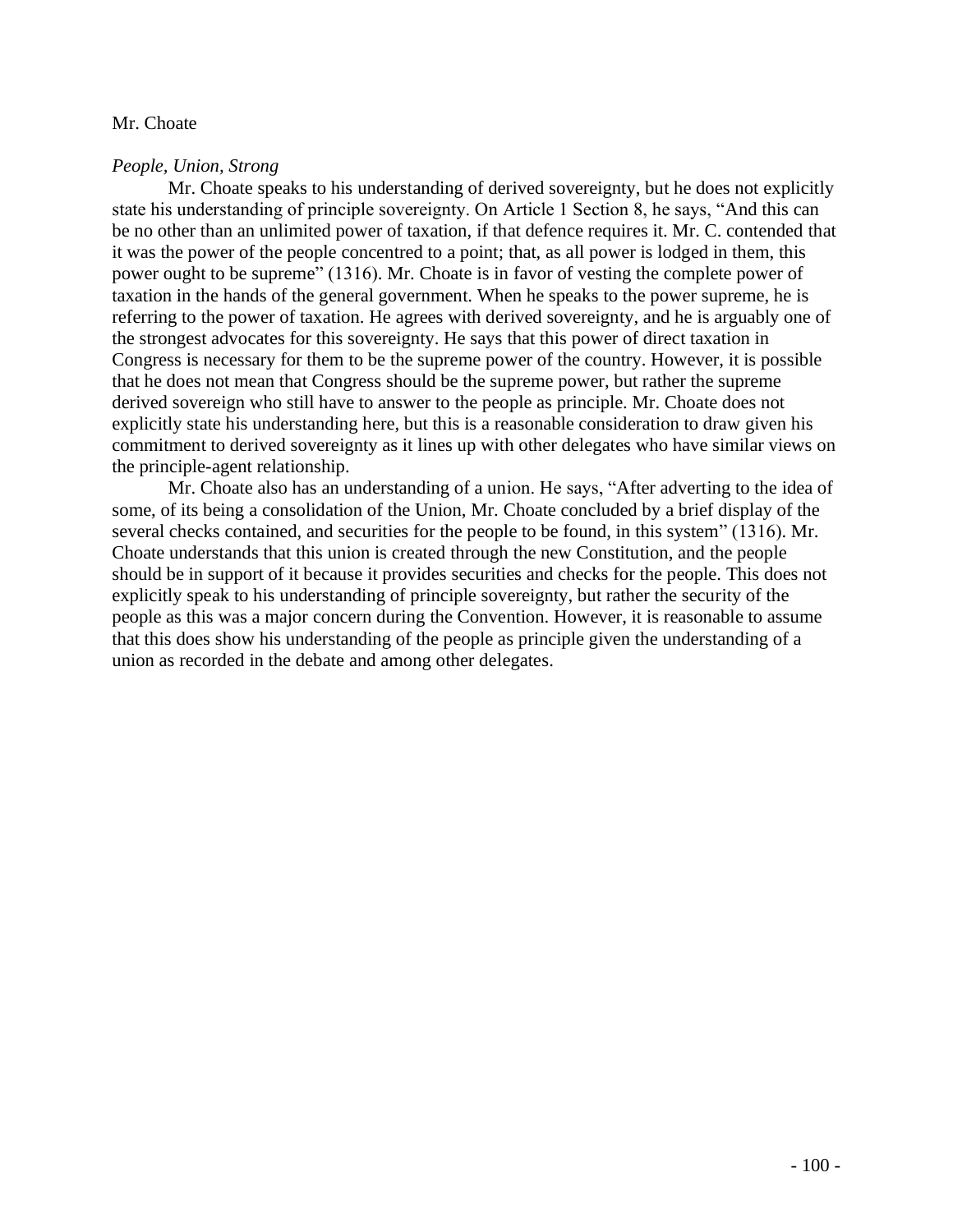#### Mr. Symmes

# *Peoplem Union, Strong*

Mr. Symmes was mainly concerned with the question of derived sovereignty to the general government. However, he does talk about principle sovereignty briefly, saying, "…I could have wished for a more effectual, and, if I may term it so, a more *feeling* representation in the Lower House, and for a representation of the *people* in the Senate. I have been, and still am, desirous of a rotation in office, to prevent the final perpetuation of power in the same men…" (1307). This shows his commitment to the people as principle because he already contends to the people electing their representatives, and he says he would like to see the same thing in the Senate. He is the first of the delegates to question the state legislature election of Senators, showing his understanding of the people as principle. He also discusses the role of the majority and how the people are in control of the government, so if power is abused, the responsibility thereof ultimately falls to the people. He says, "From this it would follow that no public measure was ever wrong, because it must have been passed by the majority; and so, I grant, no power ever was, or ever will be, abused" (1309). As he sees it, if the majority is in control (principle), then the government cannot abuse their power because the majority has the internal check of reelection.

Mr. Symmes played devil's advocate to create a robust argument in favor of Article 1 Section 8. He says, "No, sir; my constituents wish for a firm, efficient Continental government, but fear the operation of this which is now proposed. Let them be convinced that their fears are groundless, and I venture to declare in their name, that no town in the commonwealth will sooner approve the form, or be better subjects under it" (1311). He identifies the arguments against the proposed section and rejects them all in order to establish the necessity for this. Along with his argument that the majority will maintain the morality of government, he also shows here the necessity of derived sovereignty in Congress for the good of the people. Mr. Symmes is a strong nationalist in terms of derived sovereignty.

Mr. Symmes also speaks to amendments. He does not believe that they are necessary, but is in favor of passing the Constitution with them in order to appease the minds of other delegates. He says, "Shall we, then, totally reject the Constitution, because we are only morally certain that they will be adopted? Shall we choose certain misery in one way, when we have the best human prospect of enjoying our most sanguine wishes in another? God forbid" (1474)! He understands that the Constitution works for the good of the people, and, though it may have some faults, it is the best form of government for the country because of its basis in popular sovereignty.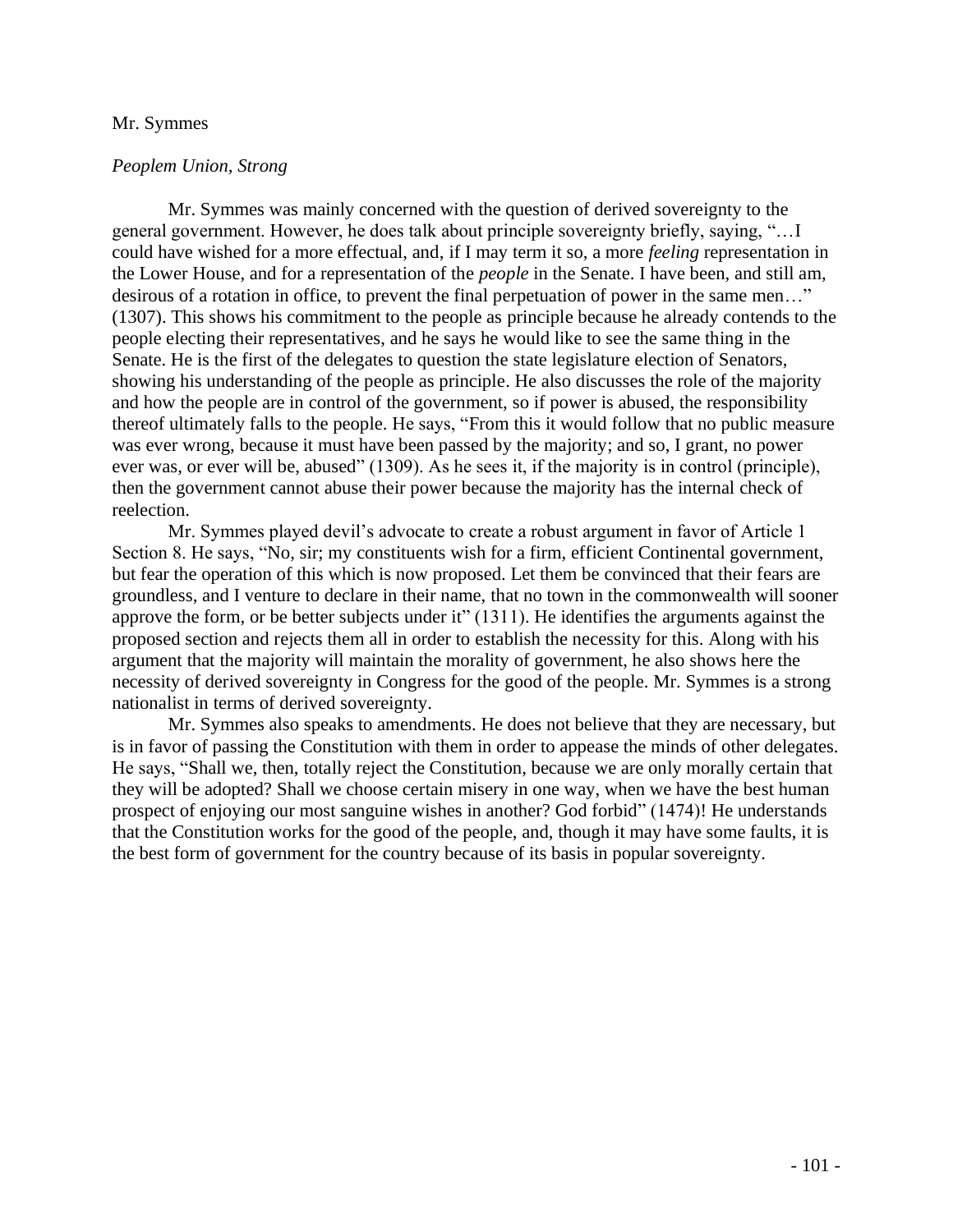# Gen. Brooks – Medford

# *People, Union, Strong*

Gen. Brooks speaks only to principle sovereignty in terms of derived sovereignty. He says, "…when that power is given, with proper checks, the danger is at an end. When men are answerable, and within the reach of responsibility, they cannot forget that their political existence depends upon their good behavior" (1255). He does not say whether he agrees with the notion of these derived powers, but we can infer that he is in favor given his understanding that checks and balances are enough to regulate a potential abuse of power. This also shows his commitment to the people as principle because they have the ability to hold representatives accountable, and they have the power to remove them from office should they not be working for the will of the people. He continues, "If that conduct excites suspicion, they are to be impeached, punished, (or prevented from holding any office, which is great punishment.) If these checks are not sufficient, it is impossible to devise such as will be so" (1255). This shows the powers of the principle (the people) to control their representatives. This also shows his commitment to derived sovereignty because, though he does not explicitly express his feelings towards the concept, his understanding that the people will always remain in control to reject tyrannical government is enough to grant such powers to Congress.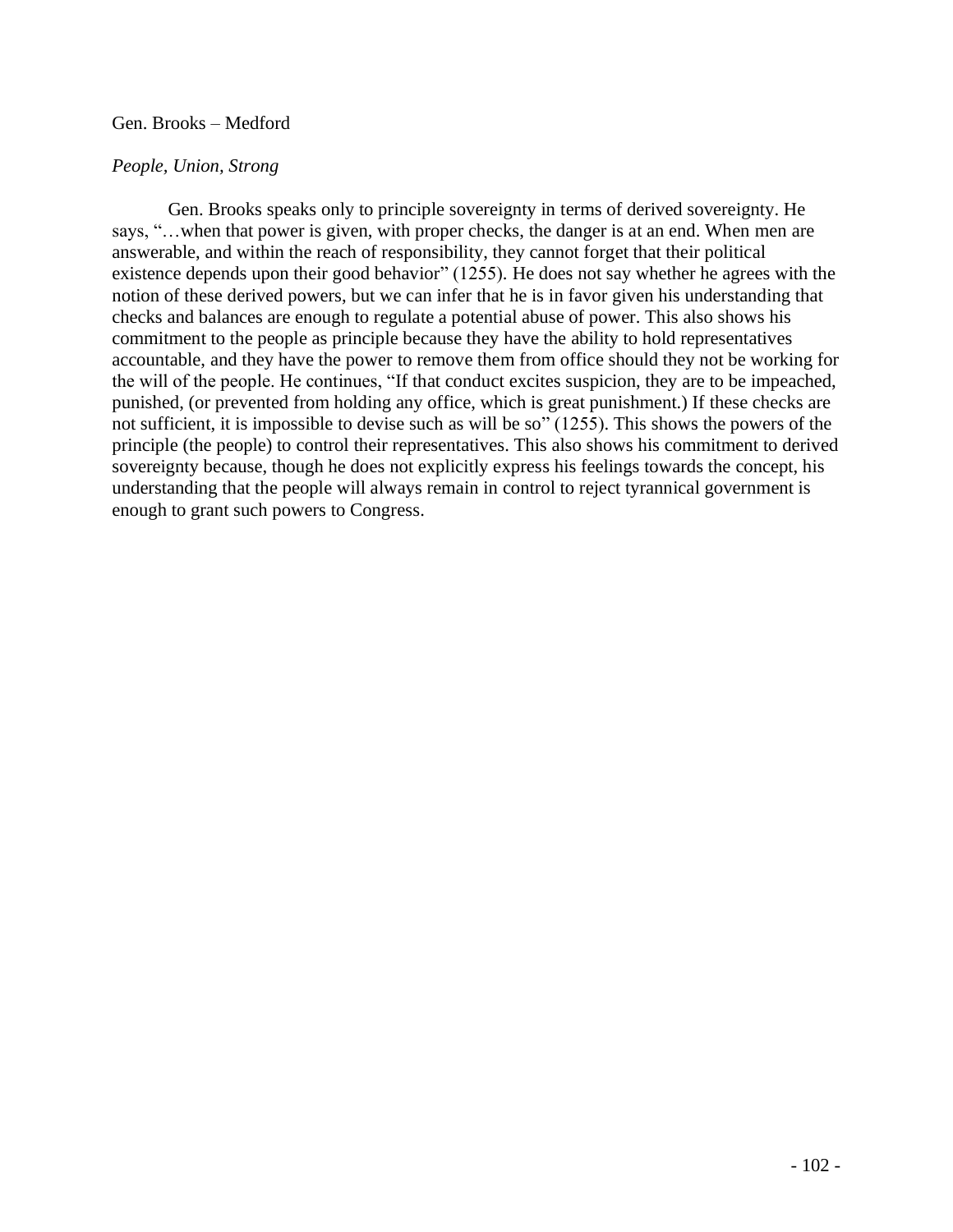# Mr. Bodman

*Weak*

Mr. Bodman spoke exclusively to derived sovereignty. Bodman voted against the Constitution, and he did not believe in the necessity of Congress to be vested with the powers provided in Article 1 Section 8. He says, "…the power given to Congress, to lay and collect duties, taxes, &c., as contained in the section under consideration, was certainly unlimited, and therefore dangerous; and wished to know whether it was necessary to give Congress power to do harm, in order to enable them to do good" (1290). He did not have an understanding that the checks of the principle (the people) would be sufficient in preventing an aristocracy in government. He continues, "…but if Congress has the power to lay taxes, and, in cases of negligence or non-compliance, can send a power to collect them, he thought that the idea of sovereignty was destroyed" (1290). Bodman thought that this was too much derived sovereignty in the hands of the general government. He expected a breach of power and did not see the necessity of Congress having the direct power of taxation.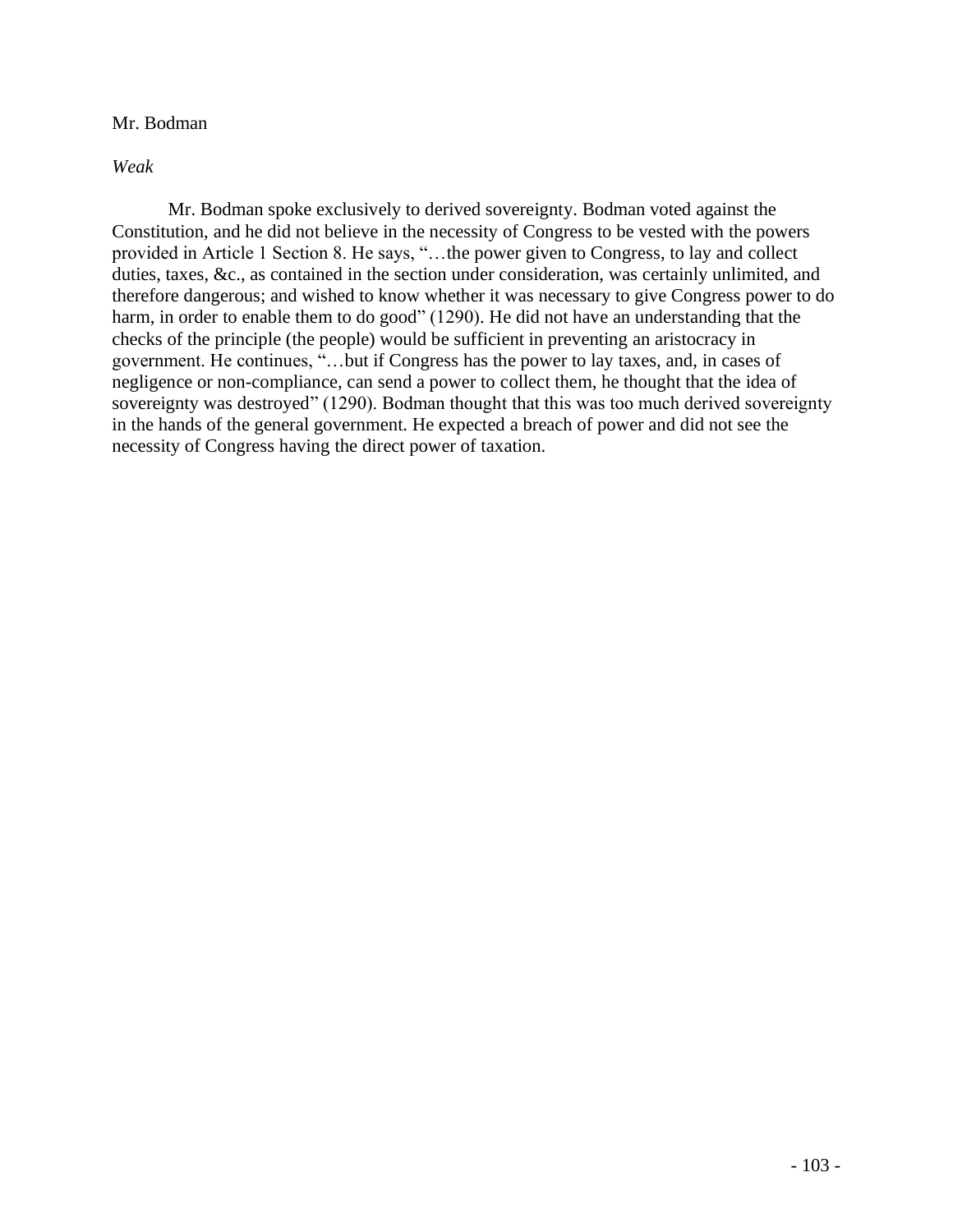### Hon. Mr. Turner

# *People, Union, Middle*

Mr. Turner is a skeptic of derived sovereignty and having too much power vested in Congress. He says, "But I do not wish to give Congress a power which they can abuse; and I wish to know whether such a power is not contained in this section? I think it is" (1224). Turner is worried that Congress will abuse their power, and so does not want to give them too much derived sovereignty. He continues, "Therefore, instead of giving Congress powers they may not abuse, we ought to withhold our hands from granting such as must be abused if exercised" (1226). This shows his skepticism for a breach of power, and his refusal to vest many powers in the hands of Congress. Though he does understand the necessity of Congress having certain powers, he does not think that the power of direct taxation should be included. He states, "…for by small degrees has liberty, in all nations, been wrested from the hands of the people. I know great powers are necessary to be given to Congress, but I wish they may be well guarded" (1226). He does not think that there are sufficient checks of the derived sovereign, so he is against vesting them with this power of taxation. He can be classified as "strong states" in terms of his understanding of derived sovereignty.

When amendments are introduced to the Constitution, Mr. Turner is swayed to vote in favor. He says, "I have been averse to the reception of this Constitution, while it was considered merely in its original form; but since the honorable Convention have pleased to agree to the recommendation of certain amendments, I acknowledge my mind is reconciled" (109). He still has issues with the Constitution, but these amendments are enough for him to vote to ratify as they reconcile some of his concerns for the liberties of the people.

Mr. Turner does not really discuss his understanding principle sovereignty, but he does express his understanding that a union form of government is necessary. He says, "The minds of gentlemen, throughout the nation, must be impressed with such a sense of the necessity of allimportant union, especially in our present circumstances, as must strongly operate in favor of a concurrence" (1472). This shows his understanding of the Constitution representing the American people and not the states. Based on the previously stated understanding of union, that the people are principle, it is reasonable to conclude that Mr. Turner also has this understanding.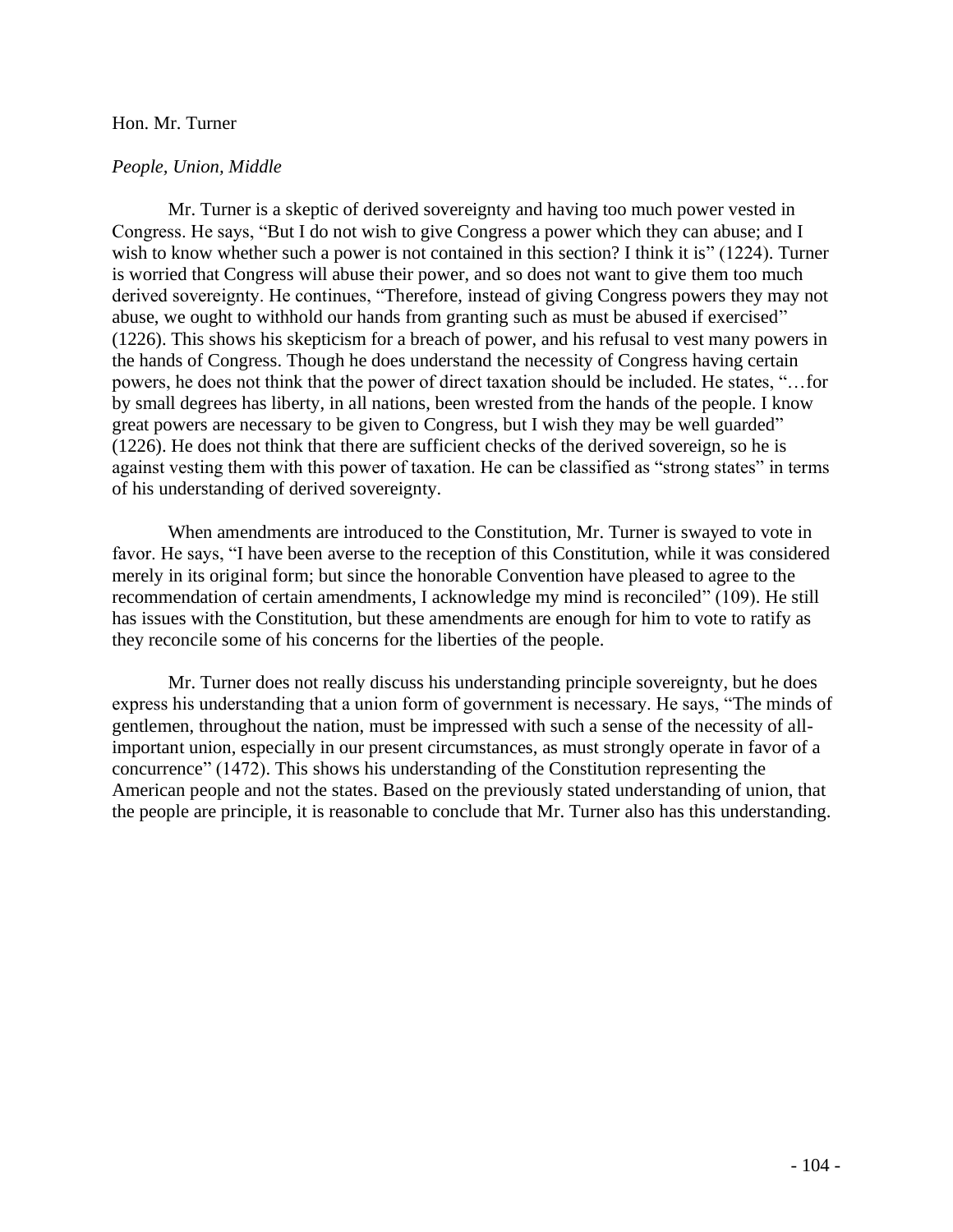Hon. Mr. White

*Weak*

Mr. White speaks solely to his understanding of derived sovereignty. In this understanding, Congress should not be vested with powers which could lead to abuse. He says, "…he was opposed to the section; he thought the security of the people lay in frequent elections; for his part, he would rather they should be for six months than for two years…" (5). White does not agree that Congress should have infrequent elections as this could jeopardize the security of the people. This speaks to his understanding of derived sovereignty, where he can be classified in the "strong states" camp. He continues, "…in giving this power, we give up every thing; and Congress, with the purse-strings in their hands, will use the sword with a witness" (1287). This is White's analysis of Congress having the power of direct taxation. He is against this idea, and thinks that this will only lead to abuse of the government.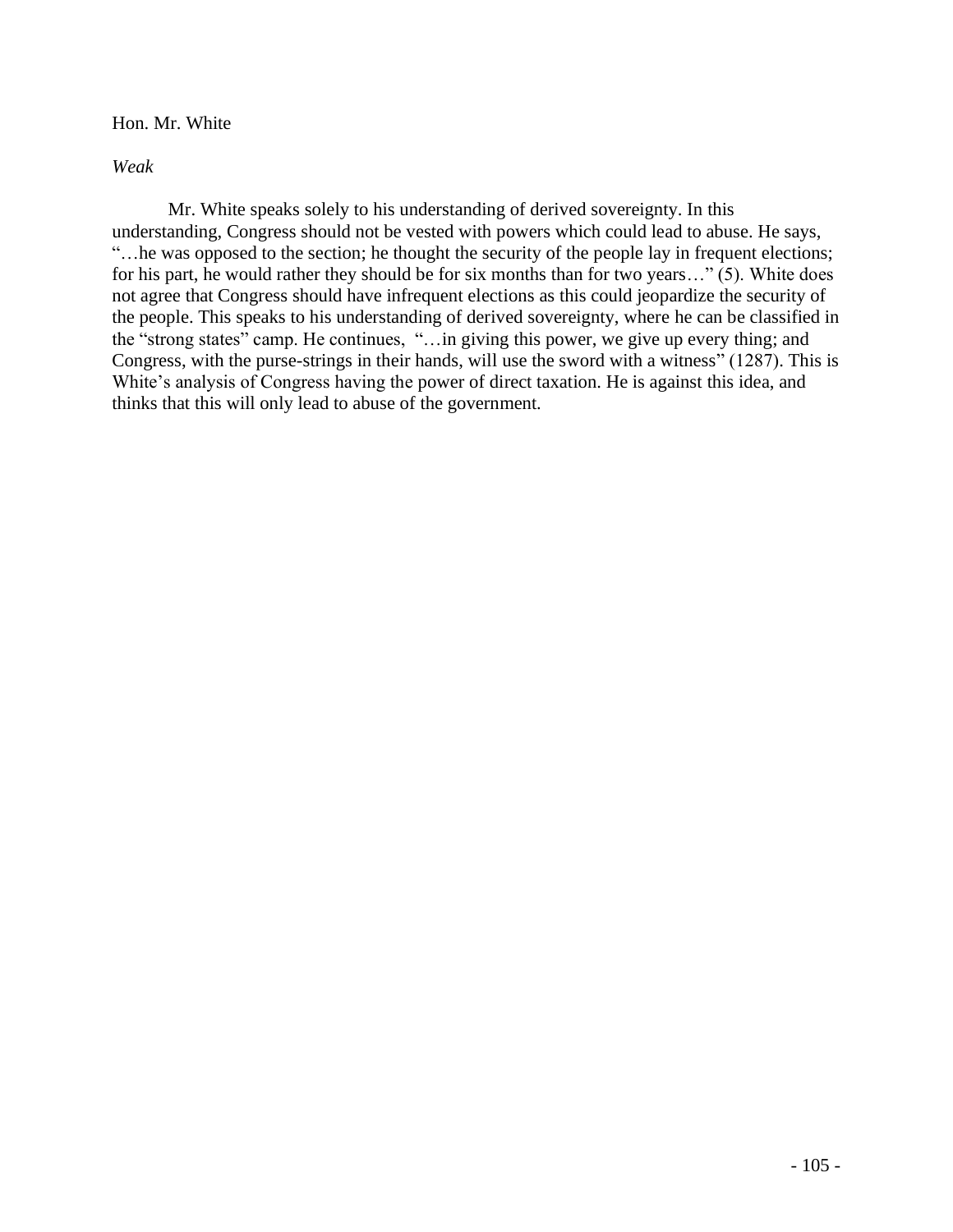# Rev. Mr. West

# *People, Strong*

Mr. West speaks only briefly in the Convention, but he speaks enough and on the topic of sovereignty to be classified in terms of his beliefs. He says, "Is it probable that we shall choose men to ruin us? Are we to object to all governments? and because power *may* be abused, shall we be reduced to anarchy and a state of nature? What hinders our state legislatures from abusing their powers? They may violate the Constitution; they may levy taxes oppressive and intolerable, to the amount of all our property" (1227). Mr. West believes that derived powers should be granted to the general government. He is not worried about abuse of power because, as he states, we elect the governments. While he does not state who exactly "we" are, it is reasonable to assume he is speaking of the people as his argument in favor of derived sovereignty is consistent with other delegates who also have an understanding of the people as principle sovereign.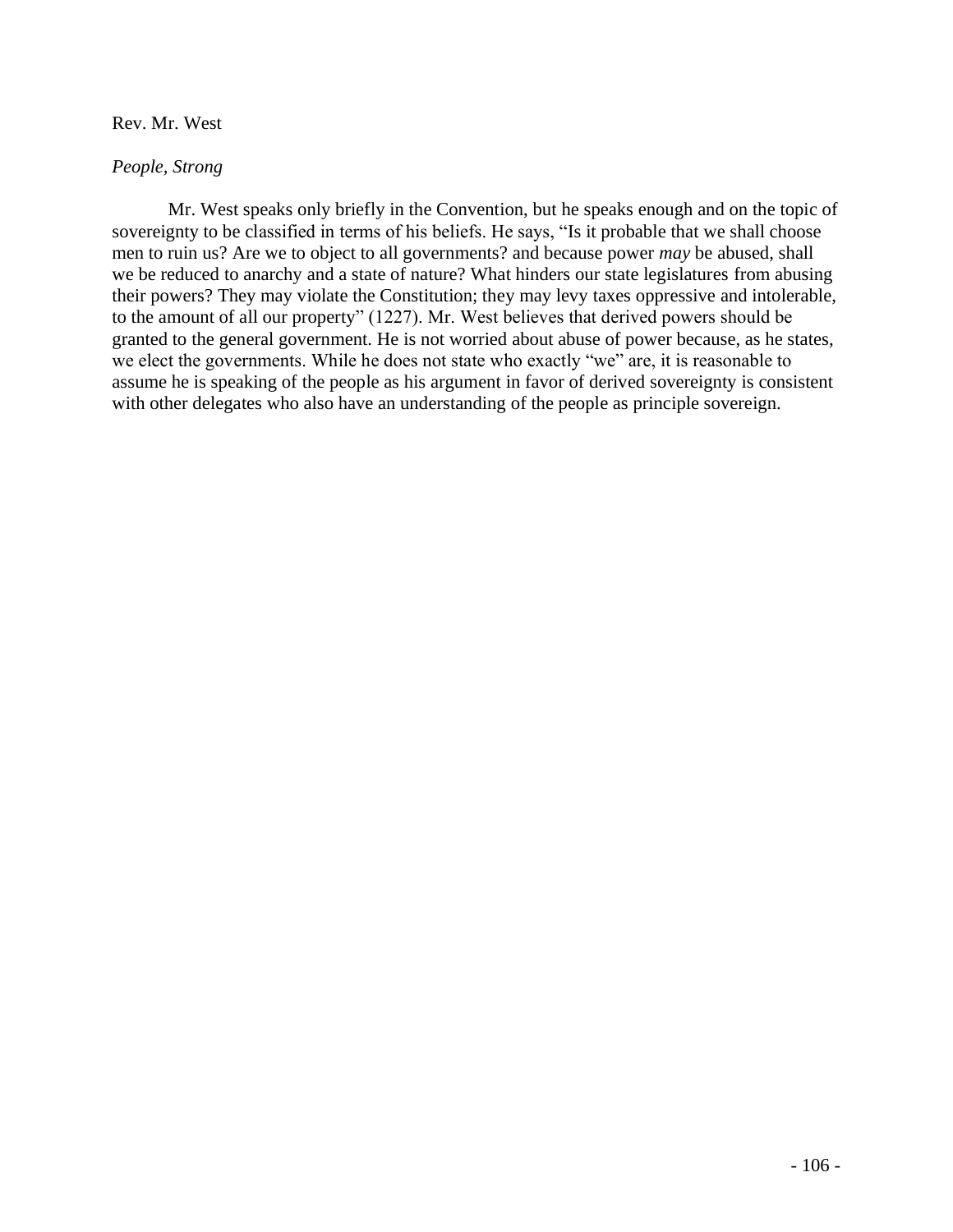# Mr. Barrell

# *Middle*

Mr. Barrell speaks to his concerns with the Constitution, but ultimately states that he is in favor of ratification with or without amendments. On the topic of derived sovereignty, he says, "Congress will be vested with more extensive powers than ever Great Britain exercised over us; too great, in my opinion, to intrust with any class of men…while we consider them as men of like passions, the same spontaneous, inherent thirst for power with ourselves, great and good as they may be, when they enter upon this all-important charge, what security can we have that they will continue so" (1448)? Mr. Barrell is concerned that Congress could abuse their power should they be awarded so much derived sovereignty. He can be classified in the "strong states" camp in terms of derived sovereignty. However, despite his concerns of aristocracy, Mr. Barrell is still in favor of the Constitution as it stands. He does not expressly speak to the checks and balances which would prevent this breach of power in Congress, but he does understand the role of the government to be for protection of the people. He says, "…I think it becomes us, as wise men, as the faithful guardians of the people's rights, and as we wish well to posterity, to propose such amendments as will secure to us and ours that liberty without which life is a burden" (1449). The ultimate goal is to protect the rights of the people, as Mr. Barrell understands. This shows his commitment to popular sovereignty.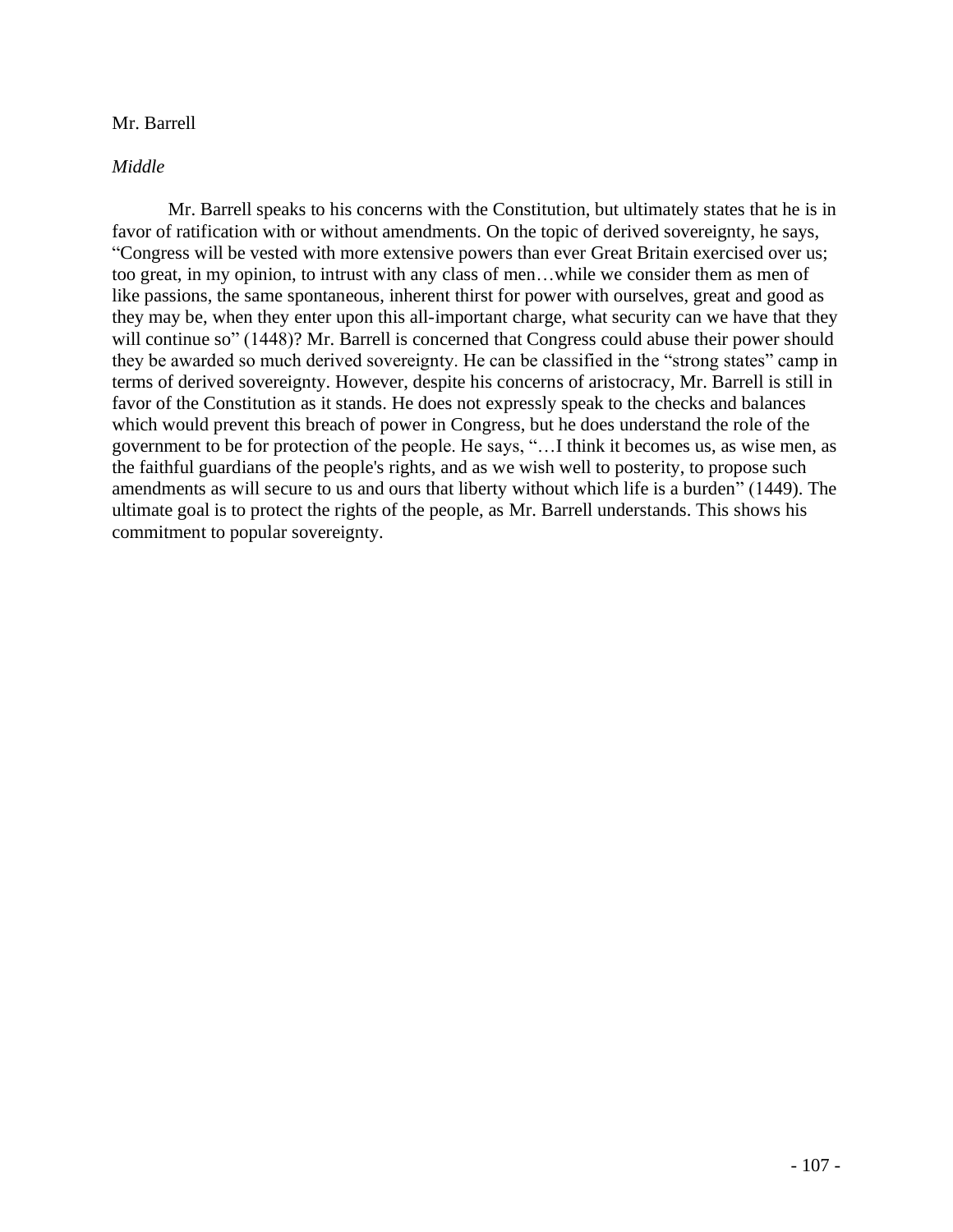### Mr. Nason

### *State Governments. Confederacy, Weak*

Mr. Nason is against awarding Congress extensive derived sovereignty. He is so focused on the liberty of the people and has an understanding that the Constitution will infringe upon this. He says, "I beg the indulgence of this honorable body to permit me to make a short apostrophe to Liberty. O Liberty! thou greatest good! thou fairest property! with thee I wish to live — with thee I wish to die! Pardon me if I drop a tear on the peril to which she is exposed; I cannot, sir, see this brightest of jewels tarnished…" (1397). Nason does not think that government will work to protect the liberties of the people, but rather that the Constitution gives them the means to undermine these liberties.

Mr. Nason also believes that the government should be a confederacy rather than a union, and he therefore identifies the principle as being the state governments. He states, "We are under oath: we have sworn that Massachusetts is a sovereign and independent state. How, then, can we vote for this Constitution, that destroys that sovereignty" (1397)? He speaks to the state as the sovereign and the delegates of the state as voting for ratification. Here, he provides a robust understanding of the state governments as principle sovereign.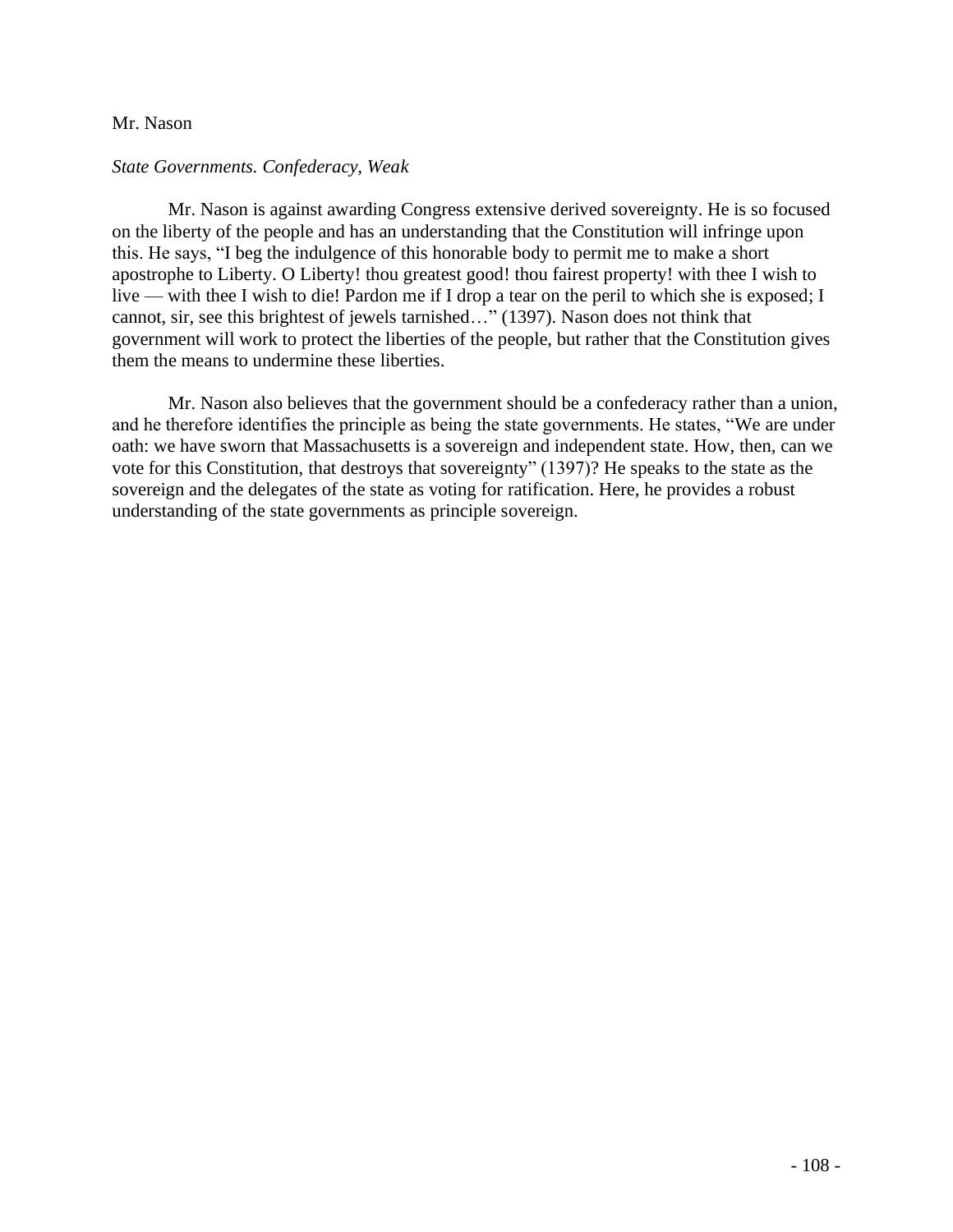# Mr. Singletary

# *Weak*

Mr. Singletary does not think that Congress should be given many derived powers. Regarding the derived powers of Congress, he says, "…does not this Constitution do the same? Does it not take away all we have — all our property? Does it not lay *all* taxes, duties, imposts, and excises? And what more have we to give" (1345)? Singletary is fearful that Congress will take the meager citizens for everything they have. He does not understand the checks and balances associated with representation, and so he thinks that Congress is going to become a power-ridden aristocracy. Singletary is trying to protect the common person, and so he does not agree with the derived power of Congress of direct taxation.

Mr. Singletary is worried that the representation of Congress will be a means of undermining people who are not as successful as the representatives are. He says, "These lawyers, and men of learning, and moneyed men, that talk so finely, and gloss over matters so smoothly, to make us poor illiterate people swallow down the pill, expect to get into Congress themselves; they expect to be the managers of this Constitution, and get all the power and all the money into their own hands, and then they will swallow up all us little folks…" (1345). This further shows Singletary's objection to derived sovereignty providing Congress the power of taxation. Singletary has a deep-set fear of tyranny. He does, however, make huge assumptions here as to what will happen in Congress, and arguably this is because he is not very well educated himself and simply cannot understand what the Constitution, or delegates to the Convention, are truly talking about. Singletary is very concerned with the status of the lesseducated. This shows that he may identify with them in terms of his confusion surrounding this debate. Should this be the case, the classification of Singletary could be compromised because we cannot get an accurate understanding of his feelings based upon the barrier of language.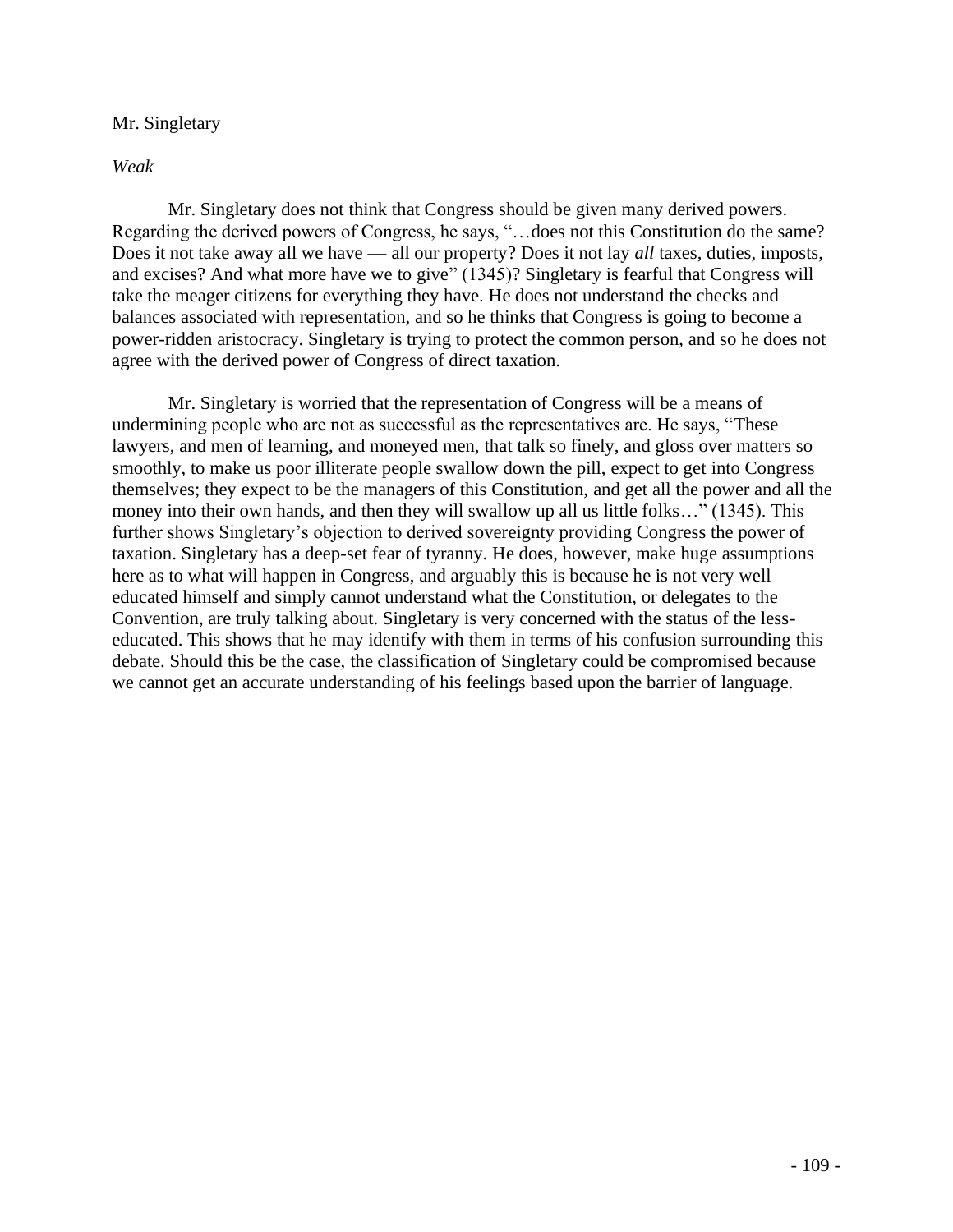# Capt. Snow

# *People, Union, Strong*

Capt. Snow is in favor of Congress having the delegated power of taxation. He says, "It has been said, Mr. President, that there is too much power delegated to Congress by the section under consideration. I doubt it; I think power the hinge on which the whole Constitution turns" (14). He continues to discuss the necessity of Congress to have such power in order to protect the people.

He also understands the people as principle. He states, "…as the man is accountable for his conduct, I think there is no danger" (1228). His understanding of the man (representatives) being accountable for their actions indicates an understanding of the people as principle because they will remove a representative who is not accountable for his actions. This also presupposes his understanding of a union as it is consistent to have this align with the people as principle.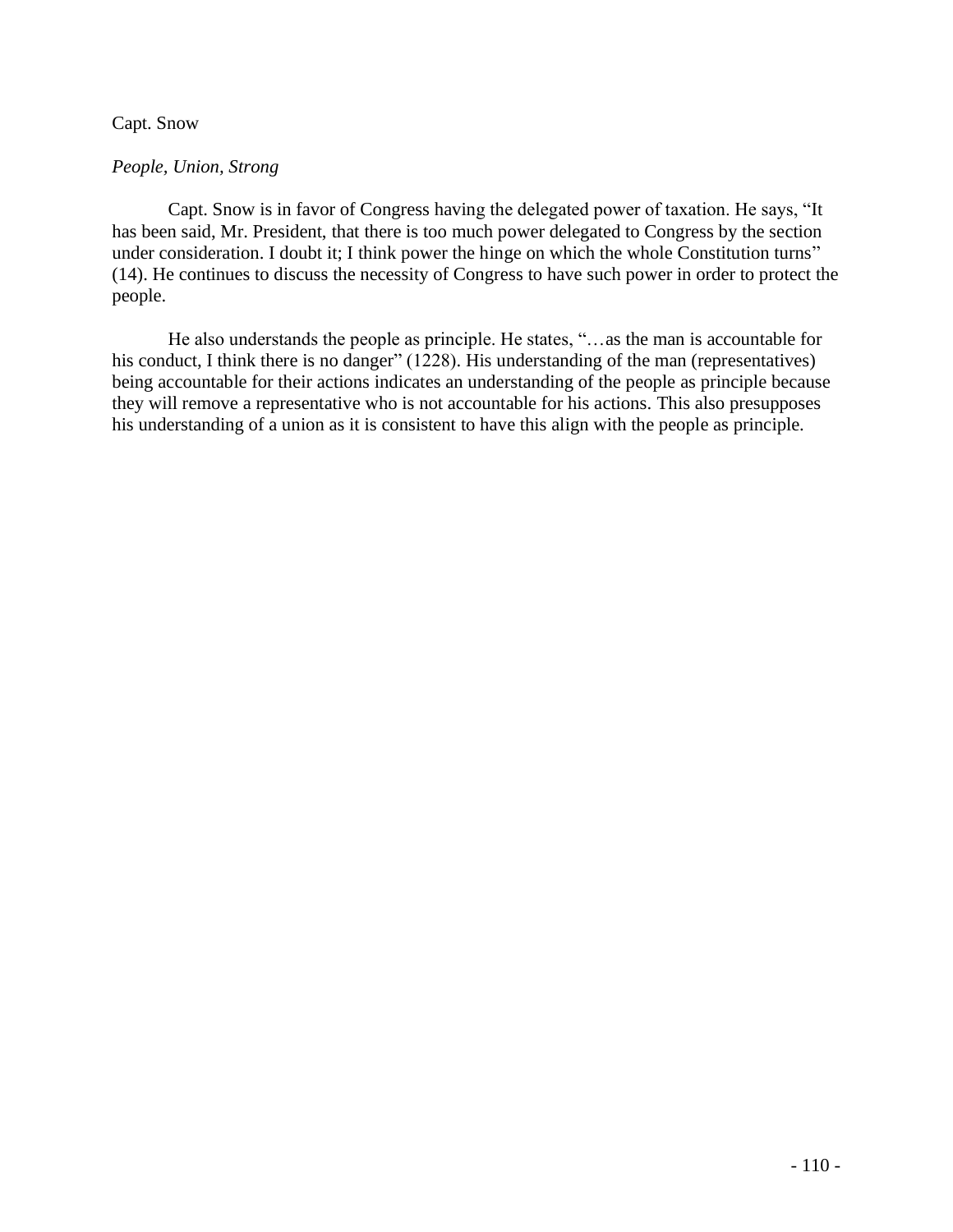# **Appendix 2: Virginia Vignettes**

### Mr. Pendleton

#### *Union, People, Strong*

Mr. Pendleton is the first delegate to speak at the Virginia State Ratifying Convention, and he was the president of this convention. He spoke largely to his concern of the citizens. His top priority was the citizens and their protection. He says, "This Constitution was transmitted to Congress by that convention; by the Congress transmitted to our legislature; by them recommended to the people; the people have sent us hither to determine whether this government be a proper one or not" (6). Mr. Pendleton speaks to the necessity of the people to approve of this government. He speaks to the delegates solely as keepers of the public good, and he works to support that as best as possible through his record of the debate.

Mr. Pendleton largely disagrees with the ideas of Patrick Henry in terms of principle sovereignty. He says, when speaking against Mr. Henry, "We, the people, is thought improper. Permit me to ask the gentleman who made this objection, who but the people can delegate powers? Who but the people have a right to form government" (37)? This shows his support for the people as principle sovereign. The people should choose the delegation of powers, as he explains, so the people are the principle sovereign.

With regard to the Union/Confederacy distinction, Mr. Pendleton supports a union. He says, "If the objection be, that the Union ought to be not of the people, but of the state governments, then I think the choice of the former very happy and proper. What have the state governments to do with it" (37)? Mr. Pendleton supports a union, and further expresses his understanding of the people as principle.

Mr. Pendleton supports strong derived sovereignty. He says, "Government must then have its complete powers, or be ineffectual; a legislature to fix rules, impose sanctions, and point out the punishment of the transgressors of these rules; and executive to watch over officers, and bring them to punishment; a judiciary, to guard the innocent, and fix the guilty, by a fair trial" (39). Mr. Pendleton speaks up again in regard to derived sovereignty when Section 8 is introduced to the convention. He says, "This exclusive power is limited to that place solely, for their own preservation, which all gentlemen allow to be necessary" (440). Mr. Pendleton likes Section 8 and doesn't think that it should be altered.

Mr. Pendleton falls silent for much of the debate. He is silent from page 39-292, not returning until the defense tries to commit back to a Confederation, where he speaks up in favor of the union (293). Additionally, he discusses representation and how he finds this to be representative of the people (299).

He speaks back up towards the end of the debate, speaking to his understanding of the necessity of a judiciary (517-522). He continues, "When the Constitution says that the trial shall be by jury, does it not say that every incident will go along with it? I think the honorable gentleman was mistaken yesterday in his reasoning on the propriety of a jury from the vicinage" (546). He says this when speaking to his understanding that criminal cases would be included under Art. 3. He continues, "Trial by jury is secured by this system in criminal cases, as are all the incidental circumstances relative to it. The honorable gentleman yesterday made an objection to that clause which says that the judicial power shall be vested in one Supreme Court, and such inferior courts as Congress may ordain and establish" (547). Mr. Pendleton agrees with the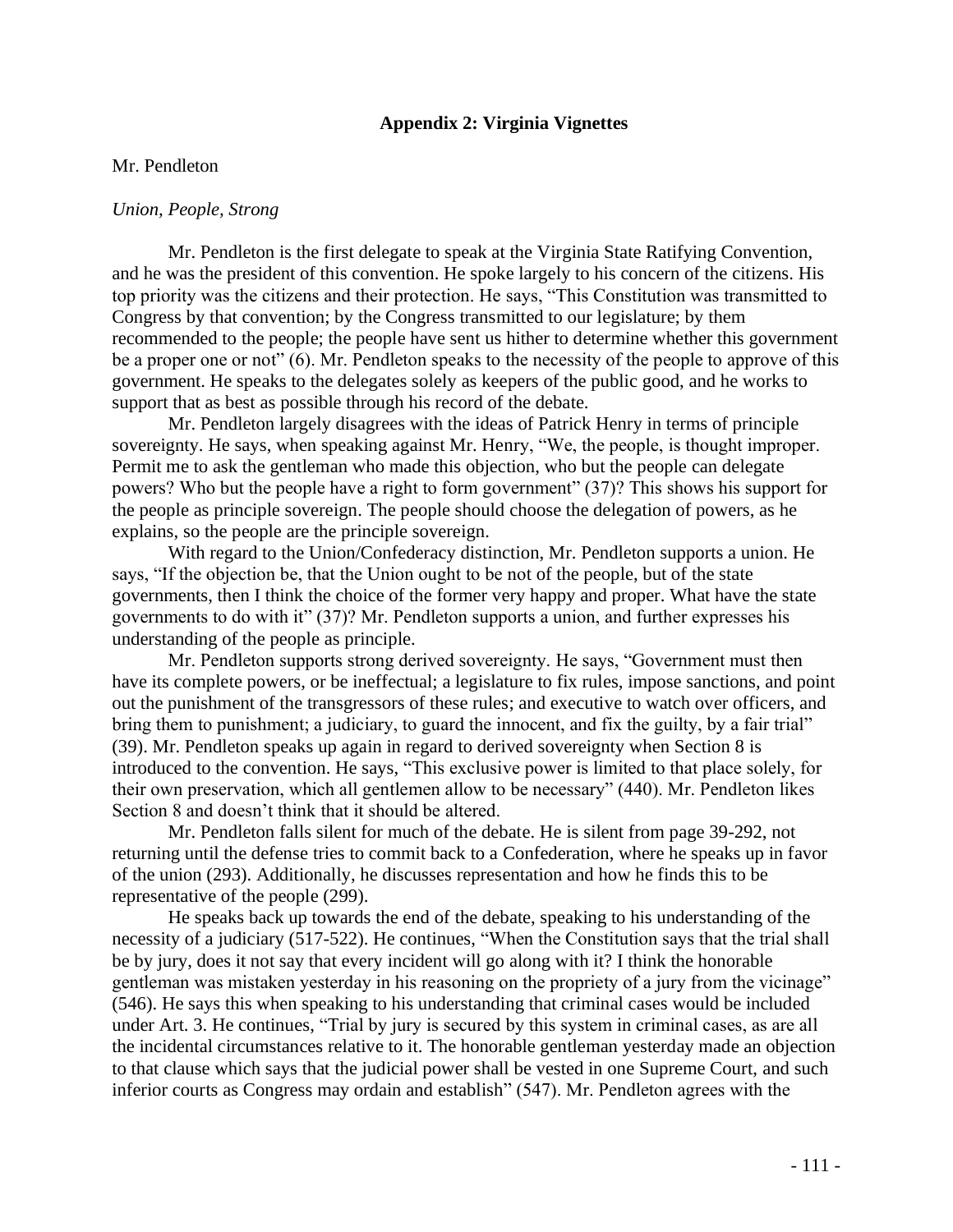Article at hand and thinks that it is sufficient in its checks and protection of the people. With regard to the principle sovereign of the judiciary, he says, "Of the two objects of judicial cognizance, one is general and national, and the other local. The former is given to the general judiciary, and the latter left for the local tribunals" (548). He understands the separation between the states and federal governments when speaking to the roles of the judiciary. He thinks that this separation is necessary, but also already properly identified in the language of the Constitution. He also disagrees with the proposed amendments of Mr. Mason.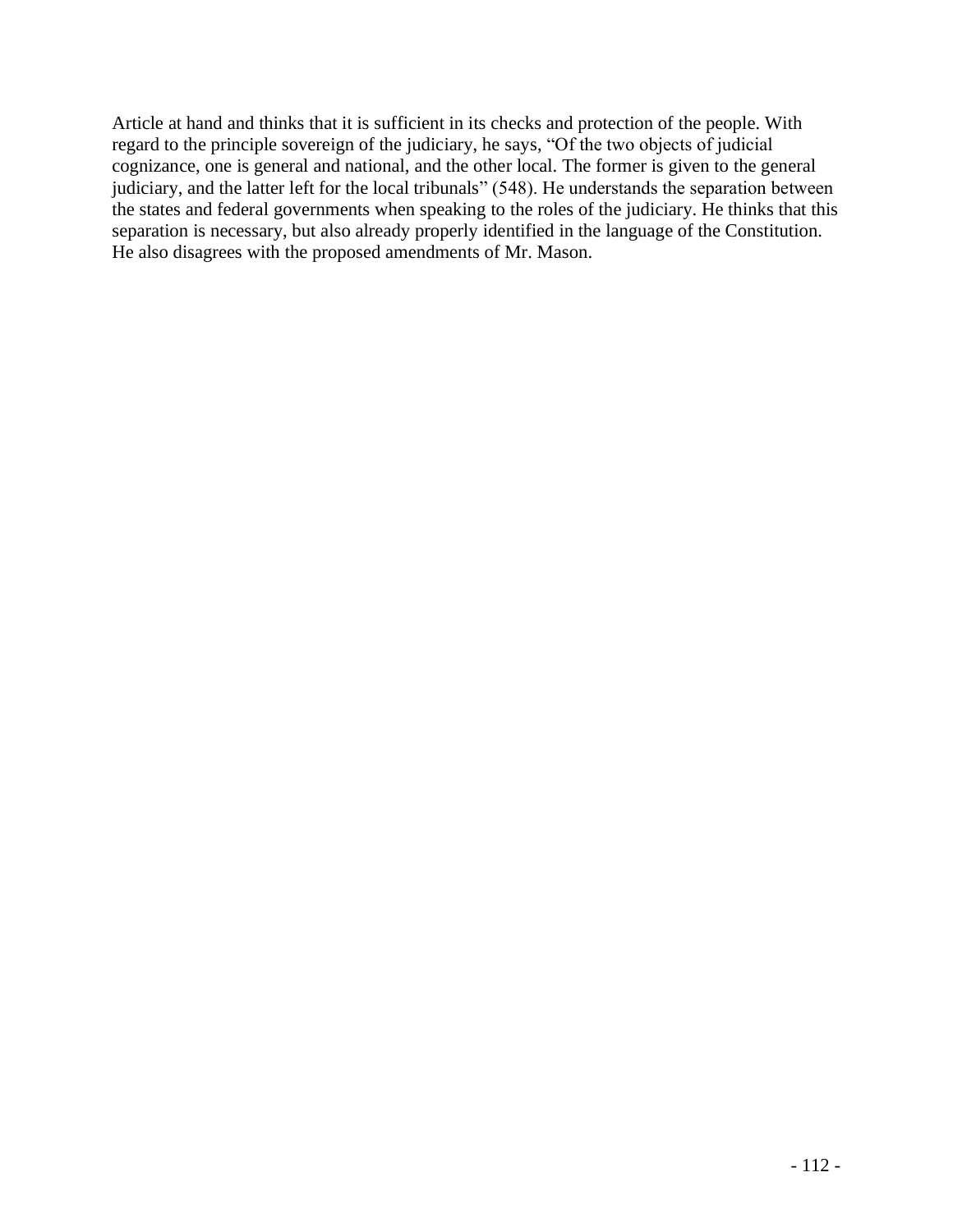#### Mr. Wilson Nicholas

# *Union, People, Strong*

Mr. Nicholas begins his first speech of the convention with discussion of Article 1 Section 2 regarding the qualification of electors. He says, "A qualification that gives a right to elect representatives for the state legislatures, gives also, by this Constitution, a right to choose representatives for the general government" (8). This shows Mr. Nicholas' commitment to the people as principle because he understands them to elect both their state representatives and their federal representatives, and he has no problem with this. This is further proven with his understanding of the people choosing their representatives as being consistent with the will of the people and not breaching their liberty. He says, "The possible abuse here complained of never can happen as long as the people of the United States are virtuous" (10). Since the people can control who gets put into government, they are principle.

When speaking to derived sovereignty, Mr. Nicholas says, "...they first suppose that Congress, from a love of power natural to all, will, in general, abuse that with which they are invested; and then they would make us apprehend that the House of Representatives, notwithstanding their love of power, (and it must be supposed as great in a branch of Congress as in the whole,) will give out of their hands the only check which can insure to them the continuance of the participation of the powers lodged in Congress in general" (13). He says this when speaking to the number of representatives who should be in office, but explains that this ultimately doesn't matter, so long as the people are happy with their choices for representation, that's the most important aspect to this government. Mr. Nicholas continues on the topic of derived sovereignty later in the convention. He gets into a bit of an argument with Mr. Henry as well as Mr. Grayson over Section 8. He says, "We must either empower them to employ, and rely altogether on, a standing army; or depend altogether on militia; or else we must enable them to use the one or the other of these two ways, as may be found most expedient" (389). Mr. Nicholas then continues to argue against the use of standing armies because they are ineffective and could jeopardize the American country (389).

Regarding Art. 2, he says, "The worthy member says the weight of power ought to be in this part of the continent, because the number of inhabitants will be greater here. If so, every freeholder having a right to vote for the President, by the interposition of electors, will attend to his interests. This is a sufficient check" (502). He has the same defense for the President as he does Representatives: since the people elect them, the elected officials have to respond to their desires or else be removed from office.

Mr. Nicholas also argues in favor of a union, saying, "The most valuable right of a part of the community has been invaded. By whom? By Congress, under the existing system, -- the worthy member's favorite Confederation. Is this an argument to continue that Confederation? Does it not prove that that Confederation is not sufficient for the purposes for which it was instituted" (356)? Here, he is speaking against Mr. Henry with regard to his arguments in favor of a Confederation.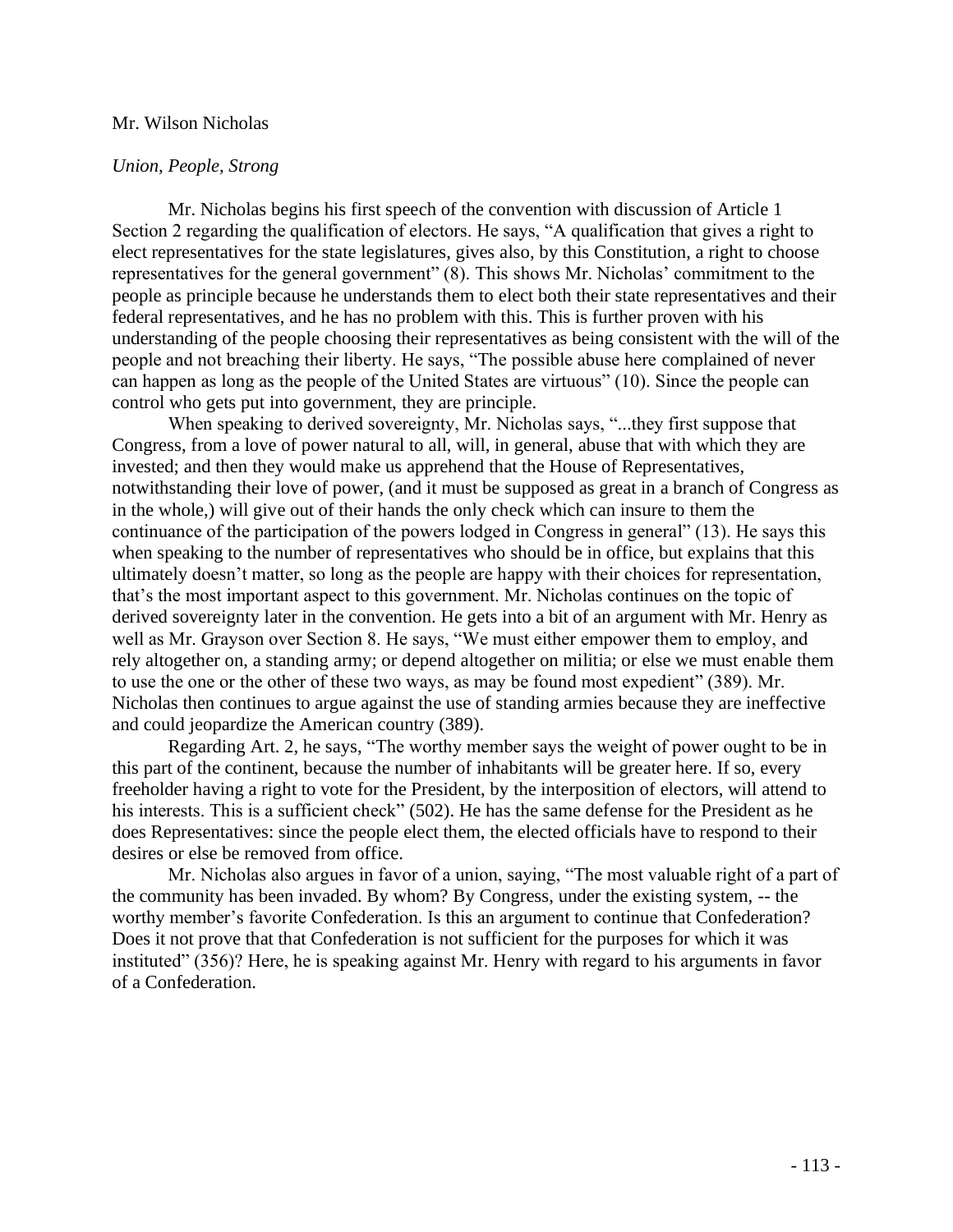### Mr. George Nicholas

## *Union, People, Strong*

Mr. George Nicholas is in favor of ratification of the Constitution. He says, "…if this Constitution be adopted, the western countries will be lost. It is better that a few countries should be lost, than all America. But, sir, no such consequence can follow from its adoption. They will be much more secure than they are at present" (237). Further, he expresses his commitment to the union, "He tells us that our present government is strong. How can that government be strong which depends on humble supplications for its support? Does a government which is dependent for its existence on others, and which is unable to afford protection to the people, deserve to be continued" (237)? Here he shows the inherent flaws in the Articles and why the switch to a union is necessary.

When speaking to derived sovereignty, Mr. Nicholas says, "There are many strong reasons to expect that the adoption of this system will be beneficial to the back country, and that their interest will be much better attended to under the new than under the old government" (239). He says this when the conversation turns to exploration of the Mississippi and Sec. 8 of the Constitution regarding treaties. Mr. Nicholas thinks that the best way to address this exploration is through the union, and through the derived power of Congress. To this end, Mr. Nicholas supports strong derived sovereignty. He continues, again speaking to Sec. 8, "The first clause gives the general government power to call them out when necessary. Does this take it away from the states? No. But it gives an additional security; for, besides the power in the state governments to use their own militia, it will be the duty of the general government to aid them with the strength of the Union when called for" (427). Mr. Nicholas points out that the purpose of this clause is to force the states and the general government to work together. So, he's okay with the grant of power provided. He does, however, agree with the continuance of the slave trade, but only so that the Southern states would be willing to join the union (456). He is also okay with Sec. 10, saying, "This clause does not hinder them from doing it, because the state never could do it; the jurisdiction of such general objects being exclusively vested in Congress" (476). Here, he is speaking to ex post facto laws and the Continental debt. He thinks that this should be a general government concern rather than a state concern. With regard to Article 3, he speaks against the understanding of Mr. Henry, showing his commitment to the article at hand (580-581).

He supports the people as principle sovereign. He says, "…the people retain what is not conferred on the general government, as it is by their positive grant that it has any of its powers" (246). The government only holds powers based on what the people are willing to grant to it, proving the understanding of the people as principle sovereign. Further, he adds, "The people have depended on their representatives. They will not consent to pass an act to infringe it, because such an act would irritate the nation" (247). The people will choose proper representatives to the general government because that is their only connection to their government.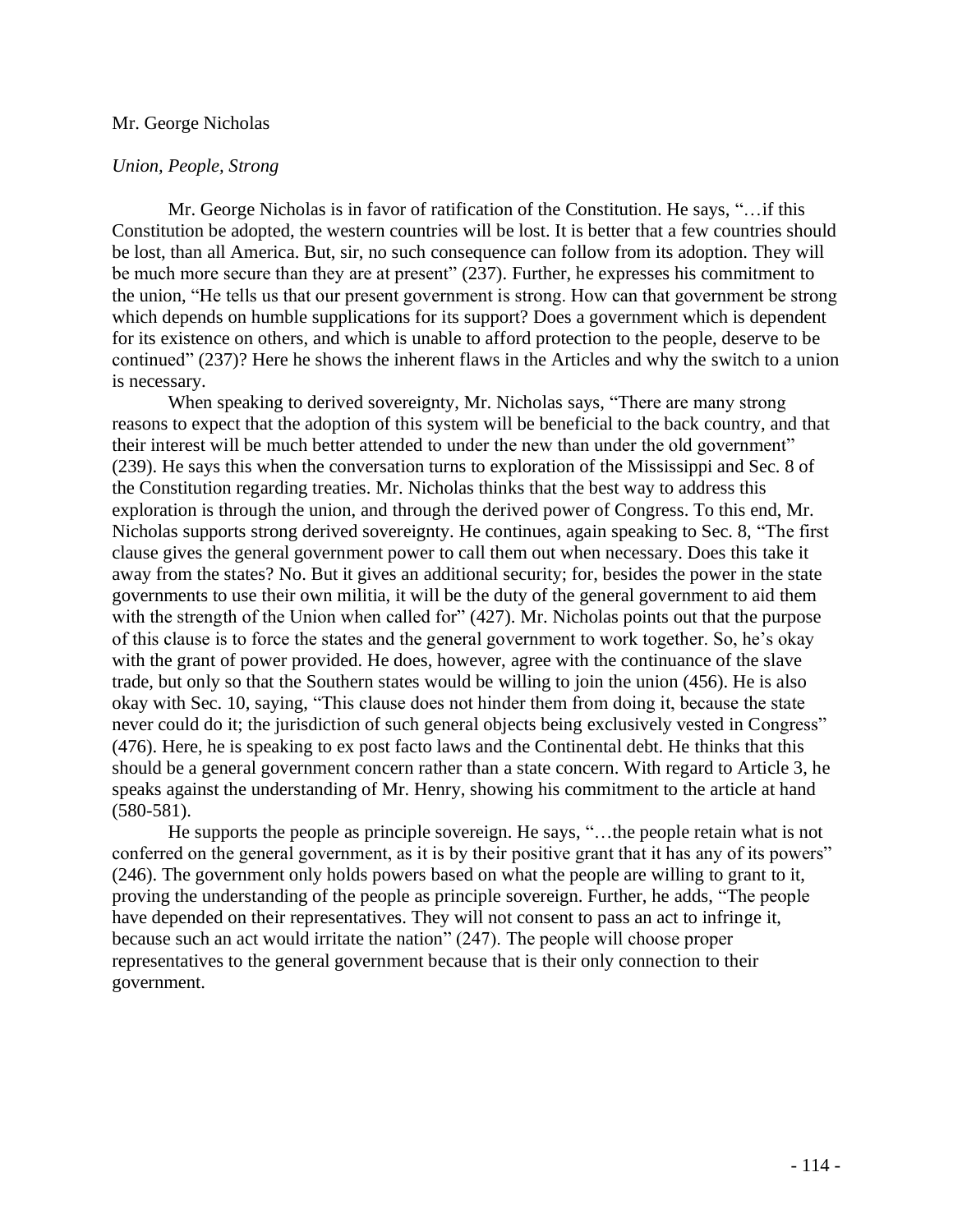#### Mr. Henry

#### *Confederacy, State Governments, Weak*

Mr. Henry is very outspoken against the Constitution. He says, "That this is a consolidated government is demonstrably clear; and the danger of such a government is, to my mind, very striking" (22). Mr. Henry detests the Constitution at hand and wants to go back to the confederation. He continues, "Who authorized them to speak the language of, We, the people, instead of, We, the states? States are the characteristics and the soul of a confederation. If the states be not the agents of this compact, it must be one great, consolidated, national government, of the people of all the states" (22). He strongly disapproves of the union. He also speaks rather ill of the delegates who do support the Constitution, because he thinks that this implies that they're working against the will of the people and putting their liberties at danger.

When speaking to derived sovereignty, Mr. Henry says, "You are told there is no peace, although you fondly flatter yourselves that all is peace; no peace; a general cry and alarm in the country; commerce, riches, and wealth, vanished; citizens going to seek comforts in other parts or the world; laws insulted; many instances of tyrannical legislation. These things, sir, are new to me. He has made the discovery. As to the administration of justice, I believe that failures in commerce, &c., cannot be attributed to it" (139). Henry points out the sort of hypocrisy of the people on the other side. They seem to be arguing for peace and liberty of the people, but as he sees it, the union directly undermines this because it violates these things. He is not in favor of anything regarding the Constitution, and battles everything proposed within it. He and Mr. Madison go back and forth arguing over the language of the Constitution and what it implies. However, most of his speeches consist of him rambling about the necessity of the Confederacy and the abuse of the Constitution. He is the first delegate, however, to speak about the necessity of a Bill of Rights. The convention reports, "Mr. Henry then declared a bill of rights indispensably necessary; that a general positive provision should be inserted in the new system, securing to the states and the people every right which was not conceded to the general government…" (150). The only way that Mr. Henry thought that the Constitution would be even remotely okay, though he still wouldn't ratify, is if it included a Bill of Rights. In his understanding, this is the only way to secure the liberties of the people.

Regarding principle sovereignty, he says, "It will destroy the state governments, and swallow the liberties of the people, without giving previous notice" (156). He thinks that the only way to effectively secure the rights of the people is through a confederacy, so he views the states as principle. To this end, he also doesn't agree with the ratification of government. He continues, "Notwithstanding two of their provinces have paid nothing, yet I hope the example of Holland will tell us that we can live happily without changing our present despised government Cannot people be as happy under a mild as under an energetic government" (160-161). He thinks that the call for a new energetic government is unreasonable and uncalled for. Mr. Henry thinks that these things are already founded in the Confederacy. He would rather remain with this government.

When the debate was discussing the powers of Congress, Mr. Henry said, "I cannot understand the implication of the honorable gentleman, that, because Congress may arm the militia, the states cannot do it: nor do I understand the reverse of the proposition. The states are, by no part of the plan before you, precluded from arming and disciplining the militia, should Congress neglect it" (178). He has a lot of issues with Article 1, and he doesn't like the amount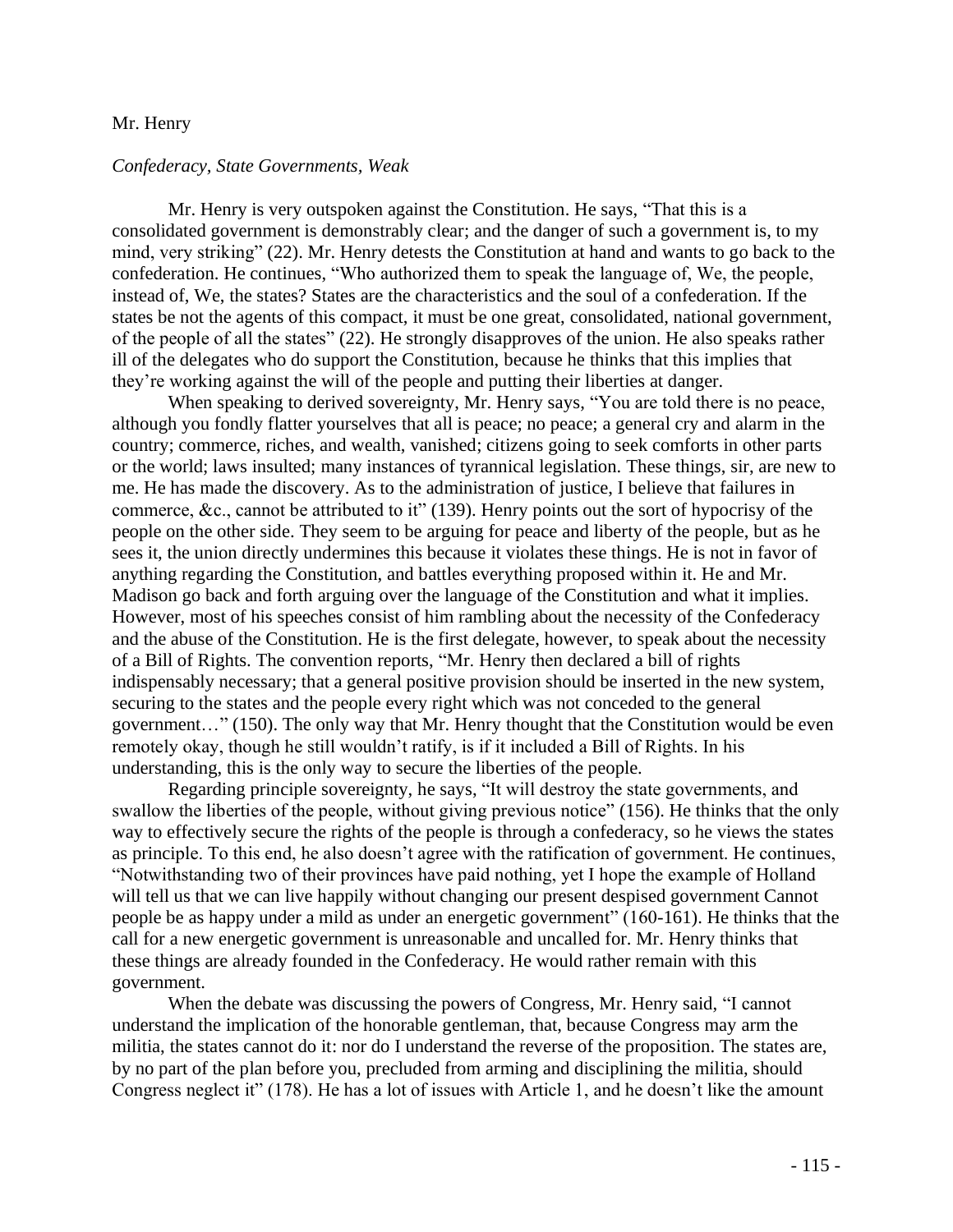of derived sovereignty that Congress will now hold. He falls silent for some of the debate, following his series of day-long speeches. But, every time he does speak, it is against the Constitution. He thinks that the representatives will work against the will of the people, saying, "They are bound by honor and conscience to act with integrity, but they are under no constitutional restraint" (316). According to Mr. Henry, the representatives to the general government cannot be trusted because they have no Constitutional obligation to maintain the will of the people. To him, this is the most important aspect of governance.

When the question of exploring the Mississippi River comes to discussion, Mr. Henry says, "If Congress should, for a base purpose, give away this dearest right of the people, your western brethren will be ruined. We ought to secure to them that navigation which is necessary to their very existence" (352). He thinks that the exploration of the country should be left to the states, and not the general government. He thinks that if the general government has this kind of ability, they will use it to undermine the American people to work for the national interest rather than their personal interest. He also doesn't agree with Sec. 6, saying, "some other gentleman would have objected to this part. The pay of the members is, by the Constitution, to be fixed by themselves, without limitation or restraint. They may therefore indulge themselves in the fullest extent" (368). Mr. Henry thinks that Congress' ability to choose their own wages is absolutely absurd. With this, they are quite literally allowed to steal from the American people through the language of the Constitution. This is completely ridiculous to Mr. Henry. Though, he finds most everything to be ridiculous which regards this Constitution. He continues, "This theoretic inconvenience of leaving to Congress the fixing their compensations is more than counterbalanced by this in the Confederation — that the state legislatures had a right to determine the pay of the members of Congress, which enabled the states to destroy the general government" (370-371). When the conversation turned to the control over the militia, he says, "If the states have the right of arming them, &c., concurrently, Congress has a concurrent power of appointing the officers, and training the militia. If Congress have that power, it is absurd" (386). He thinks that Congress holding all of these enormous powers is incredibly abusive, and he speaks against all of Art. 1.

As the debate continues, the scope moves from Article 1 to the concept of a Bill of Rights as well as the other Articles. He says, "…the necessity of a bill of rights appears to me to be greater in this government than ever it was in any government before" (445). He is in strong support of the Bill of Rights because he sees this as the only way to secure the individual liberties necessary to the American people. When speaking to the role of the Executive, he says, "…gentlemen say that the king of Great Britain has the same right of making treaties that our President has here. I will have no objection to this, if you make your president a king" (502). He argues that the role of this President is very different from the British King in terms of treaties because the President is much more powerful than the King. He continues, "When you yourselves have your necks so low that the President may dispose of your rights as he pleases, the law of nations cannot be applied to relieve you. Sure I am, if treaties are made infringing our liberties, it will be too late to say that our constitutional rights are violated" (503). The President, to him, is just as abusive as Congress is.

Speaking to Art. 3, he says, "…there is to be a trial by the jury in the state where the fact was committed; but, sir, this state, for instance, is so large that your juries may be collected five hundred miles from where the party resides — no neighbors who are acquainted with their characters, their good or bad conduct in life, to judge of the unfortunate man who may be thus exposed to the rigor of that government" (578-579). The judicial system as set up by the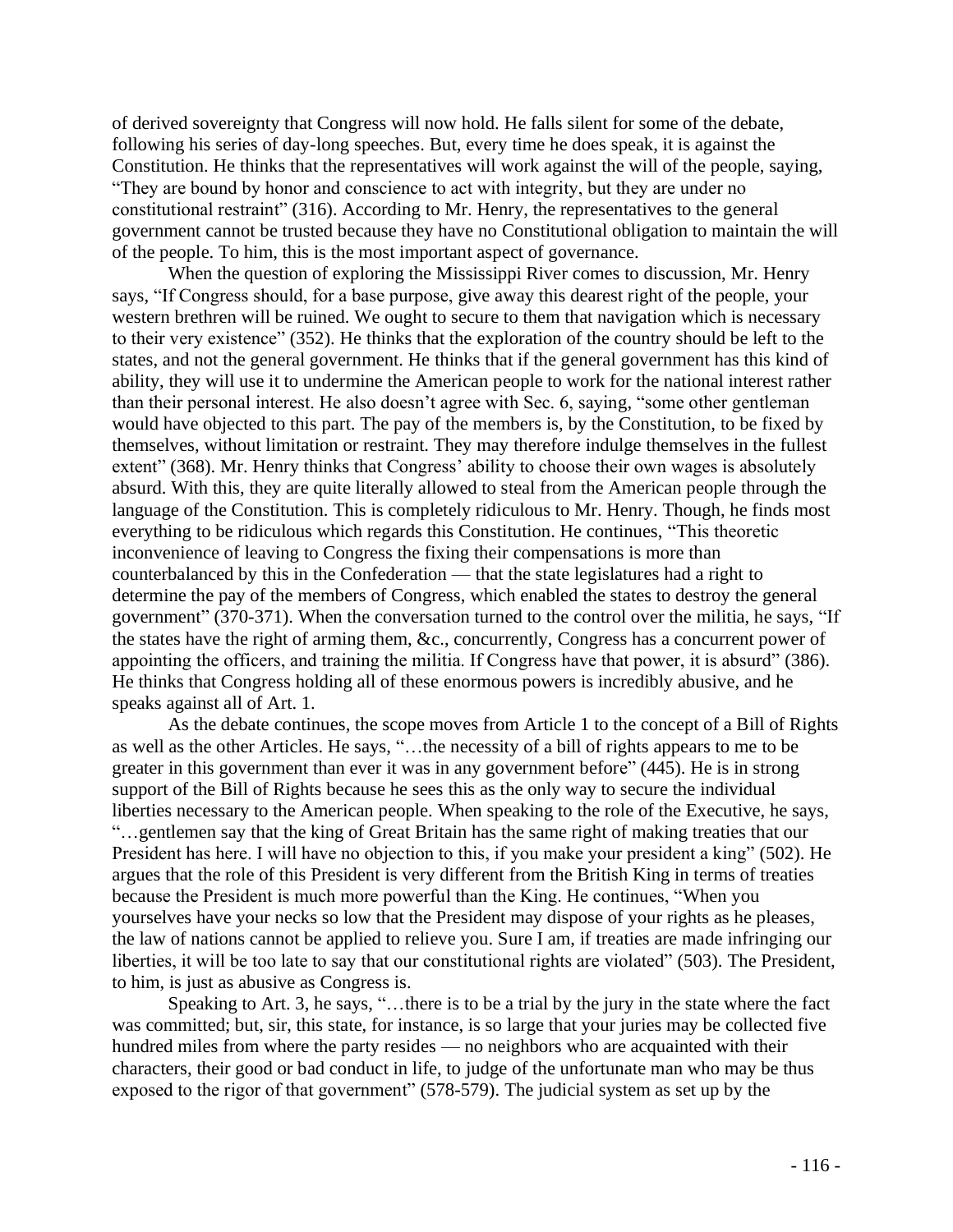Constitution does not provide enough protection to the American people. The juries provided can be from different states and cultural backgrounds, and as Mr. Henry views it, that works against the defense. This abuse should be unconstitutional, and he thinks it should be changed.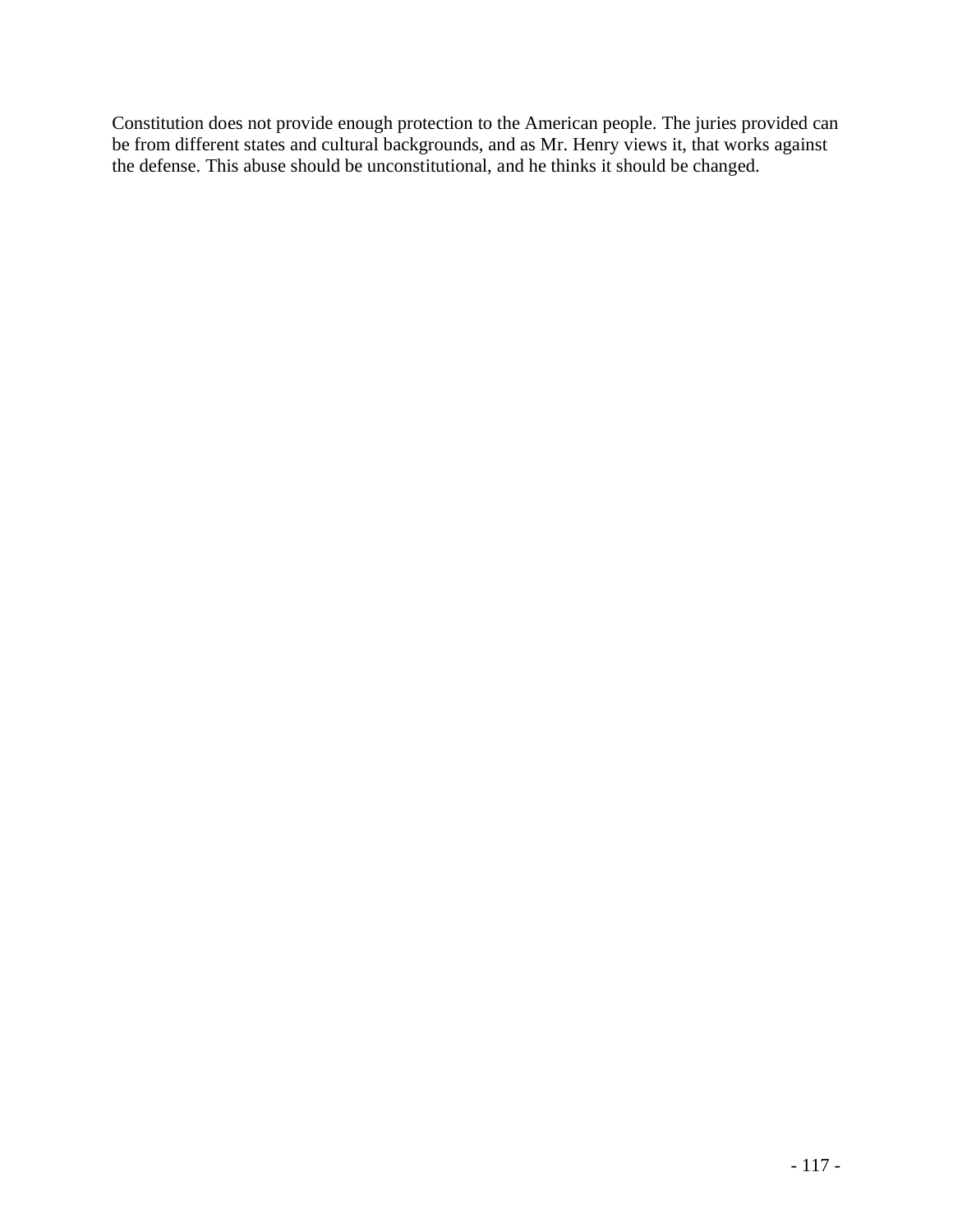#### Governor Randolph

### *Union, People, Strong*

Governor Randolph opens by expressing his desire for a union. He says, "I will assent to the lopping of this limb, (meaning his arm,) before I assent to the dissolution of the Union" (25- 26). Gov. Randolph is very vocal about his dislike for the current Confederate state, working to argue against Mr. Henry in that arena.

He continues to speak to his understanding of the people as principle sovereign. He says, "The government is for the people; and the misfortune was, that the people had no agency in the government before" (28). Randolph likes the change in government with a more central focus on the will of the people. This shows his understanding of the people as principle. He continues, "If the government is to be binding on the people, are not the people the proper persons to examine its merits or defects" (29)? He strongly believes that the people are at the center of government, and he likes the Constitution because it highlights and promotes that idea much more than that of the Articles.

In terms of derived sovereignty, Randolph holds a strong understanding. He says that this convention should adopt the Constitution "...because it secures the liberty of the citizen, his person and property, and will invigorate and restore commerce and industry" (67). Since he is in favor of ratification as the Constitution currently stood, as he explains, he is, by default, a supporter of strong derived sovereignty since this is already accounted for in the Constitution. This understanding is strengthened with the introduction of Section 8. With this regard, Randolph says, "IF the mere pleasure of individuals were alone to be consulted, if it were left to the choice of your people to pay it or not, your treasury would be much poorer than it is; and the advocates of this pernicious policy would perhaps be ashamed of their pertinacity" (115). Gov. Randolph supports the ratification of the Constitution, as well as the large grant of power to Congress. When speaking to Article 2, he says, "That which has produced my opinion against the limitation of his eligibility is this — that it renders him more independent in his place, and more solicitous of promoting the interest of his constituents; for, unless you put it in his power to be reelected, instead of being attentive to their interests, he will lean to the augmentation of his private emoluments" (485-486). Gov. Randolph doesn't agree that the President should have limitations for eligibility. As he sees it, this excludes many possibly great candidates, and he thinks that that serves an injustice to the people.

Speaking to Article 3, he says, "Every government necessarily involves a judiciary as a constituent part. If, then, a federal judiciary be necessary, what are the characters of its powers? That it shall be auxiliary to the federal government, support and maintain harmony between the United States and foreign powers, and between different states, and prevent a failure of justice in cases to which particular state courts are incompetent." (570). This is how Gov. Randolph views the role of the judiciary. He is also speaking in favor of the article at hand. He continues, "Disputes between them ought, therefore to be decided by the federal judiciary. Give me leave to state some instances which have actually happened, which prove to me the necessity of the power of deciding controversies between two or more states" (571). He then goes into his examples of states, but this shows his agreeance with Article 3.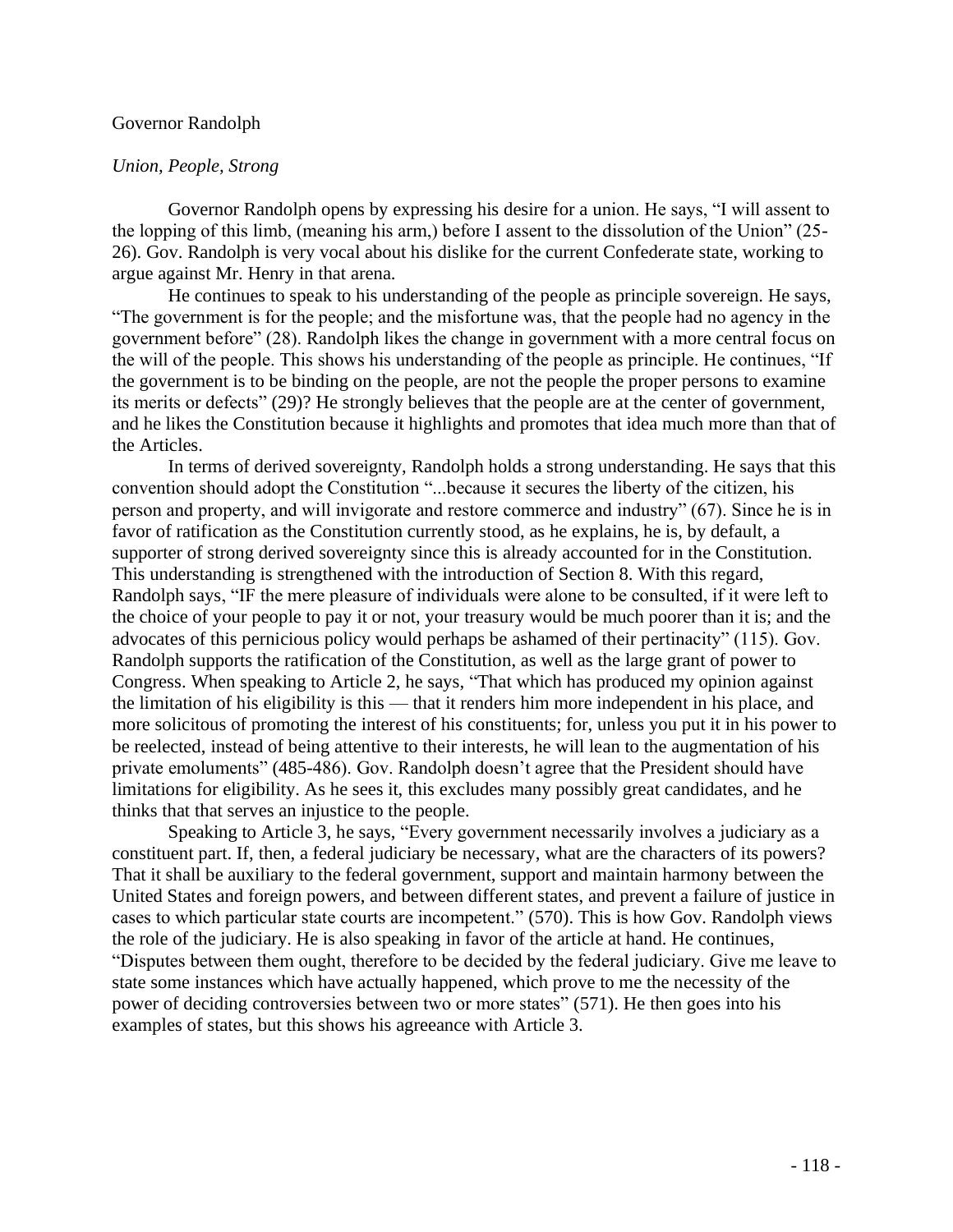## Mr. George Mason

### *Union, People of the State, Weak*

Mr. Mason is a very prevalent voice in these debates. He holds a different understanding of sovereignty than most of the other delegates, because he operationalizes principle sovereignty within the people of the state rather than the people of the country. However, to make matters even more unusual, he also has an understanding of a union form of government. This is established when he says, "These two concurrent powers cannot exist long together; the one will destroy the other: the general government being paramount to, and in every respect more powerful than the state governments, the latter must give way to the former" (29-30). This shows Mason's understanding that the union, though challenging and new, is the correct form of government for America. He does have concerns regarding his commitment to the union, as it is problematic in the nature of changing governments. He says, "I solemnly declare that no man is a greater friend to a firm union of the American states than I am; but, sir, if this great end can be obtained without hazarding the rights of the people, why should we recur to such dangerous principles" (30)? He likes the idea of the union, but he's worried about how it will stand up in practice. As the debate progresses, he starts to change his tune to be more in favor of the state governments serving as principle sovereign. He says, "To those who think that one national, consolidated government is best for America, this extensive judicial authority will be agreeable; but I hope there are many in this Convention of a different opinion, and who see their political happiness resting on their state governments. I know, from my own knowledge, many worthy gentlemen of the former opinion" (522). He thinks that the only proper form of the judiciary should be one which is controlled by the state governments and not the general government. Then, when asked by Mr. Madison to elaborate on who these people may be, he refused to explain himself (523). He did, however, give an extensive speech on the abuses of the judiciary. Continuing, "Thus, sir, said Mr. Mason, after limiting the cases in which the federal judiciary could interpose, I would confine the appellate jurisdiction to matters of law only, in common-law controversies" (525). He wants to greatly limit the role of the federal judiciary and instead make the states the primary principle for the judiciary. Though this would stray from his understanding of the people of the states as principle, it does not really affect this understanding because the judiciary does not have any jurisdiction over the people directly, they simply make decisions about the law. To this end, it does not really matter who the principle sovereign of the judiciary is, but it is much more relevant who the principle of the general government is, in his understanding. He also proposes this, "'that the judicial power shall extend to no case where the cause of action shall have originated before the ratification of this Constitution, except in suits for debts due to the United States, disputes between states about their territory, and disputes between persons claiming lands under grants of different states.' In these cases, there is an obvious necessity for giving it a retrospective power" (530). He wants the federal judiciary to be limited with the remaining powers given to the states, with the exception of the cases of the national debt.

To this end, Mr. Mason is in favor of a union which has weak derived sovereignty. He likes the idea of the states being united, but he is concerned that a general government of that magnitude will become abusive. So, he suggests that the people of the states should be principle to protect the general government from becoming too powerful. He says, "If we give the general government the power of demanding their quotas of the states, with an alternative of laying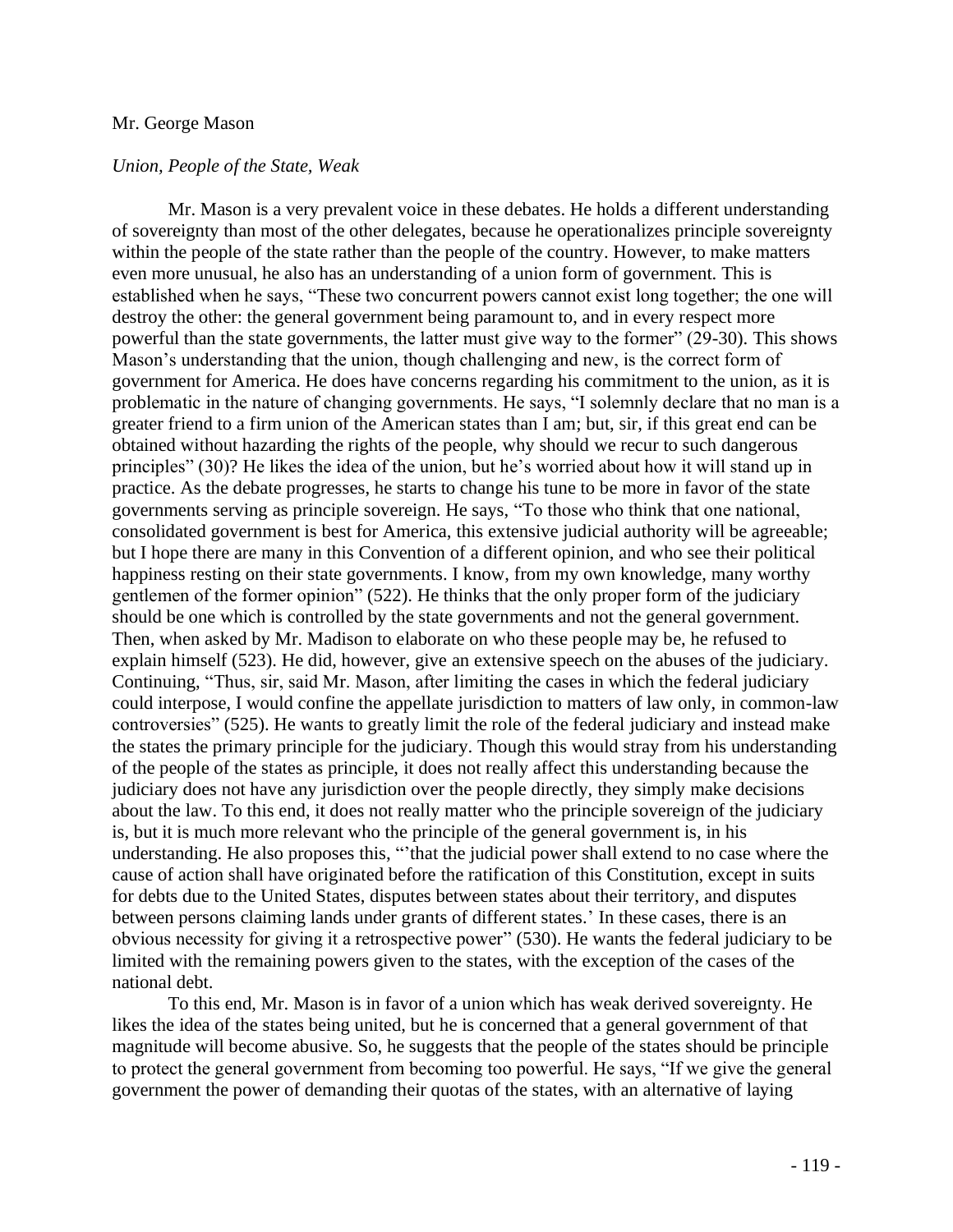direct taxes in case of non-compliance, then the mischief would be avoided; and the certainty of this conditional power would, in all human probability, prevent the application, and the sums necessary for the Union would be then laid by the states, by those who know how it can best be raised, by those who have a fellow-feeling for us" (31). Mr. Mason sympathizes with the position of the state, and he tries to form a hybrid principle sovereign which combines a union and confederacy. This makes him feel more secure with the grant of power to the general government, as some will be retained back to the states, and it protects the will of the people, as Mr. Mason understands it. He is, however, okay with Sec. 10. He says, "The clause which has been read, as a sufficient security, seemed to him to be satisfactory as far as it went; that is, that the Continental money ought to stand on the same ground as it did previously, or that the claim should not be impaired" (472). He is okay with Sec. 10 so long as the power remains limited to some extent.

In the continuation of the debate, Mr. Mason becomes much more vocal. He often sides with the ideas of Mr. Henry, though only to an extent. He agrees with the need for a Bill of Rights (266). Additionally, he calls for the rejection of Section 8, as this is abusive (378), and discusses the implications of slavery on the general government. He says, "As much as I value a union of all the states, I would not admit the Southern States into the Union unless they agree to the discontinuance of this disgraceful trade, because it would bring weakness, and not strength, to the Union" (452). Mr. Mason does not agree with the existence or persistence of the Southern slave trade, and he thinks they should be excluded from the Union until they resolve this tension. He does have a problem with Article 2, however, saying, "Nothing is so essential to the preservation of a republican government as a periodical rotation. Nothing so strongly impels a man to regard the interest of his constituents as the certainty of returning to the general mass of the people, from whence he was taken, where he must participate their burdens" (485). Mr. Mason insists on the President's necessity of periodical rotation, meaning that they shouldn't be able to serve two consecutive terms. He says this is necessary because without it, the President will be less connected to the desires of the people. He continues saying that he, "contended that this mode of election was a mere deception, — a mere ignis fatuus on the American people, and thrown out to make them believe they were to choose him; whereas it would not be once out of fifty times that he would be chosen by them in the first instance, because a majority of the whole number of votes was required" (492). He doesn't like the role of the electoral college because he thinks that it is deceptive to the American people. He thinks that the popular vote should be the deciding factor of the Presidential elections. He reportedly was, "animadverting on the magnitude of the powers of the President, was alarmed at the additional power of commanding the army in person. He admitted the propriety of his being commander-in-chief, so far as to give orders and have a general superintendency; but he thought it would be dangerous to let him command in person, without any restraint, as he might make a bad use of it" (496). Beyond disliking the principality of the executive, Mr. Mason also disagrees with the derived powers which the President is prescribed to hold.

Regarding Art. 3, he says, "After having read the first section, Mr. Mason asked, What is there left to the state courts? Will any gentleman be pleased, candidly, fairly, and without sophistry, to show us what remains? There is no limitation. It goes to every thing. The inferior courts are to be as numerous as Congress may think proper" (521). He is always concerned with the role of the states in the judiciary.

Regarding Art. 4, he says, "…on some former part of the investigation of this subject, gentlemen were pleased to make some observations on the security of property coming within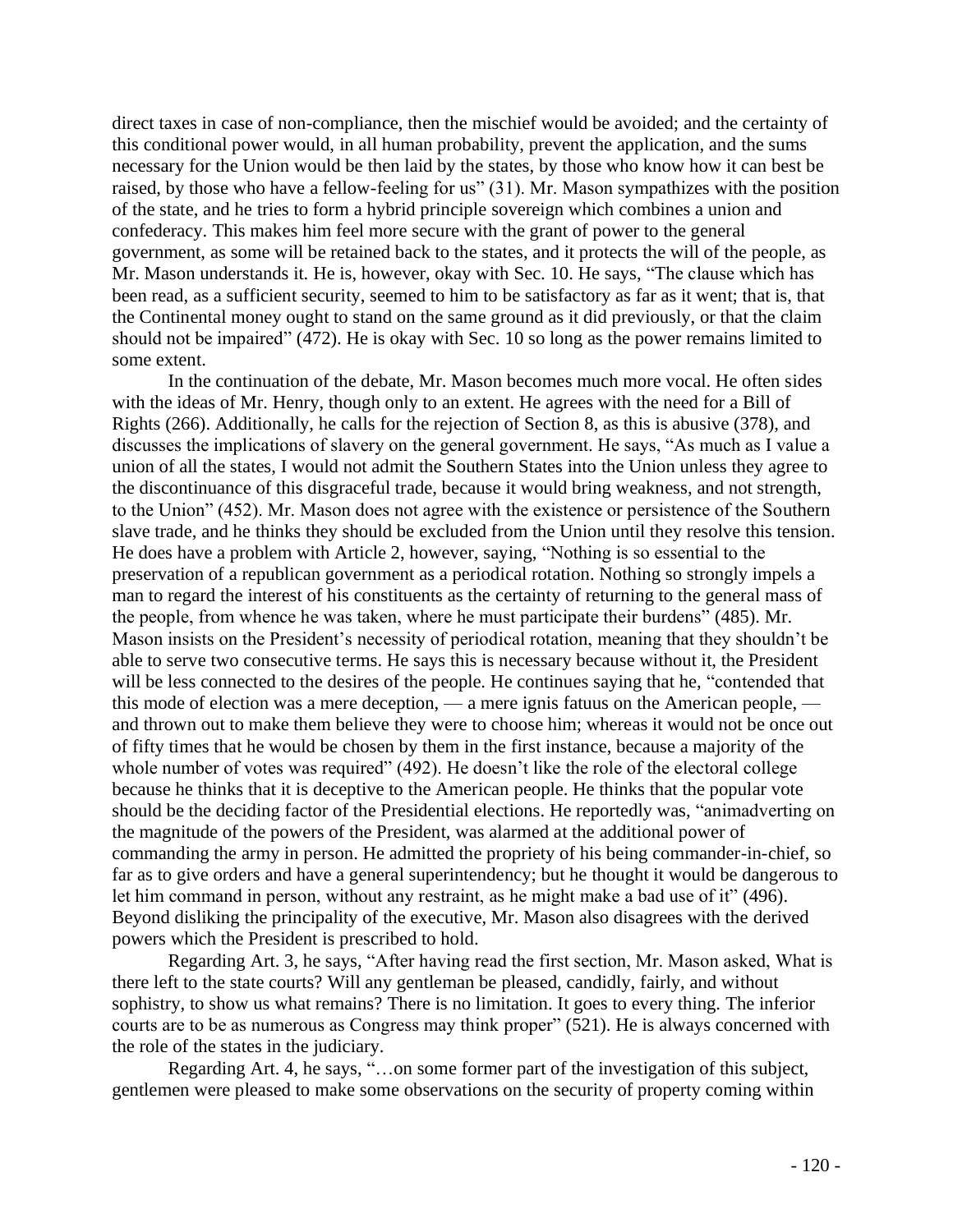this section. It was then said, and I now say, that there is no security; nor have gentlemen convinced me of this" (585). He doesn't like this article.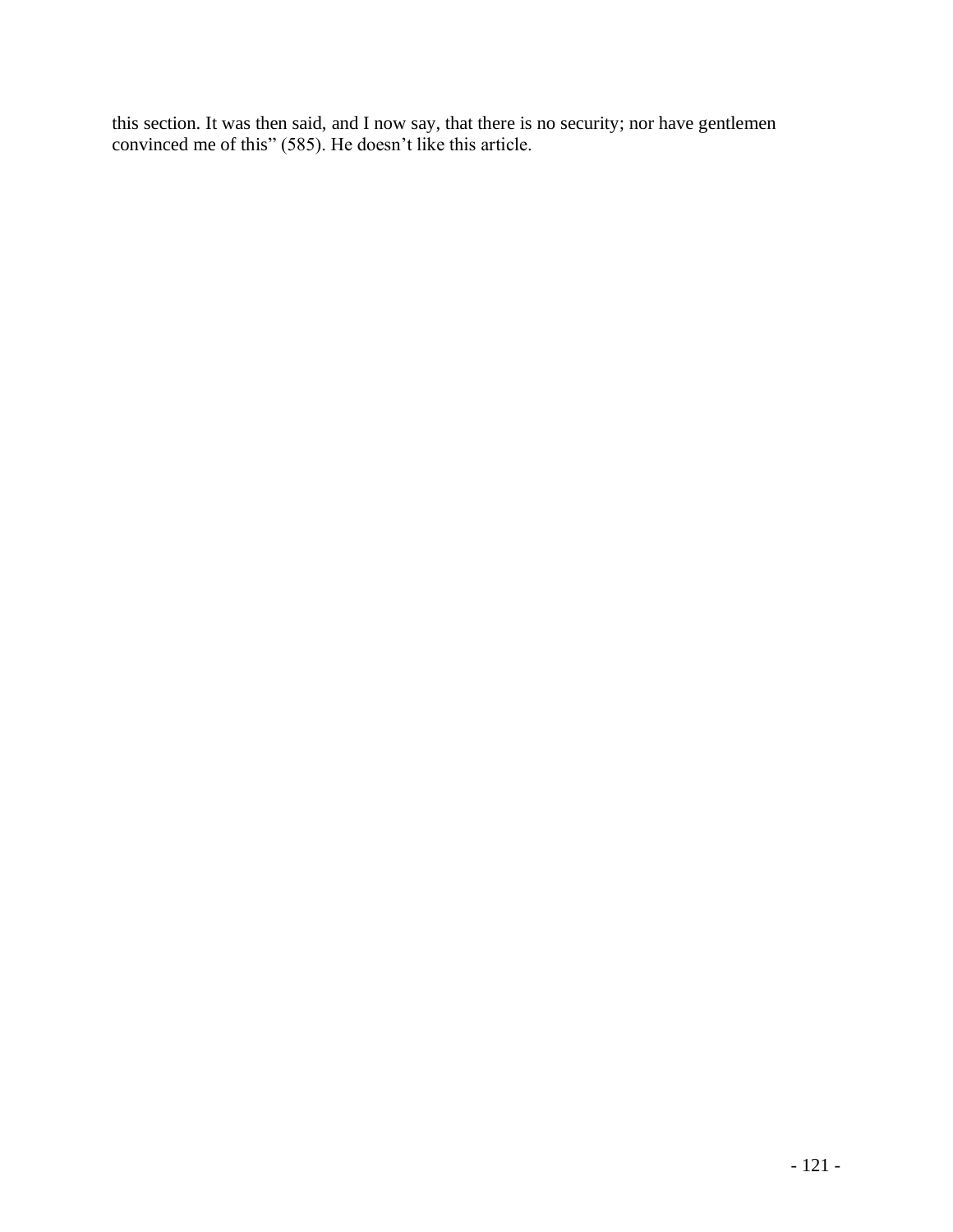### Mr. James Madison

# *Union, People, Strong*

Mr. Madison's role in this convention is to answer points of confusion to the language of the Constitution, but he does also defend it quite often as well. "Comparisons have been made between the friends of this Constitution and those who oppose it: although I disapprove of such comparisons, I trust that, in point of truth, honor, candor, and rectitude of motives, the friends of this system, here and in other states, are not inferior to its opponents" (86). Mr. Madison is a clear supporter of the Constitution.

Speaking to principle sovereignty, he says, "Who are parties to it? The people — but not the people as composing one great body; but the people as composing thirteen sovereignties" (94). Mr. Madison is clearly in favor of the people as principle sovereign, and a union structure of government. He continues, "Were it, as the gentleman asserts, a consolidated government, the assent of a majority of the people would be sufficient for its establishment; and, as a majority have adopted it already, the remaining states would be bound by the act of the majority, even if they unanimously reprobated it" (94). He is in favor of this consolidated government, but he is trying to play it down a little bit to appease the opposition. He continues, "It is almost certain, therefore, that the deliberations of the members of the federal House of Representatives will be directed to the interest of the people of America" (97). This shows Mr. Madison's understanding of the people as principle as well as a union, because those two concepts go hand in hand. Further, he clarifies his understanding of a union, saying, "If we recur to history, and review the annals of mankind. I undertake to say that no instance can be produced, by the most learned man, of any confederate government that will justify a continuation of the present system, or that will not demonstrate the necessity of this change, and of substituting, for the present pernicious and fatal plan, the system now under consideration, or one equally energetic" (129). Here, he directly shows the problems with a confederacy and why a union structure makes more sense. He thinks that having a new, more energetic government is necessary to the continuance of America. Without this, the country will continue to suffer under a government which cannot help the people in terms of national security and many other protections.

Regarding Art. 1, he says, "But the honorable member sees great danger in the provision concerning the militia. This I conceive to be an additional security to our liberty, without diminishing the power of the states in any considerable degree" (89-90). Madison agrees with this provision, and since we know that he helped draft the document, it is reasonable to assume that he is aware of the grant of power present in the document, and also that he is okay with it, showing his support for strong derived sovereignty. He continues, "It can be of little advantage to those in power to raise money in a manner oppressive to the people" (95). He doesn't understand the argument of the opposition that the representatives of the people will abuse their power because it works against their whole purpose. If they disobey the will of the people, then they immediately defy the only reason they hold any power at all, and the people will vote them out of office. When speaking to Sec. 8, he says, "It would be then necessary to give this power to the government, or run the risk of national annihilation. It is my firm belief that, if a hostile attack were made this moment on the United States, it would flash conviction on the minds of the citizens of the United States of the necessity of vesting the government with this power, which alone can enable it to protect the community" (248-249). Madison thinks it indispensable to vest the power of the militia and of taxation to Congress. Without this, the people would suffer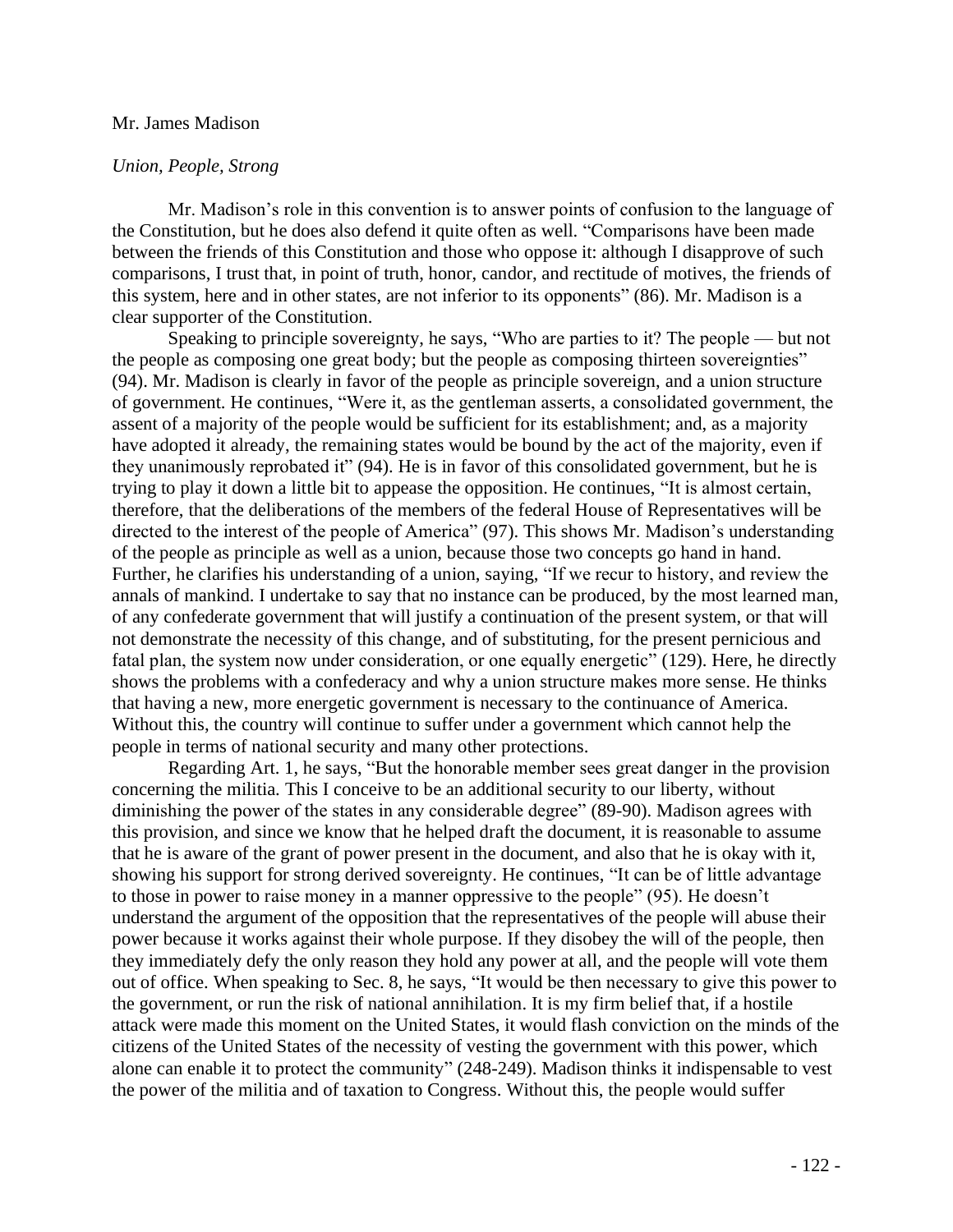greatly if there happened to ever be a national security threat on the country. He continues, "But it may be answered that, under the state governments, concurrent executions cannot produce the inconvenience here dreaded, because they are executed by the same officer. Is it not in the power of the general government to employ the state officers" (305-306)? He speaks to this issue when addressing the balance between the state and general government. He tries to appease the minds of the opposition by assuring them that the states and general government will both work to create and manage the militia. Mr. Henry and his cohorts were adamantly against this clause, so Mr. Madison was trying to make them more comfortable with the clause at hand so that they would hopefully vote in favor of ratification.

Regarding slavery, he says, "Is it necessary that there should be a tax on any given article throughout the United States It is represented to be oppressive, that the states which have slaves, and make tobacco, should pay taxes on these for federal wants, when other states, which have them not, would escape" (306-307). He says that slavery is included in the Constitution so that the Southern states would be okay with ratification. Additionally, he says the taxes that are charged on Southern productions of crops as well as the slaves themselves will be useful to the general government to maintain their economy. He poses slavery and its inclusion in the Constitution as being beneficial to the status of the union, but the opposition didn't quite believe him. He also speaks to the inclusion of slavery as being a sort of representation of the state structure in America, saying, "I make one more observation on what fell from my honorable friend. He says that the true difference between the states lies in this circumstance — that some are carrying states and others productive, and that the operation of the new government will be, that there will be a plurality of the former to combine against the interest of the latter, and that consequently it will be dangerous to put it in their power to do so" (312). As he sees it, there are carrying states and production states. The Southern states are production states, and they need help from the carrying states to stay afloat. If the general government didn't collect taxes from both of these kinds of states, the union would fall. The nature of the economy in America is a give and take between the carrying and production states. The rest of the discussion of Article 1 Mr. Madison spends defending the Constitution.

Speaking to Article 2, he says, "It was found difficult in the Convention, and will be found so by any gentleman who will take the liberty of delineating a mode of electing the President that would exclude those inconveniences which they apprehend. I would not contend against some of the principles laid down by some gentlemen, if the interests of some states only were to be consulted" (494). He is responding to the opposition's rejection of the mode of election for the President. So, Mr. Madison is trying to explain how the state fits into the equation so that the opposers might change their mind about some of their reservations. He continues, "Difficulties would arise from the extent and population of the states. Instead of this, the people choose the electors" (494). The presidential election system is a sort of hybrid between a confederacy and a union, as Mr. Madison explains it. The people elect their state's electors, and those electors choose the president, though they typically base their votes for the presidency on what the people want. They don't have to do that however, they could choose to vote independent of the people, in swing states mostly, and vote based on who they think would be best for the job. Still, even with this hybrid proposal, the opposers to the Constitution weren't in favor of Article 2.

Mr. Madison was honest when it came to Article 3, saying, "I acknowledge that this part does not stand in that form which would be freest from objection" (530). He realizes that the language on the judiciary is not exactly the most protective of the people because they have no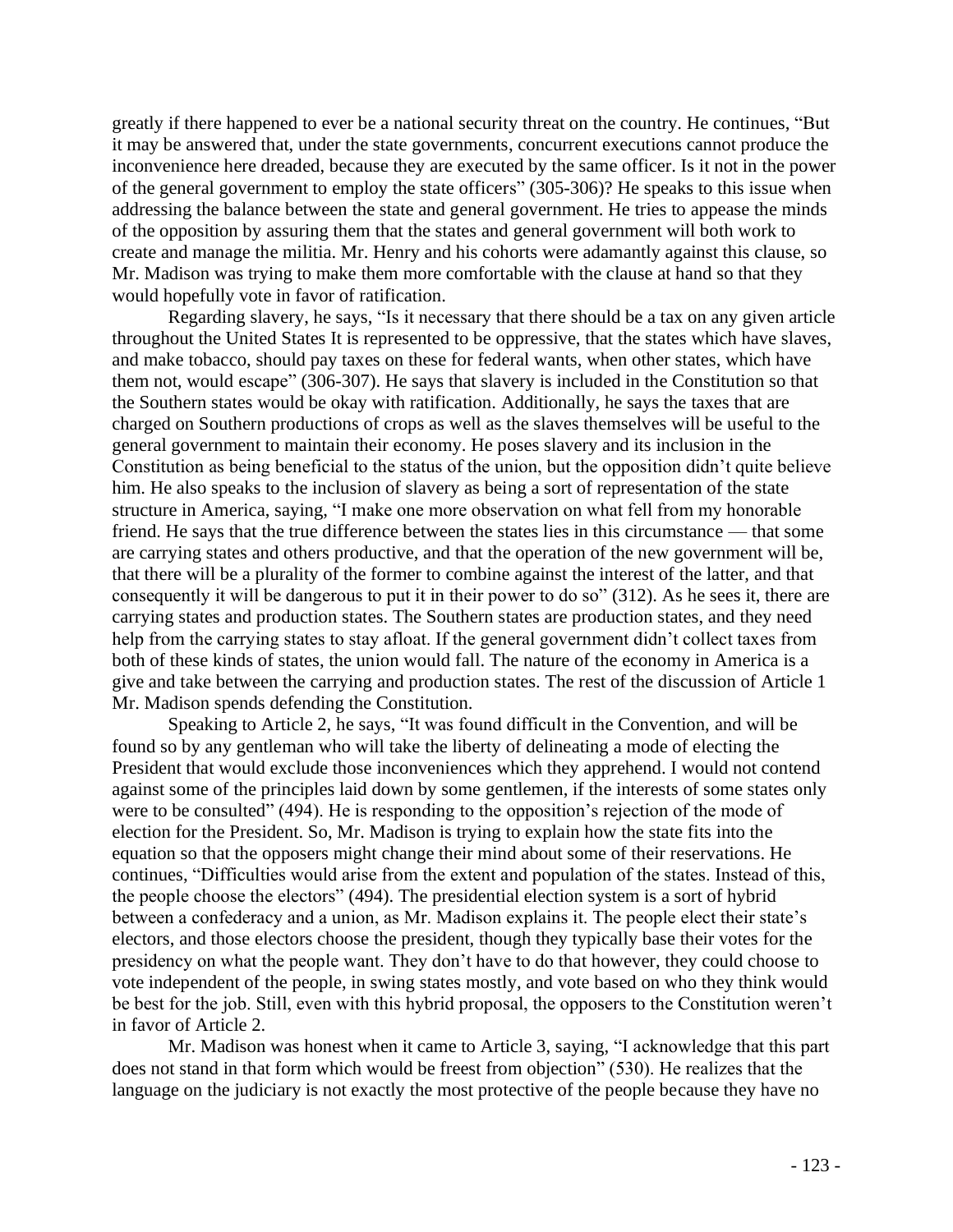say in who gets selected and elected into the Supreme Court. He continues, "I believe the general government will do what is for the interest of the United States; because they have no substantial reason or inducement to violate their duty, nor are they warranted by this part of the plan to commit the oppressions he dreads" (530). Despite knowing that there are problems with the language, he still thinks that it is a good clause and it will work for the American people in the end. As he sees it, there is no point to the President choosing a weak nominee, as it will reflect poorly on their political performance and may result in the failure of them to be reelected.

Speaking to Article 4, he says, "…nothing has excited more admiration in the world than the manner in which free governments have been established in America; for it was the first instance, from the creation of the world to the American revolution, that free inhabitants have been seen deliberating on a form of government, and selecting such of their citizens as possessed their confidence, to determine upon and give effect to it" (616). He likes Art. 4 and thinks that it's a great addition to the Constitution.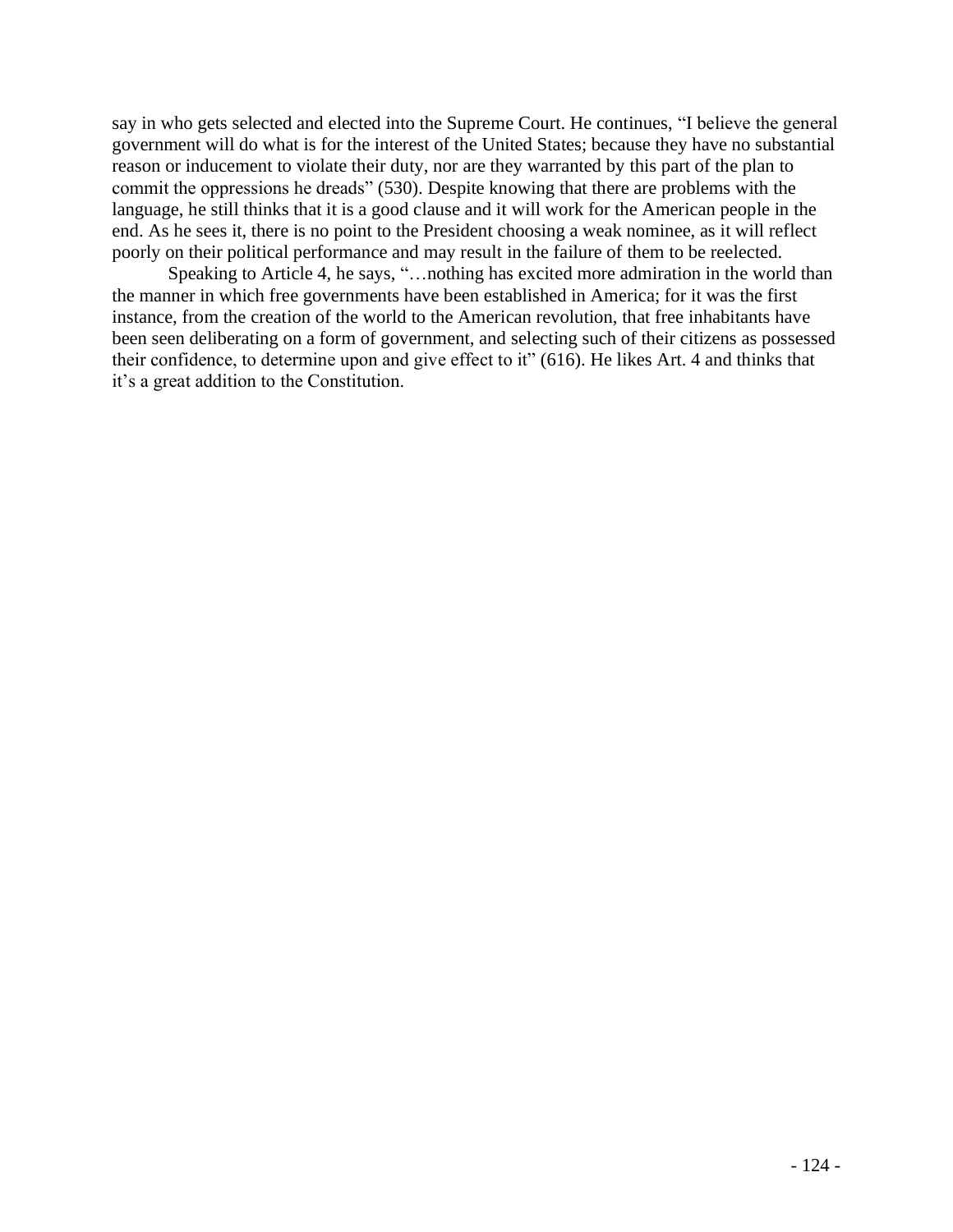# Mr. Lee (of Westmoreland)

# *Union, People, Strong*

Mr. Lee is in favor of the Constitution. He says, "These, sir, are owing to the imbecility of the Confederation; to that defective system which never can make us happy at home nor respectable abroad" (43). This came after Mr. Henry's dispute over the opening language of the Constitution, "We the People" vs. "We the States". He says that Mr. Henry's account is ridiculous, and he likes the former form. This shows his support of a union structure of government. He continues, "I cannot understand the implication of the honorable gentleman, that, because Congress may arm the militia, the states cannot do it: nor do I understand the reverse of the proposition. The states are, by no part of the plan before you, precluded from arming and disciplining the militia, should Congress neglect it" (178). This shows even further his commitment to the union. He doesn't think that the state governments need any extensive power, and that Congress should hold most, if not all of that extensive power. This also alludes to his understanding of strong derived sovereignty.

Further, he also supports the people as principle sovereign. He says, "I say that this new system shows, in stronger terms than words could declare, that the liberties of the people are secure. It goes on the principle that all power is in the people, and that rulers have no powers but what are enumerated in that paper" (185-186). He sees this Constitution as being a mode by which to secure the liberties of the people as well as respond to their desires in government. He continues, "Candor must confess that it is infinitely more attentive to the liberties of the people than any state government" (186). Here, he shows his support both for the union and the people as principle. He speaks to the people as principle because he shows that this new government is working directly for their need, supposing that they will be in charge of what government does, and a union because he says that he prefers the mode just spoken of to a confederacy with the state governments as principle.

Speaking to derived sovereignty, he says, "If, then, the House of Commons was so powerful, no danger can be apprehended that our House of Representatives is not amply able to protect our liberties" (43). He thinks that the grant of power to Congress is necessary to protect the liberties of the people. His last speech regarding derived sovereignty was generally arguing with Mr. Mason's understanding of Article 4 (586).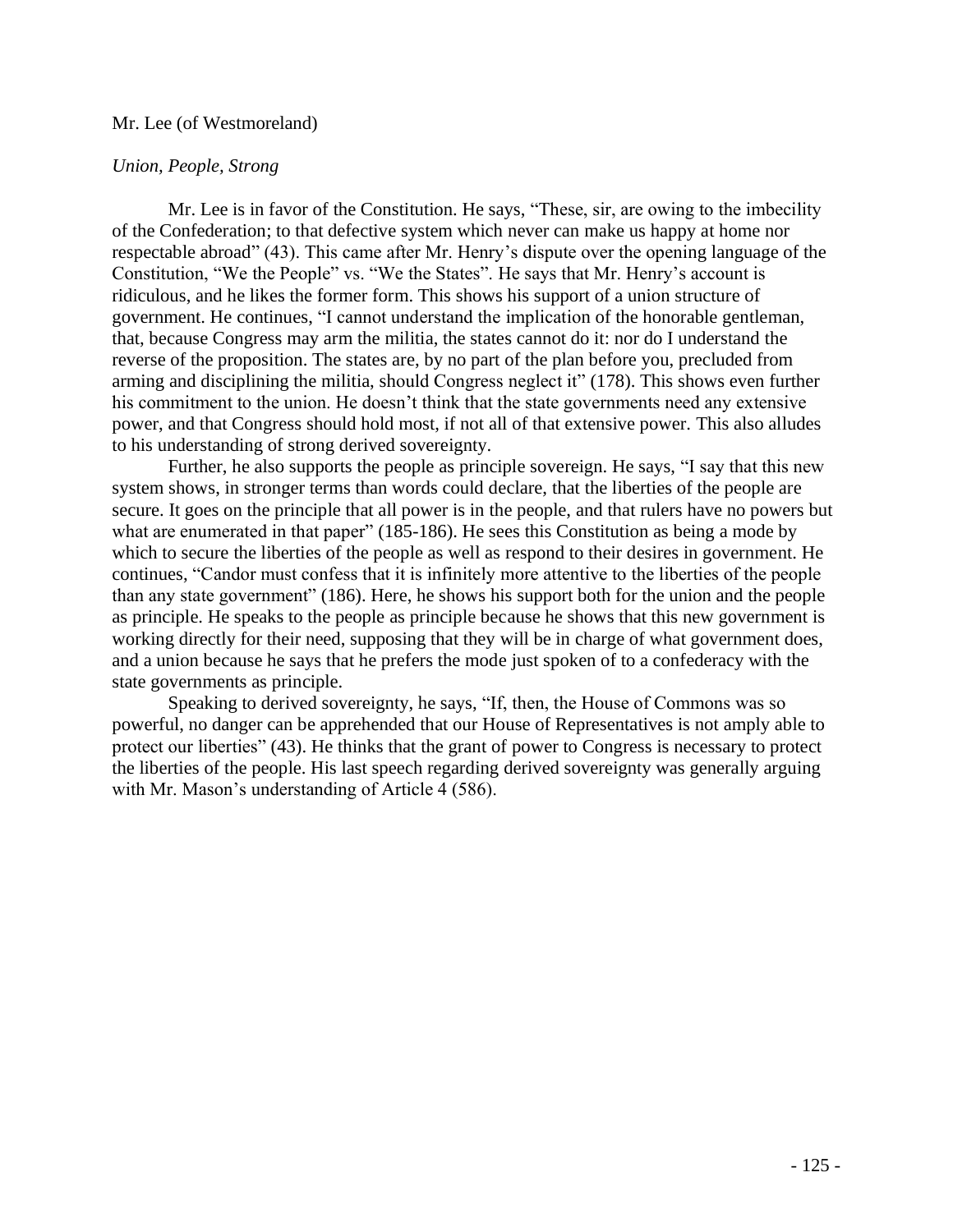## Mr. Corbin

# *Union, People, Strong*

Mr. Corbin doesn't enter the debate until he finds something to argue with Mr. Henry about. Mr. Henry expresses his rejection of the phrase "We the People", and Mr. Corbin responds to him by saying, "I expected no such objection as this. Ought not the people, sir, to judge of that government whereby they are to be ruled" (105)? Mr. Corbin shows his understanding of the people as principle with this statement. He continues, "Liberty in such a petty state, must be on precarious footing; its existence must depend on the philanthropy and good nature of its neighbors" (107). This shows Mr. Corbin's understanding that the people control their own liberty, and this Constitution will protect it with its notion of the people as principle sovereign.

Mr. Corbin can also be described as understanding strong derived sovereignty. He says, "The powers of the general government are only of a general nature, and their object is to protect, defend, and strengthen the United States" (107). The reason for the strong derived sovereignty is to protect the will of the people, Mr. Corbin understands. He continues, "Sir, if it be not vested with the power of commanding all the resources of the state when necessary, it will be trifling. Wars are much (and more) carried on by the length of the purse, as by that of the sword. They cannot be carried on without money" (109). Mr. Corbin finds it necessary to the security of the people for the general government to hold extensive derived powers. As the debate continues, Mr. Corbin remains pretty quiet on the topic of derived sovereignty. But he does speak up again with regard to Section 10 speaking in favor of this clause as it pertains to the Mississippi River and expansion of the United States (364).

With regard to the confederation/union distinction, Mr. Corbin says, "It is denominated by some a federal, by others a consolidated government. The definition given of it by my honorable friend (Mr. Madison) is, in my opinion, accurate. Let me, however, call it by another name -- a representative federal republic, as contradistinguished from a confederacy. The former is more wisely constructed than the latter; it places the remedy in the hands which *feel* the disorder: the other places the remedy in those hands which *cause* the disorder" (107). Though Mr. Corbin calls it by a different name, this is an expression of a union form of government. The different name speaks to Mr. Corbin's attempt at recruiting the opposers to ratification.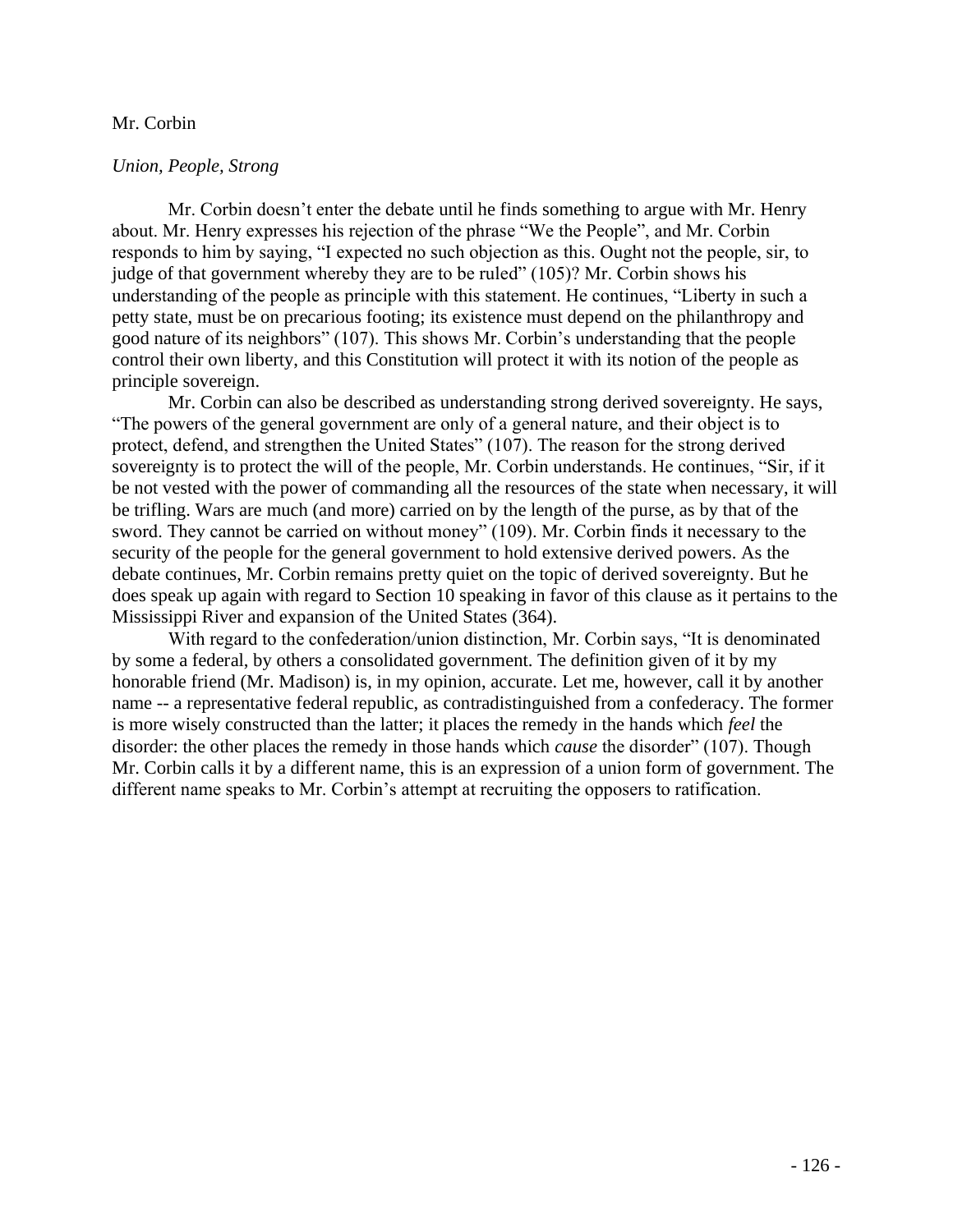### Mr. Monroe

#### *Confederacy, State Governments, Weak*

Mr. Monroe does not join the debate until later in the convention. When he does, he speaks to his support for the confederacy, saying, "...if we consider our comparative situation, we shall find that nothing can be adduced, from any of them, to warrant a departure from a confederacy to a consolidation, on the principle of inefficacy in the former to secure our happiness" (211). He clearly supports the revival of the confederacy, and not the consolidation to a general government. Further, this also expresses his understanding of weak derived sovereignty because he thinks that the union, solely through existing, will abuse the people and not protect their liberties.

Mr. Monroe continues, "What is the form of our state governments? They are all similar in their structure -- perfectly democratic. The freedom of mankind has found an asylum here which it could find nowhere else. Freedom of conscience is enjoyed here in the fullest degree" (211). Mr. Monroe supports the state governments as principle sovereign because he likes the current confederacy and thinks that it's doing a good job. To this end, he does not want the principle sovereignty to shift to the people because that typically warrants a union. Further, this also shows his support for weak derived sovereignty because he, again, thinks that the union infringes upon the liberties of the people, and he thinks that the confederacy gives people the freedom they need/deserve. Adding to this, he says, "I am strongly impressed with the necessity of having a firm national government; but I am decidedly against giving it the power of direct taxation, because I think it endangers our liberties" (217). Mr. Monroe also doesn't like the actual grant of power given to Congress through the Constitution, showing even further his understanding of weak derived sovereignty.

When discussing Article 2, he says, "...and that our circumspection should be commensurate to the extent of the powers delegated, — proceeded as follows: The President ought to act under the strongest impulses of rewards and punishments, which are the strongest incentives to human actions" (488). He doesn't like the role of the president because he thinks that it undermines the state governments. He continues, "I believe that he will owe his election, in fact, to the state governments, and not to the people at large" (488). He thinks that the President should be selected by electors and not the people. He bases his argument against this Section on the basis that the President would be responding to the state legislatures more so than the American people.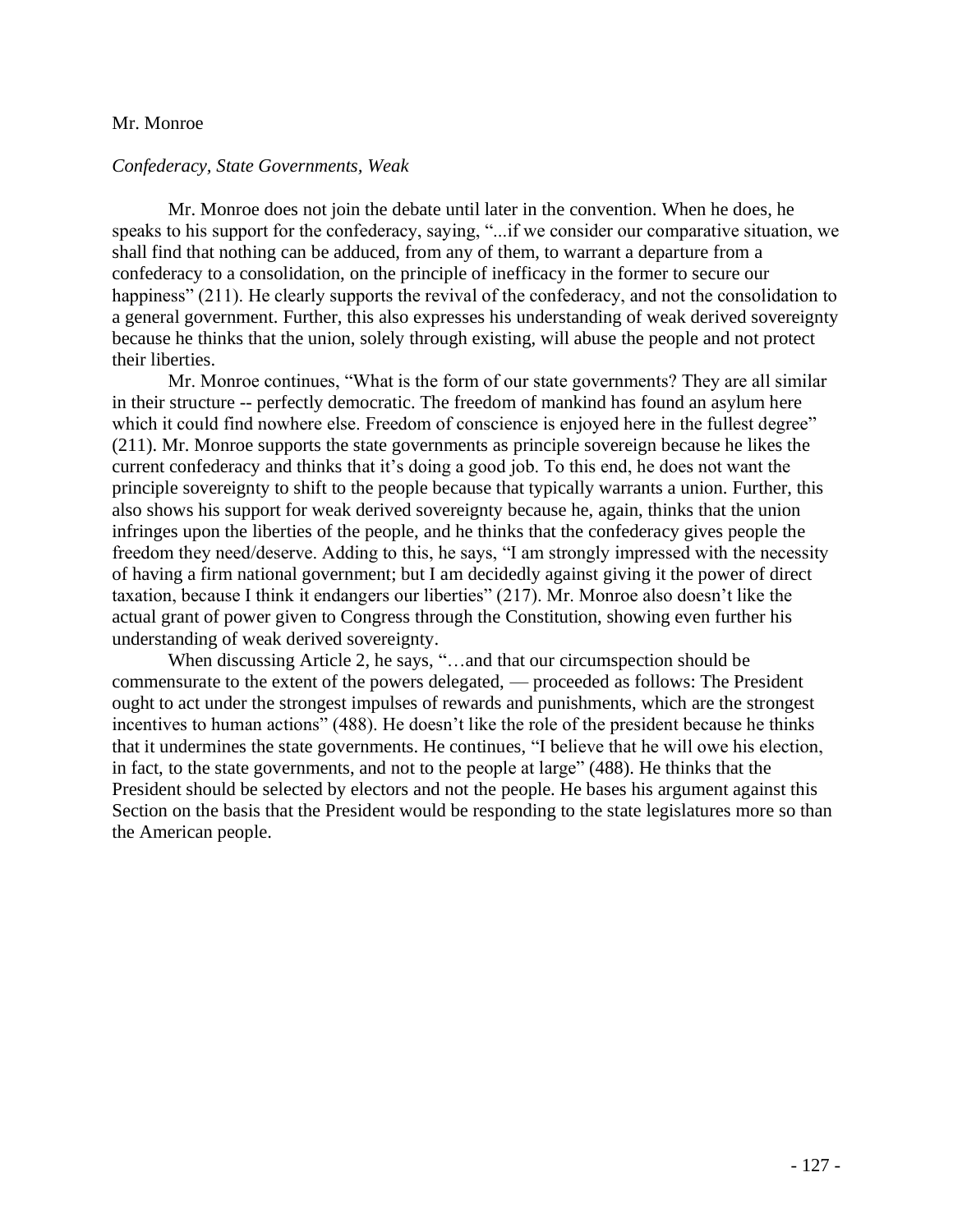#### Mr. John Marshall

# *Union, People, Strong*

John Marshall is also a late speaker at this convention. He first speaks up about halfway through the debate, saying, "We prefer this system to any monarchy, because we are convinced that is has a greater tendency to secure our liberty and promote our happiness. We admire it, because we all think it a well-regulated democracy" (222). This shows Mr. Marshall's understanding of a union, as it secures our liberties and promotes our happiness.

Regarding derived sovereignty, he says, "If, on mature consideration, the Constitution will be found to be perfectly right on the subject of treaties, and containing no danger of losing that navigation, will he still object? Will he object because eight states are unwilling to part with it? This is no good ground of objection" (224). He says this in response to the opposition with regard to the Mississippi River and its exploration. The delegates against ratification argued that Sec. 10 will infringe upon the state's rights to explore the Mississippi River and make it a federal quest instead. Mr. Marshall rejects this in the stated quote, because there's no reason to give up this navigation, in his eyes. There's no difference between the state's claim and the union's claim to this land, because they are one in the same. He also agrees that Congress should hold the power of taxation (226). He continues, "The prosperity and happiness of the people depend on the performance of these great and important duties of the general government. Can these duties be performed by one state? Can one state protect us, and promote our happiness?...Virginia cannot do these things. How, then, can they be done? By the national government only" (226). This shows his understanding of strong derived sovereignty.

When the third Article comes to question, he says, "That many benefits will result from this to the members of the collective society, every one confesses. Unless its organization be defective, and so constructed as to injure, instead of accommodating, the convenience of the people, it merits our approbation" (551). He agrees with the Article at hand, but only to the extent that he thinks that a proper judiciary is necessary. He continues, "Gentlemen have gone on an idea that the federal courts will not determine the causes which may come before them with the same fairness and impartiality with which other courts decide. What are the reasons of this supposition" (552)? This further shows Mr. Marshall's commitment to Article 3. He does have one problem however, "Has the government of the United States power to make laws on every subject? Does he understand it so? Can they make laws affecting the mode of transferring property, or contracts, or claims, between citizens of the same state? Can they go beyond the delegated powers? If they were to make a law not warranted by any of the powers enumerated, it would be considered by the judges as an infringement of the Constitution which they are to guard" (553). He doesn't like Sec. 2 of this article, and presents some possible issues implied there. He continues to have more issues with the remaining sections,

Regarding principle sovereignty, Mr. Marshall says, "The state governments did not derive their powers from the general government; but each government derived its powers from the people, and each was to act according to the powers given it" (419). This shows his commitment to the people as principle as well as his understanding of strong derived sovereignty.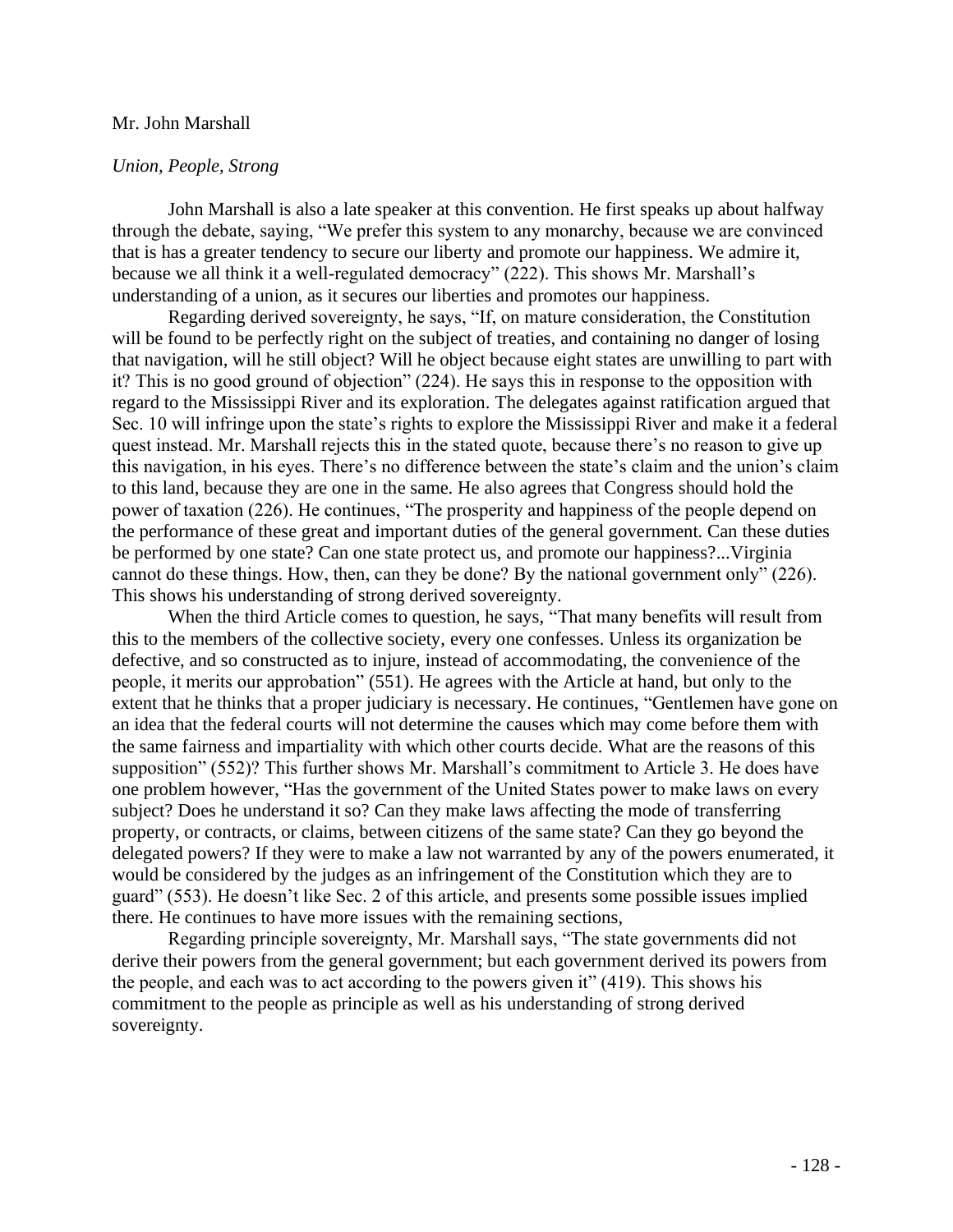#### Mr. Grayson

#### *Hybrid, State Governments, Weak*

Mr. Grayson doesn't enter the debate until the middle of it, but once he does, he becomes very vocal in speaking against the Constitution. He opens by saying, "I do not pretend to say that the present Confederation is not defective. Its defects have been actually experienced. But I am afraid that they cannot be removed" (273). Mr. Grayson knows that the Confederation needs to be changed, but he doesn't think that these Articles are possible to change. He suggests a sort of hybrid between a union and a confederacy to resolve this problem. He says, "Under a supposition that mankind can govern themselves, I would recommend that the present Confederation should be amended" (278). He agrees that the people should be responsible and content with their government, but he doesn't think that a consolidation is a good answer either. He continues, "Give Congress the regulation of commerce. Infuse new strength and spirit into the state governments; for, when the component parts are strong, it will give energy to the government, although it be otherwise weak" (278). He tries to combine a union and a confederacy into a sort of hybrid system of government. He thinks that the states and the federal government should work together under the larger umbrella of the general government, rather than stripping the states of their power as the Constitution does.

Regarding derived sovereignty, Mr. Grayson says, "As to direct taxation -- give up this, and you give up every thing, as it is the highest act of sovereignty: surrender up this inestimable jewel, and you will throw away a pearl richer than all your tribe" (280). He doesn't like the grant of the purse to Congress, because then they are the sole central power. If Congress gets this power, then it will completely undermine the role of the state governments in Mr. Grayson's hybrid model shown here. Mr. Grayson continues to have issues with Secs. 8, 9 and 10 of the Constitution, and speaks against them in terms of derived sovereignty as well (pgs 280, 350, 371- 372, respectively).

Speaking to Art. 2, he says, "The executive is still worse, in this respect, than the democratic branch. He is to be elected by a number of electors in the country; but the principle is changed when no person has a majority of the whole number of electors appointed, or when more than one have such a majority, and have an equal number of votes; for then the lower house is to vote by states" (490). Mr. Grayson is adamantly against Art. 2. He doesn't understand it and thinks it makes little sense. He continues, "How will you punish him if he abuse his power? Will you call him before the Senate? They are his counsellors and partners in crime. Where are your checks? We ought to be extremely cautious in this country. If ever the government be changed, it will probably be into a despotism" (491).

Mr. Grayson supports the state legislatures as principle sovereign. He says, "But have the people the power of making honest men be elected? If he be an honest man, and his wages so low that he could not pay for his expenses, he could not serve them if elected. But there are many thirsting after offices more than public good" (375). This shows his problem with the people as principle: he doesn't believe that the people have the proper knowledge or understanding of the government to be able to choose its representatives. He continues, "There are two sets always in that house -- one, the landed interest, the most patriotic and respectable; the other, a set of dependents and fortune hunters, who are elected for their own particular interest, and are willing to sell the interest of their constituents to the crown" (375). He thinks that representatives elected by the people will inevitably become corrupt and fueled by self-interest rather than the public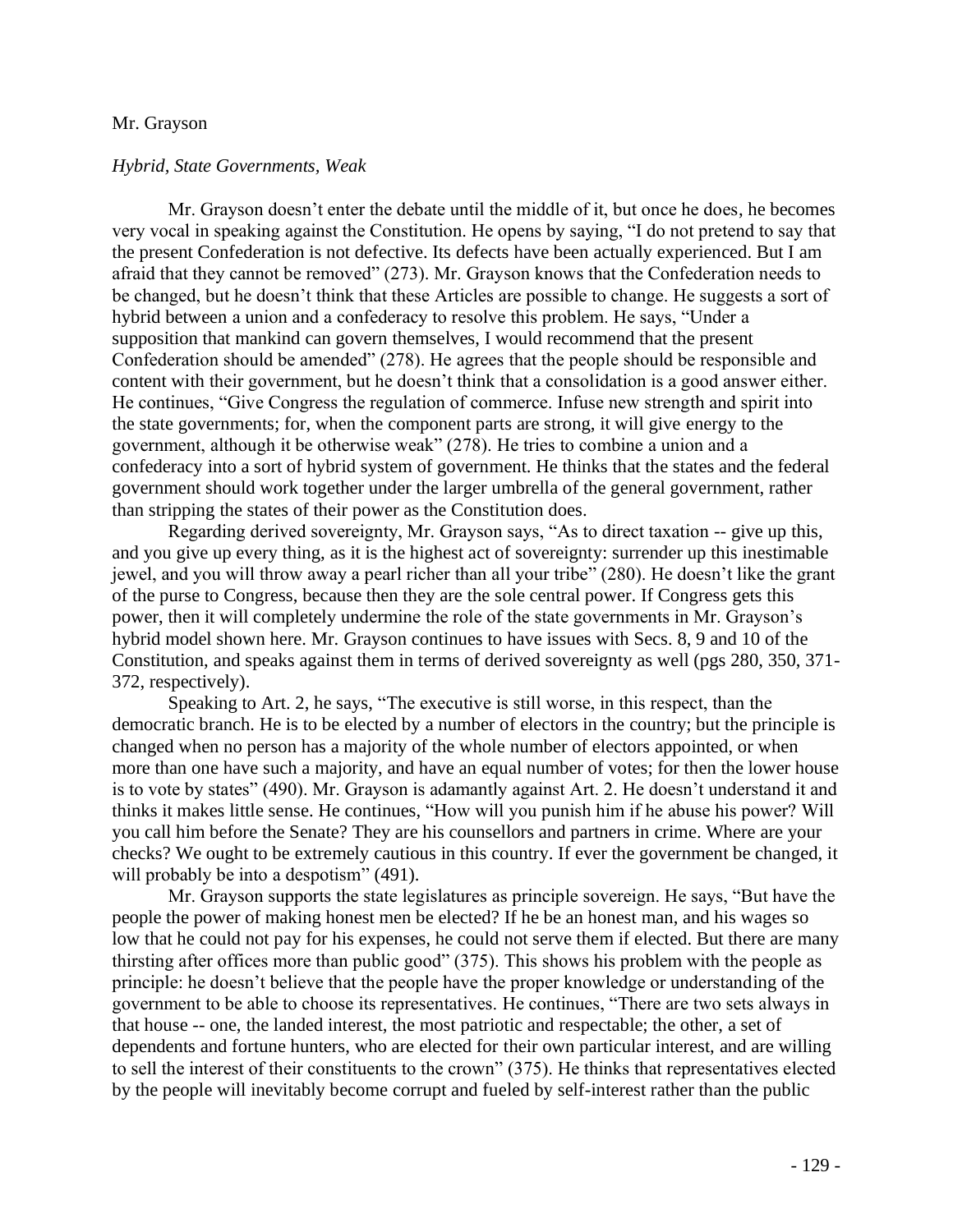good. To solve this, he thinks that there should be more checks on who represents the will of the people in the general government. He, "acknowledged that all power was drawn from the people. But he could see none of those checks which ought to characterize free government" (421). By this understanding, Mr. Grayson supports the form of representation where the people would elect their state representatives, and the state representatives would select the representatives to the general government, so as to ensure attention to the job and lack of abuse of power.

When responding to Article 3, Mr. Grayson says, "With respect to the judiciary, my grand objection is, that it will interfere with the state judiciaries, in the same manner as the exercise of the power of direct taxation will interfere with the same power in the state governments; there being no superintending central power to keep in order these two contending jurisdictions" (563). He is also of the opinion that the federal judiciary undermines the state judiciaries. And, he agrees that the states should be the principle for the judiciaries rather than the general government/executive. He continues, "There is to be one Supreme Court — for chancery, admiralty, common pleas, and exchequer, (which great cases are left in England to four great courts,) to which are added criminal jurisdiction, and all cases depending on the law of nations — a most extensive jurisdiction. This court has more power than any court under heaven. One set of judges ought not to have this power — and judges, particularly, who have temptation always before their eyes" (564). This is Mr. Grayson's understanding of how the judiciary should work.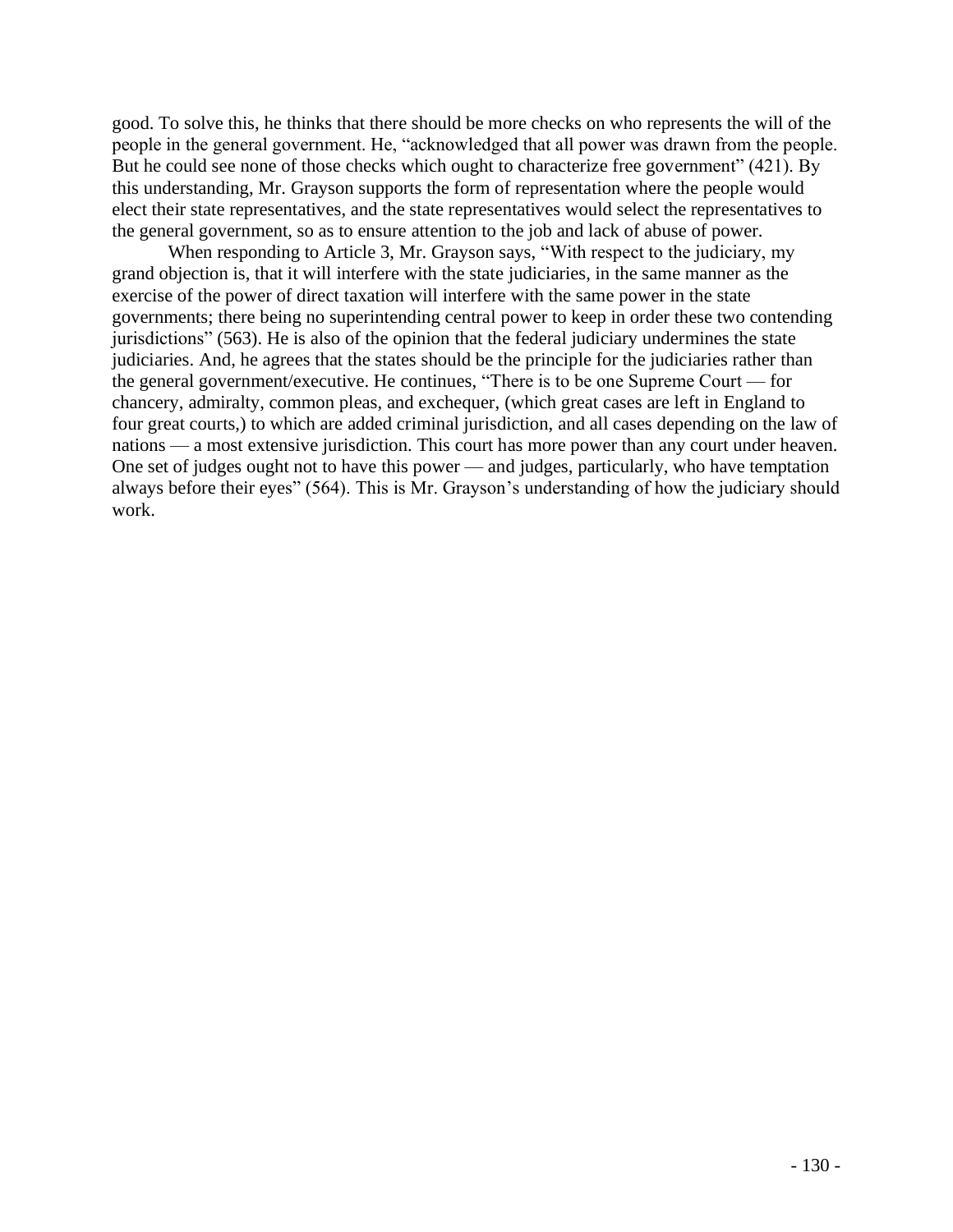# Mr. Wythe

# *Union, People, Strong*

Mr. Wythe enters the debate at the very end, and he supports the union structure of government. He says, "To perpetuate the blessings of freedom, happiness, and independence, he demonstrated the necessity of a firm, indissoluble union of the states" (586). He continues, "But the excellency of many parts of it could not be denied by its warmest opponents. He thought that experience was the best guide, and could alone develop its consequences" (587). This shows his commitment to the Constitution at hand, and it shows that he agrees with the grant of derived power given to the general government. This is because he supports ratification as it stands, meaning that he supports the grant of power already included in the language which is strong derived sovereignty. It also shows his commitment to the people as principle because this is presupposed with a union structure of government. Though these things cannot be definitively proven, they are likely, and so can be assumed as such.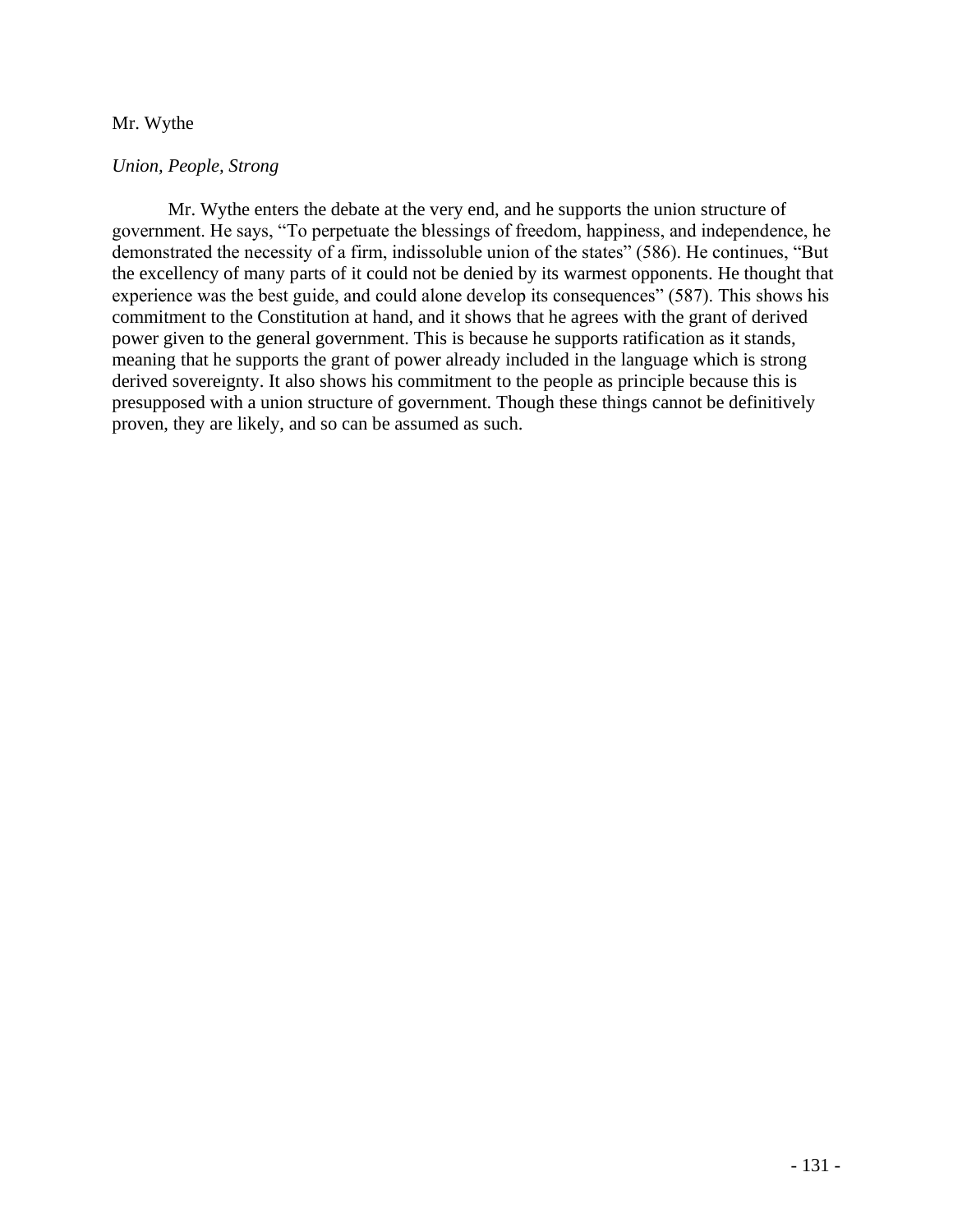### Mr. Dawson

#### *Hybrid, Weak*

Mr. Dawson doesn't speak in the debate until the very end, where he provides his thoughts on the Constitution and all of its individual parts. He says, "But when I came to investigate it impartially, on the immutable principles of government, and to exercise that reason with which the God of nature hath endowed me, and which I will ever freely use, I was convinced of this important, though melancholy truth, — that the greatest men may err, and that their errors are sometimes of the greatest magnitude" (605-606). He doesn't support the ratification of the Constitution because he thinks that the representatives and other elected officials will abuse their power or be a poor choice for the country as a whole. He continues, "It may not, therefore, be improper for me to declare, that I am a warm friend to a firm, federal, energetic government; that I consider a confederation of the states, on republican principles, as a security to their mutual interests, and a disunion as injurious to the whole…" (606). Mr. Dawson, like Mr. Mason and Mr. Grayson, suggest a form of government other than simply a union or a confederacy. However, though he makes this suggestion he doesn't really explain fully what this means. He also doesn't speak to his understanding of principle sovereignty, only to his rejection of the union. To this end, it is likely that Mr. Dawson supports the state governments as principle, but there is not enough evidence to support this claim, so he is unclassifiable on the principle sovereignty dimension.

Mr. Dawson says that Section 8 "…appears to me to be big with unnecessary danger, and to reduce human nature, to which I would willingly pay a compliment did not the experience of all ages rise up against me, to too great a test" (608-609). He does not support Section 8, supposing that he has an understanding of weak derived sovereignty. He continues, "Exclusive, then, sir, of any consideration which arises from the particular system of American politics, the guard established against the exercise of this power is by far too slender" (610). This is Mr. Dawson's response to Article 2. He doesn't like the Article because he thinks that there aren't enough checks on the president.

He continues to speak to his understanding of the necessity of a Bill of Rights. He says, "…nor are the liberties of the people ascertained and protected by any declaration of rights; that inestimable privilege, (the most important which freemen can enjoy,) the trial by jury in all civil cases, has not been guarded by the system; — and while they have been inattentive to these allimportant considerations" (610-611). He thinks that the Bill of Rights is necessary to having a secure government for the people. He agrees with the sentiments of Henry and Grayson and others that the grant of power derived in the Constitution is far too extensive with not enough protections. The Bill of Rights secures that the people would hold their individual rights and freedoms regardless of the potential abuse of power of the general government, because those rights could not be disputed.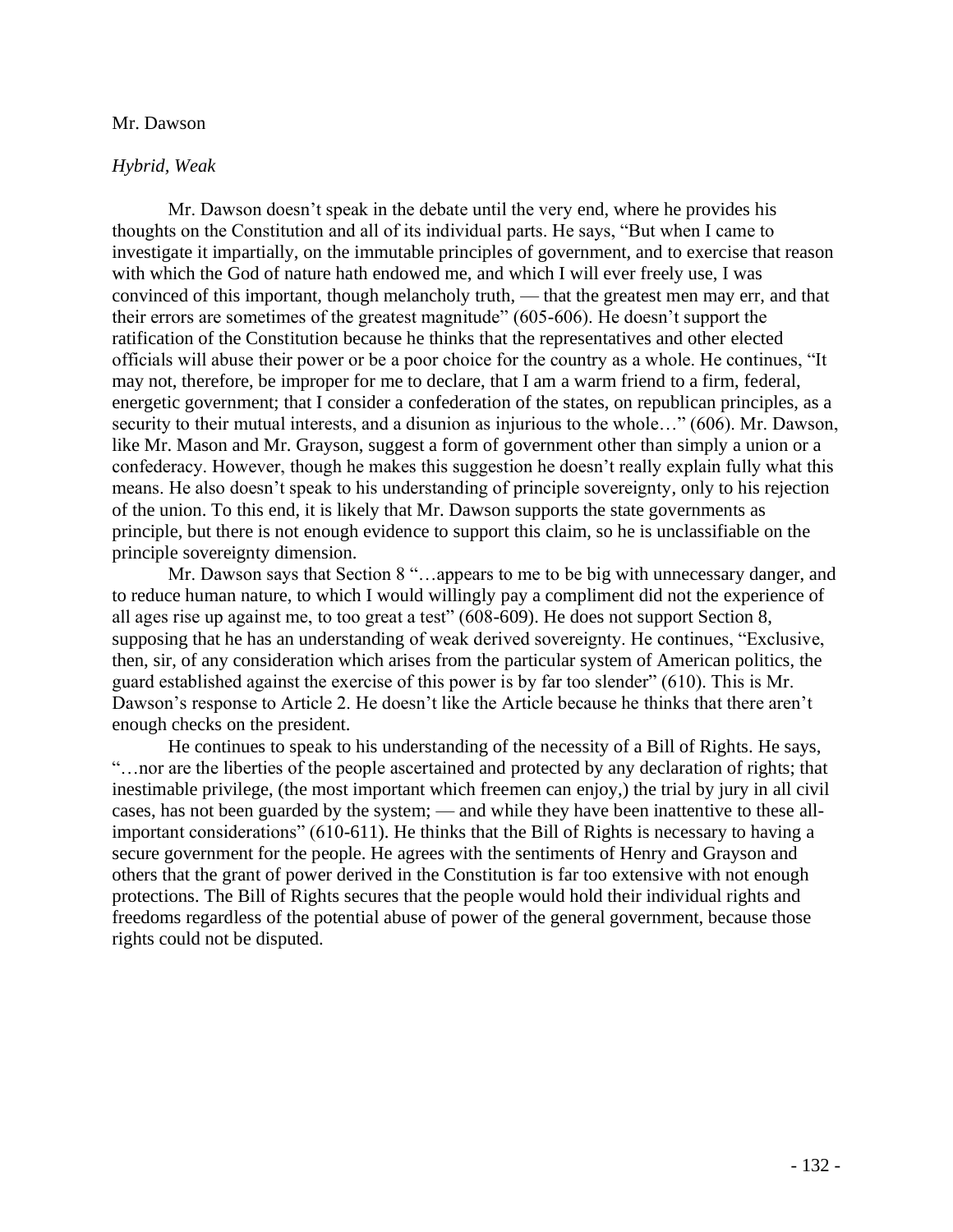# Mr. Harrison

# *Union, Weak*

.

Mr. Harrison mainly only contributes to the debate when called to for his committee of privileges and elections. He did say, however, "He added some observations on the plan of government; that it certainly would operate an infringement of the rights and liberties of the people; that he was amazed that gentlemen should attempt to misrepresent facts to persuade the Convention to adopt such a system; and that he trusted they would not ratify it as it then stood" (236). He says this after the appeal to Josiah Phillips from the opposition. He claims that the Federalists give a false account of his trial and story in order to show that the Constitution as drafted is better than the one already intact. He thinks that these tactics of deception are pathetic, and he calls for the stop of this. Further, he speaks to his understanding that the Constitution as it is written abuses the rights of the people. This shows his support for weak derived sovereignty. If he wants amendments and listed rights for the people (which would be the purpose of amendments), then he must see the grant of power as it's written in the Constitution as being too extreme, and therefore he would want less.

Speaking to principle sovereignty, he says, "I call Heaven to witness that I am a friend to the Union. But I conceive the measure of adoption to be unwarrantable, precipitate, and dangerously impolitic" (629). Mr. Harrison does not speak to who he thinks should be principle, but rather states that he likes the union. Typically, this would align with classification of the delegate as resting principle sovereignty with the people, but this cannot be definitively said for Mr. Harrison. He says, "Can it be supposed that the little states, whose interest and importance are greatly advanced by the Constitution as it now stands, will ever agree to any alteration which must infallibly diminish their political influence" (627)? He is concerned with the role of the states in government, and he thinks that they should hold more power. This does not, however, say that he understands the states to be principle, so we are unable to classify Mr. Harrison on that point.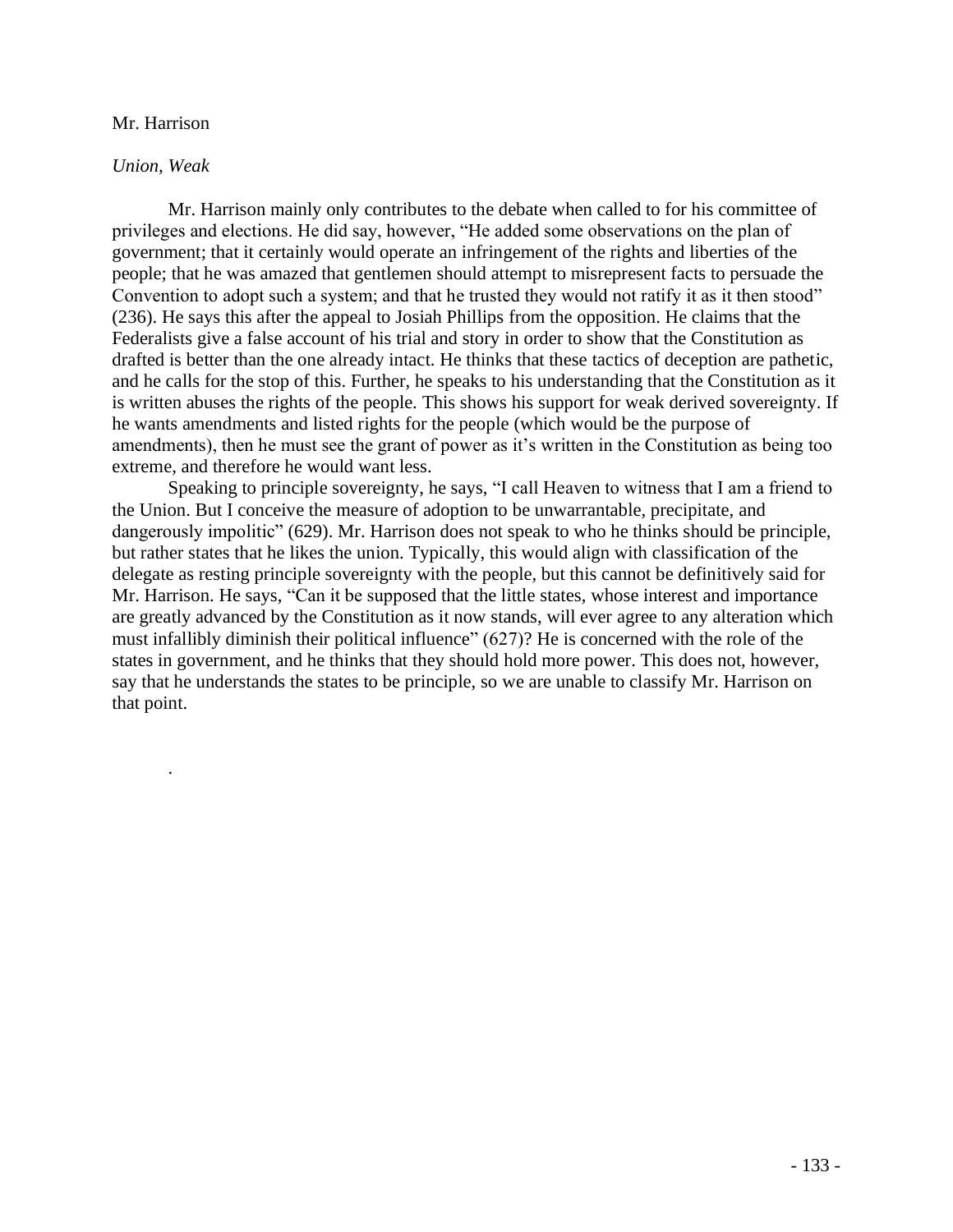## Mr. Innes

# *Union, People, Strong*

Mr. Innes is completely silent until the very end of the debate. Here, he says, "…and every terrific and melancholy idea adduced to prevent what I think indispensably necessary for our national honor, happiness, and safety — I mean the adoption of the system under consideration" (632). Here, Mr. Innes clearly supports the adoption of the Constitution as proposed without amendments. He continues, "In my humble opinion, it transcends the power of this Convention to take it with previous amendments. If you take it so, I say that you transcend and violate the commission of the people; for, if it be taken with amendments, the opinions of the people at large ought to be consulted on them" (632). This shows his support for the Constitution as it stands as well as showing his understanding for the people as principle sovereign. Regarding derived sovereignty, he says, "Does not our existence as a nation depend on our union? Is it to be supposed that their principles will be so constuprated, and that they will be so blind to their own true interests, as to alienate the affections of the Southern States, and adopt measures which will produce discontents, and terminate in a dissolution of a union as necessary to their happiness as to ours? Will not brotherly affection rather be cultivated" (633)? To him, joining under a union is enough to settle any tension in derived sovereignty distinctions regarding the differences of states. Southern and northern states were fundamentally different in terms of most social aspects. Most delegates to this convention were concerned with this difference in culture and were worried that the derived powers of government would work to favor one region over another. Mr. Innes rejects this, saying that there is nothing more important to this issue than joining under a union because the government will not be allowed to choose favorites.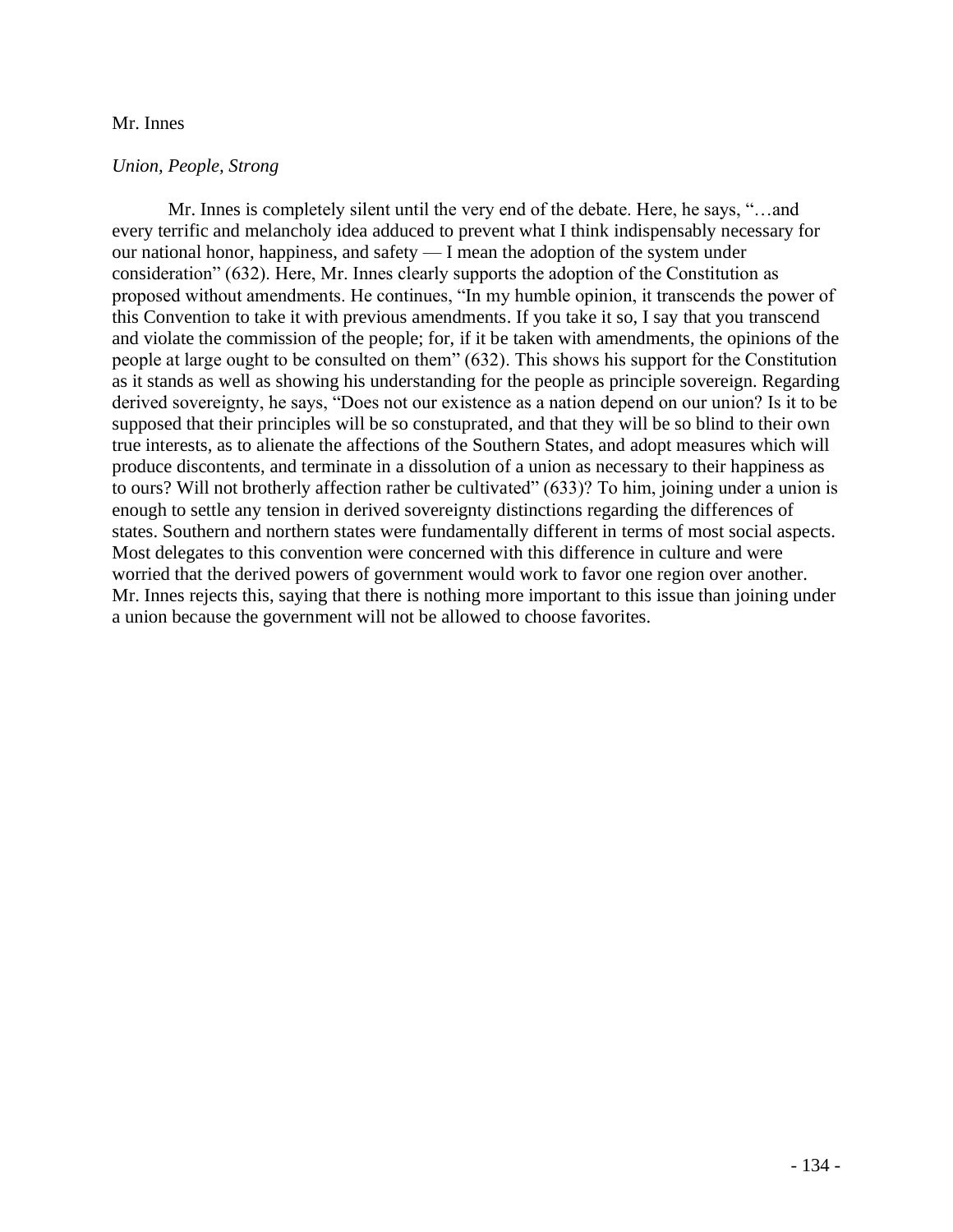# Mr. Johnson

# *Union, People, Strong*

Mr. Johnson also doesn't speak until the end of the convention, saying "…my judgment is convinced of the safety and propriety of this system" (644). Mr. Johnson is in favor of ratification of the proposed system. He continues to discuss the implications of the people as principle sovereignty and also to agree that this is the correct method, saying, "…that I plainly see a security of the liberties of this country, to which we may safely trust" (645). He thinks that the checks already placed in the Constitution are sufficient enough to protect the people, showing his support for strong derived sovereignty. Given that Mr. Johnson has the understandings of the people as principle and strong derived sovereignty, it can also be assumed that he supports a union structure of government.